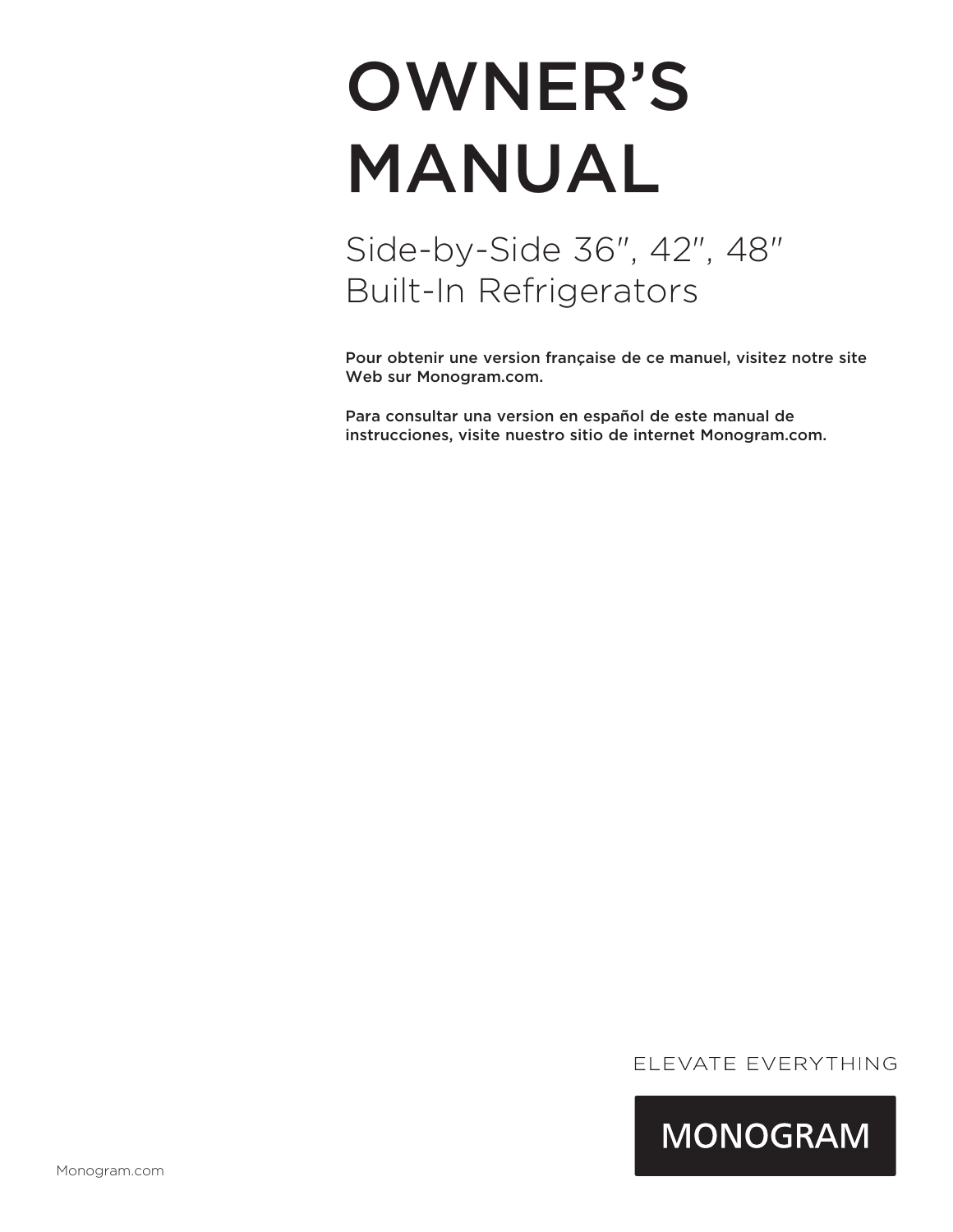Introduction Your new Monogram refrigerator makes an eloquent statement of style, convenience and kitchen planning flexibility. Whether you chose it for its purity of design, practical storage arrangements or assiduous attention to detail—or for all of these reasons—you'll find that your Monogram refrigerator's superior blend of form and function will delight you for years to come.

> The information on the following pages will help you operate and maintain your refrigerator properly.

If you have any other questions, visit our Website at: **monogram.com**

#### **Contents**

#### **Consumer Services**

| Important Phone Numbers  32          |
|--------------------------------------|
| Model and Serial Numbers 3           |
|                                      |
| Product Registration 3               |
|                                      |
| <b>Smartwater Filter Performance</b> |
|                                      |
|                                      |
|                                      |
| <b>Care and Cleaning</b>             |

| Cleaning-Outside and Inside 21 |  |
|--------------------------------|--|
|                                |  |
| Refrigerator Lights. 22        |  |
|                                |  |

#### **Operating Instructions**

| Automatic Icemaker. 14      |
|-----------------------------|
| Climate Control Drawer. 15  |
|                             |
| Ice and Water Dispenser. 12 |
|                             |
|                             |
| Temperature Controls 10     |
| Water Filter Cartridge  11  |
|                             |

### Before using your refrigerator

Read this manual carefully. It is intended to help you operate and maintain your new refrigerator properly.

Keep it handy for answers to your questions.

If you don't understand something or need more help, there is a list of toll-free consumer service numbers included in the back section of this manual.

#### **OR**

Visit our website at: **monogram.com**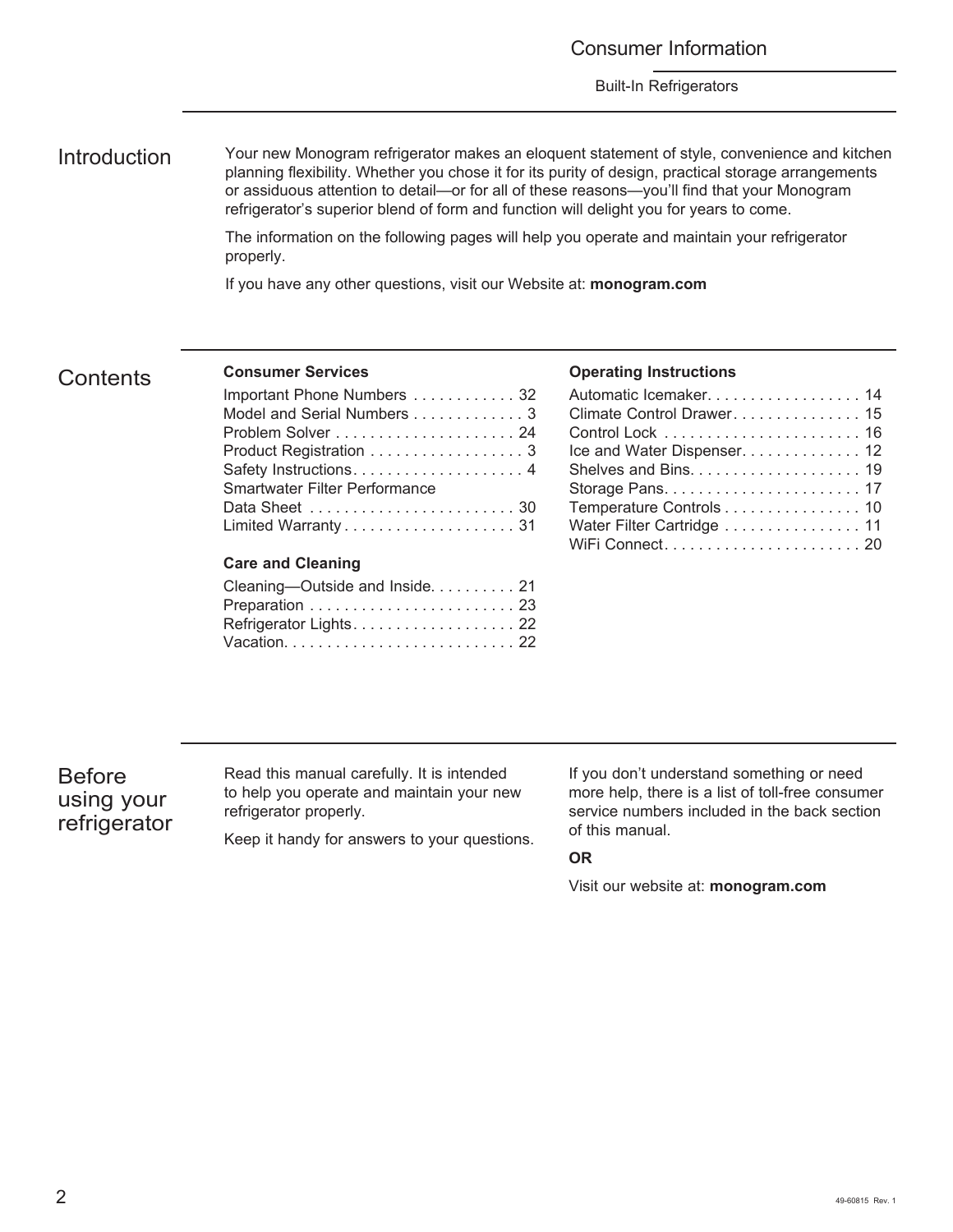Consumer Information

Built-In Refrigerators

**Write** down the model & serial numbers

You'll see them on a label in the lower right hand side of the fresh food compartment beneath the climate control drawer.

Immediately contact the dealer (or builder) that

#### **Before sending in the Product Registration card, please write these numbers here:**

Model Number

Serial Number

Use these numbers in any correspondence or service calls concerning your refrigerator.

If you received a damaged refrigerator

Save time & money **Before you request service, check the Problem Solver in the back of this manual.**

follow for further help.

normal business hours

**For customers in the USA:**

**To obtain service, see the Consumer Services page in the back of this manual.**  We're proud of our service and want you to be pleased. If for some reason you are not happy with the service you receive, here are steps to

FIRST, contact the people who serviced your appliance. Explain why you are not pleased. In most cases, this will solve the problem. NEXT, if you are still not pleased, contact **Monogram.com** or call 888.444.1875 during

sold you the refrigerator.

It lists causes of minor operating problems that you can correct yourself.

If you need service

#### **For customers in Canada:**

FIRST, contact the people who serviced your appliance. Explain why you are not pleased. In most cases, this will solve the problem.

NEXT, if you are still not pleased, write all the details—including your phone number to:

Manager, Consumer Relations Mabe Canada Inc. 1 Factory Lane, Suite 310 Moncton, N.B. E1C 9M3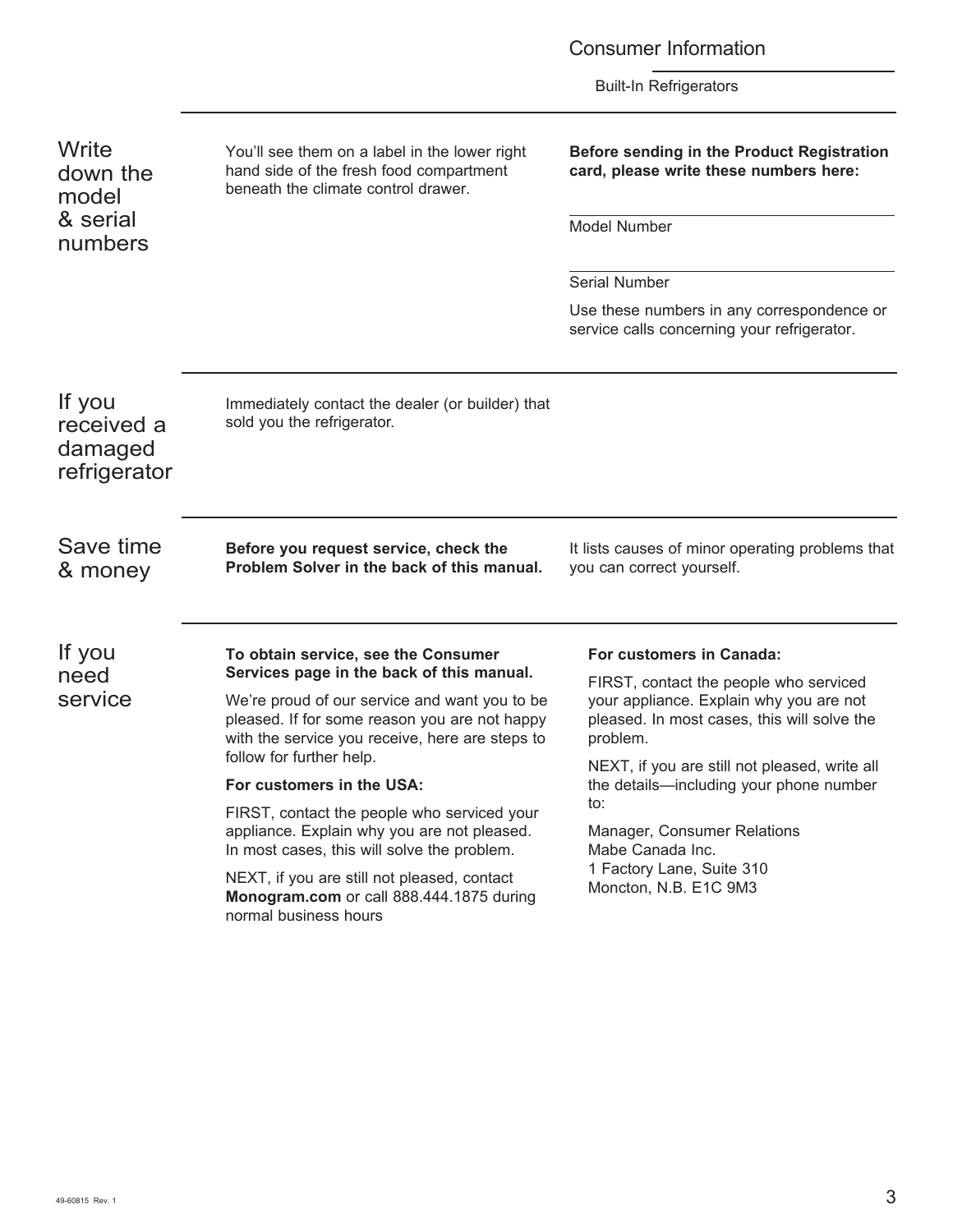## IMPORTANT SAFETY INSTRUCTIONS

**AWARNING** To reduce the risk of fire, explosion, electric shock, or injury when using your refrigerator, follow these basic safety precautions:

- This refrigerator must be properly installed and located in accordance with the Installation Instructions before it is used.
- Unplug the refrigerator before making repairs, or cleaning.

**NOTE:** Power to the refrigerator cannot be disconnected by any setting on the control panel. **NOTE:** Repairs must be performed by a qualified Service Professional.

- Replace all parts and panels before operating.
- Do not use an extension cord.
- Do not store or use gasoline or other flammable vapors and liquids in the vicinity of this or any other appliance.
- Do not store explosive substances such as aerosol cans with a flammable propellant in this appliance.
- To prevent suffocation and entrapment hazards to children, remove the fresh food and freezer doors from any refrigerator before disposing of it or discontinuing its use.
- To avoid serious injury or death, children should not stand on, or play in or with the appliance.
- $\blacksquare$  Children and persons with reduced physical, sensory or mental capabilities or lack of experience and knowledge can use this appliance only if they are supervised or have been given instructions on safe use and understand the hazards involved.
- This appliance is intended to be used in household and similar applications such as: staff kitchen areas in shops, offices and other working environments; farm houses; by clients in hotels, motels, bed & breakfast and other residential environments; catering and similar non-retail applications.
- Do not apply harsh cleaners to the refrigerator. Certain cleaners will damage plastic which may cause parts such as the door or door handles to detach unexpectedly. See the Care and Cleaning section for detailed instructions.

**ACAUTION** To reduce the risk of injury when using your refrigerator, follow these basic safety precautions.

- Do not clean glass shelves or covers with warm water when they are cold. Glass shelves and covers may break if exposed to sudden temperature changes or impact, such as bumping or dropping. Tempered glass is designed to shatter into many small pieces if it breaks.
- Keep fingers out of the "pinch point" areas; clearances between the doors and between the doors and cabinet are necessarily small. Be careful closing doors when children are in the area.
- Do not touch the cold surfaces in the freezer compartment when hands are damp or wet, skin may stick to these extremely cold surfaces.
- Do not refreeze frozen foods which have thawed completely.
- $\blacksquare$  In freezers with automatic ice makers, avoid contact with the moving parts of the ejector mechanism, or with the heating element that releases the cubes. Do not place fingers or hands on the automatic ice making mechanism while the freezer is plugged in.

### **INSTALLATION**

## **AWARNING WEXPLOSION HAZARD**

Keep flammable materials and vapors, such as gasoline, away from refrigerator. Failure to do so can result in fire, explosion, or death.

## **AWARNING**<br>
Tip Over Hazard.

These appliances are top heavy, especially with any doors open, and must be secured to prevent tipping forward which could result in death or serious injury. Read and follow the entire installation instructions for securing the appliance with the anti-tip system.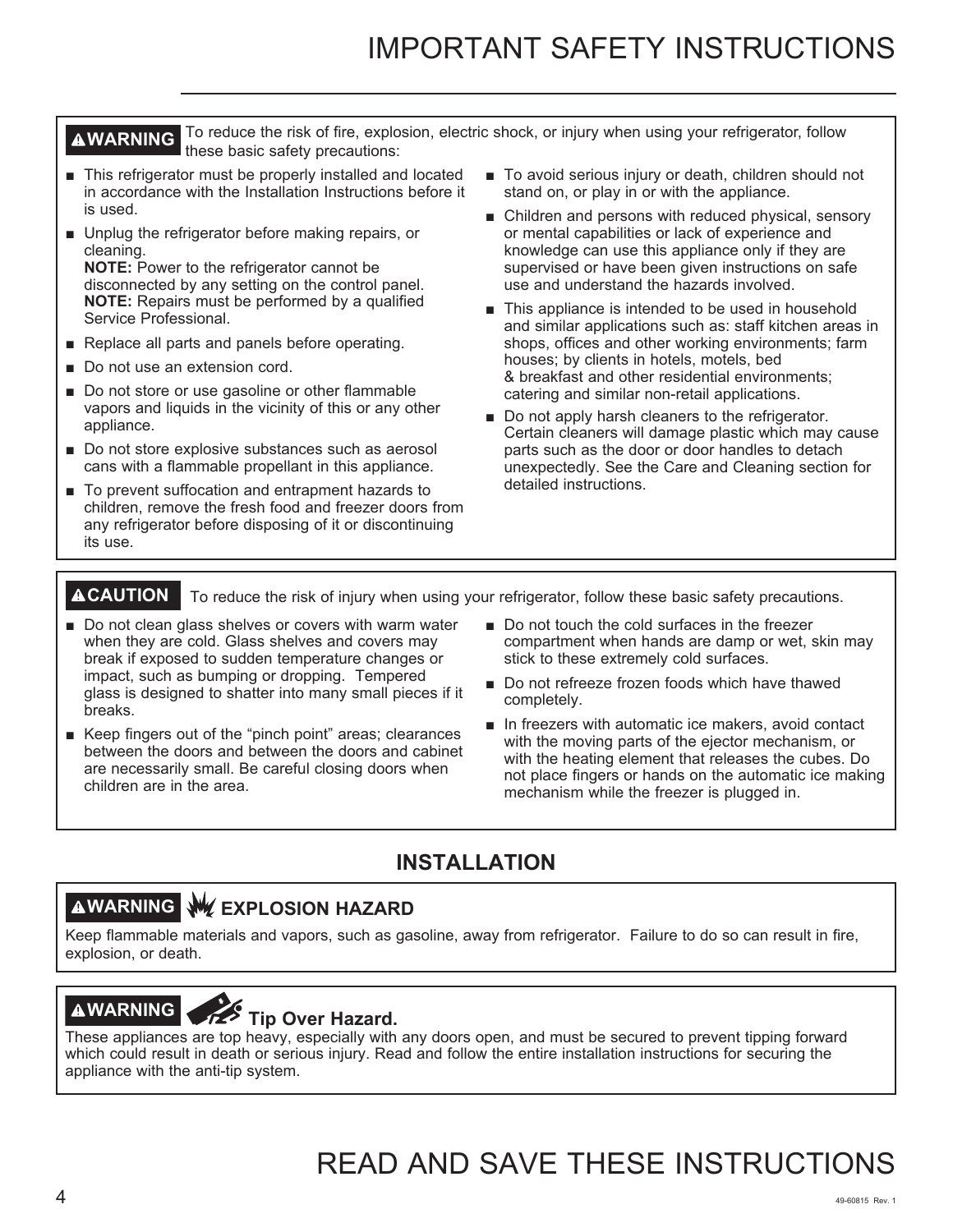## **CONNECTING ELECTRICITY**

## **AWARNING ELECTRICAL SHOCK HAZARD**

Plug into a grounded 3-prong outlet Do not remove the ground prong Do not use an adapter Do not use an extension cord. Failure to follow these instructions can result in death, fire, or electrical shock.

#### **Do not, under any circumstances, cut or remove the third (ground) prong from the power cord. For personal safety, this appliance must be properly grounded.**

The power cord of this appliance is equipped with a 3-prong (grounding) plug which mates with a standard 3-prong (grounding) wall outlet to minimize the possibility of electric shock hazard from this appliance.

Have the wall outlet and circuit checked by a qualified electrician to make sure the outlet is properly grounded.

Where a standard 2-prong wall outlet is encountered, it is your personal responsibility and obligation to have it replaced with a properly grounded 3-prong wall outlet. Do not use an adapter.

The refrigerator should always be plugged into its own individual electrical outlet which has a voltage rating that matches the rating plate.

A 115 Volt AC, 60 Hz, 15- or 20-amp fused, grounded electrical supply is required. This provides the best performance and also prevents overloading house wiring circuits which could cause a fire hazard from overheated wires.

Never unplug your refrigerator by pulling on the power cord. Always grip plug firmly and pull straight out from the outlet.

Immediately discontinue use of a damaged supply cord. If the supply cord is damaged, it must be replaced by a qualified service professional with an authorized service part from the manufacturer.

When moving the refrigerator away from the wall, be careful not to roll over or damage the power cord.

## **PROPER DISPOSAL OF YOUR OLD REFRIGERATOR**

## **WARNING SUFFOCATION AND ENTRAPMENT HAZARD**

Failure to follow these disposal instructions can result in death or serious injury

**IMPORTANT:** Child entrapment and suffocation are not problems of the past. Junked or abandoned refrigerators are still dangerous even if they will sit for "just a few days." If you are getting rid of your old refrigerator, please follow the instructions below to help prevent accidents.

- **Before You Throw Away Your Old Appliance**
- Take off the fresh food and freezer doors.
- $\blacksquare$  Leave the shelves in place so that children may not easily climb inside.

#### **Refrigerant and Foam Disposal:**

Dispose of appliance in accordance with Federal and Local Regulations. Contact your local authorities for the environmentally safe disposal of your appliance.

## READ AND SAVE THESE INSTRUCTIONS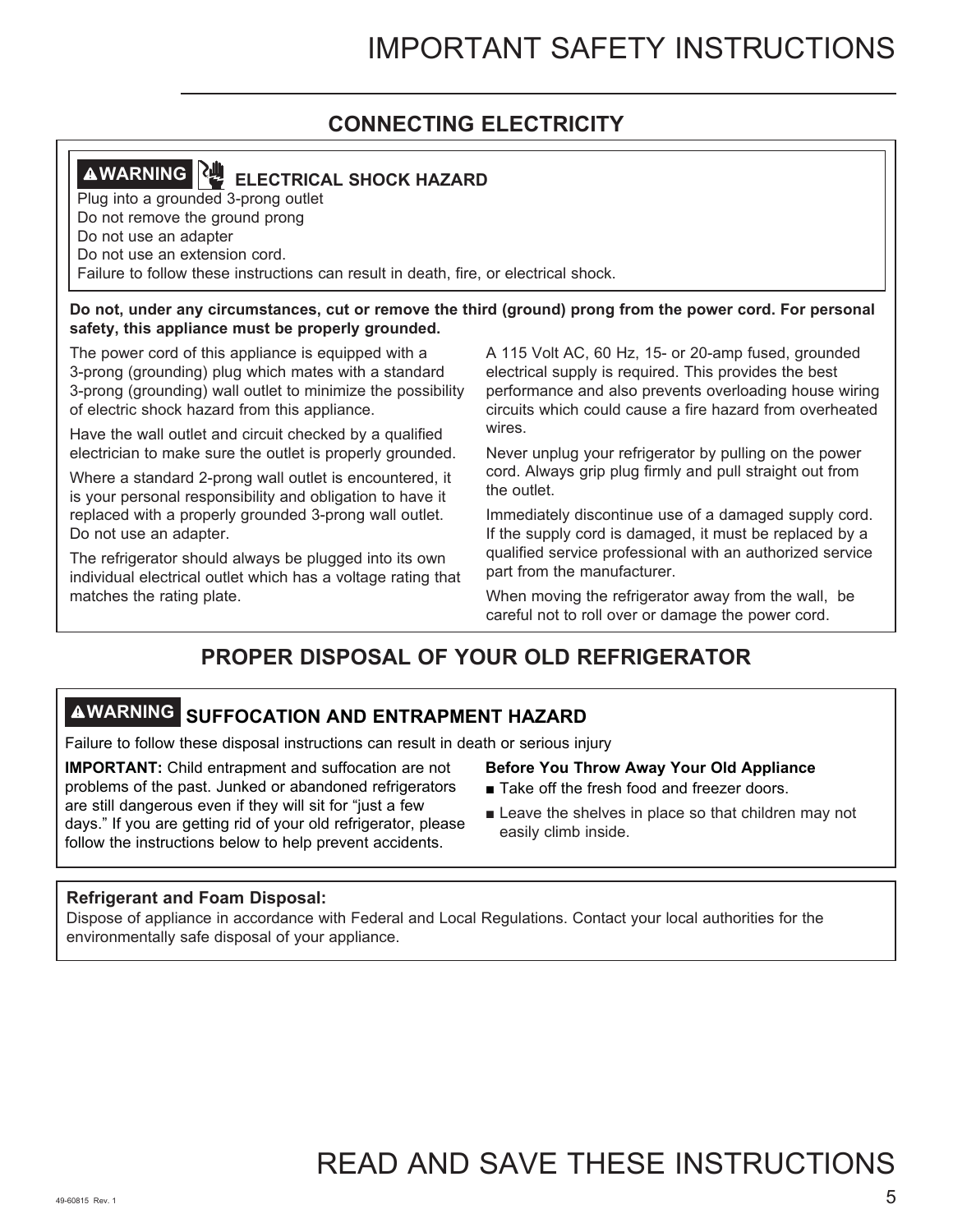## IMPORTANTES CONSIGNES DE SÉCURITÉ

A AVERTISSEMENT Pour réduire le risque d'incendie, d'explosion, de choc électrique ou de blessures lorsque vous utilisez votre réfrigérateurde, veuillez suivre ces consignes de sécurité :

- Ce réfrigérateur doit être correctement installé conformément aux Consignes d'Installation avant toute utilisation.
- Débranchez le réfrigérateur avant d'effectuer une réparation, de remplacer une ampoule ou de le nettoyer. **Remarque :** L'alimentation du réfrigérateur ne peut être déconnectée par aucune des fonctions sur le panneau de commande.

Remarque : Les réparations doivent être effectuées par un professionnel qualifié.

- Remettez toutes les pièces et panneaux en place avant d'utiliser l'appareil.
- N'utilisez pas un cordon de rallonge.
- Abstenez-vous d'entreposer ou d'utiliser de l'essence ou d'autres vapeurs et liquides inflammables aux alentours de cet électroménager ou d'autres appareils.
- N'entreposez pas dans cet électroménager des substances explosives telles que des bombes aérosols qui contiennent un gaz propulseur.
- Pour éviter les risques d'asphyxie et d'enfermement pour les enfants. Démontez les portes du congélateur et du compartiment de réfrigération avant de le mettre au rebut ou d'interrompre son utilisation.
- $\blacksquare$  Afin de prévenir les accidents graves ou la mort, les enfants ne doivent pas se tenir ni jouer dans ou sur l'électroménager.
- Les enfants et les personnes dont les capacités sont réduites sur le plan physique, sensoriel ou mental, ou qui manquent d'expérience ou de connaissances, peuvent utiliser cet électroménager seulement si elles sont surveillées ou ont reçues des consignes de sécurité sur son usage et les risques y sont associés.
- Cet électroménager est conçu pour une utilisation domestique et applications similaires : salle du personnel dans une usine, un bureau ou d'autres lieux de travail; maison de ferme; clients dans un hôtel, un motel, un gîte touristique et d'autres lieux résidentiels; approvisionnement et applications similaires non reliées au commerce de détail.
- N'appliquez pas de nettoyants corrosifs sur le réfrigérateur. Certains nettoyants endommagent le plastique et peuvent ainsi causer le détachement inopiné de pièces telles que porte ou poignées de porte. Voyez la section Entretien et nettoyage pour des instructions détaillées.

**A ATTENTION** Pour réduire le risque de blessures lorsque vous utilisez votre réfrigérateurde, veuillez suivre ces consignes de sécurité.

- $\blacksquare$  Ne nettoyez pas les clayettes ou les couvercles en verre avec de l'eau tiède quand ceux-ci sont froids. Les clayettes et couvercles en verre peuvent se casser s'ils sont exposés à des changements soudains de température ou si vous les cognez ou les faites tomber. Le verre trempé est conçu pour se briser en petits morceaux en cas de casse
- E loignez les doigts des parties du congélateur où l'on peut facilement se pincer : les espaces entre les portes, et entre les portes et les placards sont toujours étroits. Soyez prudent lorsque vous fermez les portes en présence d'enfants.
- Ne touchez pas les surfaces froides du congélateur lorsque vous avez les mains humides ou mouillées. La peau risque d'adhérer à ces surfaces extrêmement froides.
- $\blacksquare$  Ne recongelez pas les aliments surgelés qui ont complètement dégelé.
- Si votre réfrigérateur est doté d'une machine à glaçons automatique, évitez le contact avec les pièces mobiles du mécanisme éjecteur, ou avec l'élément chauffant qui libère les glaçons. Ne posez pas les doigts ou les mains sur le mécanisme de la machine à glaçons automatique pendant que le réfrigérateur est branché.

### **INSTALLATION**

### **AVERTISSEMENT RISQUE D'EXPLOSION**

Conservez les matériaux et vapeurs inflammables tels que l'essence à l'écart de votre réfrigérateur. Une explosion, un incendie voire la mort pourrait en résulter.

### **AVERTISSEMENT Risque de basculement**

Ces électroménagers sont lourds dans le haut, en particulier avec une porte ouverte, de sorte qu'ils doivent être fixés afin de prévenir un basculement vers l'avant pouvant occasionner des blessures graves ou la mort. Veuillez lire et suivre la totalité des instructions d'installation afin de fixer votre électroménager par un dispositif antibasculement.

## LIRE ET CONSERVER CES INSTRUCTIONS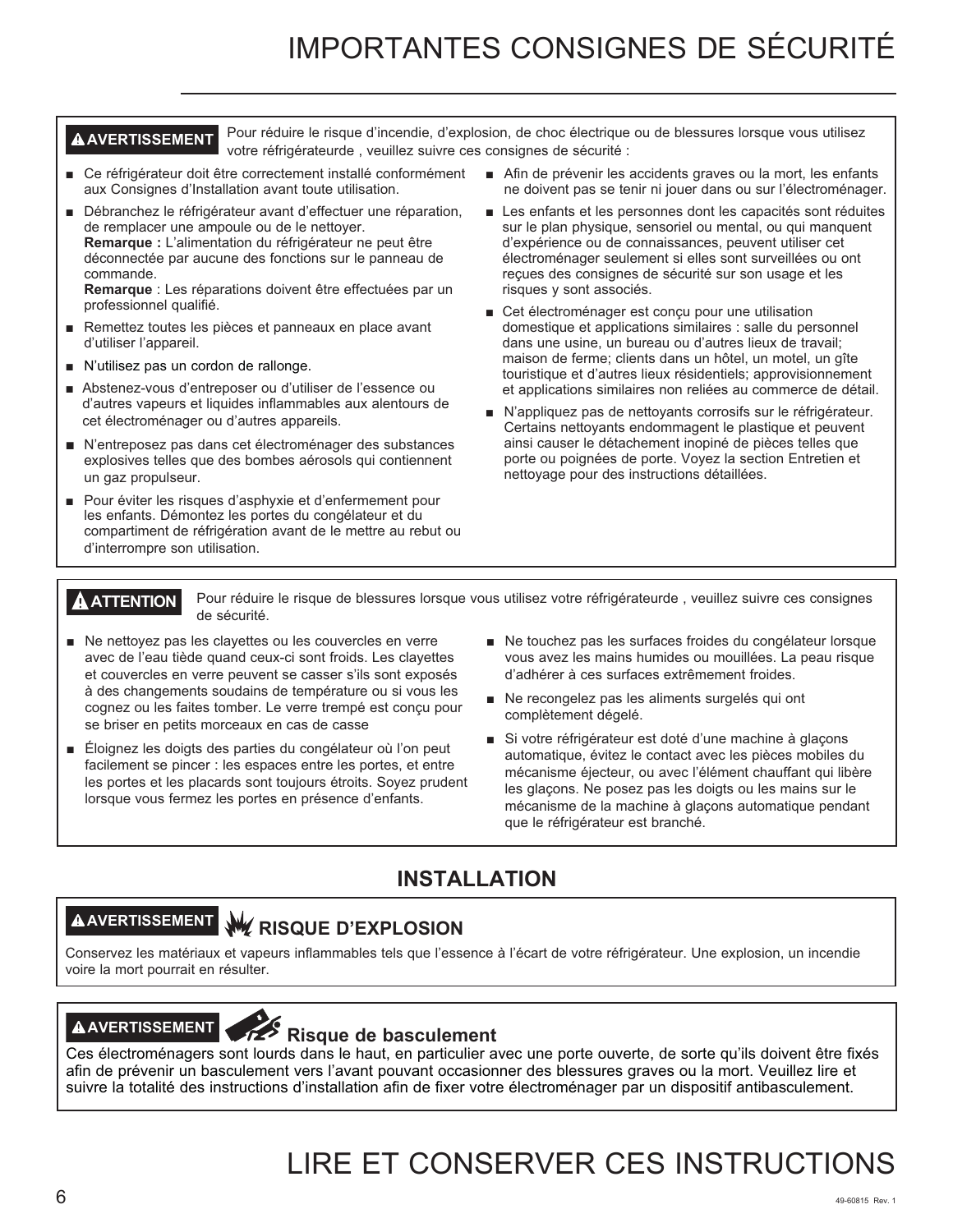## **BRANCHEMENTS ÉLECTRIQUES**

## **AVERTISSEMENT RISQUE DE CHOC ÉLECTRIQUE**

Branchez l'appareil dans une prise triple avec terre.

Ne retirez pas la broche de terre.

N'utilisez pas d'adaptateur.

N'utilisez pas un cordon de rallonge.

Le non-respect de ces instructions peut entraîner des risques d'incendies, des chocs électriques ou la mort.

**Ne coupez pas ou n'enlevez pas, sous aucun prétexte, la troisième broche de mise à la terre du cordon d'alimentation. Pour des raisons de sécurité, cet appareil doit être correctement mis à la terre.**

Le cordon d'alimentation de cet appareil est équipé d'une fiche à trois broches (pour une mise à la terre) qui s'adapte à la prise de courant standard à 3 broches (pour une mise à la terre) pour minimiser les risques de chocs électriques par cet appareil.

Faites vérifier la prise murale et le circuit électrique par un électricien qualifié pour s'assurer que le système est correctement mis à la terre.

Dans le cas d'une prise biphasée, l'installateur a la responsabilité et l'obligation de la remplacer par une prise triphasée correctement mise à la terre. N'utilisez pas d'adaptateur.

Le réfrigérateur doit toujours être branché à sa propre prise électrique d'une tension nominale correspondant à celle indiquée sur sa plaque signalétique.

Une alimentation électrique à 115 volts CA, 60 Hz, avec un fusible de 15 ou 20 ampères et une mise à la terre est nécessaire. Ceci permet d'obtenir un meilleur rendement et évite de surcharger les circuits électriques du domicile qui risque d'occasionner un incendie en surchauffant.

Ne débranchez jamais le réfrigérateur en tirant sur le cordon d'alimentation. Prenez toujours fermement la fiche en main et tirez pour la sortir de la prise.

Réparez ou remplacez immédiatement tout cordon électrique usé ou endommagé. N'utilisez pas un cordon fissuré ou présentant des dommages dus aux frottements soit sur sa longueur ou aux extrémités.

Lorsque vous éloignez votre réfrigérateur du mur, faites attention à ne pas le faire rouler sur le cordon d'alimentation afin de ne pas l'endommager.

## **MISE AU REBUT APPROPRIÉE DE VOTRE ANCIEN RÉFRIGÉRATEUR**

## **AVERTISSEMENT RISQUE DE SUFFOQUER OU D'Y ÊTRE EMPRISONNÉ**

Le non-respect de ces instructions d'élimination peut entraîner la mort ou des blessures graves.

**IMPORTANT:** Les enfants pris au piège ou morts d'asphyxie sont toujours d'actualité. Les réfrigérateurs et congélateurs abandonnés sont toujours aussi dangereux, même si on n'attend que «quelques jours» pour s'en débarrasser. Si vous ne gardez pas votre ancien réfrigérateur ou congélateur, veuillez suivre les directives ci-dessous afin de prévenir les accidents.

#### **Avant de vous débarrasser de votre ancien appareil :**

- $\blacksquare$ Démontez les portes du compartiment de réfrigération et du compartiment de congélation.
- Laissez les clayettes en place afin d'empêcher les enfants de grimper à l'intérieur.

#### **Mise au rebut des produits réfrigérants et en mousse**

Mettez l'électroménager au rebut conformément à la réglementation fédérale et locale. Communiquez avec les autorités locales pour connaître la façon de mettre votre électroménager au rebut qui soit respectueuse de l'environnement.

## LIRE ET CONSERVER CES INSTRUCTIONS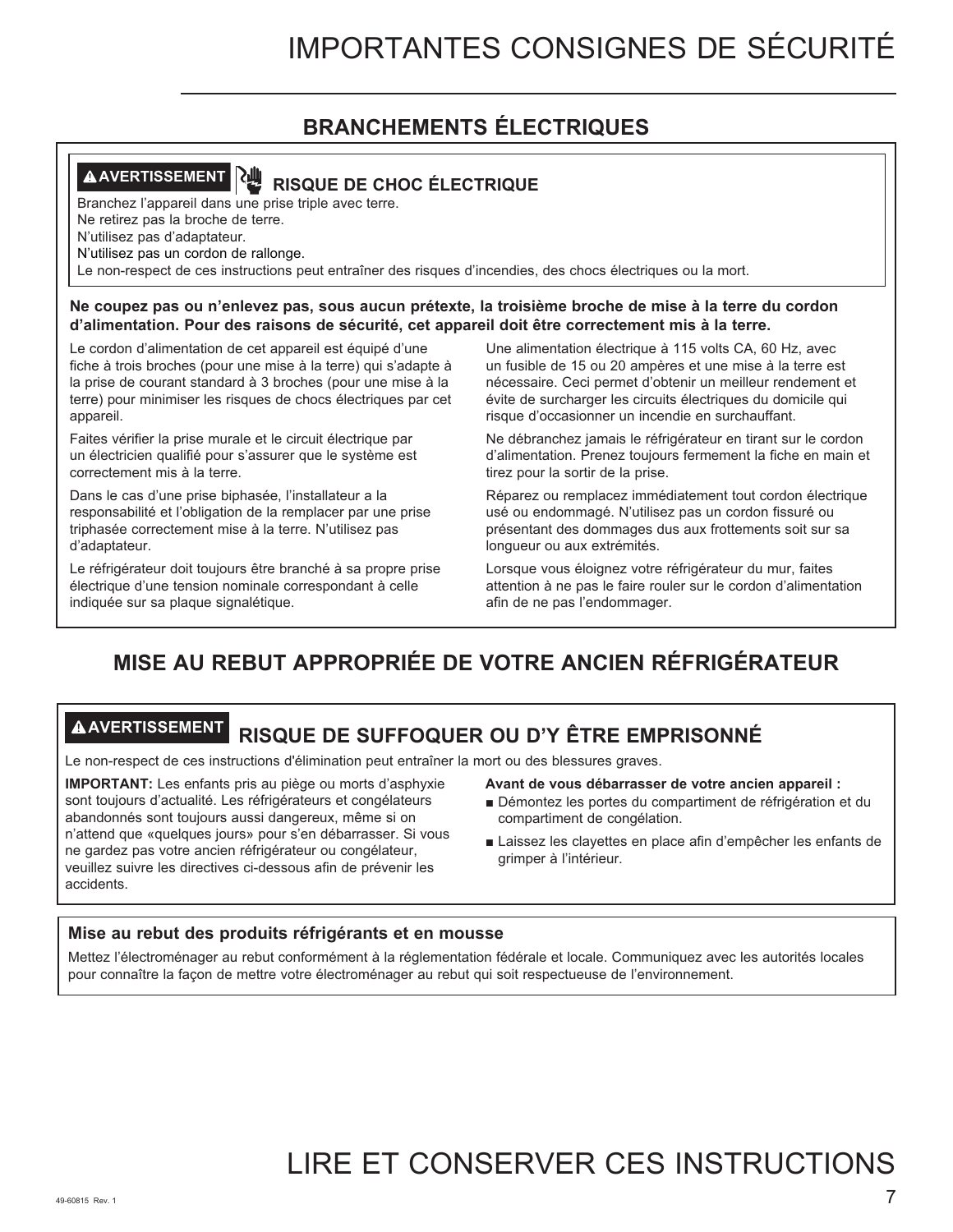## INSTRUCCIONES IMPORTANTES DE SEGURIDAD

#### **AADVERTENCIA** A fin de reducir el riesgo de incendio, explosión, descargas eléctricas o lesiones al usar su refrigerador, siga estas precauciones básicas de seguridad:

- Este refrigerador se deberá instalar y ubicar adecuadamente de acuerdo con las Instrucciones de Instalación antes de ser usado.
- Desenchufe el refrigerador antes de realizar su limpieza o reparaciones.

**NOTA:** La corriente al refrigerador no puede ser desconectada a través de una configuración del panel de control.

**NOTA:** Las reparaciones deberán ser realizadas por un Profesional del Servicio Técnico calificado.

- Reemplace todas las piezas y paneles antes del uso.
- No use un prolongador.
- No guarde ni use gasolina u otros vapores y líquidos inflamables cerca de este o de otros electrodomésticos.
- No guarde sustancias explosivas tales como latas de aerosoles con propelentes inflamables en este dispositivo.
- A fin de evitar riesgos de que los niños sufran asfixia o queden atrapados, retire las puertas de alimentos frescos y del freezer de cualquier refrigerador antes de deshacerse de o de dejar de usar el mismo.
- A fin de evitar lesiones graves o la muerte, los niños no se deberán parar sobre, ni jugar en o con el electrodoméstico.
- Los niños y las personas con capacidad física, sensorial o mental reducida o con falta de experiencia y conocimiento podrán usar este electrodoméstico sólo si son supervisados o les fueron dadas instrucciones sobre un uso seguro y entienden los riesgos involucrados.
- Este electrodoméstico fue diseñado para uso hogareño y en unidades similares tales como: áreas de personal de cocina en tiendas, oficinas y otros espacios laborales: casas de campo; por clientes en hoteles, moteles, hostales y otros espacios residenciales, catering y unidades no minoristas similares.
- No aplique limpiadores ásperos sobre el refrigerador. Ciertos limpiadores dañarán el plástico, lo cual podrá hacer que ciertas piezas tales como la puerta o las manijas de las puertas se separen de forma inesperada. Para acceder a instrucciones detalladas, lea la sección de Cuidado y Limpieza.

**PRECAUCIÓN** A fin de reducir el riesgo de lesión al usar su refrigerador, siga estas precauciones básicas de seguridad.

- No limpie las repisas de vidrio ni las tapas con aqua caliente cuando estén frías. Las repisas de vidrio y las tapas se pueden romper si son expuestas a cambios de temperatura repentinos o a impactos, tales como sacudones o caídas. El vidrio templado está diseñado para destruirse en pequeñas piezas en caso de rotura.
- Mantenga los dedos fuera de los espacios de "riesgo de lastimaduras"; los espacios entre las puertas y entre las puertas y el gabinete son necesariamente pequeños. Tenga el cuidado de cerrar las puertas cuando los niños se encuentren en el área.
- No toque las superficies frías del compartimiento del freezer;

cuando las manos estén húmedas o mojadas, la piel podrá quedar adherida a estas superficies extremadamente frías.

- No vuelva a congelar comidas que hayan estado totalmente congeladas en forma previa.
- En freezers con máquinas de hielos automáticas, evite el contacto con las partes móviles del mecanismo eyector o con el elemento de calefacción que libera los cubos. No coloque los dedos ni las manos en el mecanismo de la máquina de hielos automática mientras el freezer se encuentre enchufado.

## **INSTALACIÓN**

## **ADVERTENCIA RIESGO DE EXPLOSIÓN**

Mantenga cualquier material y vapores inflamables, tales como gasolina, alejados del refrigerador. Si no se cumple con esto, se podrá producir una explosión, un incendio o la muerte.

## **ADVERTENCIA Riesgo de Caídas**

Estos electrodomésticos son inestables, especialmente cuando una puerta se encuentre abierta, y deben estar asegurados a fin de evitar caídas hacia adelante que podrían resultar en la muerte o en lesiones graves. Lea y siga las instrucciones de instalación en su totalidad para asegurar el electrodoméstico con el sistema anti volcaduras.

## LEA Y GUARDE ESTAS INSTRUCCIONES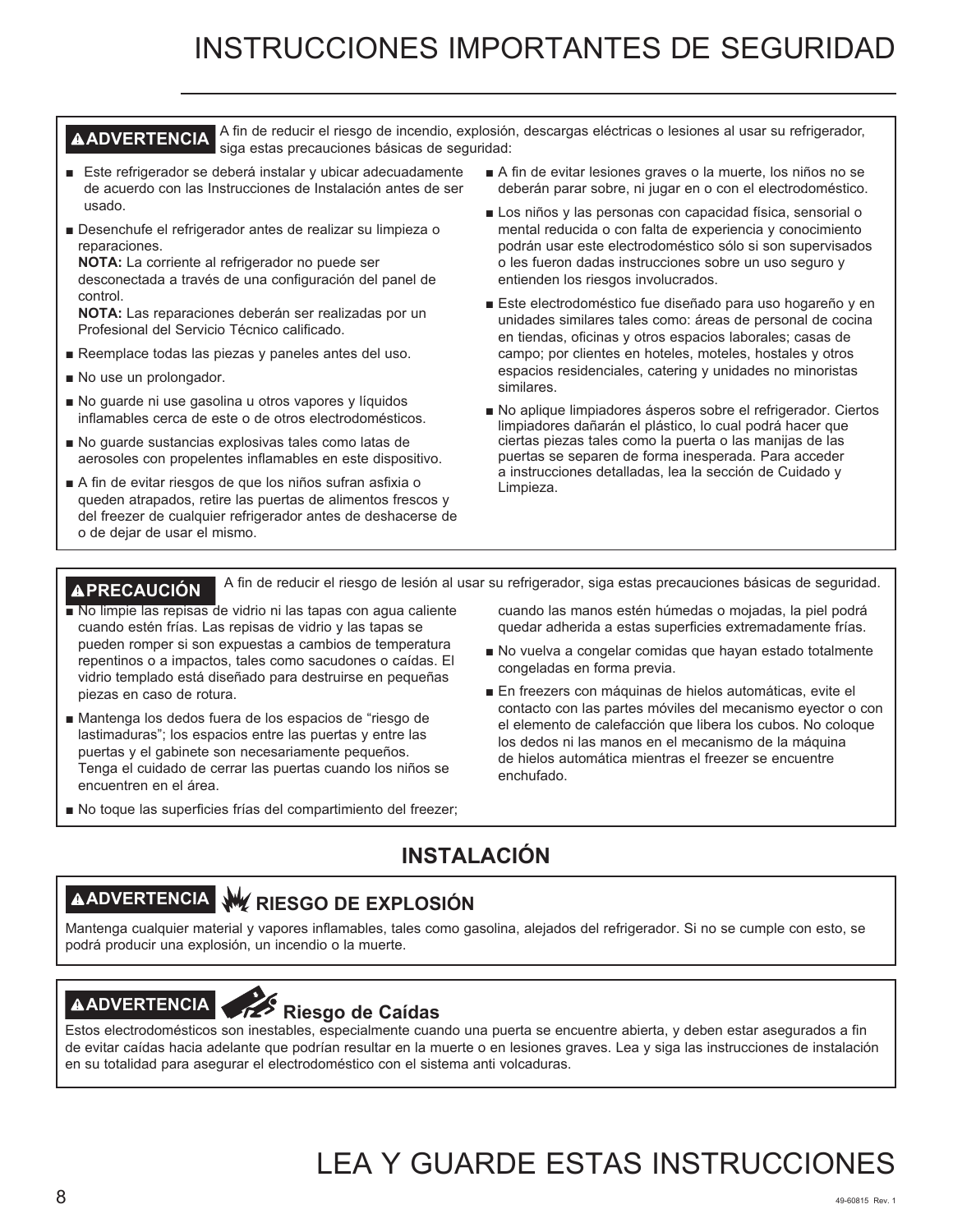## **CONEXIÓN DE LA ELECTRICIDAD**



## **ADVERTENCIA RIESGO DE DESCARGAS ELÉCTRICAS**

Enchufe en un tomacorriente con conexión a tierra de 3 cables. No elimine el cable de conexión a tierra.

No use un adaptador.

No use un prolongador.

Si no se siguen estas instrucciones, se podrá producir la muerte, incendios o descargas eléctricas.

**Nunca, bajo ninguna circunstancia, corte o elimine el tercer cable (tierra) del cable de corriente. Por seguridad personal, este electrodoméstico debe estar adecuadamente conectado a tierra.** 

El cable de corriente de este electrodoméstico contiene un enchufe de 3 cables (conexión a tierra) que se conecta a un tomacorriente de pared estándar de 3 cables (conexión a tierra) para minimizar la posibilidad de riesgos de descargas eléctricas por parte del mismo.

Contrate a un electricista calificado para que controle el tomacorriente y el circuito eléctrico, a fin de asegurar que el enchufe esté correctamente conectado a tierra.

En caso de contar con un tomacorriente de pared de 2 cables, es su responsabilidad y obligación reemplazarlo por un tomacorriente de pared de 3 cables correctamente conectado a tierra. No use un adaptador.

El refrigerador deberá estar siempre conectado a un enchufe específico con un índice de voltaje equivalente al que figura en su etiqueta de especificaciones técnicas.

Se requiere un suministro eléctrico con fusible y conexión a tierra de 115 voltios de CA, 60 Hz, 15 o 20 amperes. Esto garantiza el mejor funcionamiento y además previene la sobrecarga de los circuitos del hogar, lo cual podría ocasionar riesgos de incendio debido al recalentamiento de cables.

Nunca desenchufe el refrigerador tirando del cable de corriente. Siempre tome su enchufe de manera firme y empuje el mismo hacia fuera para retirarlo.

Inmediatamente interrumpa el uso de un cable de suministro de corriente dañado. Si el cable de corriente se encuentra dañado, su reemplazo deberá ser realizado por un profesional calificado del servicio técnico, utilizando una pieza del servicio técnico autorizada por el fabricante.

Al alejar el refrigerador de la pared, se deberá tener cuidado de que no ruede sobre ni dañe el cable de corriente.

## **FORMA ADECUADA DE DESCARTAR SU ANTIGÜO Refrigerador**

## **ADVERTENCIA RIESGO DE SOFOCACIÓN O DE QUEDAR ATRAPADO**

Si no se siguen estas instrucciones de descarte, se podrá producir la muerte o lesiones graves.

**IMPORTANTE:** Que un niño quede atrapado o que sufra una asfixia no son problemas del pasado. Los refrigeradores/ freezers antiguos o abandonados aún son peligrosos, incluso aunque se conserven por "sólo unos pocos días". Si se deshará de su antiguo refrigerador, siga las siguientes instrucciones a fin de evitar accidentes.

- **Antes de Descartar su Antiguo Electrodoméstico**
- Retire las puertas de comidas frescas y del freezer.
- Deje las repisas en su lugar de modo que los niños no puedan trepar dentro con facilidad.

#### **Cómo Eliminar Refrigerantes y Gomaespumas:**

Descarte el electrodoméstico de acuerdo con las Regulaciones Federales y Locales. Comuníquese con las autoridades locales para descartar su electrodoméstico de forma ambientalmente segura.

## LEA Y GUARDE ESTAS INSTRUCCIONES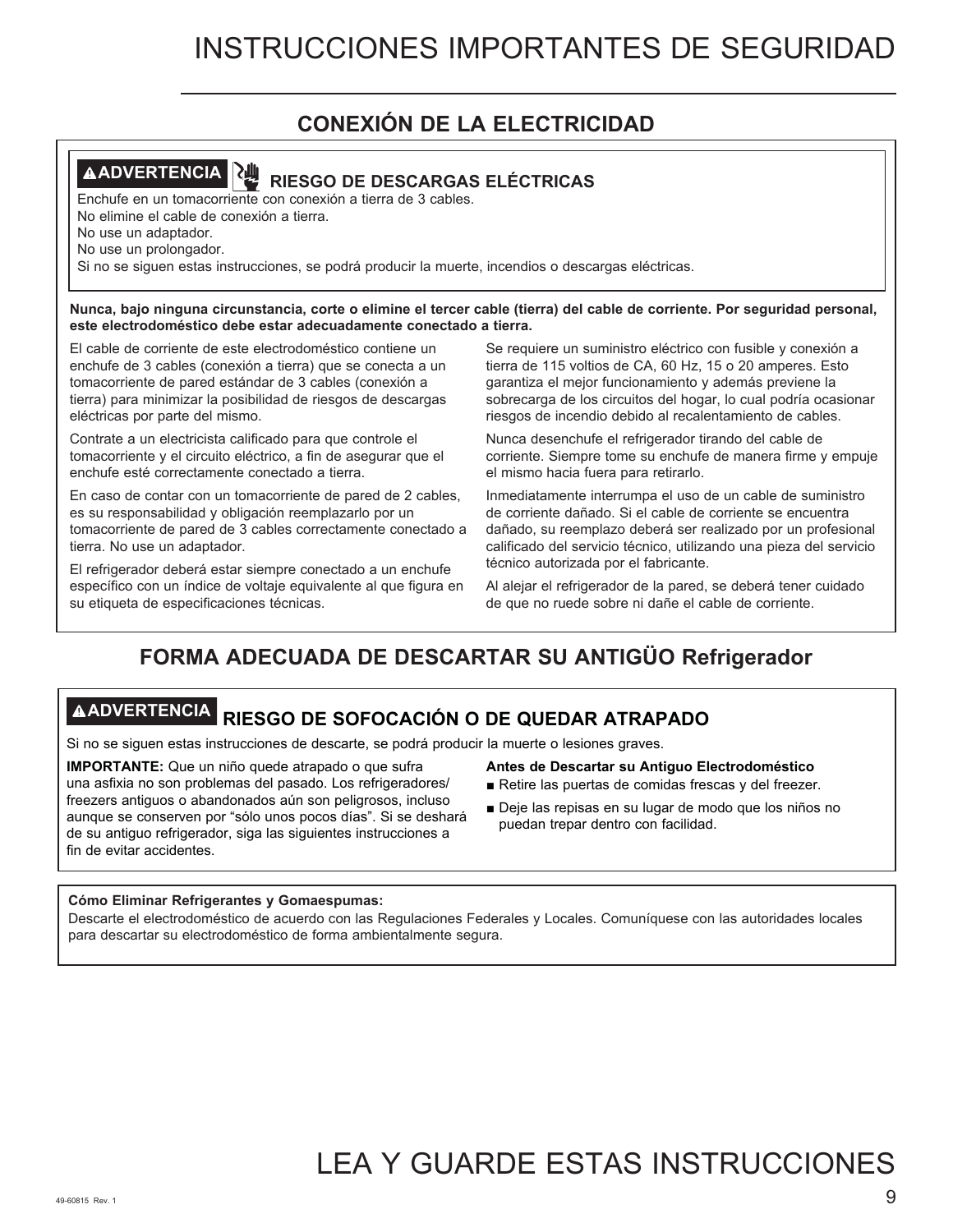#### **Controls**



Preset Settings:

Allow 24 hours to reach these preset temperatures.

| Temperature<br>controls | To turn off the cooling system in both the<br>freezer and fresh food compartments, press<br>either (+) pad until both displays show OFF.     | To change the temperature settings, press<br>the $(+)$ or $(-)$ pads to desired temperature set<br>point for fresh food and freezer separately.<br>Allow 24 hours for the refrigerator to reach the<br>temperature you have set. |  |  |  |  |
|-------------------------|----------------------------------------------------------------------------------------------------------------------------------------------|----------------------------------------------------------------------------------------------------------------------------------------------------------------------------------------------------------------------------------|--|--|--|--|
|                         | To turn the cooling system on, press either<br>(-) pad. The preset temperatures of $0^{\circ}$ F and                                         |                                                                                                                                                                                                                                  |  |  |  |  |
|                         | 37°F will appear in the display.                                                                                                             | <b>Temperature Ranges</b>                                                                                                                                                                                                        |  |  |  |  |
|                         | <b>NOTE:</b> Frequent door openings or door left                                                                                             | Low<br>High                                                                                                                                                                                                                      |  |  |  |  |
|                         | open for periods of time may increase the                                                                                                    | 42°F<br>$34^{\circ}F$<br>Fresh                                                                                                                                                                                                   |  |  |  |  |
|                         | internal temperature of the freezer and fresh<br>food compartments temporarily.                                                              | Food<br>$5^{\circ}$ C<br>$1^{\circ}$ C                                                                                                                                                                                           |  |  |  |  |
|                         |                                                                                                                                              | $-6^{\circ}F$<br>$4^{\circ}F$<br><b>Freezer</b>                                                                                                                                                                                  |  |  |  |  |
|                         | The actual temperature will vary from the set<br>temperature based on factors such as door                                                   | $-15^{\circ}$ C<br>$-21^{\circ}$ C                                                                                                                                                                                               |  |  |  |  |
|                         | opening, amount of food, defrost cycling and<br>room temperature.                                                                            | <b>NOTE:</b> Setting the controls to OFF stops<br>cooling, but does not shut off electrical power<br>to the refrigerator.                                                                                                        |  |  |  |  |
| Door<br>alarm           | To turn the Door Alarm feature on, press<br><b>DOOR ALARM</b> once. The <b>ACTIVE</b> light will<br>come on. To turn it off, press it again. | When the <b>DOOR ALARM</b> is active, the alarm<br>will flash and beep if you keep the door open<br>for more than 2 minutes.                                                                                                     |  |  |  |  |
|                         | On models with a dispenser, the Door Alarm<br>feature is located on the dispenser panel on<br>the front of the freezer door.                 | <b>DOOR</b><br>ALARM<br>п                                                                                                                                                                                                        |  |  |  |  |
| WiFi<br>Connect         | Push this button to activate Monogram<br>Connect. See page 20 for more information or<br>go to monogram.com/connect to download<br>the App.  | WI-FI<br>CONNECT                                                                                                                                                                                                                 |  |  |  |  |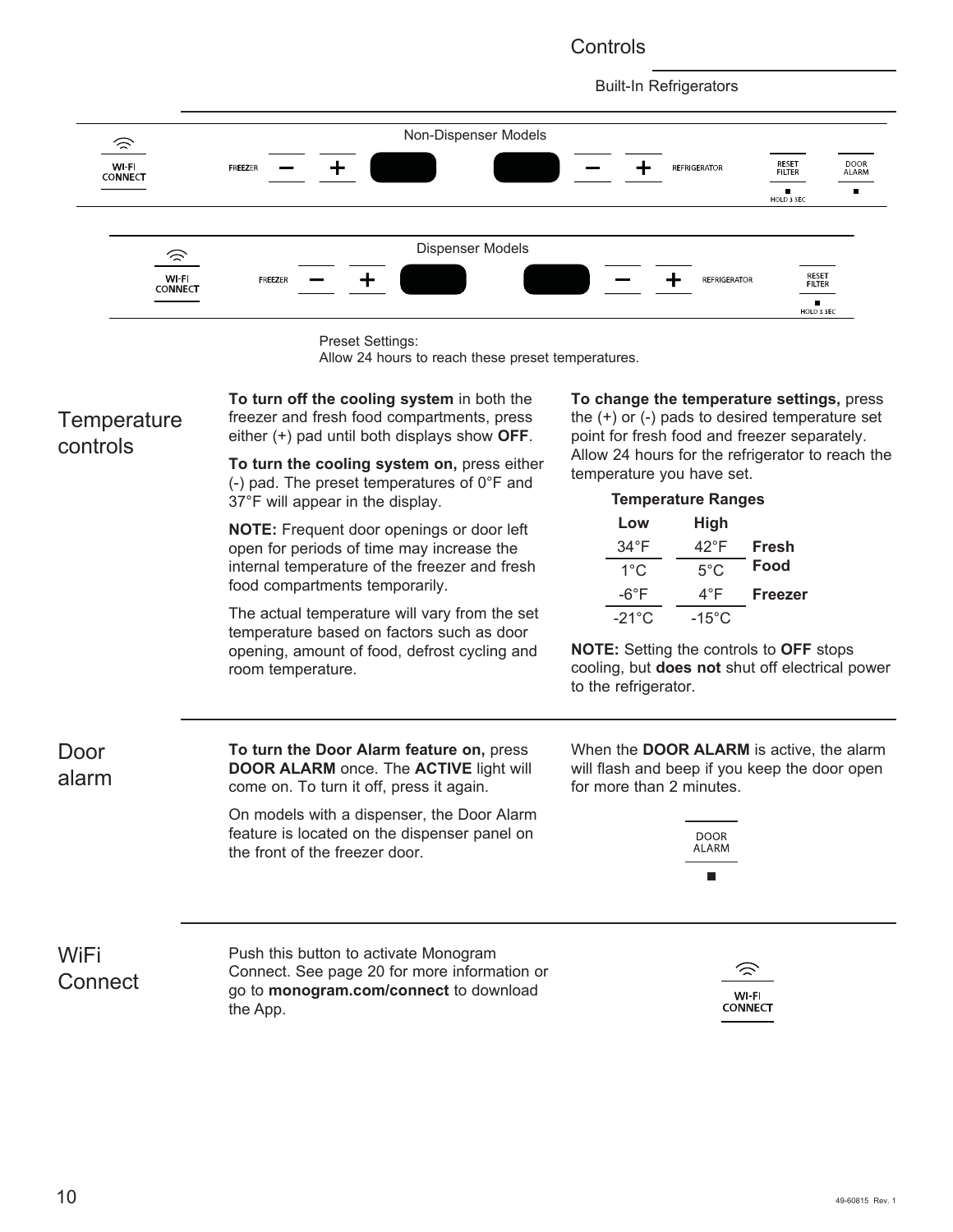### Water filter cartridge

#### **Water filter cartridge**

The water filter cartridge is located behind the top access panel.

#### **When to replace the filter**

On dispenser models, there is a replacement indicator light for the water filter cartridge on the dispenser. On non-dispenser models, the replacement indicator is located on the temperature control panel. This light will turn orange to tell you that you need to replace the filter soon.

The filter cartridge should be replaced when the replacement indicator light turns red or if the flow of water to the dispenser or icemaker decreases.

#### **Removing the filter cartridge**

If you are replacing the cartridge, first remove the old one by slowly turning it to the left. *Do not* pull down on the cartridge. A small amount of water may drip down.

**NOTE:** To reduce the risk associated with property damage due to water leakage, read and follow instructions before installation and use of this system. Installation and use MUST comply with all state and local plumbing codes.

#### **Installing the filter cartridge**

- 1. Fill the replacement cartridge with water from the tap to allow for better flow immediately after installation.
- 2. Line up the arrow on the cartridge and the cartridge holder. Cartridge Place the top of the Holder new cartridge up inside the holder. *Do not* push it up into the holder.



- 3. Slowly turn it to the right until the filter cartridge stops. *DO NOT OVERTIGHTEN.* As you turn the cartridge, it will automatically raise itself into position. The cartridge will move about 1/2 turn.
- 4. On dispenser models, run water from the dispenser for 1-1/2 gallons (5.7 liters) (about 3 minutes) to clear the system and prevent sputtering.
- 4. Press and hold the *RESET WATER FILTER* pad, located on the dispenser or temperature control panel ,depending on the model, for 3 seconds to clear the red or amber light.

**NOTE:** A newly installed water filter cartridge may cause water to spurt into the ice maker.

#### **Filter bypass plug**

You must use the filter bypass plug when a replacement filter cartridge is not available. The ice maker will not operate without the filter or filter bypass plug.



For the maximum benefit of your filtration system, GE Appliances recommends the use of GE Appliances-branded filters only. Using GE Appliances-branded filters in GE Appliances, Hotpoint<sup>®</sup>, and Monogram refrigerators provides optimal performance and reliability. GE Appliances filters meet rigorous industry NSF standards for safety and quality that are important for products that are filtering your water. GE Appliances has not qualified non-GE Appliancesbranded filters for use in GE Appliances and Hotpoint refrigerators and there is no assurance that non-GE Appliances-branded filters meet GE Appliances standards for quality, performance and reliability.

If you have questions, or to order additional filter cartridges, visit our website at **monogram.com or call Monogram Preferred Service, 800.444.1845. In Canada, call 866.777.7627.**.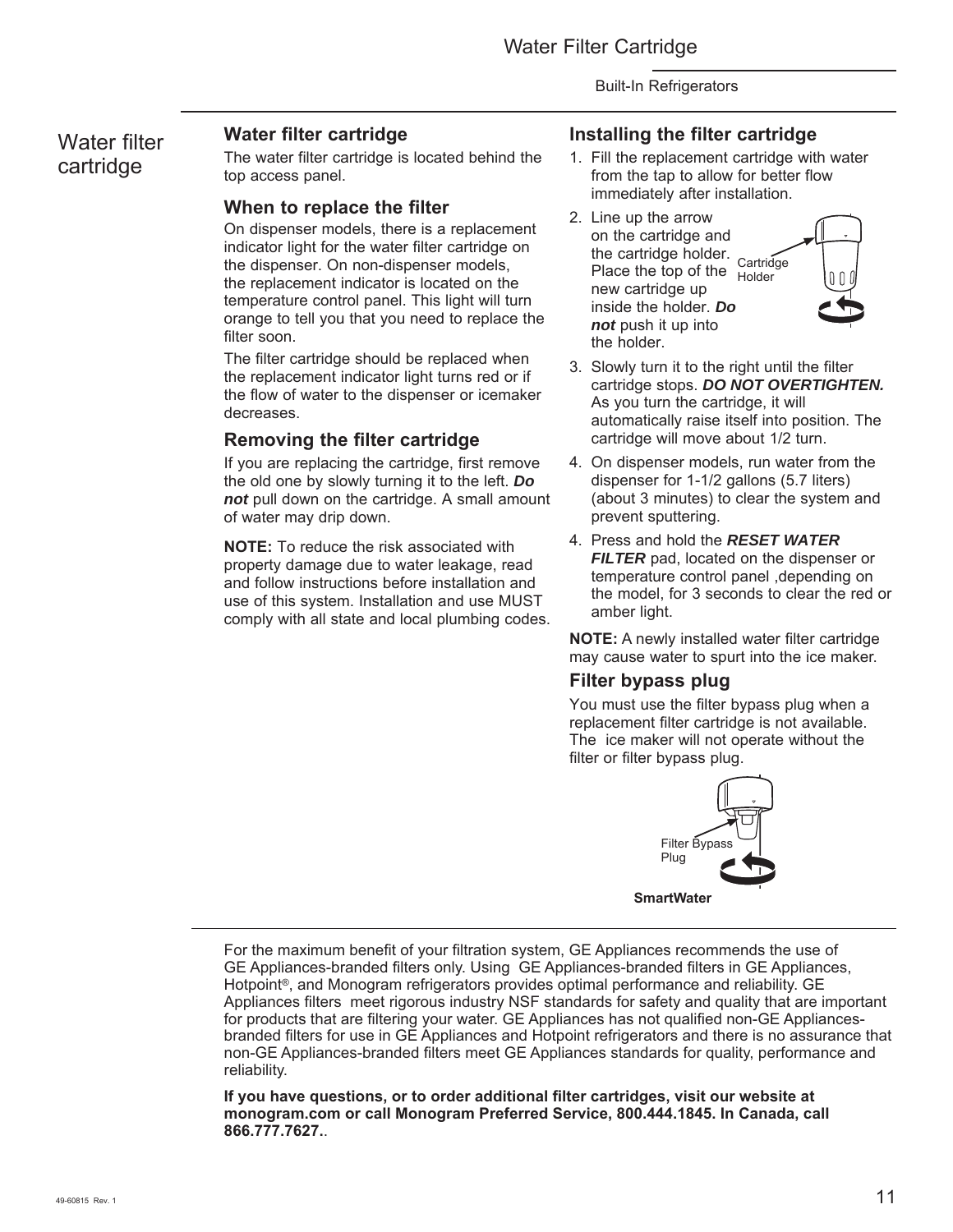**Dispenser** with glass-touch controls

#### **How it Works**

The electronic controls on the dispenser are truly interactive. The control panel is equipped with a proximity sensor that causes the panel to light up as you approach the dispenser (approx. 2 inches or 50mm). To make a selection, simply touch the graphic for the feature you want, and the halo for that feature will light up. When you walk away from the refrigerator, the lighted graphics switch off automatically.



#### **How to Use**

To dispense water or ice: select **WATER**  $\dddot{=}$ , **CUBED ICE A** or **CRUSHED ICE A** Then press the glass gently against the top of the dispenser cradle.

The spill shelf is not self-draining. To reduce water spotting, the shelf and its grille should be cleaned regularly.

If no water is dispensed when the refrigerator is first installed, there may be air in the water line system. Press the dispenser cradle for at least two minutes to remove trapped air from the water line and to fill the water system. To flush out impurities in the water line, throw away the first gallon of water.

**CAUTION Never put fingers or any other objects into the ice crusher discharge opening.**

**ATTENTION Ne mettez jamais les doigts ou d'autres objets dans l'ouverture du distributeur.**

## **PRECAUCIÓN Nunca coloque los**

**dedos o cualquier otro objeto en la abertura de descarga de la picadora de hielo.**

#### **Locking the Dispenser:**

Touch **CONTROL LOCK** for

3 seconds to lock the dispenser and control pad. To unlock, touch it again for 3 seconds.



#### **Dispenser Light:**

This feature turns the **light** on and off. The light also comes on when the dispenser cradle is pressed. If this light burns out, contact factory service.

#### **Door Alarm:**

To turn the Door Alarm feature on, touch **DOOR ALARM** once. To turn it off, press it again.

When the **DOOR ALARM** is active, the alarm will flash and beep if you keep the door open for more than 2 minutes.

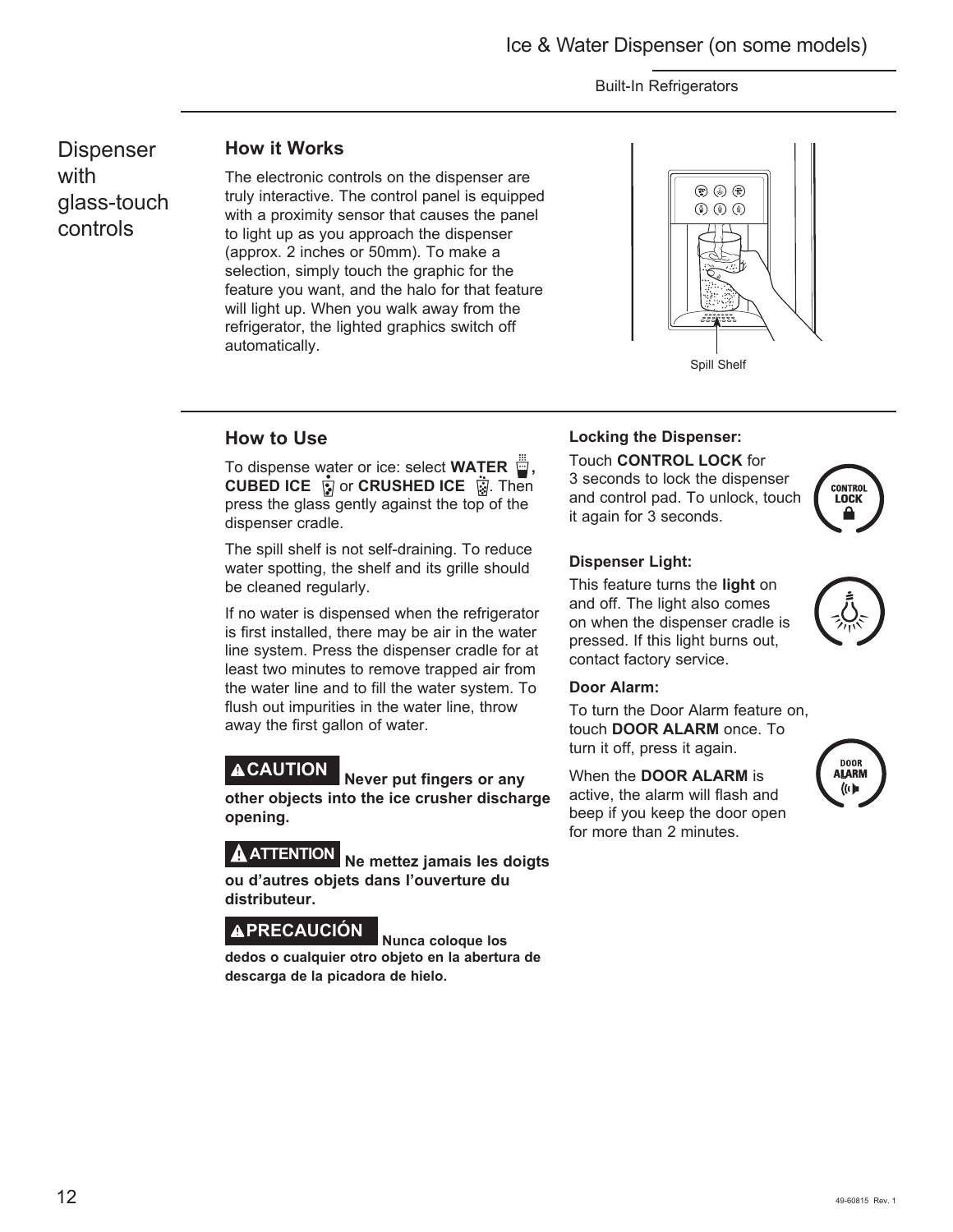Ice storage bin

#### **To remove:**

**To replace:** 

back again.

Lift up the access door to reach the icemaker. Set the icemaker power switch to the **OFF** position. With the access door closed, support the storage bin at the bottom while slightly lifting. Pull bin straight out.

Slide the bin back until the tab on the bin locks into the slot on the shelf. If the bin does not go all the way back, remove it and rotate the drive mechanism 1/4 turn. Then push the bin



### Important facts about your ice & water dispenser

- **•** Do not add ice from trays or bags to the storage bin. It may not crush or dispense well.
- **•** Avoid overfilling glass with ice and use of narrow or extra-tall glasses. Backed-up ice can jam the chute or cause the door in the chute to freeze shut. If ice is blocking the chute, push it through with a wooden spoon.
- **•** Beverages and foods should not be quickchilled in the ice storage bin. Cans, bottles or food packages in the storage bin may cause the icemaker or auger to jam.
- **•** To keep dispensed ice from missing the glass, put the glass close to, but not touching, the dispenser opening.
- **•** Some crushed ice may be dispensed even though you selected **CUBES**. This happens occasionally when a few cubes accidentally get directed to the crusher.

**•** After crushed ice is dispensed, some water may drip from the chute as small particles of ice melt.

Mechanism

- **•** Sometimes a mound of ice chips will form on the door in the ice chute. This condition is normal and usually occurs when you have dispensed crushed ice repeatedly. The ice chips will eventually evaporate.
- **•** Dispensed water is not ice cold. For colder water, simply add crushed ice or cubes before dispensing water.
- **•** The first glass of water dispensed may be warmer than the following ones. This is normal.
- **•** To eliminate drips on the spill shelf, tilt the glass in slightly when dispensing water.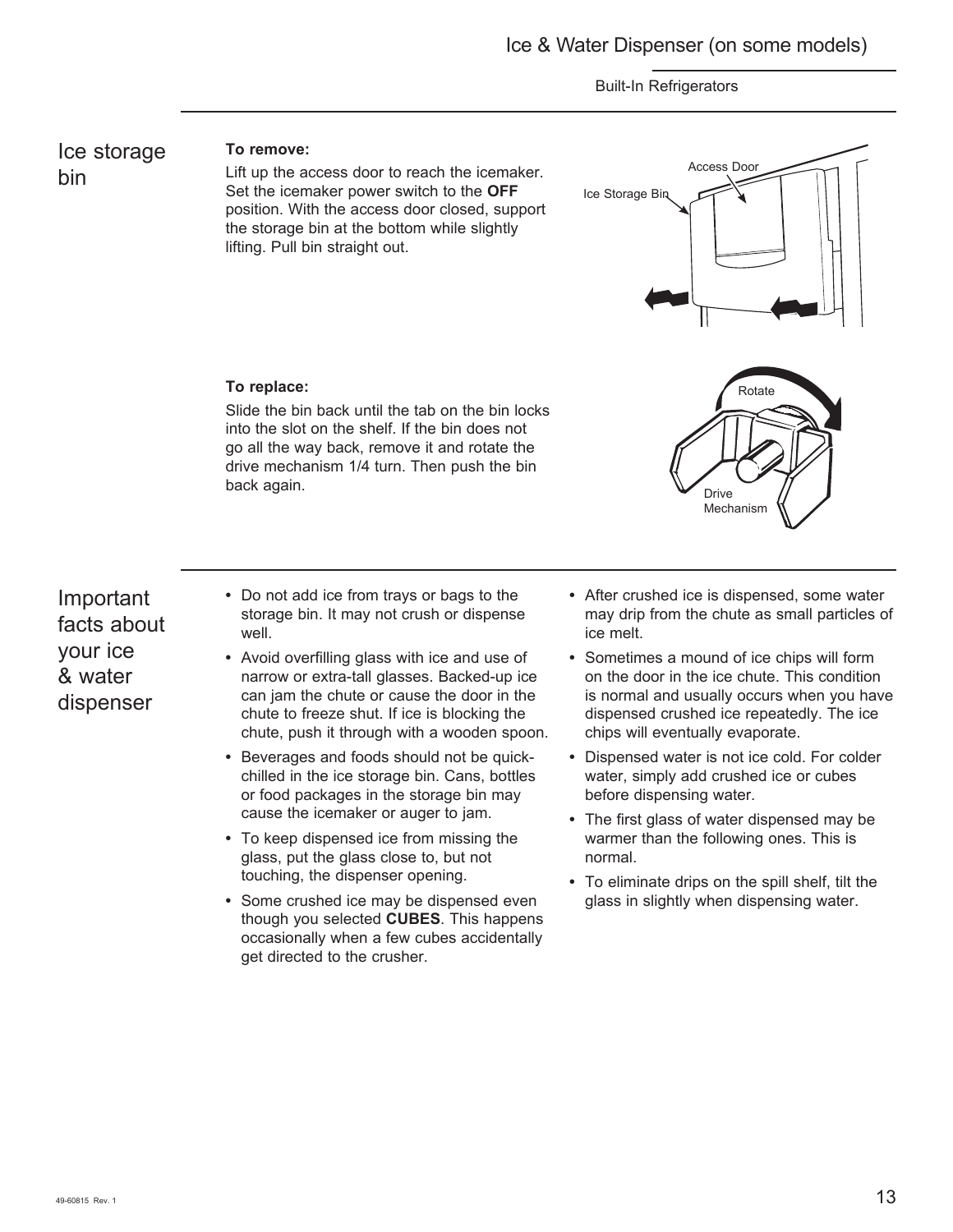### Automatic icemaker



**ACAUTION** Avoid contact with the moving parts of the ejector mechanism, or with the heating element (located on the bottom of the icemaker) that releases the cubes. Do not place fingers or hands on the automatic ice making mechanism while the refrigerator is plugged in.

**A ATTENTION** Evitez tout contact avec les pièces mobiles du mécanisme d'éjection ou l'élément chauffant (situé dans le bas de la machine à glaçons) qui libère les cubes. Ne placez pas les doigts ou les mains sur le mécanisme de production de glace automatique lorsque le réfrigérateur est branché dans la prise électrique.

**PRECAUCIÓN** Evite el contacto con las partes en movimiento del mecanismo expulsor o con el elemento de calefacción (ubicado en la parte inferior de la máquina de hielos) que expulsa los cubos. No coloque los dedos ni las manos en el mecanismo de la máquina de hielos automática mientras el refrigerador se encuentre enchufado.

#### **A newly-installed refrigerator may take 12–24 hours to begin making ice.**

The icemaker will produce seven cubes per cycle—approximately 15 cycles in a 24-hour period, depending on freezer compartment temperature, room temperature, number of door openings and other use conditions.



If the refrigerator is operated before the water connection is made to the icemaker, set the power switch to **OFF**.

When the refrigerator has been connected to the water supply, set the power switch to **ON**.

Throw away the first full bucket of ice.

Be sure nothing interferes with the sweep of the feeler arm.

When the bin fills to the level of the feeler arm, the icemaker will stop producing ice.

It is normal for several cubes to be joined together.

If ice is not used frequently, old ice cubes will become cloudy, taste stale and shrink.

**NOTE:** Icemaker works best between 40 and 120 PSI (275-827 kPa) home water pressure.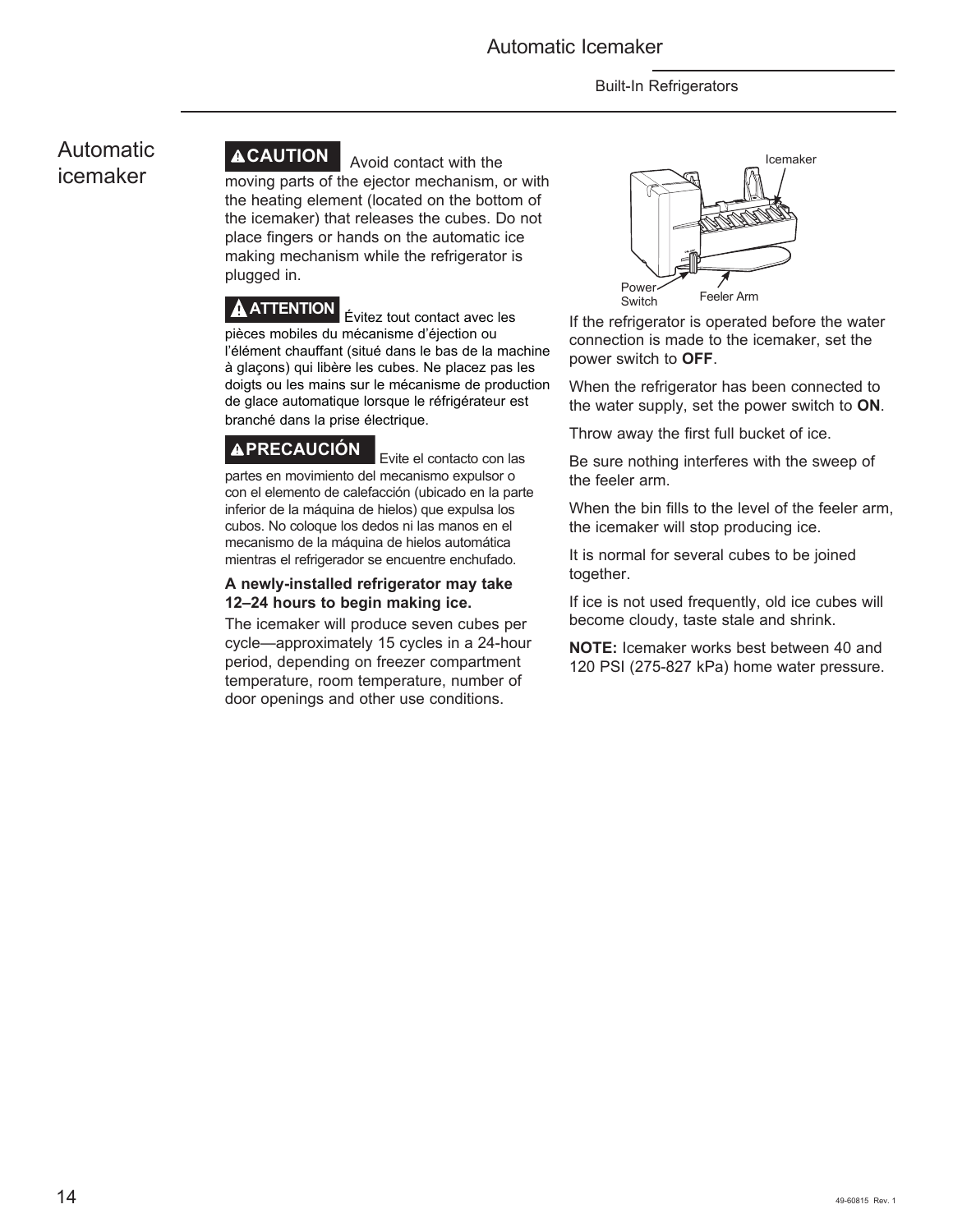Climate **Control** drawer

#### **How it Works**

The **Climate Control** feature is a system of dampers, a fan, and a temperature thermistor. The Climate Control drawer can be used to chill items quickly, thaw foods quickly or store items at their optimum temperatures.

The drawer is tightly sealed to prevent the drawer's temperature from causing temperature fluctuations in the rest of the refrigerator.

**SELECT TEMP-Use this feature to store** items at their optimum temperatures. The **CITRUS** setting will maintain a drawer temperature of 39-47°F (3.9 - 8.3°C). The **PRODUCE** setting will maintain the drawer temperature at 31-38°F (-0.6 - 3.3°C). The **MEAT** setting will maintain the drawer temperature at 27-37°F (-2.8 - 2.8°C).

**EXPRESS CHILL—**This feature can be used to cool items in minutes, rather than hours. Extra cool air is circulated throughout the drawer. Once the cycle is complete, the drawer will revert to the OFF mode.

**EXPRESS THAW—**This feature thaws items in hours rather than days. Food is gently thawed in a cool environment by circulating air throughout the drawer. Temperature is maintained in the drawer by cycling a small heater off and on as needed. Once the thaw cycle is complete, the pan will automatically adjust to a temperature of 27–37°F (-2.8 - 2.8°C) to store the food at its optimum temperature.

**NOTE:** When the controls on the Climate Control drawer are turned off, the drawer will maintain temperatures at 42-48°F (5.6 - 8.9°C).



#### **How to Use**

- **1** Empty the drawer. Place the items in the drawer.
- **2** Select the *Express Thaw,™ Express Chill™* or *Select Temp™* pad. The display will come on. Press the pad until the light appears next to the desired setting. Use the chart on the next page to determine the best setting.
	- To stop a feature before it is finished, press that feature's pad until no options are selected and the display is off.
	- During *Express Thaw™* and *Express Chill,™* the display on the controls will count down the time remaining in the cycle.
	- After the *Express Thaw™* cycle is complete, the drawer will reset to the **MEAT** setting (27-37°F [-2.8 - 2.8°C]) to help preserve thawed items until they are used.

**•** The displayed actual temperature of the Climate Control drawer may vary slightly from the **SET** temperature based on usage and operation environment.

**NOTE:** For food safety reasons, it is recommended that foods be wrapped in plastic wrap when using *Express Thaw™*.This will help contain meat juices and improve thawing performance.





**Express Thaw™ Express Chill™**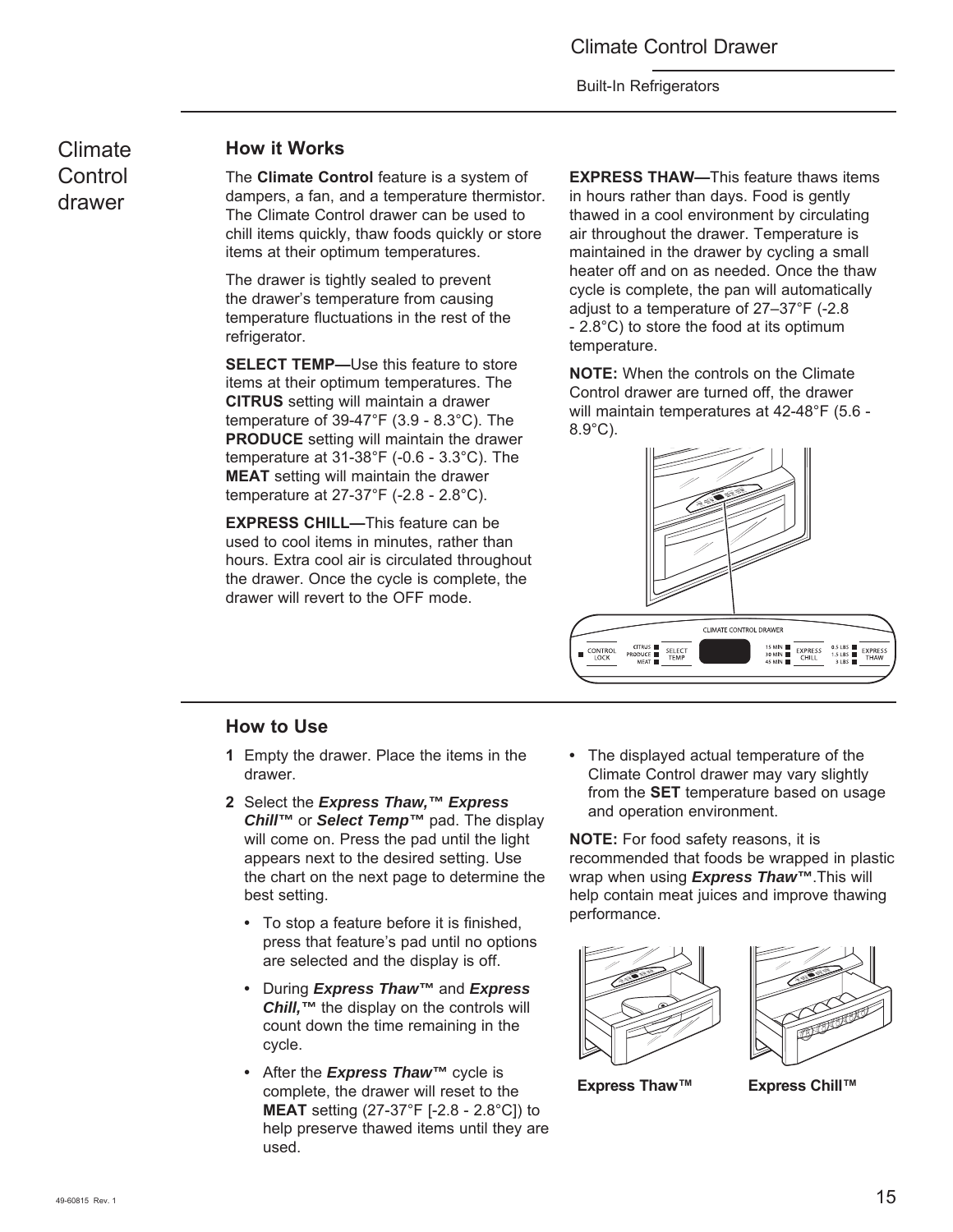Climate **NOTE:** Results may vary depending on packaging, starting temperature and other food traits. control chart CITRUS<sup>I</sup> 15 MIN  $0.5$  LBS **SELECT EXPRESS EXPRESS PRODUCE** 30 MIN 1.5 LBS  $\blacksquare$ CHILL **TEMP** THAW 45 MIN  $3$  LBS MEAT<sup>I</sup> **0.5 Lbs. [0.23 kg] (4 hours) Citrus Setting 15 Minutes (39-47°F [3.9–8.3°C]) •** 1 Beverage Can **•** Individually Wrapped (12 oz [355ml]) Filet Mignon **•** Oranges, Lemons, Limes, Pineapple, Cantaloupe (0.5 lb [0.23 kg]) **•** 2 Small Juice Boxes **•** Beans, Cucumbers, (6-8 oz [177-237ml] each) **•** Hamburger Patties Tomatoes, Peppers, (0.5 lb [0.23 kg]) Eggplant, Squash **30 Minutes 1.5 Lbs. [0.68 kg] (8 hours) •** Wine (750 ml bottle) **Produce Setting •** Chicken Breasts **•** 2 to 6 Beverage Cans **(31–38°F [-0.6–3.3°C])** (1.5 lbs [0.68 kg]) (12 oz [355 ml] each) **•** Strawberries, Raspberries, **•** Ground Beef • 2 Plastic 20 oz (591ml) Kiwifruit, Pears, Cherries, (1.5 lbs [0.68 kg]) Bottles of Beverage Blackberries, Grapes, Plums, Nectarines, Apples **•** Steak (1.5 lbs [0.68 kg]) **•** 4 to 6 Small Juice Boxes **•** Asparagus, Broccoli, Corn, (6–8 oz [177-237ml] each) Mushrooms, Spinach, **3.0 Lbs. [1.36 kg] (12 hours) •** 3 Foil Juice Packets Cauliflower, Kale, Green **•** Chicken Breasts Onions, Beets, Onions (3.0 lbs [1.36 kg]) **45 Minutes •** Ground Beef **•** 2 Liter of Beverage **Meat Setting**  (3.0 lbs [1.36 kg]) **(27–37°F[-2.8–2.8°C]) •** 1/2 Gallon (1.9 liters) of **•** Steak (3.0 lbs [1.36 kg]) **•** Raw Meat, Fish and Juice **Poultry •** Gelatin—1 package

**Control** lock

#### **Control Lock**

Press and hold this pad for 3 seconds to lock the settings for the Climate Control drawer. To unlock, press and hold for another 3 seconds.

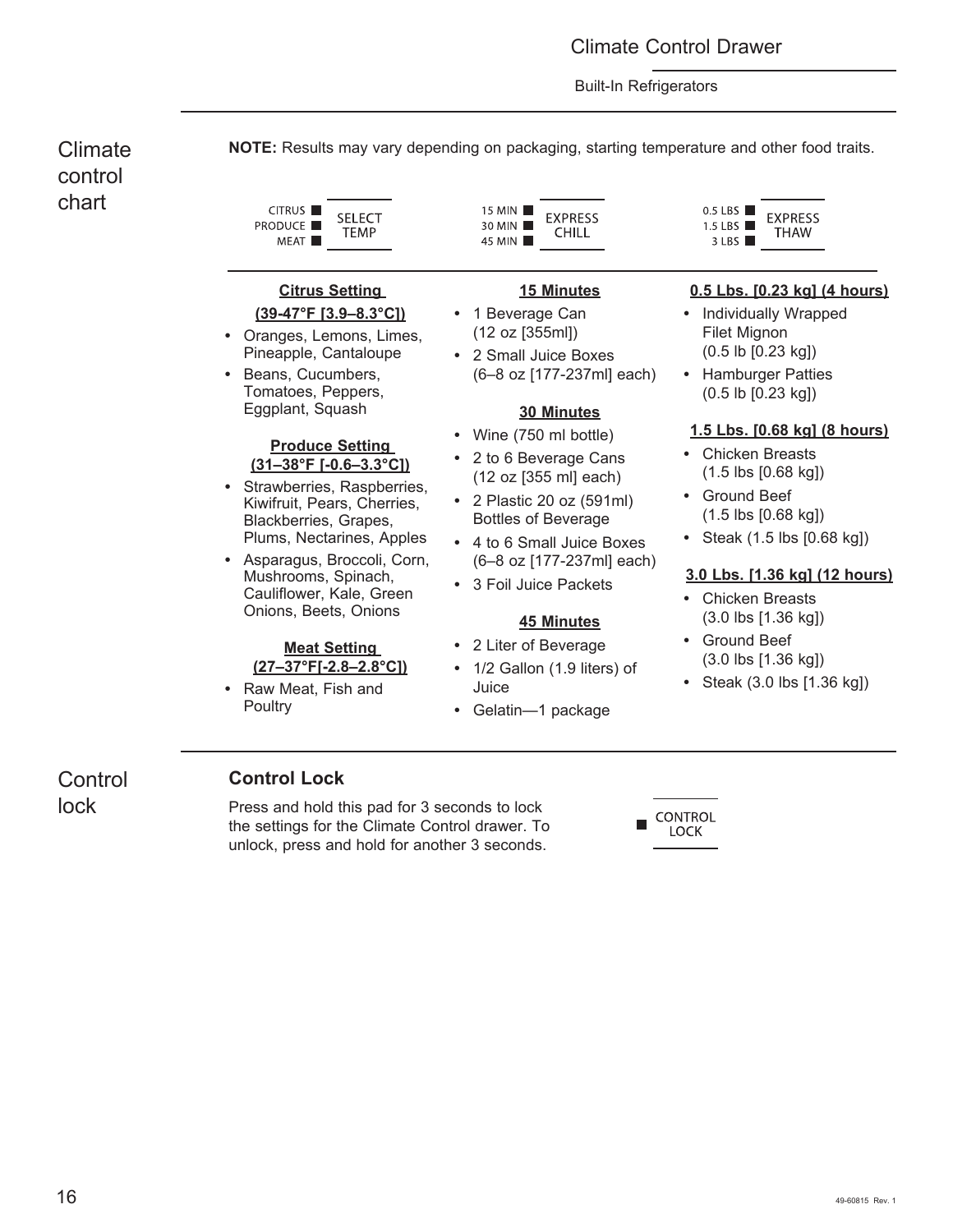#### Storage Pans and Climate Control Drawer

#### Built-In Refrigerators

Sealed deli pan Use the Sealed Deli Pan for the convenient storage of lunch meats and cheese, hors d'oeuvres, spreads and snacks. Excess water that may accumulate in the

bottom of the drawers should be emptied and the drawers wiped dry.



Sealed produce pans

The top pan is designed to provide constant high humidity levels.

Make sure the drawers are closed completely to maintain the correct humidity level.

Excess water that may accumulate in the bottom of the drawers should be emptied and the drawers wiped dry.



**Drawer** and pan removal

#### **To remove a drawer or pan:**

- **1.** Pull the pan out to the stop position.
- **2.** Lift the front of the pan up and out of the wire holder.
- **3.** Lift the back of the pan up and out.

#### **To replace a pan:**

- **1.** Place the back of the pan in the wire holder, making sure the wire holder fits into the grooves on the back of the pan.
- **2.** Lower the front of the pan into the wire holder.
- **3.** Press firmly on the top of the pan to snap it into the wire holder.

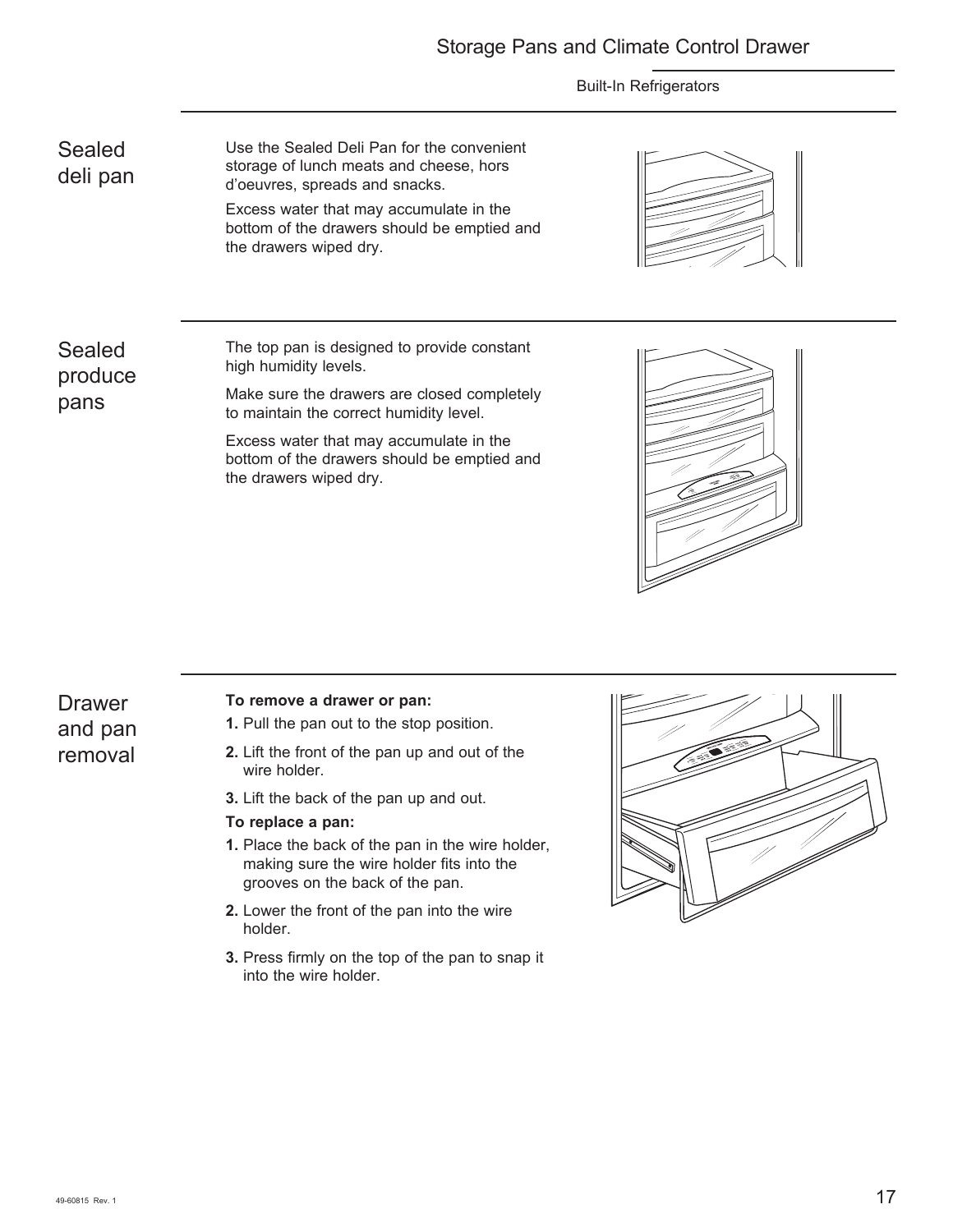### **Lighted** vegetable drawer shelf

The lighted vegetable drawer shelf provides lighting for the lower compartments. The lights are recessed into the shelf to illuminate the drawers below.

#### **To remove shelf:**

- **1.** Remove the top drawer (see *Drawer and pan removal* section).
- **2.** Push down gently on the back center of the climate control drawer top surface to release the bottom of the water tank cover. Pull out and down to remove the water tank cover and expose the wire harness.
- **3.** Lift the shelf and carefully pull forward to expose the wires.
- **4.** Unplug the shelf and carefully remove it from the refrigerator.

#### **To replace shelf:**

- **1.** Carefully set the shelf onto the side rails, leaving the plug exposed.
- **2.** Plug the shelf into the refrigerator.
- **3.** Carefully slide the shelf into place.
- **4.** Insert the water tank cover top first so that it goes up behind the gasket hanging down from the vegetable drawer shelf. Gently push the bottom of the water tank cover until the bottom snaps into the the top of the Climate Control Drawer cover.



### How to rearrange your shelves

Tempered glass shelves in the fresh food compartment and wire shelves in the freezer compartment are adjustable, enabling you to make efficient shelf arrangements to fit your family's food storage needs.

#### **To remove shelves:**

Tilt shelf up at front, then lift it up and out of tracks on rear wall of refrigerator.



#### **To replace shelves:**

Select desired shelf height. With shelf front raised slightly, engage top lugs in tracks at rear of cabinet. Then lower front of shelf until it locks into position.

**ACAUTION** Handle glass shelves carefully. Glass shelves and covers may break if exposed to impact, such as bumping or dropping. Tempered glass is designed to shatter into many small pieces if it breaks.

## **ATTENTION** Manipulez les tablettes en

verre avec précaution. Les tablettes et couvercles en verre peuvent se briser s'ils sont soumis à un impact en les heurtant ou les échappant. S'il se brise, le verre trempé est conçu pour se fracturer en un grand nombre de petits éclats.

### **PRECAUCIÓN** Sostenga las repisas de

vidrio con cuidado. Las repisas de vidrio y las tapas se pueden romper si son expuestas a impactos, tales como sacudones o caídas. El vidrio templado está diseñado para destruirse en pequeñas piezas en caso de rotura.

**5.** Replace the drawer (see *Drawer and pan*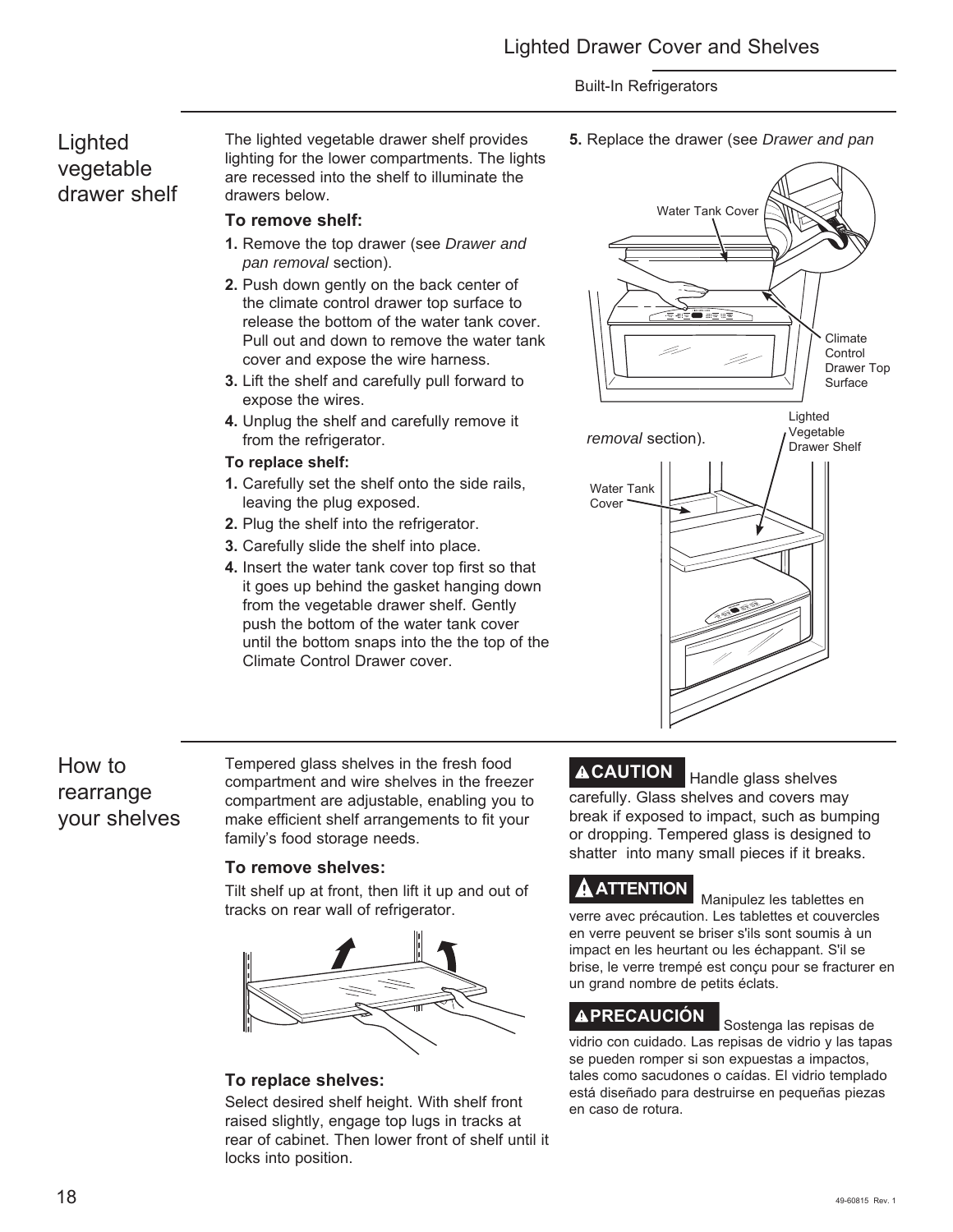All door bins, except for the deep gallon door bin, are adjustable using one of 2 tabs on each end of the bin. They can be moved up and down to many different positions to meet your storage needs. The deep gallon door bin can be removed for cleaning. Door bins

#### **To remove any bin:**

Lift the bin up and slide it toward you.



### Freezer baskets

Wire slide-out freezer baskets can be pulled out for easy access to frozen foods.

#### **To remove:**

Pull basket out. Lift the front of the basket up and then take it out.

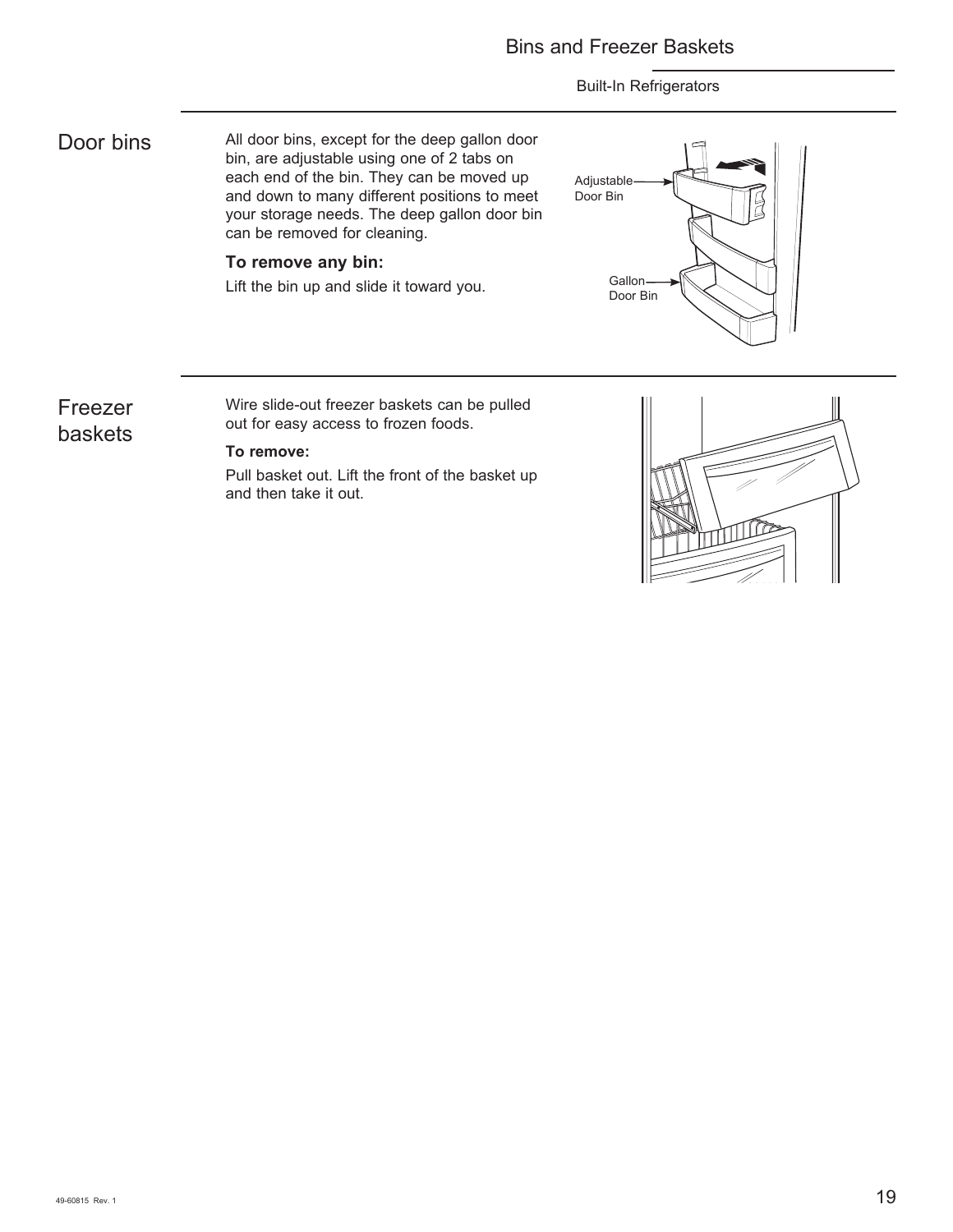WiFi **Connect** 

### *Monogram WiFi Connect (for customers in the United States, its territories and Canada):*

#### *Monogram WiFi Connect Enabled\**

Your refrigerator is **Monogram WiFi Connect Enabled.** A WiFi communication card is built into the product allowing it to communicate with your Smart Phone for remote monitoring, control, and notifications. Please visit **monogram.com/connect** to learn more about connected appliance features, and to learn what connected appliance App's will work with your Smart Phone.

**WiFi Connectivity:** For assistance with the appliance or the network connectivity (for models that are WiFi enable), please call **1-800-220-6899.**

### *REGULATORY INFORMATION FCC/IC Compliance Statement:*

This device complies with Part 15 of the FCC Rules. Operation is subject to the following two conditions:

1. This device may not cause harmful interference.

2. This device must accept any interference received, including interference that may cause undesired operation.

This equipment has been tested and found to comply with the limits for a Class B digital device, pursuant to Part 15 of the FCC Rules. These limits are designed to provide reasonable protection against harmful interference in a residential installation. This equipment generates uses and can radiate radio frequency energy and, if not installed and used in accordance with the instructions, may cause harmful interference to radio communications. However, there is no guarantee that interference will not occur in a particular installation. If this equipment does cause harmful interference to radio or television reception, which can be determined by turning the equipment off and on, the user is encouraged to try to correct the interference by one or more of the following measures:

- Reorient or relocate the receiving antenna.
- Increase the separation between the equipment and receiver.

• Connect the equipment into an outlet on a circuit different from that to which the receiver is connected.

• Consult the dealer or an experienced radio/television technician for help.

**Labelling:** Changes or modifications to this unit not expressly approved by the manufacturer could void the user's authority to operate the equipment.

**ConnectPlus** module only (or similar communication module)

RF Exposure - This device is only authorized for use in a mobile application. At least 20 cm of separation distance between the **ConnectPlus** device and the user's body must be maintained at all times.

\*Select Models Only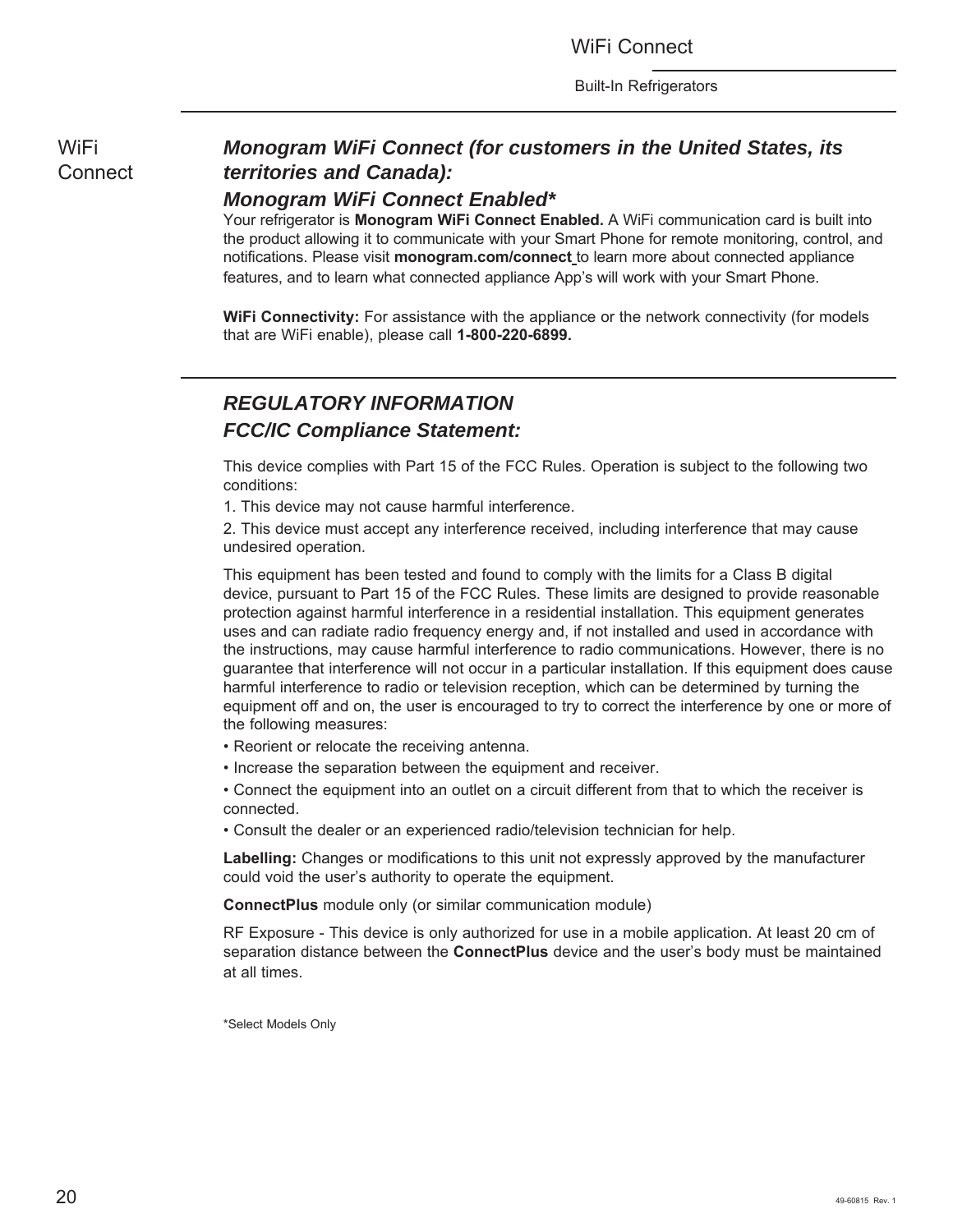### Cleaning outside

**The dispenser spill shelf and the area beneath it** should be cleaned periodically with a mild liquid dish detergent.



**Dispenser cradle—**Before cleaning, lock the dispenser by touching **CONTROL LOCK** for 3 seconds to prevent activating the dispenser. Clean with warm water and a mild liquid dish detergent. Rinse thoroughly and wipe dry. Unlock the dispenser by touching **CONTROL LOCK** for 3 seconds.

#### **Directions for Cleaning Outside Surfaces, Door Handles, and Trim**

| <b>DO USE</b>                                                                                                                                                                                     | <b>DO NOT USE</b>                                                                                                                                 |
|---------------------------------------------------------------------------------------------------------------------------------------------------------------------------------------------------|---------------------------------------------------------------------------------------------------------------------------------------------------|
| Soft, clean cloth or sponge                                                                                                                                                                       | Abrasive cloths, scrubbing sponges, scouring or<br>steel wool pads                                                                                |
| Mild detergent mixed with warm water<br>Approved stainless steel cleaners; Visit<br>the Monogram Appliances parts store for<br>approved stainless steel cleaners:<br>Monogram.com or 888.444.1845 | Abrasive powders or sprays<br>Window Sprays or Ammonia<br>Citrus or plant oil-based cleaners<br>Acidic or vinegar-based cleaners<br>Oven cleaners |
| Cleaners with oxalic acid such as Bar<br>Keepers Friend Soft Cleanser™ can be<br>used to remove surface rust, tarnish and<br>small blemishes.                                                     | Cleaners containing acetone (propanone)<br>Any cleaner with WARNING about plastic contact                                                         |

**NOTE: DO NOT** allow stainless steel cleaner to come in contact with any plastic parts such as trim pieces, handle hardware and liners. If unintentional contact of cleaners with plastic parts does occur, clean plastic part with a sponge and mild detergent mixed with warm water.

Cleaning inside



**To help prevent odors.**  leave an open box of baking soda in the unit.

**Turn off power at the circuit breaker or fuse box before cleaning.** If this is

not practical, wring excess moisture out of sponge or cloth when cleaning around switches, lights or controls.

Use warm water and baking soda solution about a tablespoon (15 ml) of baking soda to a quart (1 liter) of water. This both cleans and neutralizes odors. Thoroughly rinse and wipe dry.

**Other parts of the refrigerator**—including door gaskets, meat and vegetable drawers, ice storage bin and all plastic parts—can be cleaned the same way. After cleaning the door gaskets, apply a thin layer of petroleum jelly to the door gaskets sealing surface on the hinge side. This helps keep the gaskets from sticking and bending out of shape.

**Do not wash any plastic refrigerator parts in the dishwasher.**

**ACAUTION** Do not clean glass shelves or covers with warm water when they are cold. Glass shelves and covers may break if exposed to sudden temperature changes or impact, such as bumping or dropping. Tempered glass is designed to shatter into many small pieces if it breaks.

**A ATTENTION** Ne nettoyez pas les clayettes ou les couvercles en verre avec de l'eau tiède quand ceux-ci sont froids. Les clayettes et couvercles en verre peuvent se casser s'ils sont exposés à des changements soudains de température ou si vous les cognez ou les faites tomber. Le verre trempé est conçu pour se briser en petits morceaux en cas de casse.

## **PRECAUCIÓN No limpie los estantes**

**de vidrio ni tapas con agua caliente cuando estén fríos. Las repisas de vidrio y las tapas se pueden romper si son expuestas a cambios de temperatura repentinos o a impactos, tales como sacudones o caídas. El vidrio templado está diseñado para destruirse en pequeñas piezas en caso de rotura.**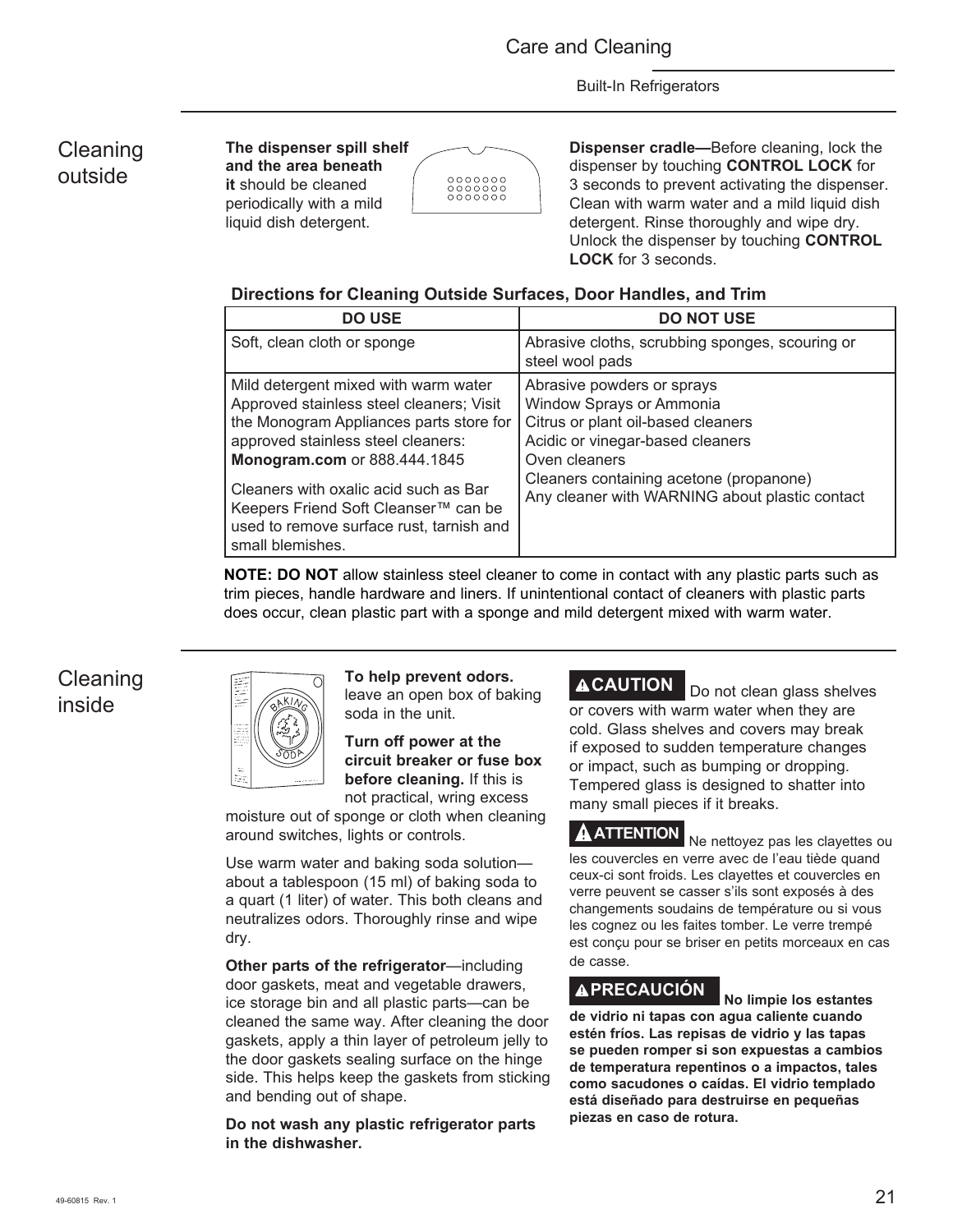|  |  |  | Care and Cleaning |
|--|--|--|-------------------|
|--|--|--|-------------------|

**Refrigerator Lights** 

There is LED lighting in the fresh food and freezer compartments. An authorized technician will need to replace the LED lights.

If this assembly needs to be replaced, call Monogram Preferred Service, 800.444.1845

Preparing for vacation **Set the icemaker power switch to the OFF** position and be sure to shut off the water supply to the refrigerator.

**For long vacations or absences,** remove food from the refrigerator/freezer. Set the control to OFF, and clean the interior with a baking soda solution of one tablespoon (15 ml) of baking soda to one quart (1 liter) of water. Leave the door open.

**For shorter vacations,** remove perishable foods and leave controls at regular settings. However, if the room temperature is expected to drop below 60°F (16°C), follow the same instructions as for long vacations.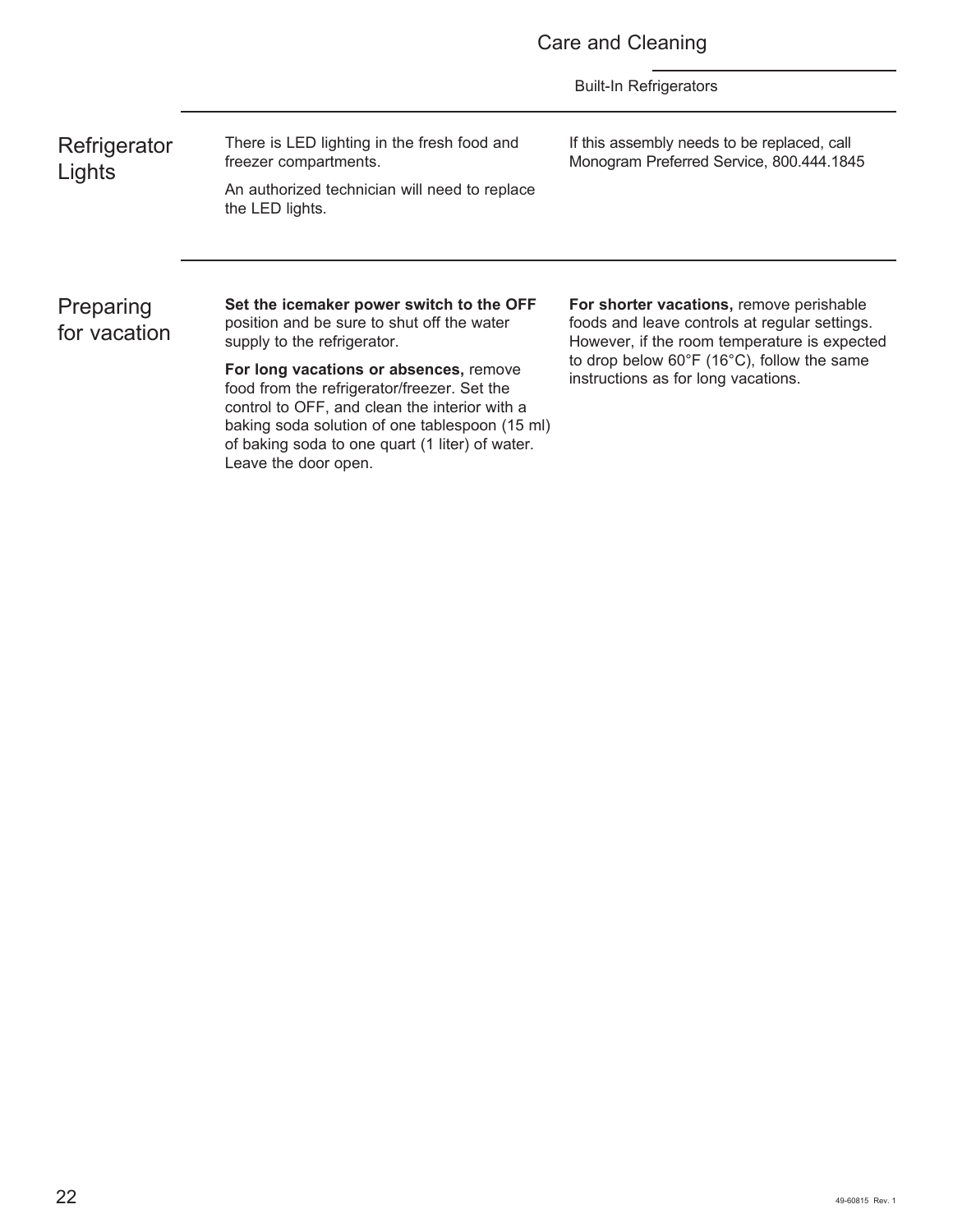Preparation

Built-In Refrigerators

#### Refrigerator/ freezer location

- Do not install the refrigerator/freezer where the temperature will go below 55°F (13°C). It will not run often enough to maintain proper temperatures.
- Do not install the refrigerator/freezer where temperatures will go above 100°F (37°C). It will not perform properly.
- Do not install the refrigerator/freezer in a location exposed to water (rain, etc.) or direct sunlight.
- $\blacksquare$  Install it on a floor strong enough to support it fully loaded.

**For proper installation, the refrigerator/ freezer must be placed on a level surface of hard material the same height as the rest of the flooring. This surface should be strong enough to support a fully loaded refrigerator/freezer, or approximately 1,500 lbs. (680.39 kg) each. See the Installation Instructions for complete directions.**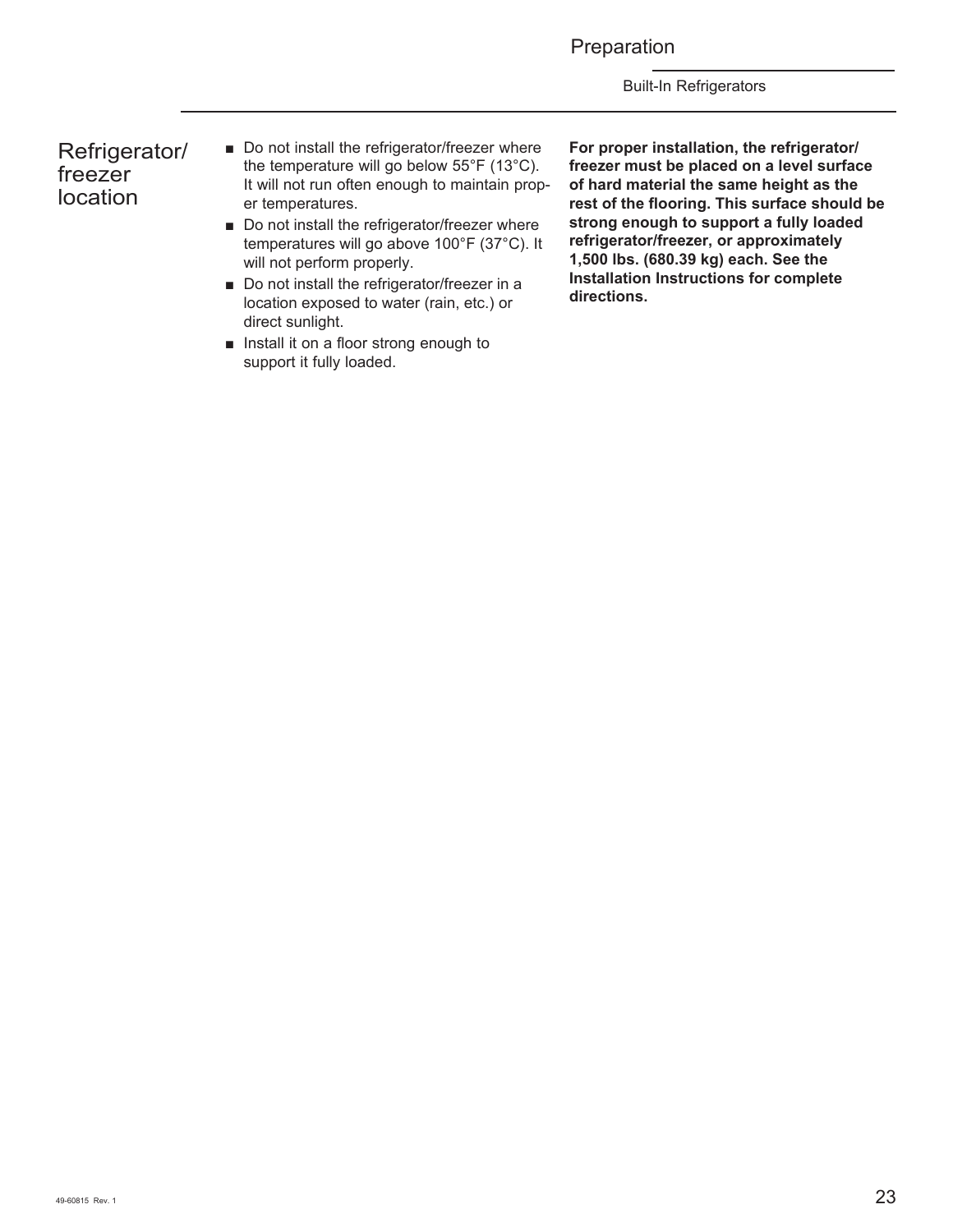| Questions? | <b>PROBLEM</b>                                                                                                                                                                            | <b>POSSIBLE CAUSE</b>                                                                                                                                                                                                                                                                                                                                    |  |  |  |
|------------|-------------------------------------------------------------------------------------------------------------------------------------------------------------------------------------------|----------------------------------------------------------------------------------------------------------------------------------------------------------------------------------------------------------------------------------------------------------------------------------------------------------------------------------------------------------|--|--|--|
| Use this   | <b>REFRIGERATOR DOES</b><br><b>NOT OPERATE</b>                                                                                                                                            | May be in defrost cycle when compressor does not operate for about 30<br>minutes.                                                                                                                                                                                                                                                                        |  |  |  |
| problem    |                                                                                                                                                                                           | Temperature control set at OFF.                                                                                                                                                                                                                                                                                                                          |  |  |  |
| solver!    |                                                                                                                                                                                           | If interior light is not on, refrigerator may not be plugged in at wall outlet.                                                                                                                                                                                                                                                                          |  |  |  |
|            |                                                                                                                                                                                           | The fuse is blown/circuit breaker is tripped. Replace fuse or reset the breaker.                                                                                                                                                                                                                                                                         |  |  |  |
|            | <b>MOTOR OPERATES</b><br><b>FOR LONG PERIODS</b><br>OR CYCLES ON AND<br><b>OFF FREQUENTLY</b><br>(Modern refrigerators<br>with more storage<br>space and a larger<br>freezer require more | Normal when refrigerator is first plugged in. Wait 24 hours for the refrigerator<br>to completely cool down. The new variable speed compressor is designed<br>to run for longer periods of time to optimize efficiency and noise. You may<br>notice the compressor and/or fan speeds accelerate based upon door<br>openings and/or increased food loads. |  |  |  |
|            |                                                                                                                                                                                           | You may hear the fans spinning at high speeds. This happens when the<br>refrigerator is first plugged in, when the doors are opened frequently or when<br>a large amount of food is added to the refrigerator or freezer compartments.<br>The fans are helping to maintain the correct temperatures.                                                     |  |  |  |
|            | operating time. They<br>start and stop often                                                                                                                                              | Door left open or package holding door open.                                                                                                                                                                                                                                                                                                             |  |  |  |
|            | to maintain even<br>temperatures.)                                                                                                                                                        | If either door is open for over 3 minutes, you may hear the fans come on in<br>order to cool the light.                                                                                                                                                                                                                                                  |  |  |  |
|            |                                                                                                                                                                                           | Hot weather or frequent door openings. This is normal.                                                                                                                                                                                                                                                                                                   |  |  |  |
|            |                                                                                                                                                                                           | Temperature controls set at the coldest setting. See Temperature Controls.                                                                                                                                                                                                                                                                               |  |  |  |
|            | <b>OPERATING SOUNDS</b>                                                                                                                                                                   | The variable speed compressor changes speeds and sounds may vary.                                                                                                                                                                                                                                                                                        |  |  |  |
|            |                                                                                                                                                                                           | Normal fan air flow-one fan blows cold air through the fresh food and<br>freezer compartments—another fan cools the compressor motor.                                                                                                                                                                                                                    |  |  |  |
|            |                                                                                                                                                                                           | The fans change speeds in order to provide optimal cooling and energy<br>savings.                                                                                                                                                                                                                                                                        |  |  |  |
|            |                                                                                                                                                                                           | These NORMAL sounds will also be heard from time to time:                                                                                                                                                                                                                                                                                                |  |  |  |
|            |                                                                                                                                                                                           | - You may hear a whooshing or gurgling sound when the doors close. This<br>is due to pressure equalizing within the refrigerator.                                                                                                                                                                                                                        |  |  |  |
|            |                                                                                                                                                                                           | - A water dripping noise may occur during the defrost cycle as ice melts<br>from the evaporator and flows into the drain pan.                                                                                                                                                                                                                            |  |  |  |
|            |                                                                                                                                                                                           | - The flow of refrigerant through the freezer cooling coils may make a<br>gurgling noise like boiling water.                                                                                                                                                                                                                                             |  |  |  |
|            |                                                                                                                                                                                           | - Water dropping on the defrost heater can cause a sizzling, popping or<br>buzzing sound during the defrost cycle.                                                                                                                                                                                                                                       |  |  |  |
|            |                                                                                                                                                                                           | - You may hear cracking or popping sounds when the refrigerator is<br>first plugged in or during/after the defrost cycle. This happens as the<br>refrigerator cools to the correct temperature.                                                                                                                                                          |  |  |  |
|            |                                                                                                                                                                                           | - Electronic dampers click open and closed to provide optimal cooling and<br>energy savings.                                                                                                                                                                                                                                                             |  |  |  |
|            |                                                                                                                                                                                           | - The compressor may cause a clicking or chirping sound when attempting<br>to restart (this could take up to 5 minutes).                                                                                                                                                                                                                                 |  |  |  |
|            |                                                                                                                                                                                           | - The electronic control board may cause a clicking sound when relays<br>activate to control refrigerator components.                                                                                                                                                                                                                                    |  |  |  |
|            |                                                                                                                                                                                           | - Ice cubes dropping into the bin and water running in pipes is icemaker<br>refills.                                                                                                                                                                                                                                                                     |  |  |  |
|            |                                                                                                                                                                                           | - The icemaker water valve will buzz when the icemaker fills with water.                                                                                                                                                                                                                                                                                 |  |  |  |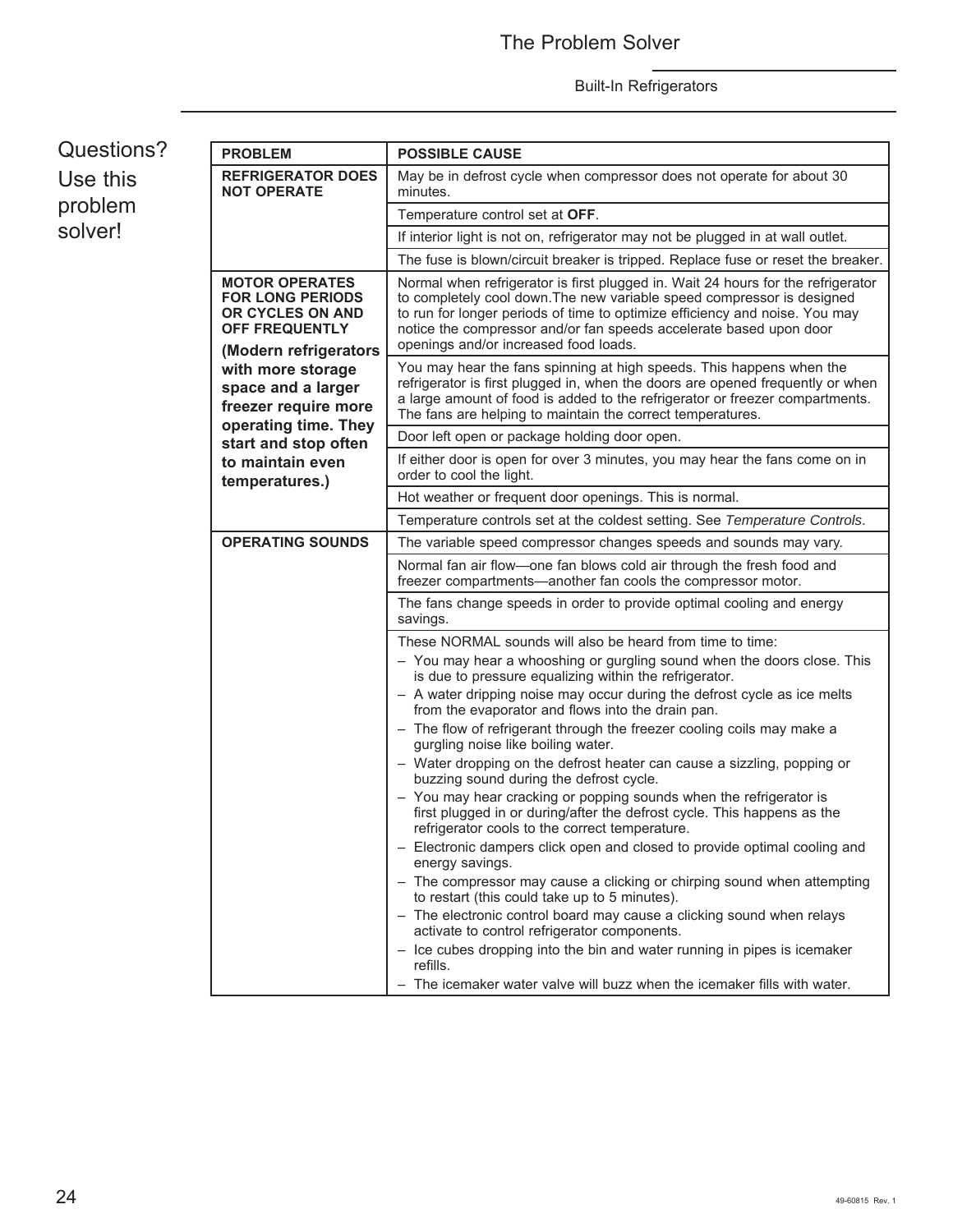### The Problem Solver

#### Built-In Refrigerators

### Questions? Use this problem solver!

| <b>PROBLEM</b>                                                         | <b>POSSIBLE CAUSE</b>                                                                                       |  |  |  |
|------------------------------------------------------------------------|-------------------------------------------------------------------------------------------------------------|--|--|--|
| <b>DOOR NOT CLOSING</b>                                                | Package may be holding door open.                                                                           |  |  |  |
| <b>PROPERLY</b>                                                        | Check the door gasket; it may be out of position.                                                           |  |  |  |
|                                                                        | Refrigerator is not level. See Installation Instructions.                                                   |  |  |  |
| <b>ACTUAL</b>                                                          | Refrigerator just plugged in. Allow 24 hours for system to stabilize.                                       |  |  |  |
| <b>TEMPERATURE</b><br><b>NOT EQUAL TO SET</b>                          | Door open for too long. Allow 24 hours for system to stabilize.                                             |  |  |  |
| <b>TEMPERATURE</b>                                                     | Warm food added to refrigerator. Allow 24 hours for system to stabilize.                                    |  |  |  |
|                                                                        | Defrost cycle is in process. Allow 24 hours for system to stabilize.                                        |  |  |  |
| <b>VIBRATION OR</b><br><b>RATTLING(Slight</b><br>vibration is normal.) | Refrigerator may not be properly installed.                                                                 |  |  |  |
| <b>FRESH FOOD</b>                                                      | Temperature controls not set cold enough. See Temperature Controls.                                         |  |  |  |
| <b>OR FREEZER</b><br><b>COMPARTMENT TOO</b>                            | Warm weather or frequent door openings.                                                                     |  |  |  |
| <b>WARM</b>                                                            | Door left open for long time.                                                                               |  |  |  |
|                                                                        | Package may be holding door open.                                                                           |  |  |  |
| <b>FROST OR ICE</b>                                                    | Door left open or package holding door open.                                                                |  |  |  |
| <b>CRYSTALS ON</b><br><b>FROZEN FOOD (Frost</b>                        | Too frequent or too long door openings.                                                                     |  |  |  |
| within package is<br>normal.)                                          |                                                                                                             |  |  |  |
| <b>SLOW ICE CUBE</b>                                                   | Door may have been left open.                                                                               |  |  |  |
| <b>FREEZING</b>                                                        | Freezer compartment is too warm. Set the freezer to a colder temperature.                                   |  |  |  |
|                                                                        | Packages may be holding door open.                                                                          |  |  |  |
| <b>ICE HAS ODOR/</b>                                                   | Old cubes need to be discarded.                                                                             |  |  |  |
| <b>TASTE</b>                                                           | Ice storage bin needs to be emptied and washed.                                                             |  |  |  |
|                                                                        | Unsealed packages in freezer and fresh food compartments may be<br>transmitting odor/taste to ice.          |  |  |  |
|                                                                        | Keep open box of baking soda in refrigerator; replace every 3 months.                                       |  |  |  |
|                                                                        | Poor-tasting incoming water. Replace water filter.                                                          |  |  |  |
| <b>AUTOMATIC</b>                                                       | Icemaker power switch is in the OFF position.                                                               |  |  |  |
| <b>ICEMAKER DOES</b>                                                   | Water supply turned off or not connected.                                                                   |  |  |  |
| <b>NOT WORK</b>                                                        | Freezer compartment too warm.                                                                               |  |  |  |
|                                                                        | Piled up cubes in storage bin may cause icemaker to shut off too soon.<br>Level cubes in bin.               |  |  |  |
| <b>MOISTURE FORMS</b>                                                  | Not unusual during periods of high humidity. Wipe surface dry.                                              |  |  |  |
| <b>ON CABINET</b><br><b>SURFACE BETWEEN</b><br><b>THE DOORS</b>        | Controlling humidity and temperature in the kitchen with air conditioning will<br>eliminate this condition. |  |  |  |
|                                                                        |                                                                                                             |  |  |  |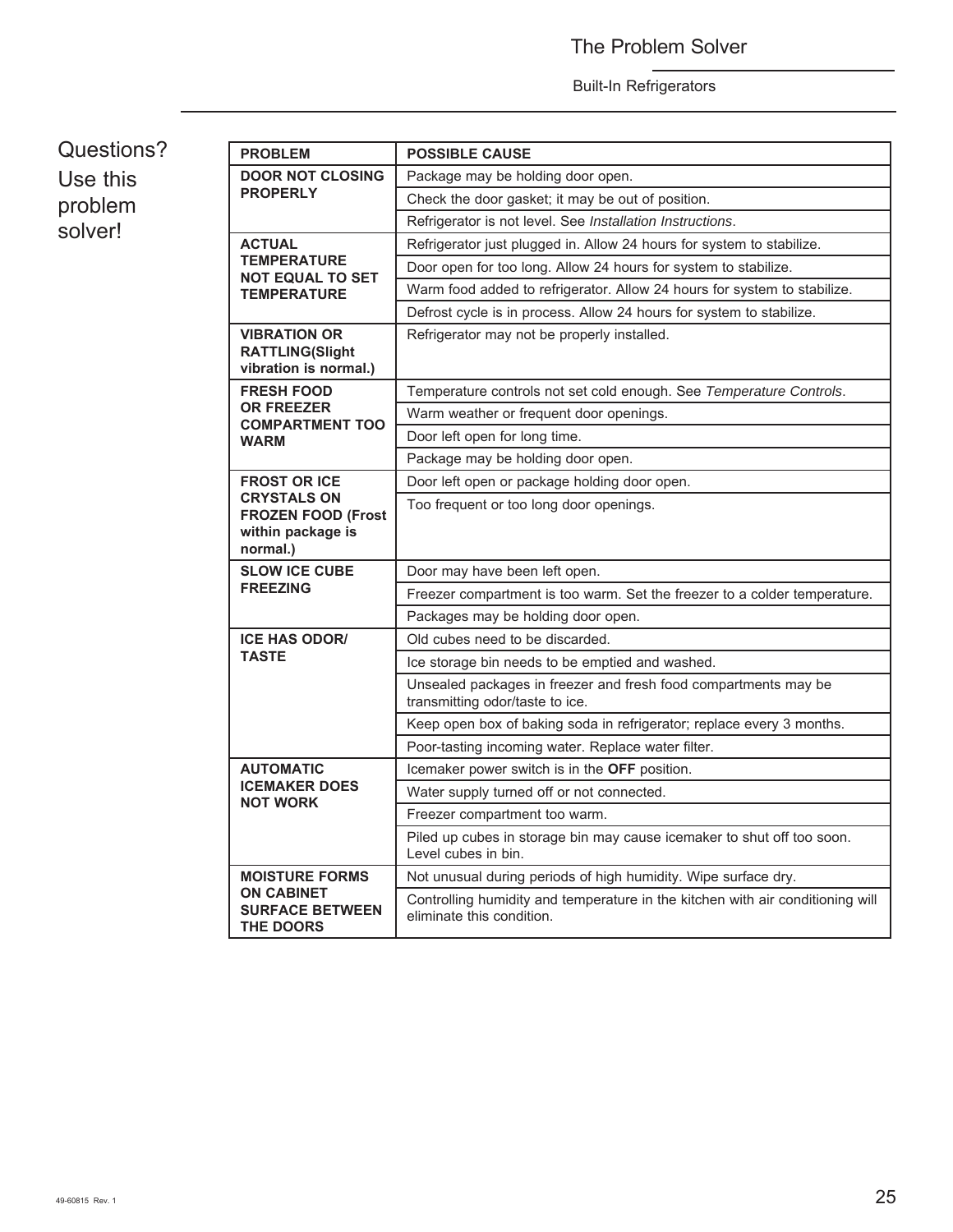### The Problem Solver

#### Built-In Refrigerators

Questions? Use this problem solver!

| <b>PROBLEM</b>                                                                      | <b>POSSIBLE CAUSE</b>                                                                                                                                                                                                       |  |  |  |
|-------------------------------------------------------------------------------------|-----------------------------------------------------------------------------------------------------------------------------------------------------------------------------------------------------------------------------|--|--|--|
| <b>MOISTURE COLLECTS INSIDE</b>                                                     | Too frequent or long door openings.                                                                                                                                                                                         |  |  |  |
|                                                                                     | In humid weather, air carries moisture into refrigerator when<br>doors are opened.                                                                                                                                          |  |  |  |
|                                                                                     | Controlling humidity and temperature in the kitchen with air<br>conditioning will eliminate this condition.                                                                                                                 |  |  |  |
| <b>REFRIGERATOR HAS ODOR</b>                                                        | Foods with strong odors should be tightly covered.                                                                                                                                                                          |  |  |  |
|                                                                                     | Check for spoiled food.                                                                                                                                                                                                     |  |  |  |
|                                                                                     | Interior needs cleaning. See Care and Cleaning.                                                                                                                                                                             |  |  |  |
|                                                                                     | Keep open box of baking soda in refrigerator; replace every 3<br>months.                                                                                                                                                    |  |  |  |
| <b>INTERIOR LIGHT DOES NOT</b>                                                      | No power at outlet.                                                                                                                                                                                                         |  |  |  |
| <b>WORK</b>                                                                         | Master Light switch is in the OFF position.                                                                                                                                                                                 |  |  |  |
| <b>SMALL OR HOLLOW CUBES</b>                                                        | Water filter clogged. Replace the filter or use the filter bypass<br>plug.                                                                                                                                                  |  |  |  |
|                                                                                     | Check for a connection to a Reverse Osmosis water system.<br>If an RO is connected, remove the water filter and install the<br>original bypass plug that came with the unit.                                                |  |  |  |
| <b>WATER ON THE FLOOR</b>                                                           | If you use an extra tall glass or pitcher, or overfill a glass or<br>pitcher, you may be jamming the cubes in the funnel chute.<br>They can fuse inside the chute and drop out later, leaving<br>water or ice on the floor. |  |  |  |
| <b>UNEVEN SPACING OR GAPS</b><br><b>BETWEEN DOORS AND</b><br><b>KITCHEN CABINET</b> | Kitchen cabinets are not level or square. Call the installer or<br>cabinetmaker.                                                                                                                                            |  |  |  |
| <b>POOR DOOR ALIGNMENT OR</b>                                                       | Fresh food door needs adjusting. See Installation Instructions.                                                                                                                                                             |  |  |  |
| ONE DOOR HIGHER THAN THE<br><b>OTHER</b>                                            | Refrigerator is not level. See Attention Installer Instructions.                                                                                                                                                            |  |  |  |
| <b>WATER HAS POOR TASTE OR</b><br><b>ODOR</b>                                       | Water dispenser has not been used for a long time. Dispense<br>water until all water in system is replenished.                                                                                                              |  |  |  |
| <b>WATER IN FIRST GLASS IS</b><br><b>WARM</b>                                       | Normal when refrigerator is first installed. Wait 24 hours for the<br>refrigerator to completely cool down.                                                                                                                 |  |  |  |
|                                                                                     | Water dispenser has not been used for a long time. Dispense<br>water until all water in system is replenished.                                                                                                              |  |  |  |
|                                                                                     | Water system has been drained. Allow several hours for<br>replenished supply to chill.                                                                                                                                      |  |  |  |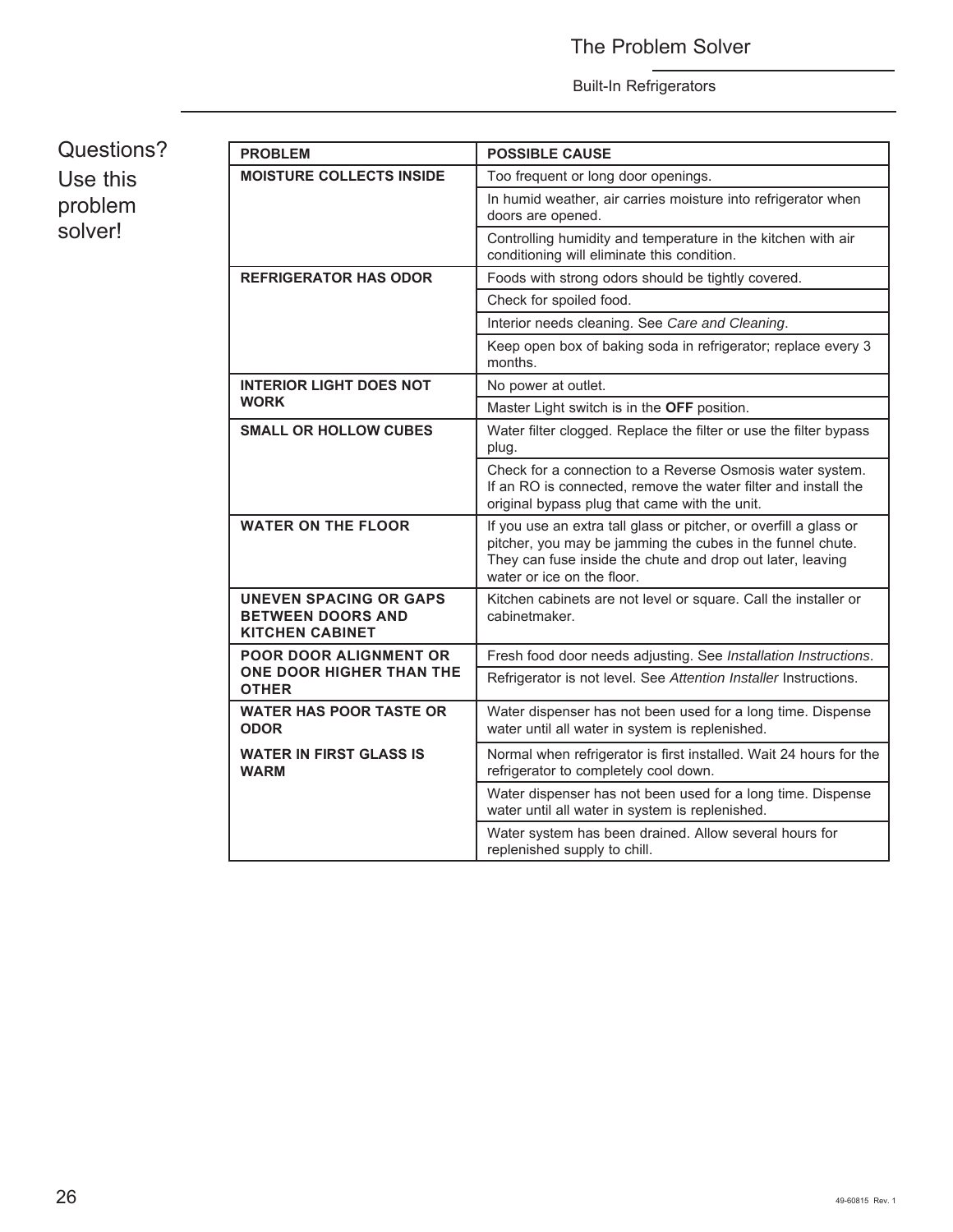Questions? Use this problem solver!

| <b>PROBLEM</b>                                                                                    | <b>POSSIBLE CAUSE</b>                                                                                                                                                                                                |
|---------------------------------------------------------------------------------------------------|----------------------------------------------------------------------------------------------------------------------------------------------------------------------------------------------------------------------|
| <b>WATER DISPENSER</b><br><b>DOES NOT WORK</b>                                                    | Water supply line turned off, restricted or not connected. Call<br>your installer for proper water supply line connection.                                                                                           |
|                                                                                                   | Water filter clogged. Replace the filter or use the filter bypass<br>plug.                                                                                                                                           |
|                                                                                                   | The CONTROL LOCK on the dispenser has been activated.<br>To unlock the dispenser, touch CONTROL LOCK for 3<br>seconds.                                                                                               |
|                                                                                                   | Air may be trapped in system. Press the dispenser arm for at<br>least 2 minutes.                                                                                                                                     |
| <b>ICE DISPENSER DOES</b>                                                                         | Ice bin improperly installed. See Ice storage bin.                                                                                                                                                                   |
| <b>NOT WORK</b>                                                                                   | Icemaker turned off or water supply turned off. Turn on<br>icemaker or water supply.                                                                                                                                 |
|                                                                                                   | Ice cubes are frozen to the icemaker feeler arm. Remove<br>cubes.                                                                                                                                                    |
|                                                                                                   | Irregular ice clumps in storage bin. Break up with fingertip<br>pressure and discard remaining clumps.                                                                                                               |
|                                                                                                   | Large clumps of ice can form with low ice usage. Switch<br>between Cubed and Crushed. Dispense ice. Switch back to<br>the original ice selection and dispense again.                                                 |
|                                                                                                   | Freezer may be too warm. Adjust freezer control to a colder<br>setting, one position at a time, until clumps do not form.                                                                                            |
|                                                                                                   | Water filter clogged. Replace the filter or use the filter bypass<br>plug.                                                                                                                                           |
|                                                                                                   | The CONTROL LOCK on the dispenser has been activated.<br>To unlock the dispenser, touch CONTROL LOCK for 3<br>seconds.                                                                                               |
| <b>WATER SPURTING FROM</b><br><b>DISPENSER</b>                                                    | Newly installed filter cartridge. Run water from the dispenser<br>for 1 1/2 gallons (5.7 liters) (3 mins).                                                                                                           |
| <b>NO WATER OR ICE</b><br><b>PRODUCTION</b>                                                       | Water supply line turned off, restricted or not connected. Call<br>your installer for proper water supply line connection.                                                                                           |
|                                                                                                   | Water filter clogged. Replace the filter or use the filter bypass<br>plug.                                                                                                                                           |
| <b>CUBED ICE WAS</b><br><b>SELECTED BUT</b>                                                       | Last setting was CRUSHED ICE. A few cubes were left in the<br>crusher from the previous setting. This is normal.                                                                                                     |
| <b>CRUSHED ICE WAS</b><br><b>DISPENSED</b>                                                        | If continual crushed ice is dispensed while cubed ice is<br>selected, adjust ice bin. See Ice storage bin.                                                                                                           |
| <b>FOOD IS NOT THAWING/</b>                                                                       | Packaging. Increase time or re-package in plastic.                                                                                                                                                                   |
| <b>CHILLING IN CLIMATE</b>                                                                        | Wrong weight selected. Select a larger weight.                                                                                                                                                                       |
| <b>CONTROL DRAWER</b>                                                                             | Item with high fat content. Select a larger weight.                                                                                                                                                                  |
| <b>SELECT TEMP FEATURE</b><br><b>ON CLIMATE CONTROL</b><br><b>DRAWER IS NOT</b><br><b>WORKING</b> | Fresh Food temperature control is set at warmest setting. This<br>is normal. In order to minimize energy usage, the Select Temp<br>feature is disabled when the Fresh Food control is set at the<br>warmest setting. |
| <b>CLIMATE CONTROL</b><br><b>DRAWER CONTROLS DO</b><br><b>NOT WORK</b>                            | Control Lock feature is active. Press and hold the CONTROL<br><b>LOCK</b> pad on the Climate Control drawer for 3 seconds.                                                                                           |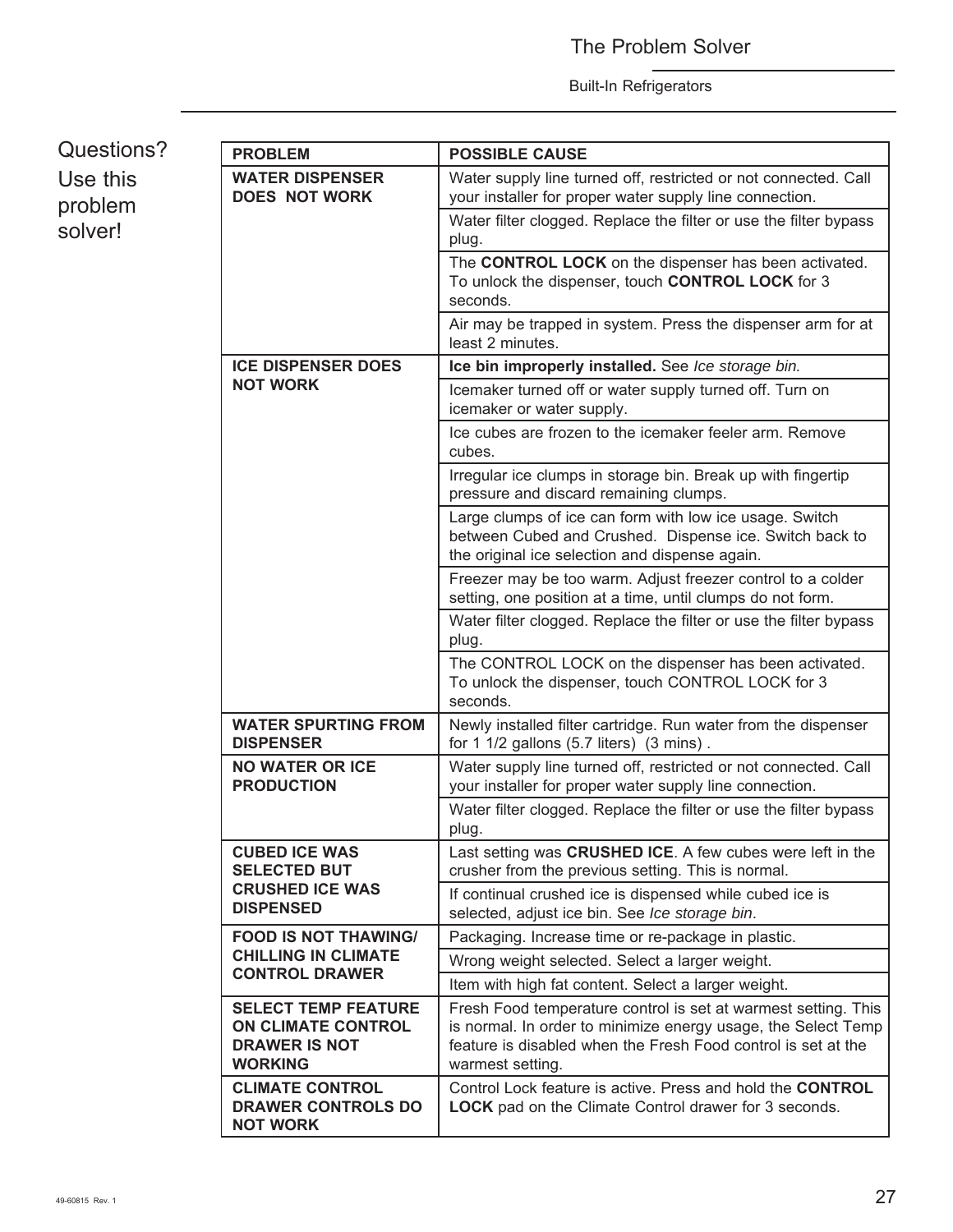### **Notes**

Built-In Refrigerators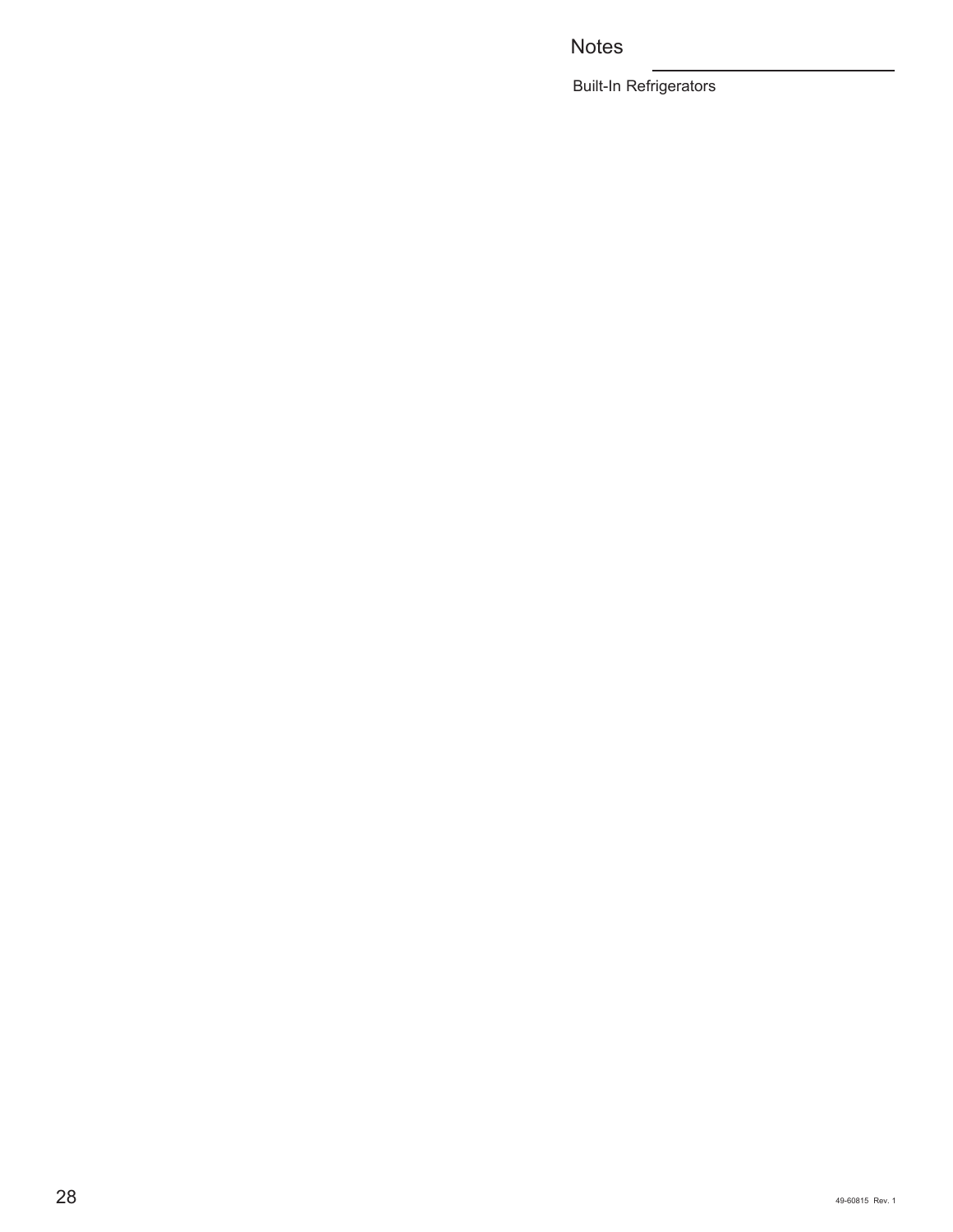### **Notes**

Built-In Refrigerators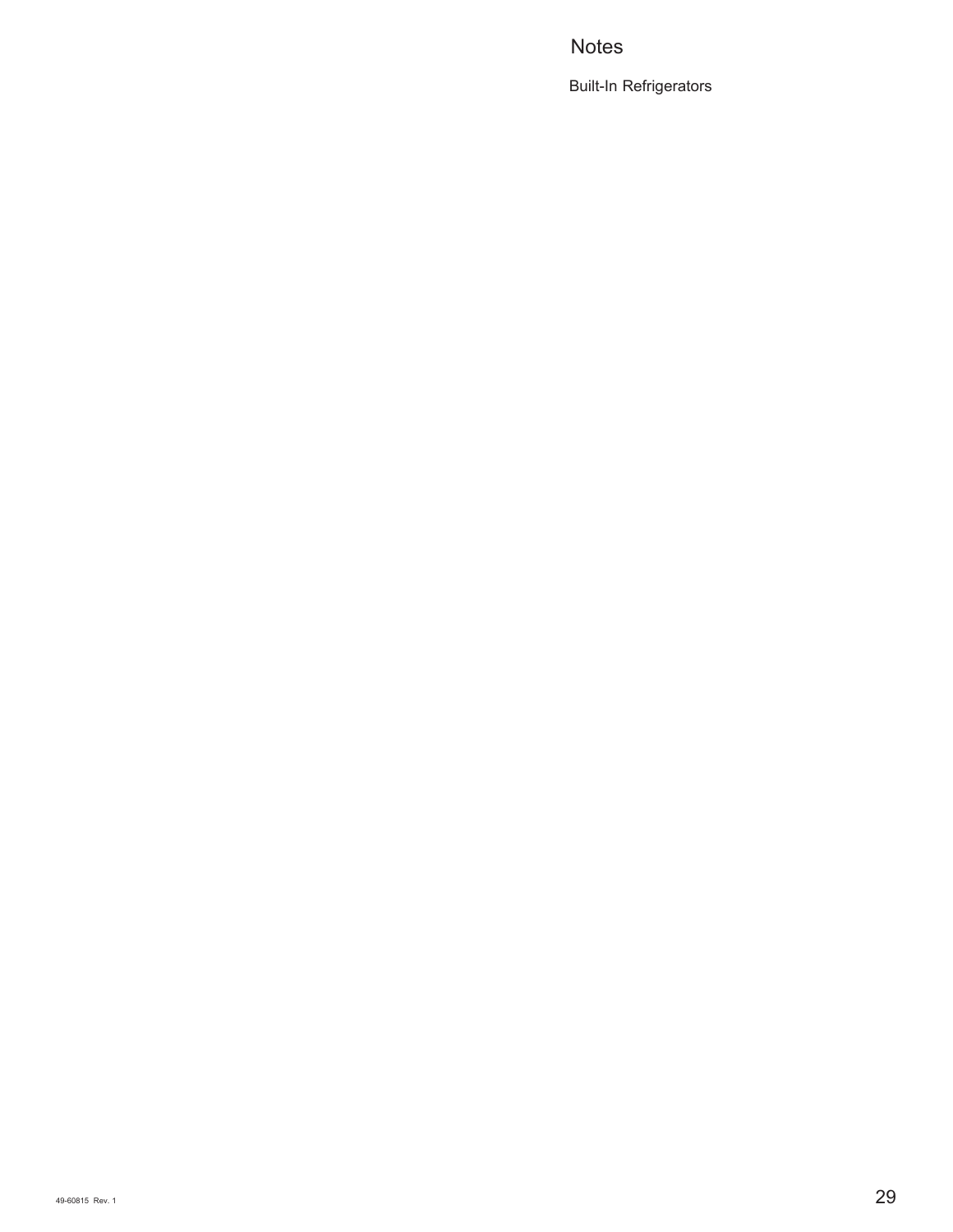## Performance Data Sheet SmartWater™ Filtration System—GE Appliances MWF Cartridge

The concentration of the indicated substances in water entering the system was reduced to a concentration less than or equal to the permissible limit for water leaving the system as specified in NSF/ANSI Standard 42 and Standard 53. System tested and certified by NSF International against NSF/ANSI Standard 42 and Standard 53 for the reduction of substances listed below.

| Capacity 300 Gallons (1,135 Liters).<br>Contaminant Reduction Determined by NSF testing. |                    |                                         |                  |                      |                        |                      |             |
|------------------------------------------------------------------------------------------|--------------------|-----------------------------------------|------------------|----------------------|------------------------|----------------------|-------------|
|                                                                                          |                    | <b>NSF</b> specified                    |                  | Average              | <b>Max Permissible</b> |                      |             |
| <b>Substance Tested</b>                                                                  | Average            | Challenge                               | Avg $%$          | <b>Product Water</b> | <b>Product Water</b>   | <b>NSF Reduction</b> | <b>NSF</b>  |
| for Reduction                                                                            | <b>Influent</b>    | <b>Concentration</b>                    | <b>Reduction</b> | <b>Concentration</b> | <b>Concentration</b>   | <b>Requirements</b>  | Test Report |
| Chlorine Taste and Odor                                                                  | $2.0 \text{ mq/L}$ | 2.0 mg/L $\pm$ 10%                      | 97.4%            | $0.05$ mg/L          | N/A                    | $\geq 50\%$          | J-00137878  |
| Nominal Particulate Class                                                                |                    |                                         |                  |                      |                        |                      |             |
| $\mu$ , ≥0.5 to < 1.0 µm                                                                 | 11,333,333 pts/mL  | At least 10,000 particles/mL            | 99.9%            | 5,510 pts/mL         | N/A                    | ≥85%                 | J-00137881  |
| $Cyst^*$                                                                                 | 101,000 cysts/L    | Minimum 50,000 cysts/L                  | 99.99%           | 1 cyst/L             | N/A                    | ≥99.95%              | J-00100036  |
|                                                                                          |                    | 107 to 10 <sup>8</sup> fibers/L; fibers |                  |                      |                        |                      |             |
| <b>Asbestos</b>                                                                          | 133 MF/L           | greater than 10 um in length            | $>99\%$          | $<$ 1 MF/L           | N/A                    | ≥99%                 | J-00137886  |
| Atrazine                                                                                 | $0.008$ mg/L       | 0.009 mg/L $\pm$ 10%                    | 91.3%            | 0.0007 mg/L          | $0.003$ mg/L           | N/A                  | J-00137910  |
| <b>Benzene</b>                                                                           | $0.014$ mg/L       | 0.015 mg/L $\pm$ 10% $\pm$              | 96.5%            | $0.0005$ mg/L        | $0.005$ mg/L           | N/A                  | J-00137912  |
| Carbofuran                                                                               | $0.08$ mg/L        | $0.08$ mg/L $\pm$ 10%                   | 74.5%            | $0.01$ mg/L          | $0.04$ mg/L            | N/A                  | J-00147488  |
| <b>Endrin</b>                                                                            | $0.007$ mg/L       | 0.006 mg/L $\pm$ 10%                    | 97.1%            | $0.0002$ mg/L        | $0.002 \text{ mq/L}$   | N/A                  | J-00100039  |
| Lead $@$ pH 6.5                                                                          | $0.148$ mg/L       | $0.15$ mg/L $\pm$ 10%                   | 99.3%            | $0.001$ mg/L         | $0.010$ mg/L           | N/A                  | J-00137914  |
| Lead $@$ pH 8.5                                                                          | $0.155$ mg/L       | $0.15$ mg/L $\pm$ 10%                   | 99.3%            | $0.001$ mg/L         | $0.010$ mg/L           | N/A                  | J-00137915  |
| Lindane                                                                                  | $0.002$ mg/L       | $0.002$ mg/L $\pm$ 10%                  | 96.5%            | $0.00002$ mg/L       | $0.0002$ mg/L          | N/A                  | J-00137924  |
| Mercury $\varnothing$ pH 6.5                                                             | $0.006$ mg/L       | $0.006$ mg/L $\pm$ 10%                  | 87.6%            | $0.0004$ mg/L        | $0.002$ mg/L           | N/A                  | J-00137925  |
| Mercury $\varnothing$ pH 8.5                                                             | $0.006$ mg/L       | $0.006$ mg/L $\pm$ 10%                  | 93.2%            | $0.0007$ mg/L        | $0.07$ mg/L            | N/A                  | J-00092355  |
| P-Dichlorobenzene                                                                        | $0.223$ mg/L       | 0.225 mg/L $\pm$ 10%                    | 99.8%            | $0.005$ mg/L         | $0.075$ mg/L           | N/A                  | J-00137926  |
| Tetrachloroethylene                                                                      | $0.014$ mg/L       | $0.015$ mg/L $\pm$ 10%                  | 96.5%            | $0.0005$ mg/L        | $0.005$ mg/L           | N/A                  | J-00137929  |
| Toxaphene                                                                                | $0.017$ mg/L       | $0.015$ mg/L $\pm$ 10%                  | >93.9%           | $0.001$ mg/L         | $0.003$ mg/L           | N/A                  | J-00137928  |
| $2, 4-D$                                                                                 | $0.192$ mg/L       | $0.210$ mg/L $\pm$ 10%                  | 77.7%            | $0.040$ mg/L         | $0.07$ mg/L            | N/A                  | J-00147489  |

\*Based on the use of Cryptosporidium parvum oocysts.

#### **The following pharmaceutical reduction claims have not been certified by NSF International or the state of California. Claims tested and verified by independent laboratory:**

| Contaminant<br><b>Reduction</b> | Average<br><b>Influent</b> | <b>NSF</b> specified<br><b>Challenge</b><br>Concentration | Avg $%$<br><b>Reduction</b> | Average<br><b>Product Water</b><br><b>Concentration</b> | <b>Max Permissible</b><br><b>Product Water</b><br><b>Concentration</b> | <b>NSF Reduction</b><br><b>Requirements</b> | <b>NSF</b><br><b>Test Report</b> |
|---------------------------------|----------------------------|-----------------------------------------------------------|-----------------------------|---------------------------------------------------------|------------------------------------------------------------------------|---------------------------------------------|----------------------------------|
| Atenolol                        | 978 na/L                   | N/A                                                       | 99.5%                       | $5.0 \text{ ng/L}$                                      | N/A                                                                    | N/A                                         | J-00121587                       |
| Fluoxetine                      | 907 na/l                   | N/A                                                       | 99.4%                       | $5.4$ ng/L                                              | N/A                                                                    | N/A                                         | J-00121587                       |
| Ibuprofen                       | 885 ng/L                   | N/A                                                       | 94.1%                       | 52.3 ng/L                                               | N/A                                                                    | N/A                                         | J-00121588                       |
| Progesterone                    | 1097 ng/L                  | N/A                                                       | 99.5%                       | $5.0 \text{ nq/L}$                                      | N/A                                                                    | N/A                                         | J-00121589                       |
| <b>Trimethoprim</b>             | 415 ng/L                   | N/A                                                       | 99.5%                       | $2.0 \text{ nq/L}$                                      | N/A                                                                    | N/A                                         | J-00121587                       |

#### **Application Guidelines/Water Supply Parameters**

| <b>Service Flow</b> | $0.5$ gpm<br>$1.9 \text{ lpm}$ | vvate.               | 120 psi (2.8-8.2 bar)<br>$.40 - 1$ |
|---------------------|--------------------------------|----------------------|------------------------------------|
| Water Supply        | ⊦Potable Water                 | Water<br>lemperature | 33°F-100°F (0.6°C-38°C) *          |

It is essential that the manufacturer's recommended installation, maintenance and filter replacement requirements be carried out for the product to perform as advertised. See Installation Manual for Warranty information.

**Note:** While the testing was performed under standard laboratory conditions, actual performance may vary. Contaminant reduction testing is conducted every five years by certifying agency to maintain certification.

Replacement Cartridge: MWF. For estimated costs of replacement elements please call 1.877.959.8688 or visit our website at **geapplianceparts.com.**

### **WARNING**

**To reduce the risk associated with ingestion of contaminants:** • **Do not use with water that is microbiologically unsafe or of unknown quality without adequate disinfection before and after the system.** Systems certified for cyst reduction may be used on disinfected water that may contain filterable cysts.



Tested and certified by NSF International against NSF/ANSI Standard 42 and Standard 53 in model GE Appliances MWF for the reduction of the claims specified on the performance data sheet.

#### **NOTICE**

#### **To reduce the risk associated with property damage due to water leakage:**

- **Read and follow** use instructions before installation and use of this system.
- Installation and use **MUST** comply with all state and local plumbing codes.
- **Do not** install if water pressure exceeds 120 psi (8.2 bar). If your water pressure exceeds 80 psi (5.5 bar), you **must** install a pressure-limiting valve. Contact a plumbing professional if you are uncertain how to check your water pressure.
- **Do not** install where water hammer conditions may occur. If water hammer conditions exist you **must** install a water hammer arrester. Contact a plumbing professional if you are uncertain how to check for this condition.
- **Do not** install on hot water supply lines. The maximum operating water temperature of this filter system is 100º F (38º C).
- **Protect filter from freezing.** Drain filter when temperatures drop below 33ºF (0.6ºC).
- The disposable filter cartridge **should** be replaced every **6** months at the rated capacity, or sooner if a noticeable reduction in flow rate occurs.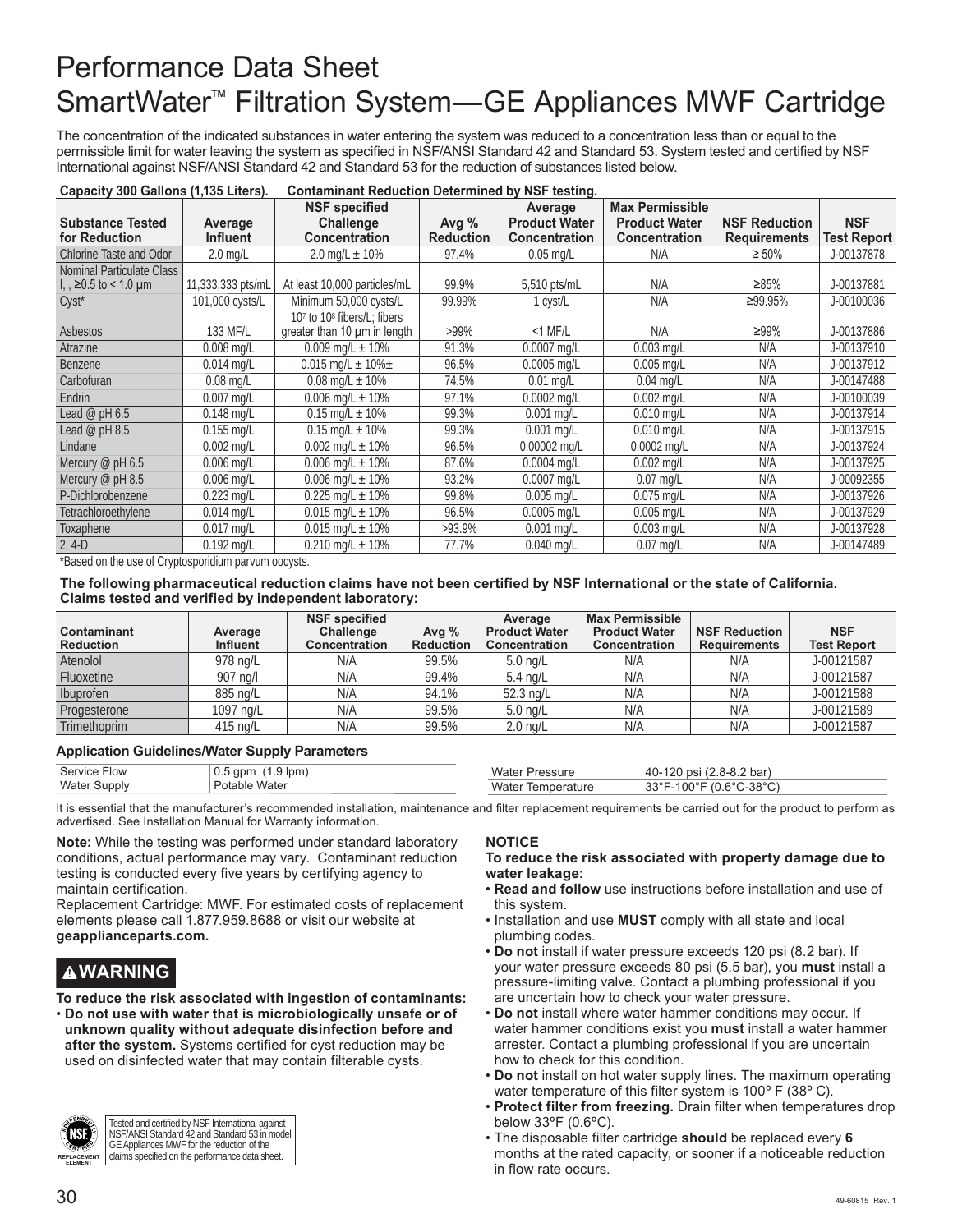Limited Warranty

*Built-In Refrigerators*

#### **YOUR MONOGRAM REFRIGERATOR LIMITED WARRANTY Staple sales slip or cancelled check here. Proof of original purchase date is needed to obtain service under warranty.**

#### **WHAT IS COVERED** From the Date of the Original Purchase **LIMITED TWO-YEAR WARRANTY** For two years from date of original purchase, we will provide, free of charge, parts and service labor in your home to repair or replace any part of the refrigerator that fails because of a manufacturing defect. **LIMITED FIVE-YEAR WARRANTY** For five years from date of original purchase, we will provide, free of charge, parts and service labor in your home to repair or replace any part of the sealed refrigerating system (the compressor, condenser, evaporator and all connecting tubing) that fails because of a manufacturing defect. **LIMITED ADDITIONAL SIXTH- THROUGH TWELFTH-YEAR WARRANTY ON THE SEALED SYSTEM** For the sixth through twelfth year from the date of the original purchase, we will provide, free of charge, replacement parts for any part of the sealed refrigerating system (the compressor, condenser, evaporator and all connecting tubing) that fails because of a manufacturing defect. You pay for the service trip to your home and for service labor charges. **LIMITED THIRTY-DAY WARRANTY ON WATER FILTER CARTRIDGE Appliances (Water filter, if included)** From the date of the original purchase we will provide, free of charge, replacement parts for any part of the water filter cartridge that fails because of a manufacturing defect. During this limited thirty-day warranty, we will also provide, free of charge, a replacement water filter cartridge. This warranty is extended to the original purchaser and any succeeding owner for products purchased for ordinary home use in the 48 mainland states, Hawaii, Washington, D.C. or Canada. If the product is located in an area where service by a Monogram Authorized Servicer is not available, you may be responsible for a trip charge or you may be required to bring the product to an Authorized Monogram Service location for service. In Alaska the warranty is the same except that it is LIMITED because you must pay to ship the product to the service shop or for the service technician's travel costs to your home. All warranty service will be provided by our Factory Service Centers or by our authorized Customer Care® servicers during normal working hours. Should your appliance need service, during warranty period or beyond, in the USA call 800.444.1845. In Canada: 888.880.3030. Please have your serial number and model number available when calling for service. Some states/provinces do not allow the exclusion or limitation of incidental or consequential damages, so the above limitation or exclusion may not apply to you. This limited warranty gives you specific legal rights, and you may also have other rights which vary from state to state/province to province. To know what your legal rights are in your state/province, consult your local or state/provincial consumer affairs office or your state's Attorney General. **Warrantor in USA: GE Appliances,** *a* **Haier** *company,* **Louisville, KY 40225 WHAT IS NOT COVERED • Service trips to your home to teach you how to use the product. • Replacement of house fuses or resetting of circuit breakers. • Damage to the product caused by accident, fire, floods or acts of God. • Failure of the product if it is used for other than its intended purpose or used commercially. • Damage caused after delivery. • Improper installation, delivery or maintenance. If you have an installation problem, contact your dealer or installer. You are responsible for providing adequate electrical, plumbing and other connecting facilities. • Replacement of the light bulbs, if included, or water filter cartridge, if included, other than as noted above. • Replacement of the water filter cartridge, if included, due to water pressure that is outside the specified operating range or due to excessive sediment in the water supply. • Loss of food due to spoilage (in the USA only). • Incidental or consequential damage caused by possible defects with this appliance. • Product not accessible to provide required service.** • **Damage caused by a non-GE Appliances brand water filter. EXCLUSION OF IMPLIED WARRANTIES—Your sole and exclusive remedy is product repair as provided in this Limited Warranty. Any implied warranties, including the implied warranties of merchantability or fitness for a particular purpose, are limited to one year or the shortest period allowed by law.**

**Warrantor in Canada: Warrantor: MC Commercial, Burlington, ON, L7R 5B6**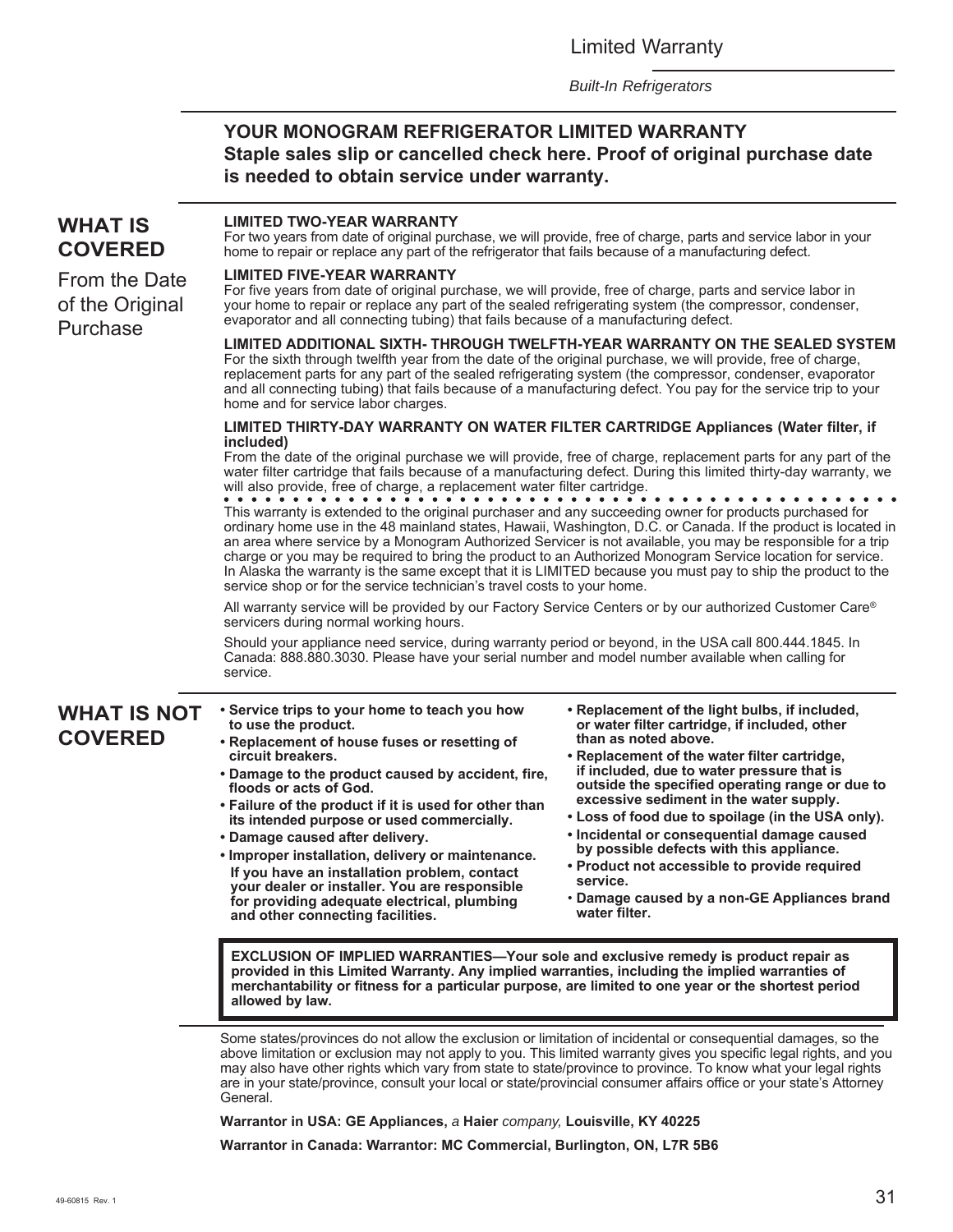Consumer Support

Built-In Refrigerators

|                                          | With the purchase of your new Monogram appliance, receive the<br>assurance that if you ever need information or assistance from<br>Monogram, we will be there. All you have to do is call!                                                                                                                                                                                                               |
|------------------------------------------|----------------------------------------------------------------------------------------------------------------------------------------------------------------------------------------------------------------------------------------------------------------------------------------------------------------------------------------------------------------------------------------------------------|
| <b>Register Your</b><br><b>Appliance</b> | Register your new appliance on-line at your convenience! Timely product registration will allow for<br>enhanced communication and prompt service under the terms of your warranty, should the need<br>arise. You may also mail in the pre-printed registration card included in the packing material.<br>In the US: Monogram.com<br>In Canada: Prodsupport.mabe.ca/crm/Products/ProductRegistration.aspx |
| <b>Schedule Service</b>                  | Expert Monogram repair service is only one step away from your door. Get on-line and schedule<br>your service at your convenience any day of the year.<br>In the US: Monogram.com or call 800.444.1845 during normal business hours.<br>In Canada: Monogram.ca or call 888.880.3030                                                                                                                      |
| <b>Extended</b><br><b>Warranties</b>     | Purchase a Monogram extended warranty and learn about special discounts that are available while<br>your warranty is still in effect.<br>In the US: Monogram.com or call 800.444.1845 during normal business hours.<br>In Canada: Monogram.ca or call 888.880.3030.                                                                                                                                      |
| <b>Remote</b><br><b>Connectivity</b>     | For assistance with wireless network connectivity (for models with remote enable),<br>visit our website at Monogram.com or call 800.444.1845 in the US only.                                                                                                                                                                                                                                             |
| <b>Parts and</b><br><b>Accessories</b>   | Individuals qualified to service their own appliances can have parts or accessories sent directly to<br>their homes (VISA, MasterCard and Discover cards are accepted). Order on-line today 24 hours<br>every day.<br>In the US: Monogram.com or by phone at 800.444.1845 during normal business hours.                                                                                                  |
|                                          | Instructions contained in this manual cover procedures to be performed by any user. Other<br>servicing generally should be referred to qualified service personnel. Caution must be<br>exercised, since improper servicing may cause unsafe operation.                                                                                                                                                   |
|                                          | Customers in Canada should consult the nearest Mabe service center, visit our website at<br>Monogram.ca or call 888.880.3030.                                                                                                                                                                                                                                                                            |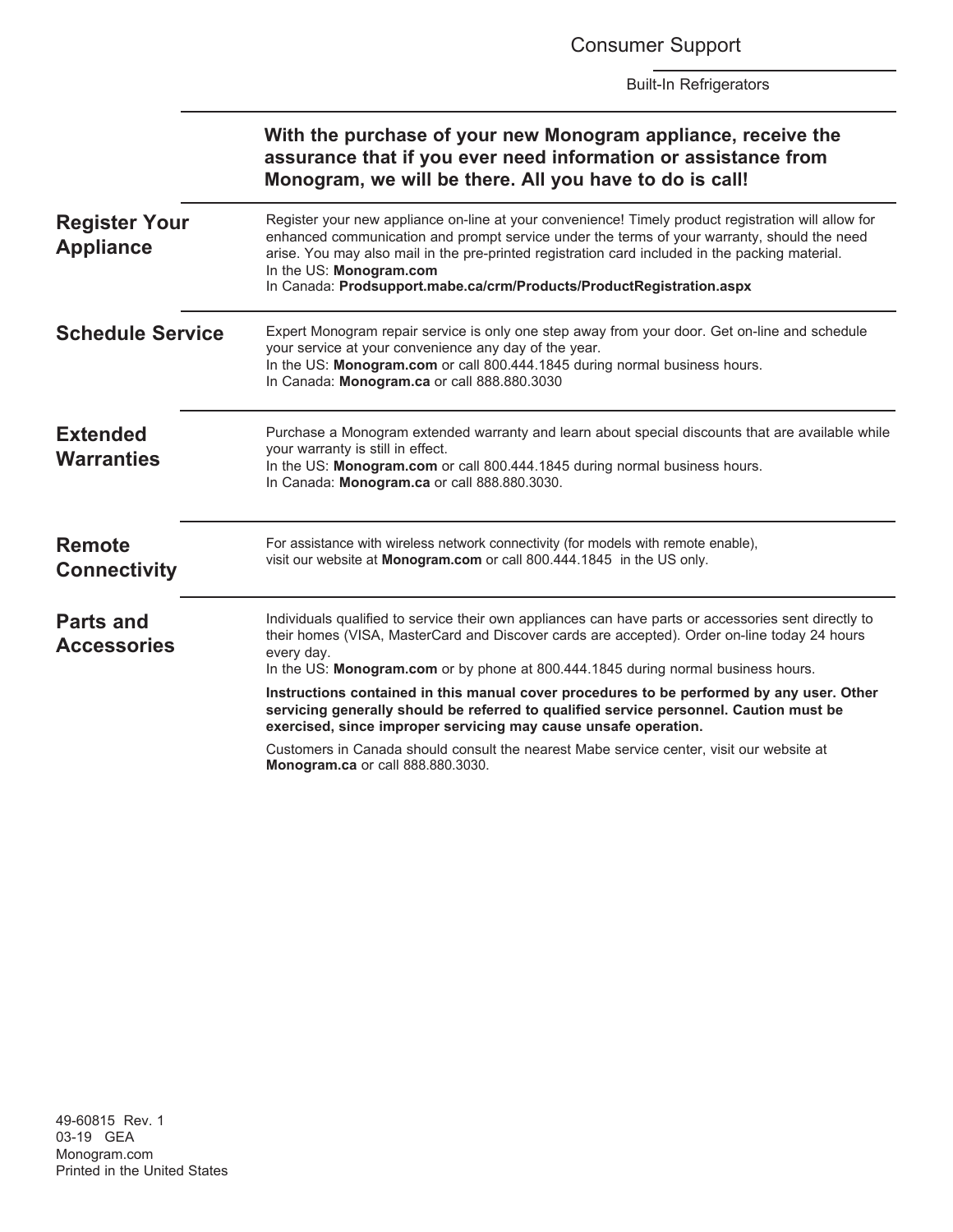# MANUEL D'UTILISATION

Réfrigérateurs côte à côte encastrés 36, 42 et 48 po

Française

ELEVATE EVERYTHING

**MONOGRAM**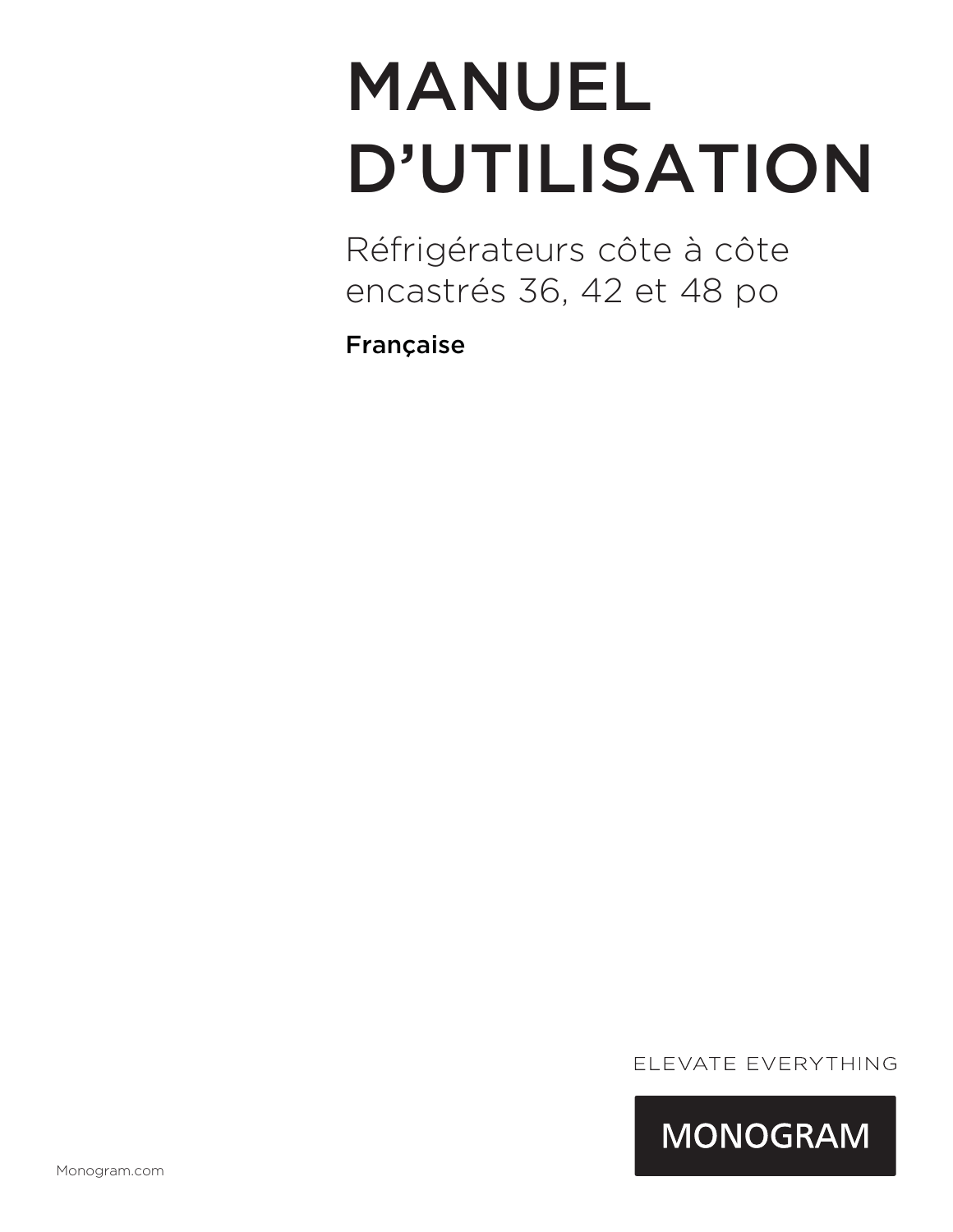#### Consumer Information

#### Réfrigérateurs encastrés

Introduction Votre nouveau réfrigérateur Monogram est une preuve éloquente de style, de commodité et de flexibilité dans la planification de la cuisine. Que vous le choisissiez pour sa pureté des lignes, l'ingéniosité de ses rangements pratiques ou l'attention assidue aux détails – ou pour toutes ces raisons – vous trouverez que le mélange supérieur de formes et de fonctions que possède votre réfrigérateur Monogram vous enchantera pendant des années à venir.

> Les renseignements des pages suivantes vont vous aider à utiliser et à entretenir correctement votre réfrigérateur.

**Si vous avez d'autres questions, consultez notre site web : monogram.com**

#### Tables des matières

#### **Services au consommateur**

| Numéros de téléphone importants 26     |
|----------------------------------------|
| Numéros de modèle et de série  3       |
| Résolution de problème  20             |
| Enregistrement du produit 3            |
| Consignes de sécurité 4                |
| Fiche technique de performance         |
| du système de filtration Smartwater 24 |
| Garantie Limitée  25                   |
|                                        |
| <b>Entretien et nettovage</b>          |
| Nettoyage — Extérieur et intérieur 17  |
| Préparation  19                        |
| Lampes du réfrigérateur  18            |

Vacances . . . . . . . . . . . . . . . . . . . . . . . . . . . . . . 18

#### **Instructions d'utilisation**

| Machine à glaçons automatique 10   |
|------------------------------------|
| Tiroir à régulation climatique  11 |
| Verrouillage des commandes  12     |
| Distributeur d'eau et de glace  8  |
|                                    |
|                                    |
| Commandes de température  6        |
|                                    |
|                                    |

Avant d'utiliser votre réfrigérateur Lisez attentivement ce manuel. Il est prévu pour vous aider à utiliser et à entretenir correctement votre nouveau réfrigérateur.

Gardez-le à portée de main pour y trouver des réponses à vos questions.

Si vous ne comprenez pas quelque chose ou que vous ayez besoin d'aide, vous trouverez dans la dernière section de ce manuel une liste des numéros d'appel sans frais destinés aux consommateurs.

#### **OU**

Consultez notre site web : **monogram.com**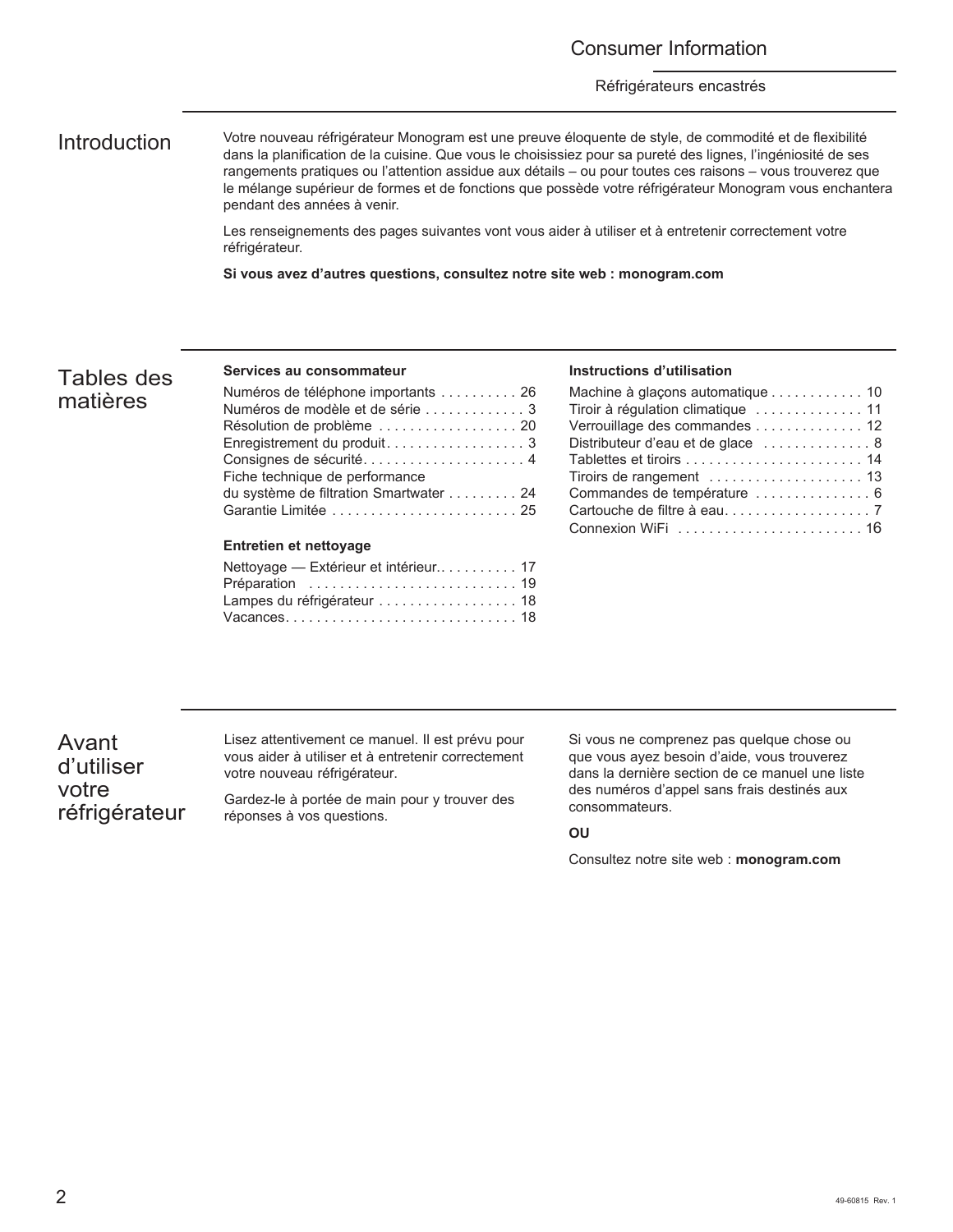### Consumer Information

Réfrigérateurs encastrés

| Notez les<br>numéros<br>de modèle<br>et de          | Ces numéros figurent sur une étiquette située du<br>côté droit inférieur du compartiment réfrigérateur,<br>en dessous du tiroir à régulation climatique.                          | Avant de nous retourner la carte<br>d'enregistrement du produit, veuillez noter ces<br>numéros ici :<br>Numéro de modèle                                                          |  |
|-----------------------------------------------------|-----------------------------------------------------------------------------------------------------------------------------------------------------------------------------------|-----------------------------------------------------------------------------------------------------------------------------------------------------------------------------------|--|
| série                                               |                                                                                                                                                                                   |                                                                                                                                                                                   |  |
|                                                     |                                                                                                                                                                                   | Numéro de série                                                                                                                                                                   |  |
|                                                     |                                                                                                                                                                                   | Mentionnez ces numéros dans toute<br>correspondance ou lors d'un appel concernant votre<br>réfrigérateur.                                                                         |  |
| Si vous<br>recevez un<br>réfrigérateur<br>endommagé | Contactez immédiatement le détaillant (ou le<br>constructeur) qui vous a vendu le réfrigérateur.                                                                                  |                                                                                                                                                                                   |  |
| Economisez<br>du temps et<br>de l'argent            | Avant de faire appel au service après-vente,<br>vérifiez la résolution des problèmes à la section<br>arrière de ce manuel.                                                        | Vous y trouverez la liste des problèmes mineurs<br>que vous pourrez corriger vous-même.                                                                                           |  |
| Si vous                                             | Pour obtenir un service après-vente, consultez                                                                                                                                    | Pour les clients au Canada :                                                                                                                                                      |  |
| avez<br>besoin de<br>service<br>après-vente         | la page du service à la clientèle à la section<br>arrière de ce manuel.                                                                                                           | PREMIÈREMENT, communiquez avec les gens<br>qui ont réparé votre appareil. Expliquez pourquoi<br>vous n'êtes pas satisfait. Dans la plupart des<br>cas, ceci résoudra le problème. |  |
|                                                     | Nous sommes fiers de notre service et désirons<br>que vous soyez satisfait. Si vous n'étiez pas                                                                                   |                                                                                                                                                                                   |  |
|                                                     | heureux des services que vous recevez, voici les<br>étapes à suivre pour obtenir de l'aide.                                                                                       | ENSUITE, si vous n'êtes toujours pas satisfait,<br>écrivez en donnant tous les détails, y compris                                                                                 |  |
|                                                     | Pour les clients des É.-U. :                                                                                                                                                      | votre numéro de téléphone, au :                                                                                                                                                   |  |
|                                                     | PREMIÈREMENT, communiquez avec les gens qui<br>ont réparé votre appareil. Expliquez pourquoi vous<br>n'êtes pas satisfait. Dans la plupart des cas, cela<br>résoudra le problème. | Directeur, Relations avec les consommateurs<br>Mabe Canada Inc.<br>1, Factory Lane, Bureau 310<br>Moncton, N.-B. E1C 9M3                                                          |  |
|                                                     | ENSUITE, si vous n'êtes toujours pas satisfait,<br>contactez Monogram.com ou composez le                                                                                          |                                                                                                                                                                                   |  |

888.444.1875 pendant les heures d'affaires

normales.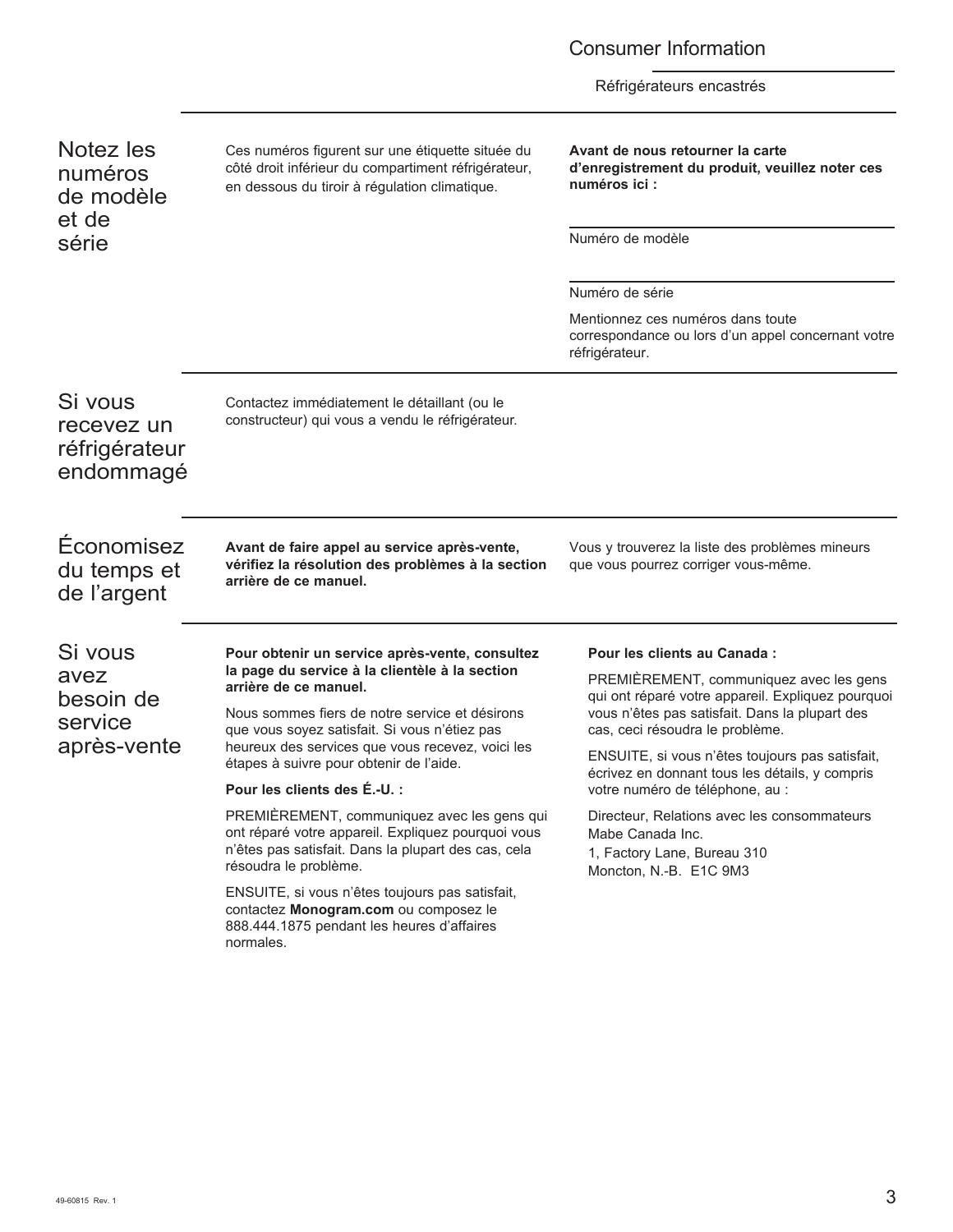## IMPORTANTES CONSIGNES DE SÉCURITÉ

**AVERTISSEMENT** Pour réduire le risque d'incendie, d'explosion, de choc électrique ou de blessures lorsque vous utilisez votre réfrigérateurde , veuillez suivre ces consignes de sécurité :

- Ce réfrigérateur doit être correctement installé conformément aux Consignes d'Installation avant toute utilisation.
- Débranchez le réfrigérateur avant d'effectuer une réparation, de remplacer une ampoule ou de le nettoyer. **Remarque :** L'alimentation du réfrigérateur ne peut être déconnectée par aucune des fonctions sur le panneau de commande.

**Remarque** : Les réparations doivent être effectuées par un professionnel qualifié.

- Remettez toutes les pièces et panneaux en place avant d'utiliser l'appareil.
- N'utilisez pas un cordon de rallonge.
- Abstenez-vous d'entreposer ou d'utiliser de l'essence ou d'autres vapeurs et liquides inflammables aux alentours de cet électroménager ou d'autres appareils.
- N'entreposez pas dans cet électroménager des substances explosives telles que des bombes aérosols qui contiennent un gaz propulseur.
- Pour éviter les risques d'asphyxie et d'enfermement pour les enfants. Démontez les portes du congélateur et du compartiment de réfrigération avant de le mettre au rebut ou d'interrompre son utilisation.
- $\blacksquare$  Afin de prévenir les accidents graves ou la mort, les enfants ne doivent pas se tenir ni jouer dans ou sur l'électroménager.
- $\blacksquare$  Les enfants et les personnes dont les capacités sont réduites sur le plan physique, sensoriel ou mental, ou qui manquent d'expérience ou de connaissances, peuvent utiliser cet électroménager seulement si elles sont surveillées ou ont reçues des consignes de sécurité sur son usage et les risques y sont associés.
- Cet électroménager est conçu pour une utilisation domestique et applications similaires : salle du personnel dans une usine, un bureau ou d'autres lieux de travail; maison de ferme; clients dans un hôtel, un motel, un gîte touristique et d'autres lieux résidentiels; approvisionnement et applications similaires non reliées au commerce de détail.
- N'appliquez pas de nettoyants corrosifs sur le réfrigérateur. Certains nettoyants endommagent le plastique et peuvent ainsi causer le détachement inopiné de pièces telles que porte ou poignées de porte. Voyez la section Entretien et nettoyage pour des instructions détaillées.

**A ATTENTION** Pour réduire le risque de blessures lorsque vous utilisez votre réfrigérateurde, veuillez suivre ces consignes de sécurité.

- $\blacksquare$  Ne nettoyez pas les clayettes ou les couvercles en verre avec de l'eau tiède quand ceux-ci sont froids. Les clayettes et couvercles en verre peuvent se casser s'ils sont exposés à des changements soudains de température ou si vous les cognez ou les faites tomber. Le verre trempé est conçu pour se briser en petits morceaux en cas de casse
- Éloignez les doigts des parties du congélateur où l'on peut facilement se pincer : les espaces entre les portes, et entre les portes et les placards sont toujours étroits. Soyez prudent lorsque vous fermez les portes en présence d'enfants.
- Ne touchez pas les surfaces froides du congélateur lorsque vous avez les mains humides ou mouillées. La peau risque d'adhérer à ces surfaces extrêmement froides.
- Ne recongelez pas les aliments surgelés qui ont complètement dégelé.
- Si votre réfrigérateur est doté d'une machine à glaçons automatique, évitez le contact avec les pièces mobiles du mécanisme éjecteur, ou avec l'élément chauffant qui libère les glaçons. Ne posez pas les doigts ou les mains sur le mécanisme de la machine à glaçons automatique pendant que le réfrigérateur est branché.

### **INSTALLATION**

## **AVERTISSEMENT RISQUE D'EXPLOSION**

Conservez les matériaux et vapeurs inflammables tels que l'essence à l'écart de votre réfrigérateur. Une explosion, un incendie voire la mort pourrait en résulter.

## **AAVERTISSEMENT**<br> **Risque de basculement**

Ces électroménagers sont lourds dans le haut, en particulier avec une porte ouverte, de sorte qu'ils doivent être fixés afin de prévenir un basculement vers l'avant pouvant occasionner des blessures graves ou la mort. Veuillez lire et suivre la totalité des instructions d'installation afin de fixer votre électroménager par un dispositif antibasculement.

## LIRE ET CONSERVER CES INSTRUCTIONS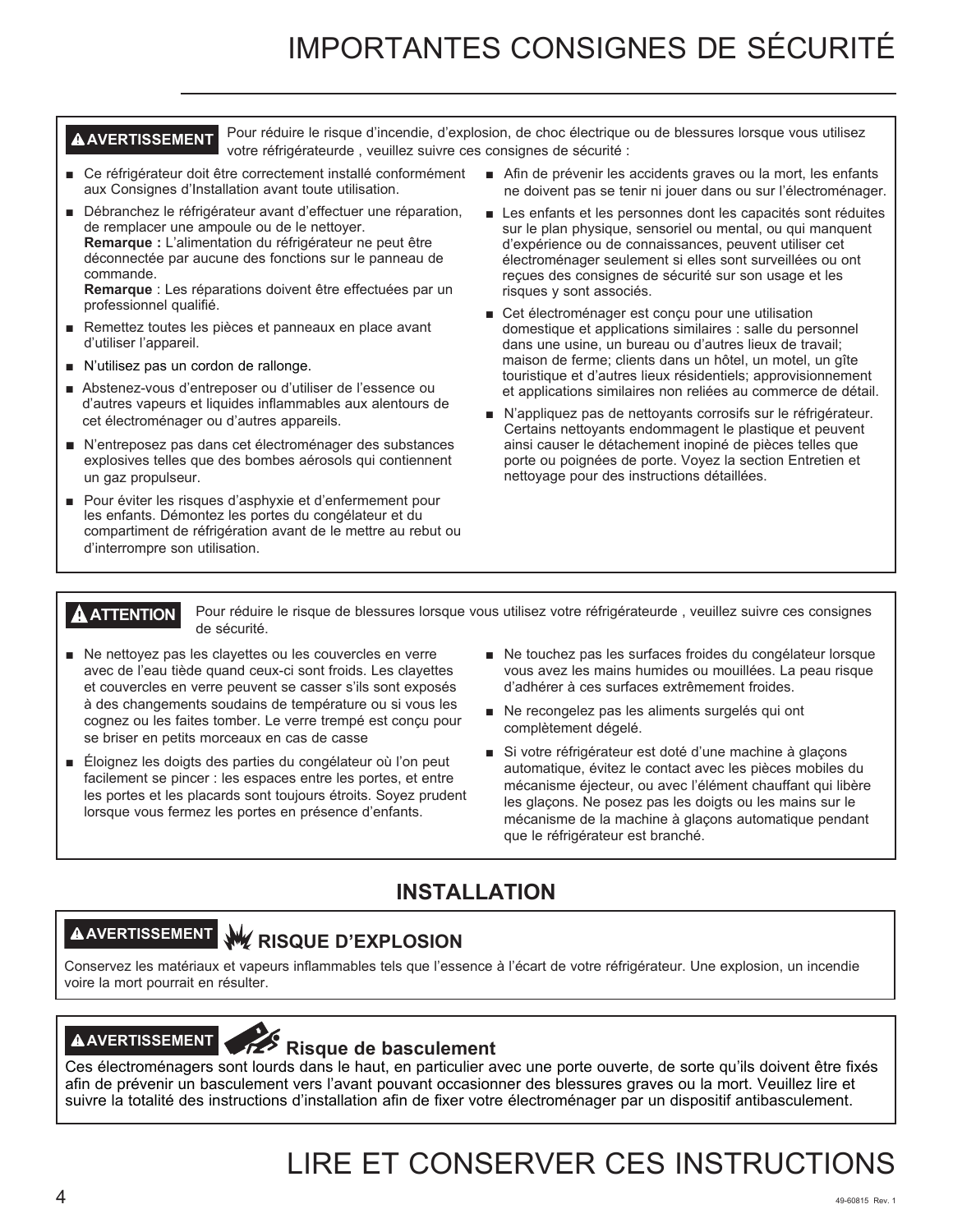# **BRANCHEMENTS ÉLECTRIQUES**

# **AVERTISSEMENT RISQUE DE CHOC ÉLECTRIQUE**

Branchez l'appareil dans une prise triple avec terre.

Ne retirez pas la broche de terre.

N'utilisez pas d'adaptateur.

N'utilisez pas un cordon de rallonge.

Le non-respect de ces instructions peut entraîner des risques d'incendies, des chocs électriques ou la mort.

**Ne coupez pas ou n'enlevez pas, sous aucun prétexte, la troisième broche de mise à la terre du cordon d'alimentation. Pour des raisons de sécurité, cet appareil doit être correctement mis à la terre.**

Le cordon d'alimentation de cet appareil est équipé d'une fiche à trois broches (pour une mise à la terre) qui s'adapte à la prise de courant standard à 3 broches (pour une mise à la terre) pour minimiser les risques de chocs électriques par cet appareil.

Faites vérifier la prise murale et le circuit électrique par un électricien qualifié pour s'assurer que le système est correctement mis à la terre.

Dans le cas d'une prise biphasée, l'installateur a la responsabilité et l'obligation de la remplacer par une prise triphasée correctement mise à la terre. N'utilisez pas d'adaptateur.

Le réfrigérateur doit toujours être branché à sa propre prise électrique d'une tension nominale correspondant à celle indiquée sur sa plaque signalétique.

Une alimentation électrique à 115 volts CA, 60 Hz, avec un fusible de 15 ou 20 ampères et une mise à la terre est nécessaire. Ceci permet d'obtenir un meilleur rendement et évite de surcharger les circuits électriques du domicile qui risque d'occasionner un incendie en surchauffant.

Ne débranchez jamais le réfrigérateur en tirant sur le cordon d'alimentation. Prenez toujours fermement la fiche en main et tirez pour la sortir de la prise.

Réparez ou remplacez immédiatement tout cordon électrique usé ou endommagé. N'utilisez pas un cordon fissuré ou présentant des dommages dus aux frottements soit sur sa longueur ou aux extrémités.

Lorsque vous éloignez votre réfrigérateur du mur, faites attention à ne pas le faire rouler sur le cordon d'alimentation afin de ne pas l'endommager.

# **MISE AU REBUT APPROPRIÉE DE VOTRE ANCIEN RÉFRIGÉRATEUR**

# **AVERTISSEMENT RISQUE DE SUFFOQUER OU D'Y ÊTRE EMPRISONNÉ**

Le non-respect de ces instructions d'élimination peut entraîner la mort ou des blessures graves.

**IMPORTANT:** Les enfants pris au piège ou morts d'asphyxie sont toujours d'actualité. Les réfrigérateurs et congélateurs abandonnés sont toujours aussi dangereux, même si on n'attend que «quelques jours» pour s'en débarrasser. Si vous ne gardez pas votre ancien réfrigérateur ou congélateur, veuillez suivre les directives ci-dessous afin de prévenir les accidents.

## **Avant de vous débarrasser de votre ancien appareil :**

- $\blacksquare$ Démontez les portes du compartiment de réfrigération et du compartiment de congélation.
- Laissez les clayettes en place afin d'empêcher les enfants de grimper à l'intérieur.

# **Mise au rebut des produits réfrigérants et en mousse**

Mettez l'électroménager au rebut conformément à la réglementation fédérale et locale. Communiquez avec les autorités locales pour connaître la façon de mettre votre électroménager au rebut qui soit respectueuse de l'environnement.

# LIRE ET CONSERVER CES INSTRUCTIONS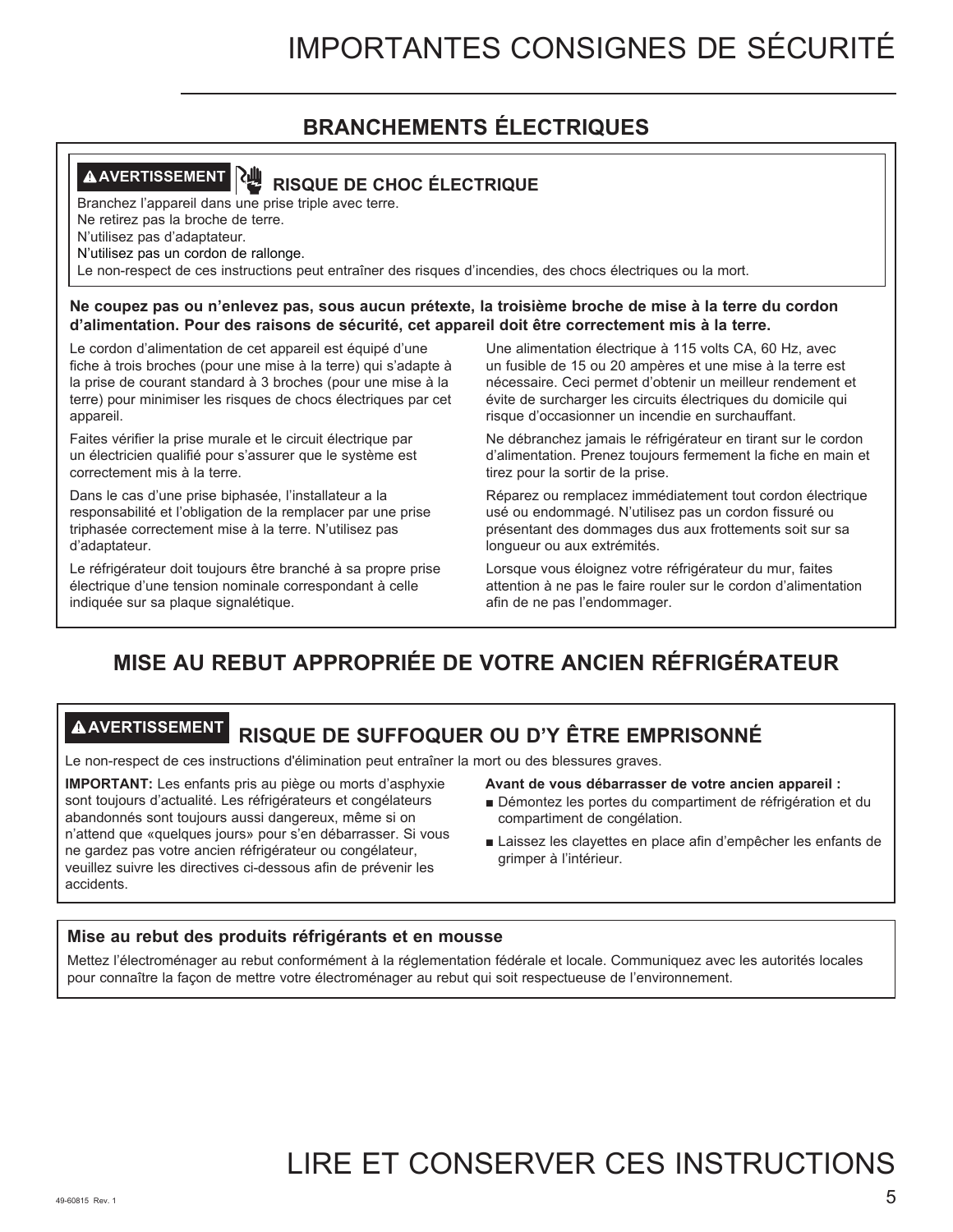# **Commandes**

Réfrigérateurs encastrés



ces températures soient atteintes.

| Commandes de<br>température | Pour désactiver le système de refroidissement<br>dans les compartiments congélateur et<br>réfrigérateur à la fois, appuyez une des touches (+)<br>jusqu'à voir OFF sur l'afficheur.<br>Pour activer le système de refroidissement,<br>appuyez sur une des touches (-). Les | Pour changer les réglages de température,<br>appuyez sur la touche plus (+) ou moins (-) pour<br>progresser vers la valeur désirée. L'appareil mettra<br>24 heures pour atteindre votre nouveau réglage de<br>température.<br>Plages de températures |                                  |                                                                                                                                               |  |
|-----------------------------|----------------------------------------------------------------------------------------------------------------------------------------------------------------------------------------------------------------------------------------------------------------------------|------------------------------------------------------------------------------------------------------------------------------------------------------------------------------------------------------------------------------------------------------|----------------------------------|-----------------------------------------------------------------------------------------------------------------------------------------------|--|
|                             | températures préétablies de 0°F et 37°F vont<br>figurer sur l'afficheur.                                                                                                                                                                                                   | <b>Basse</b>                                                                                                                                                                                                                                         | Élevée                           |                                                                                                                                               |  |
|                             | REMARQUE : Une porte ouverte fréquemment ou                                                                                                                                                                                                                                | $34^{\circ}F$                                                                                                                                                                                                                                        | $42^{\circ}F$                    | Réfrigérateur                                                                                                                                 |  |
|                             | laissée ouverte durant de longues périodes peut                                                                                                                                                                                                                            | $1^{\circ}$ C<br>$-6^{\circ}F$                                                                                                                                                                                                                       | $5^{\circ}$ C                    |                                                                                                                                               |  |
|                             | augmenter la température interne du congélateur et<br>du réfrigérateur temporairement.                                                                                                                                                                                     | $-21^{\circ}$ C                                                                                                                                                                                                                                      | $+4^{\circ}F$<br>$-15^{\circ}$ C | Congélateur                                                                                                                                   |  |
|                             | La température réelle peut varier légèrement de la<br>température réglée, en fonction de facteurs comme<br>le nombre d'ouvertures des portes, la quantité<br>d'aliments, la fréquence des dégivrages et la<br>température ambiante.                                        | l'alimentation électrique à l'appareil.                                                                                                                                                                                                              |                                  | <b>REMARQUE :</b> Mettre les commandes à OFF (arrêt)<br>désactivera le refroidissement mais n'interrompt pas                                  |  |
| Alarme<br>de porte          | Pour activer la fonction d'alarme de porte,<br>appuyez une fois sur DOOR ALARM. Le voyant<br>ACTIVE (alarme activée) s'allume. Pour l'éteindre,<br>appuyez encore une fois.<br>Sur les modèles avec distributeur, la fonction                                              |                                                                                                                                                                                                                                                      |                                  | Lorsque DOOR ALARM est activée, le voyant<br>clignote et l'alarme émet des bips si vous gardez la<br>porte ouverte pendant plus de 2 minutes. |  |
|                             | d'alarme de porte est située sur le panneau du<br>distributeur, sur l'avant de la porte du congélateur.                                                                                                                                                                    |                                                                                                                                                                                                                                                      | DOOR<br>ALARM<br>П               |                                                                                                                                               |  |
| Connexion<br>WiFi           | Poussez ce bouton pour activer la fonction<br>Monogram Connect. Voyez la page 16 pour plus<br>d'informations ou visitez monogram.com/connect<br>pour télécharger l'application.                                                                                            |                                                                                                                                                                                                                                                      |                                  | ੇ<br>WI-FI<br><b>CONNECT</b>                                                                                                                  |  |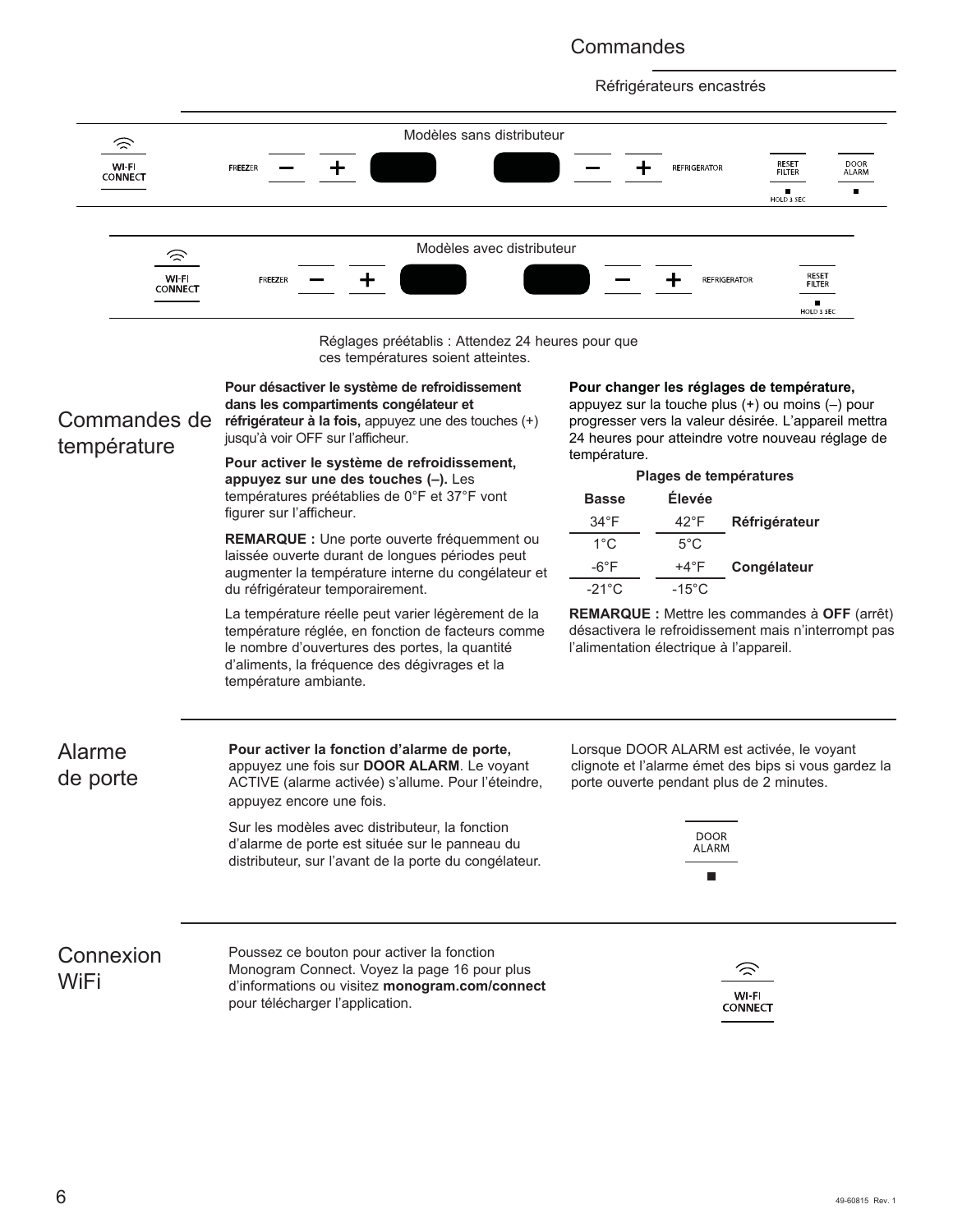# **Cartouche** filtrante à eau

# **Cartouche filtrante à eau**

La cartouche filtrante à eau est située derrière le panneau d'accès supérieur.

# **À quel moment remplacer le filtre**

Sur les modèles à distributeur, un voyant de remplacement de la cartouche filtrante se trouve sur le distributeur. Sur les modèles sans distributeur, le voyant de remplacement est situé sur le panneau de commande de température. Ce voyant passera à la couleur orange pour signaler qu'il faut remplacer le filtre bientôt.

La cartouche filtrante doit être remplacée lorsque le voyant de remplacement vire au rouge, ou si le débit d'eau au distributeur ou à la machine à glaçons diminue.

# **Retrait de la cartouche filtrante**

Si vous remplacez la cartouche, retirez d'abord l'ancienne en la tournant lentement vers la gauche. **Ne tirez pas** sur la cartouche vers le bas. Une petite quantité d'eau peut dégoutter.

**REMARQUE :** Pour réduire le risque de dommage à la propriété causé par les fuites d'eau, lisez et suivez les instructions avant l'installation et l'utilisation de ce système. L'installation et l'utilisation doivent se conformer aux codes de plomberie locaux et nationaux.

# **Installation de la cartouche filtrante**

- 1. Remplissez la cartouche de remplacement avec de l'eau du robinet pour permettre une meilleure circulation immédiatement après l'installation.
- 2. Alignez la flèche sur la cartouche et sur le porte-cartouche. Placez le haut de la nouvelle cartouche vers le haut à l'intérieur du porte-cartouche. **Ne poussez pas** la



cartouche dans le porte-cartouche.

- 3. Tournez lentement vers la droite jusqu'à ce que la cartouche s'arrête. **NE SERREZ PAS TROP.** À mesure que vous tournez la cartouche, celle-ci se montera automatiquement en position. La cartouche se déplacera d'environ 1/2 tour.
- 4. Sur les modèles avec distributeur, faites circuler 5,7 litres (1 1/2 gallons) d'eau du distributeur (env. 3 minutes) pour nettoyer le système et prévenir les éclaboussures.
- 5. Maintenez une pression sur la touche **RESET WATER FILTER** (réinitialiser le filtre à eau) sur le panneau de commande de la température durant trois secondes pour éteindre le voyant rouge ou orange.

**REMARQUE :** Une cartouche filtrante nouvellement installée peut causer un jaillissement d'eau dans la machine à glaçons.

## **Bouchon de dérivation du filtre**

Vous devez utiliser un bouchon de dérivation du filtre lorsqu'une cartouche de remplacement n'est pas disponible. La machine à glaçons ne fonctionnera pas sans filtre ou sans bouchon de dérivation.



Pour les meilleurs résultats de votre système de filtration, GE Appliances recommande l'utilisation de filtres de marque GE Appliances seulement. L'utilisation de filtres de marque GE Appliances dans les réfrigérateurs GE Appliances, Hotpoint®, et Monogram procure les meilleurs rendement et fiabilité. Les filtres GE Appliances satisfont aux rigoureuses normes NSF de l'industrie relatives à la sûreté et la qualité, facteur important pour les produits qui filtrent votre eau. GE Appliances n'a pas évalué le rendement des filtres d'autres marques dans les réfrigérateurs GE Appliances, Hotpoint et Monogram et il n'existe aucune assurance qu'ils satisferont les normes de qualité et de fiabilité GE Appliances.

**Pour toute question ou pour commander des cartouches filtrantes de rechange, visitez notre site monogram. com ou composez le 800.444.1845 pour joindre le service après-vente Monogram.** Au Canada, composez le 866.777.7627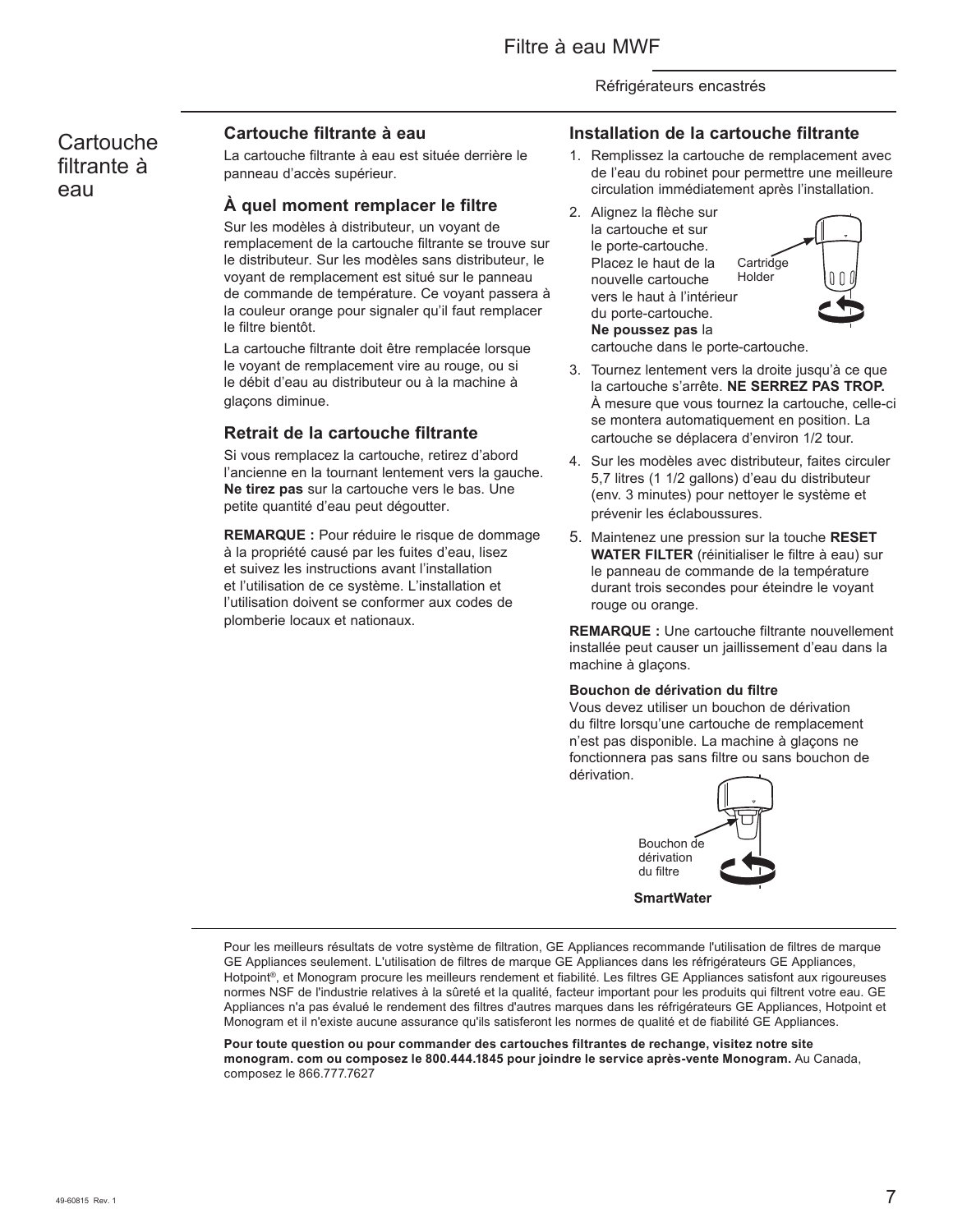**Distributeur** avec touches de commande en verre

# **Comment ça fonctionne**

Les commandes électroniques sur le distributeur sont véritablement interactives. Le panneau de commande est doté d'un capteur de proximité qui illumine le panneau lorsque vous approchez du distributeur (env. 2 po ou 50 mm). Pour faire une sélection, touchez simplement le symbole de la fonction souhaitée et le halo de cette fonction s'illuminera. Lorsque vous vous éloignez du réfrigérateur, le symbole illuminé s'éteint automatiquement.



# **Utilisation**

Pour distribuer de l'eau ou de la glace, sélectionnez WATER (eau)  $\ddot{\ddot{\ddot{\bm{w}}}}$ , CUBED ICE (glaçons)  $\dot{\ddot{\ddot{\bm{y}}}}$  ou CRUSHED ICE (glace broyée) 3. Appuyez ensuite délicatement sur le verre contre le dessus du berceau du distributeur.

La tablette antidébordement ne se vidange pas automatiquement. Pour prévenir les taches d'eau, il faut nettoyer la tablette et sa grille régulièrement.

Lors de la première installation du réfrigérateur, une absence de distribution d'eau peut indiquer une présence d'air dans la conduite d'eau. Appuyez sur le berceau du distributeur durant au moins deux minutes pour expulser l'air emprisonné dans la conduite d'eau et remplir le système d'eau. Pour rincer les impuretés de la conduite d'eau, jetez les premiers 4 litres d'eau.

**ATTENTION Ne mettez jamais les doigts ou d'autres objets dans l'ouverture du distributeur.**

# **Verrouillage du distributeur :**

## Touchez **CONTROL LOCK**

(verrouillage de commandes) durant 3 secondes pour verrouiller le distributeur et la touche de commande. Pour déverrouiller, touchez encore durant 3 secondes..

# **Lampe du distributeur :**

Cette fonction allume ou éteint la **lampe**. Celle-ci s'allume aussi à la pression du berceau du distributeur. Si cette lampe vient à griller, contactez le service après-vente.

## **Alarme de porte :**

Pour activer l'alarme de porte, touchez **DOOR ALARM** une fois. Touchez aussi cette touche pour désactiver.

Lorsque cette fonction est activée,

**l'alarme** va clignoter et émettre un tonalité si vous gardez la porte ouverte durant plus de 2 minutes.





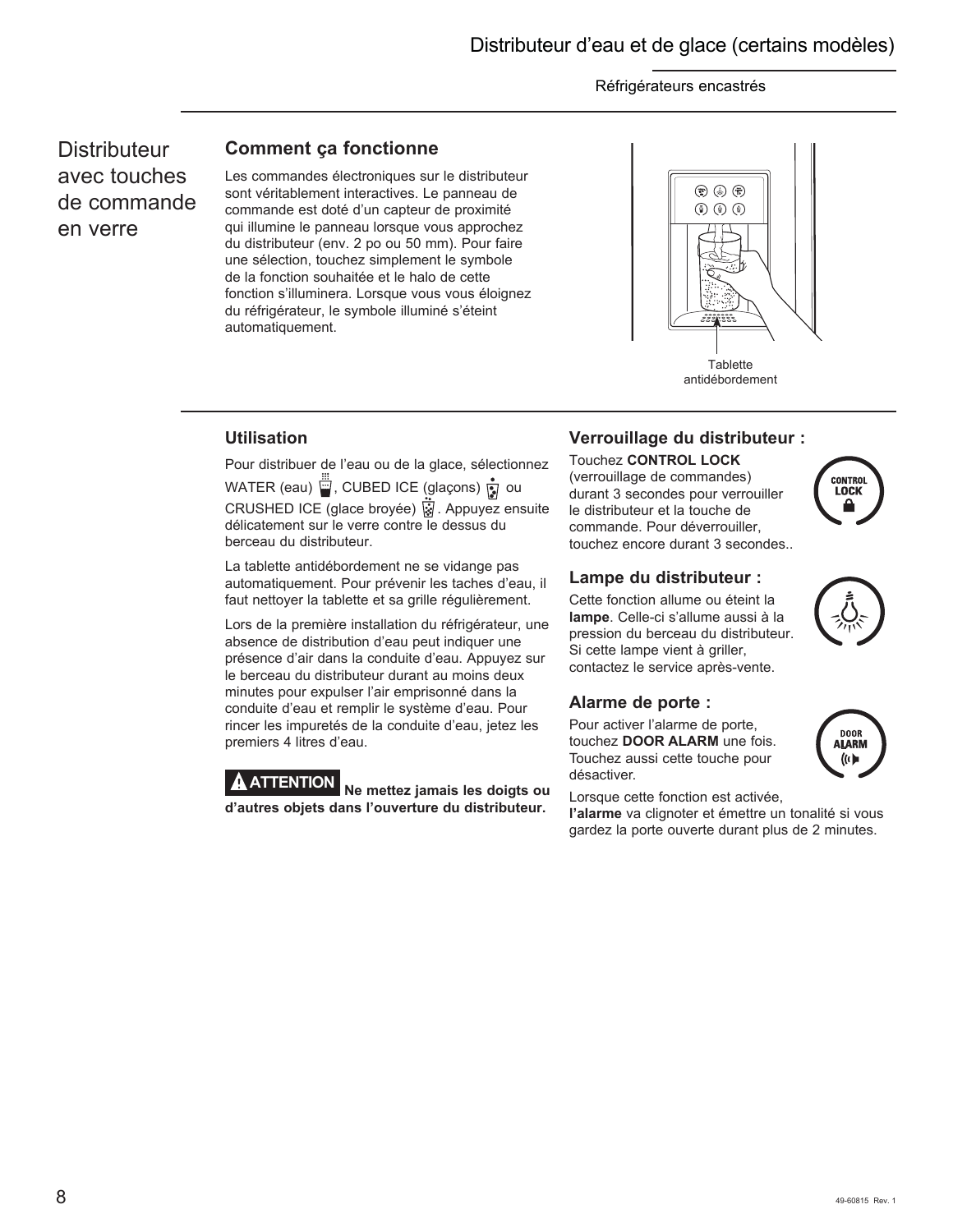# Bac à glaçons

# **Pour retirer :**

Soulevez le panneau d'accès pour atteindre la machine à glaçons. Mettez l'interrupteur de la machine à glaçons à la position **OFF** (arrêt). Panneau d'accès fermé, supportez le bac à glaçons dans le bas tout en soulevant légèrement. Tirez le bac en ligne droite.



## **Pour replacer :**

Glissez le bac vers sa position jusqu'à ce que sa languette se verrouille dans la fente de la tablette. Si le bac ne va pas jusqu'au bout, retirez-le et tournez le mécanisme d'entraînement de 1/4 de tour. Poussez ensuite le bac de nouveau.

Faits importants concernant votre distributeur d'eau et de glaçons

- N'ajoutez pas de glace provenant de plateaux ou de sacs dans le bac à glaçons. Le broyage ou la distribution pourraient s'avérer incorrects.
- Évitez de trop remplir un verre de glaçons ou d'utiliser des verres étroits ou très hauts. Les glaçons refoulés peuvent bloquer la chute ou geler sa porte. Si des glaçons bloquent la chute, poussez sur ceux-ci avec une cuillère en bois.
- Les boissons et les aliments ne doivent pas être refroidis dans le bac à glaçons. Des canettes, bouteilles ou emballages dans le bac peuvent bloquer la machine à glaçons ou la vis sans fin.
- Pour empêcher les glaçons distribués de manquer leur cible, placez le verre près de l'orifice du distributeur, mais sans lui toucher.
- Même suivant la sélection de l'option CUBES (glaçons), il peut y avoir distribution d'une certaine quantité de glace broyée. Cela survient à l'occasion lorsque quelques glaçons sont dirigés accidentellement dans le broyeur.

• Après une distribution de glace broyée, un peu d'eau peut dégoutter de la chute suite à la fonte de petits morceaux de glace.

Mécanisme d'entraînement

- Il arrive parfois que des amas d'éclats de glace se forment sur la porte dans la chute. Cette situation est normale et survient habituellement lorsque vous avez distribué de la glace broyée à répétition. Les éclats de glace vont finir par s'évaporer.
- L'eau distribuée n'est pas aussi froide que la glace. Pour obtenir de l'eau plus froide, ajoutez simplement des glaçons ou de la glace broyée avant de distribuer l'eau.
- Au premier verre, l'eau distribuée peut s'avérer plus chaude que les suivants. Cela est normal.
- Pour éliminer les gouttes dans la tablette antidébordement, inclinez légèrement le verre vers l'intérieur en distribuant l'eau.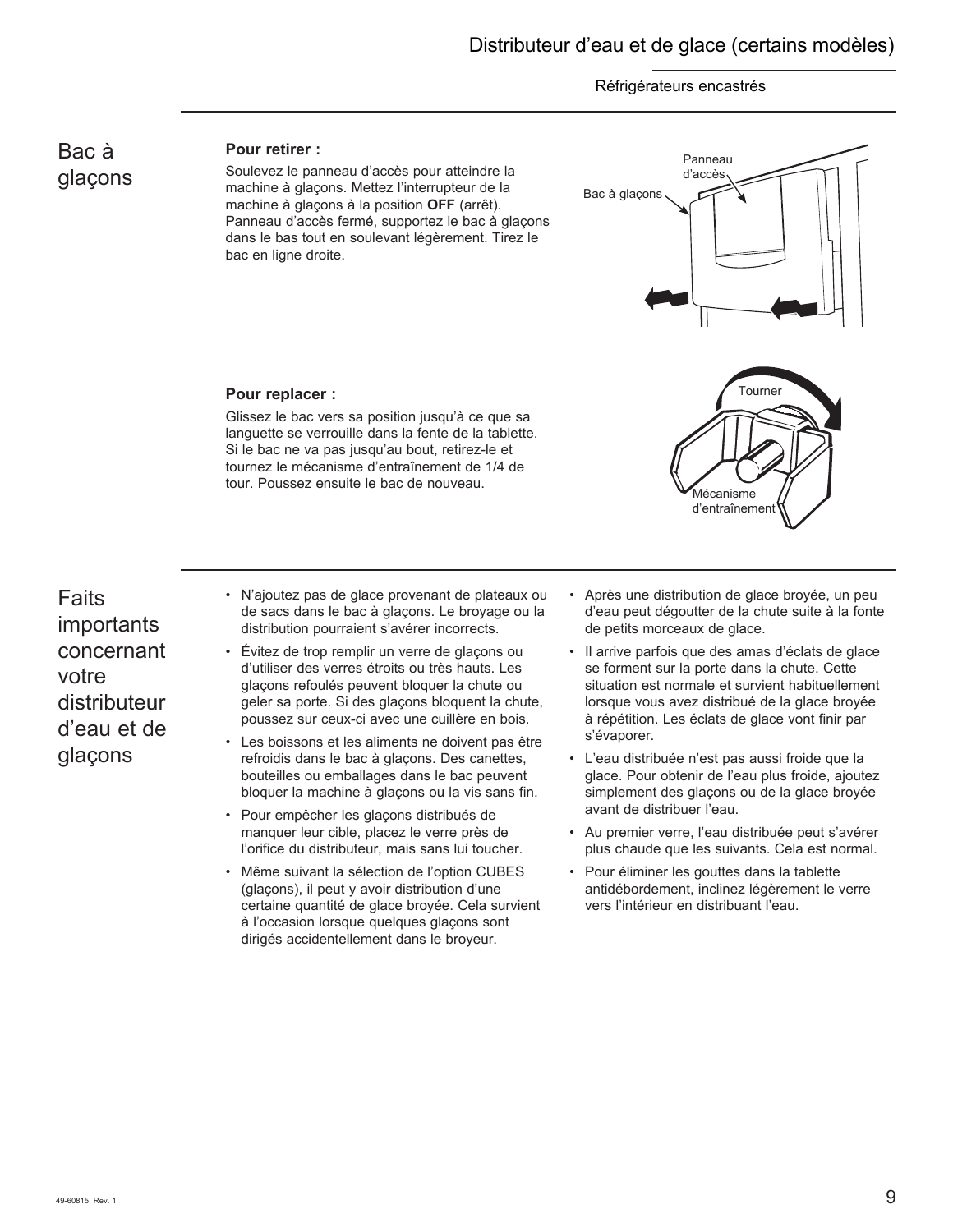# Machine à glaçons automatique



**ATTENTION** Évitez tout contact avec les pièces mobiles du mécanisme d'éjection ou l'élément chauffant (situé dans le bas de la machine à glaçons) qui libère les cubes. Ne placez pas les doigts ou les mains sur le mécanisme de production de glace automatique lorsque le réfrigérateur est branché dans la prise électrique.

## **Un congélateur nouvellement installé peut mettre de 12 à 24 heures pour commencer à produire de la glace.**

La machine à glaçons produira sept glaçons par cycle, environ 15 cycles sur une période de 24 heures selon la température du congélateur, la température de la pièce, le nombre d'ouvertures de porte et d'autres conditions d'utilisation.

Si le réfrigérateurde est utilisé avant le raccordement de l'alimentation d'eau à la machine à glaçons, mettez l'interrupteur de courant à OFF (arrêt).

Une fois le congélateur raccordé à l'alimentation d'eau, mettez l'interrupteur à ON (marche).

Jetez le premier bac de glace plein.



Assurez-vous que rien ne gêne le mouvement du bras palpeur.

Lorsque le bac se remplit au niveau du bras palpeur, la machine à glaçons cesse de produire de la glace.

Il est normal que plusieurs glaçons s'agglutinent.

L'aspect, le goût et la taille des vieux glaçons seront altérés si ceux-ci ne sont pas consommés fréquemment.

**REMARQUE :** La machine à glaçons fonctionne mieux à une pression d'eau domestique entre 40 et 120 PSI (275 à 827 kPa).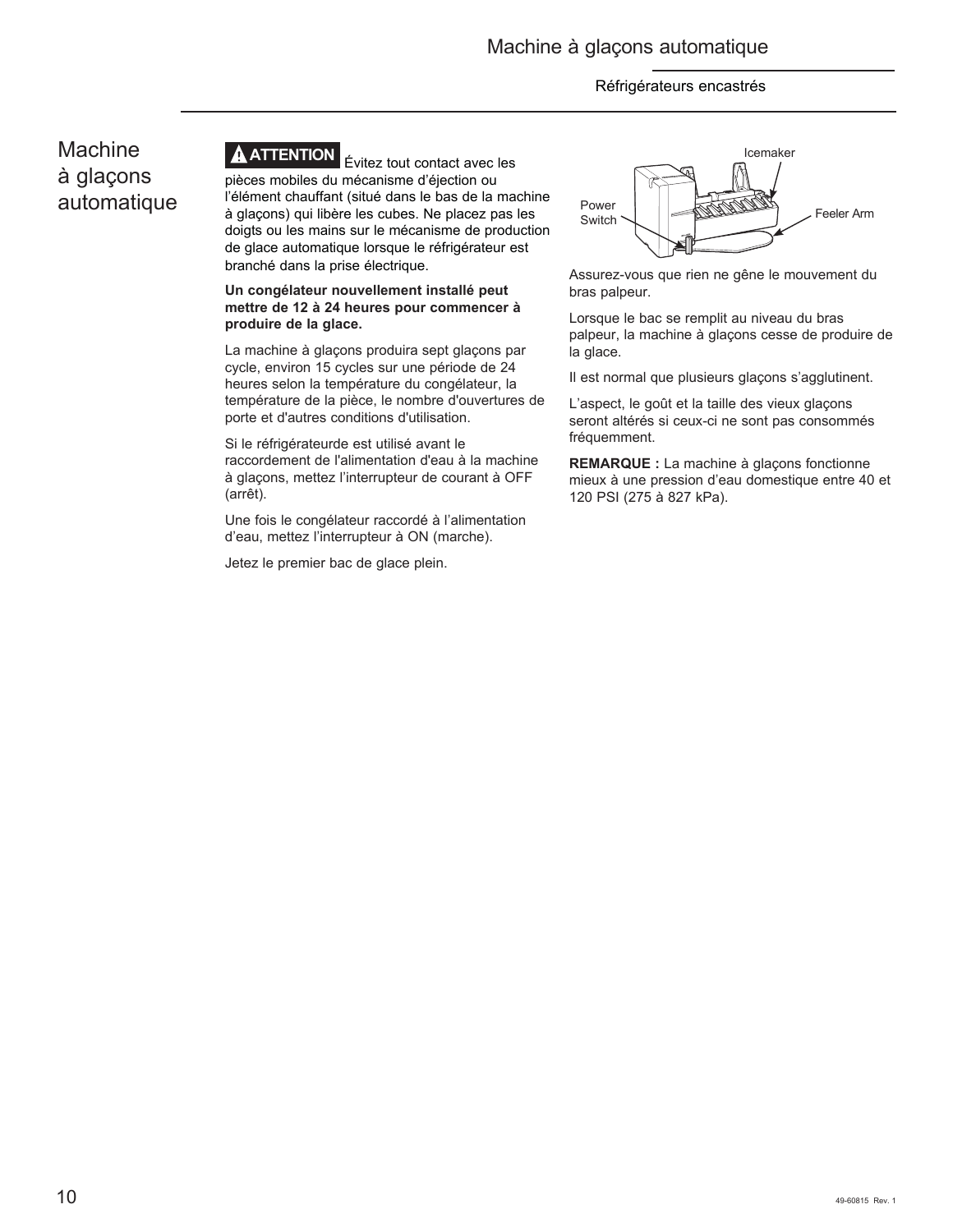Tiroir à régulation climatique

# **Comment ça fonctionnne**

La fonction de régulation climatique est un système comprenant des registres, un ventilateur et une thermistance. Le tiroir à régulation climatique peut servir à refroidir ou décongeler des aliments rapidement, et à ranger des aliments à leur température optimale.

Le tiroir est scellé d'une façon étanche afin d'éviter que les fluctuations de température dans le tiroir ne se propagent dans le reste du réfrigérateur.

**SELECT TEMP** (sélection de température) — Utilisez cette fonction pour ranger des aliments à leur température optimale. Le réglage CITRUS (agrumes) maintiendra la température du tiroir de 39 à 47°F (3,9 à 8,3°C). Le réglage PRODUCE (fruits et légumes frais) maintiendra la température du tiroir de 31 à 38°F (-0,6 à 3,3°C). Le réglage MEAT (viande) maintiendra la température du tiroir de 27 à 37°F (-2,8 à 2,8°C).

**EXPRESS CHILL** (refroidissement rapide) — Cette fonction sert à refroidir des articles dans un délai compté en minutes plutôt qu'en heures. De l'air frais supplémentaire est circulé à travers le tiroir. Une fois le cycle terminé, le tiroir retourne en mode d'arrêt (OFF).

**EXPRESS THAW** (décongélation rapide) —Cette fonction sert à décongeler des articles dans un délai compté en heures plutôt qu'en jours. L'aliment est décongelé en douceur dans un environnement frais en faisant circuler l'air à travers le tiroir. La température en maintenue dans le tiroir par un petit élément chauffant qui s'allume et s'éteint en alternance. Une fois le cycle de décongélation terminé, le tiroir est automatiquement réglé à une température de 27 à 37°F (-2,8 à 2,8°C) pour conserver l'aliment à la température optimale.

**REMARQUE :** Lorsque les commandes sur le tiroir à régulation climatique sont désactivées, le tiroir maintient les températures de 42 à 48°F (5,6 à 8,9°C).



# **Utilisation**

- 1. Videz le tiroir. Placez les articles dans le tiroir.
- **2.** Sélectionnez les options **Express Thaw,™ Express Chill™** ou **Select Temp™**. L'afficheur va s'allumer. Appuyez sur la touche jusqu'à ce que la lumière apparaisse à côté du réglage désiré. Utilisez le tableau de la page suivante pour déterminer le meilleur réglage.g.
	- Pour désactiver la fonction avant qu'elle se termine, appuyez sur la touche de la fonction jusqu'à ce qu'aucune option ne soit sélectionnée et que l'afficheur s'éteigne.
	- Pendant le fonctionnement des options Express Thaw™ et Express Chill,™ l'afficheur sur les commandes indiquera le décompte du temps restant avant la fin du cycle
	- Une fois le cycle Express Thaw™ terminé, le tiroir retournera au réglage MEAT (27 à 37°F [-2,8 à 2,8°C]) pour aider à préserver les articles décongelés jusqu'à leur consommation.

 **•** La température réelle affichée sur le tiroir à régulation climatique peut varier légèrement de la température RÉGLÉE selon l'usage et l'environnement.

**REMARQUE :** Pour des raisons de sécurité alimentaire, on recommande d'envelopper les aliments dans une pellicule plastique lorsqu'on utilise l'option Express Thaw™.Cela favorise la rétention des jus de viande et améliore l'efficacité de la décongélation.



**Express Thaw™ Express Chill™**

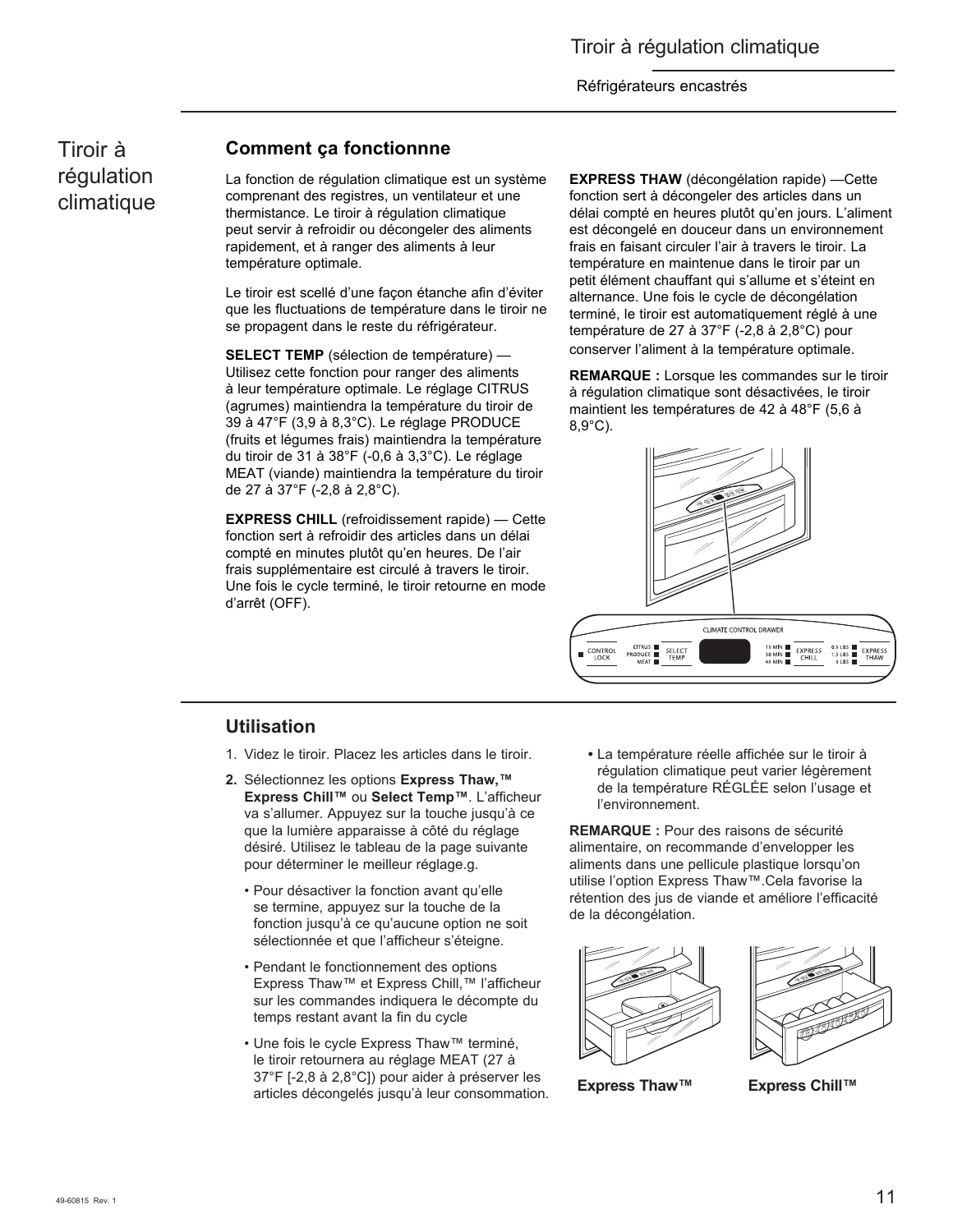# Tableau de régulation climatique

**REMARQUE :** Les résultats peuvent varier selon l'emballage, la température de départ et d'autres caractéristiques des aliments.

| CITRUS III       | SFI FCT |
|------------------|---------|
| PRODUCE <b>H</b> | TEMP    |
| MEAT I           |         |

# **Réglage Citrus (agrumes) (39-47°F [3,9–8,3°C])**

- Oranges, citrons, limes, ananas, cantaloup
- Haricots, concombres, tomates, poivrons, aubergines, courges

# **Réglage Produce (fruits et légumes frais) (31–38°F [-0,6–3,3°C])**

- Fraises, framboises, kiwis, poires, cerises, mûres, raisins, prunes, nectarines, pommes
- Asperges, brocolis, maïs, champignons, épinards, choux-fleurs, choux frisés, oignons verts, betteraves, oignons

# **Réglage Meat (viande) (27–37°F[-2,8–2,8°C])**

**•** Viande crue, poisson et volaille

15 MIN **EXPRESS** 30 MIN CHILL 45 MIN

# **15 minutes**

- 1 canette de boisson (12 oz [355ml])
	- 2 petites boîtes de jus (6–8 oz [177-237 ml] chaque)

## **30 Minutes**

- Vin (bouteille 750 ml)
- 2 à 6 canettes de boisson (12 oz [355 ml] chaque)
- 2 bouteilles de boisson 20 oz (591 ml)
- 4 à 6 petites boîtes de jus (6–8 oz [177-237 ml] chaque)
- 3 paquets de jus, aluminium

# **45 Minutes**

- 2 litres de boisson
- 1/2 gallon (1,9 litre) de jus
- Gélatine -1 paquet

 $0.5$  LBS **EXPRESS** 1.5 LBS  $\blacksquare$ THAW  $3$  LBS

# **0,5 lb [0,23 kg] (4 heures)**

- Filet mignon enveloppé indiv. (0,5 lb [0,23 kg])
- Stéquettes de hamburger (0,5 lb [0,23 kg])

## **1,5 lb [0,68 kg] (8 heures)**

- Poitrines de poulet (1,5 lb [0,68 kg])
- Bœuf haché (1,5 lb [0,68 kg])
- Bifteck (1,5 lb [0,68 kg])

# **3,0 lb [1,36 kg] (12 heures)**

- Poitrines de poulet (3,0 lb [1,36 kg])
- Bœuf haché (3,0 lb [1,36 kg])
- Bifteck (3,0 lb [1,36 kg])

### Verrouillage de **Verrouillage de commandes**

Maintenez une pression sur cette touche durant 3 secondes pour verrouiller les réglages du tiroir à régulation climatique. Pour déverrouiller, maintenez aussi une pression durant 3 secondes.



commandes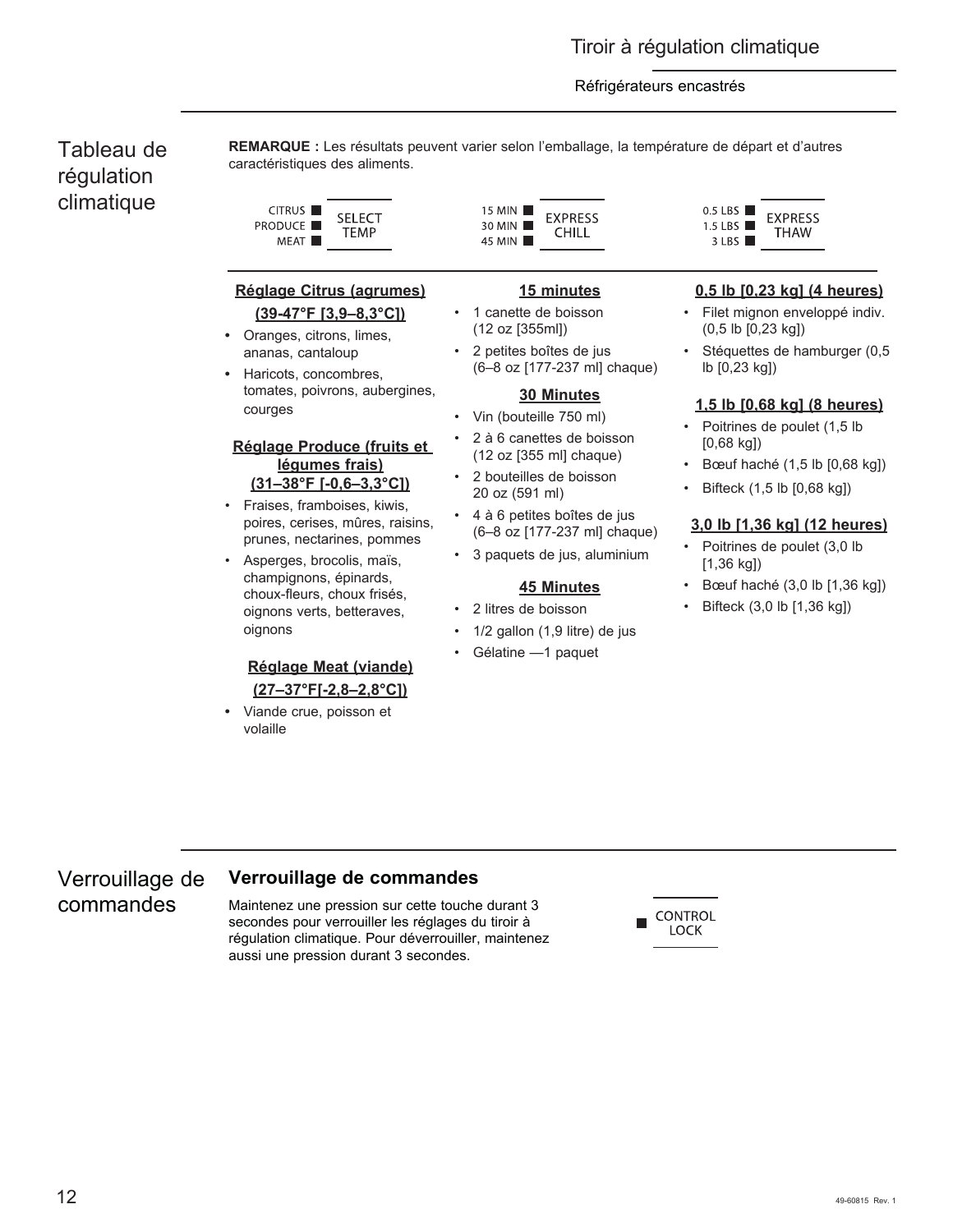# Tiroirs de rangement et tiroir à contrôle climatique

# Réfrigérateurs encastrés

Tiroir à épicerie fine Utilisez le tiroir à épicerie fine scellé pour le rangement commode des viandes et fromages du dîner, des hors-d'œuvre, des tartinades et des casse-croûte.

Il faut vider l'eau excédentaire qui peut s'accumuler dans le fond des tiroirs et assécher ceux-ci en les essuyant.



Tiroirs à fruits et légumes frais scellés Le tiroir supérieur est conçu pour procurer des degrés d'humidité constants.

Assurez-vous que les tiroirs sont fermés complètement afin de maintenir un degré d'humidité correct.

Il faut vider l'eau excédentaire qui peut s'accumuler dans le fond des tiroirs et assécher ceux-ci en les essuyant.



# Retrait d'un tiroir et d'un bac

## **Pour retirer un tiroir ou un bac :**

- 1. Tirez le bac vers vous jusqu'à la position d'arrêt.
- 2. Soulevez le devant du bac puis dégagez-le du support en broche.
- 3. Soulevez l'arrière du bac et sortez-le.

## **Pour replacer un bac :**

- 1. Placez l'arrière du bac dans le support en broche, en vous assurant que le support rentre dans sillons à l'arrière du bac.
- 2. Abaissez le devant du bac dans le support en broche.
- 3. Pressez fermement sur le dessus du bac pour l'encliqueter dans le support.

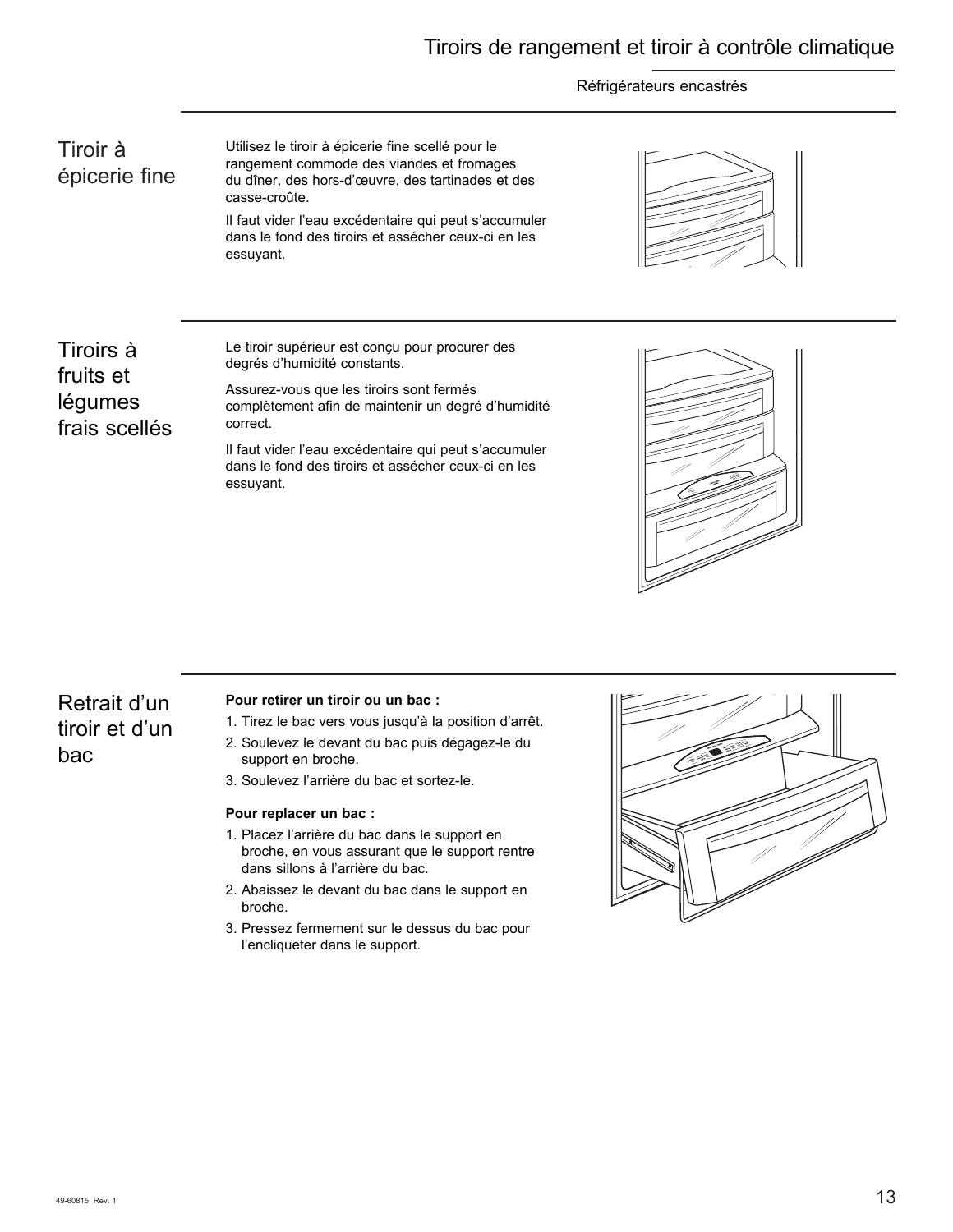# **Tablette** de tiroir à légumes éclairée

La tablette de tiroir à légumes éclairée procure de l'éclairage pour les compartiments inférieurs. Les lampes sont encastrées dans la tablette pour éclairer les tiroirs en dessous.

# **Pour retirer la tablette :**

- 1. Retirez le tiroir supérieur (voir la section Retrait d'un tiroir et d'un bac).
- 2. Poussez avec soin vers le bas sur le centre arrière de la surface supérieure du tiroir à régulation climatique afin de libérer le bas du couvercle de réservoir d'eau. Tirez vers l'extérieur puis le bas pour retirer le couvercle de réservoir d'eau et exposer le faisceau de fils.
- 3. Soulevez la tablette et tirez-la vers l'avant avec soin pour exposer les fils.
- 4. Débranchez la tablette et retirez-la avec soin du réfrigérateur.

# **Pour replacer la tablette :**

- 1. Placez avec soin la tablette sur les glissières latérales en laissant la fiche exposée.
- 2. Branchez la tablette dans le réfrigérateur.
- 3. Glissez avec soin la tablette en place.
- 4. Insérez le couvercle de réservoir d'eau avec le dessus en premier de sorte qu'il se place derrière le joint d'étanchéité qui pend de la tablette du tiroir à légumes. Poussez avec soin le bas du couvercle de réservoir d'eau jusqu'à ce que le bas s'encliquète dans le haut du couvercle du tiroir à régulation climatique.
- 5. Replacez le tiroir (voir la section Retrait d'un tiroir et d'un bac).

# Comment réorganiser vos tablettes

Les tablettes de verre trempé dans le compartiment réfrigérateur et les clayettes (en broche) dans le compartiment congélateur sont réglables, ce qui vous permet d'organiser efficacement vos tablettes pour correspondre à vos besoins de rangement.

## **Pour retirer les tablettes :**

Inclinez le devant de la tablette, soulevezla et sortez-la des rails sur la paroi arrière du réfrigérateur.



**Pour replacer les tablettes :**

Choisissez la hauteur de tablette désirée. Devant de tablette légèrement levé, engagez les tenons supérieurs dans les rails à l'arrière de la carrosserie. Abaissez ensuite le devant de la tablette jusqu'à ce qu'elle se verrouille en position.





**A ATTENTION** Manipulez les tablettes en verre avec précaution. Les tablettes et couvercles en verre peuvent se briser s'ils sont soumis à un impact en les heurtant ou les échappant. S'il se brise, le verre trempé est conçu pour se fracturer en un grand nombre de petits éclats.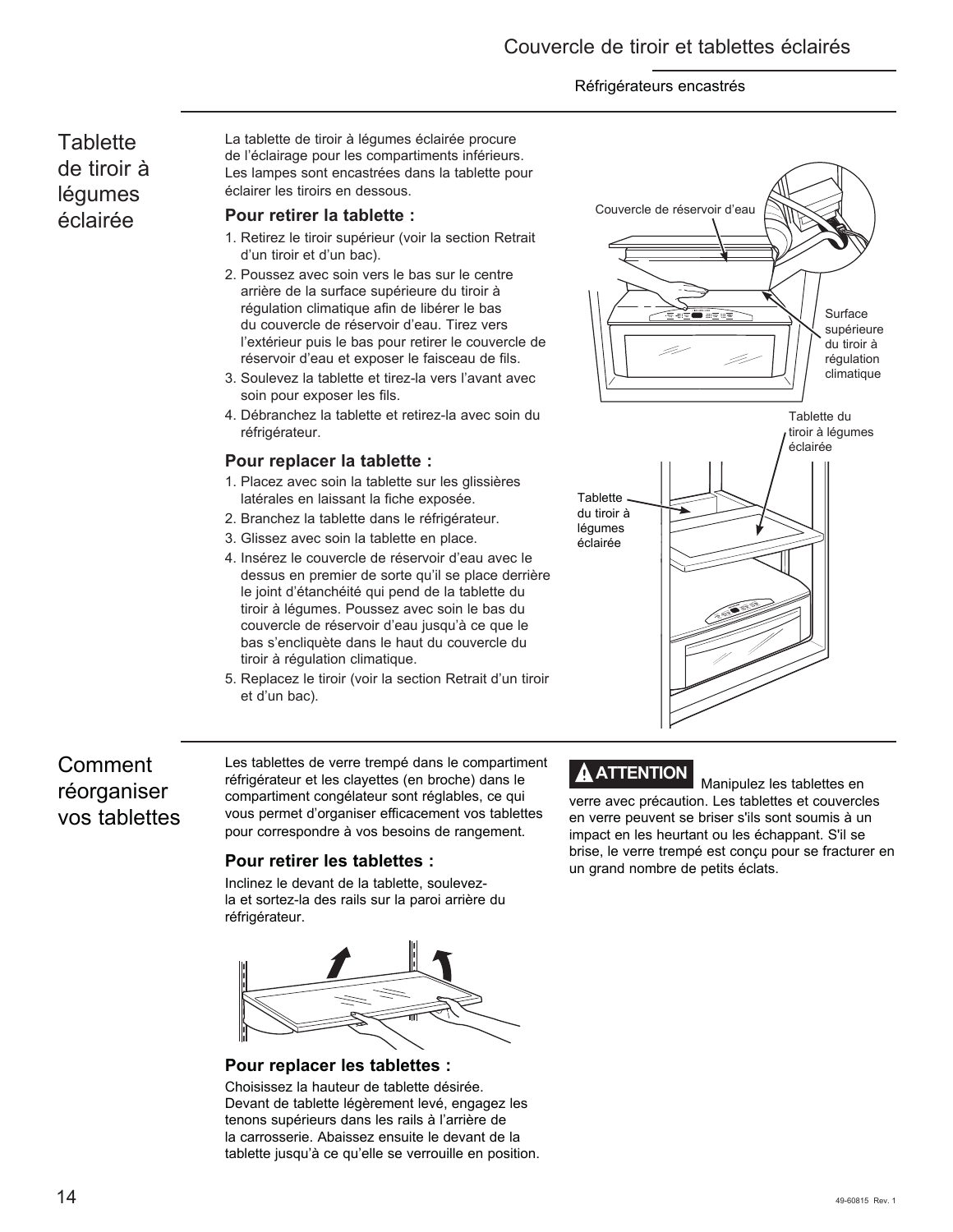# **Balconnets**

Tous les balconnets, à l'exception du balconnet profond, sont réglables à l'aide de 2 languettes à chaque extrémité du balconnet. On peut les monter ou descendre à plusieurs positions pour répondre à vos besoins. Le balconnet profond peut s'enlever pour nettoyage.

**Pour retirer n'importe quel balconnet :** Soulevez le balconnet en ligne droite puis glissez-le

# Balconnet réglable **Balconnet** profond

# Paniers de congélateur

Les paniers en broche coulissants peuvent se retirer pour faciliter l'accès aux aliments congelés.

# **Pour retirer :**

vers vous.

Tirez le panier vers l'extérieur. Soulevez le devant du panier puis sortez-le.

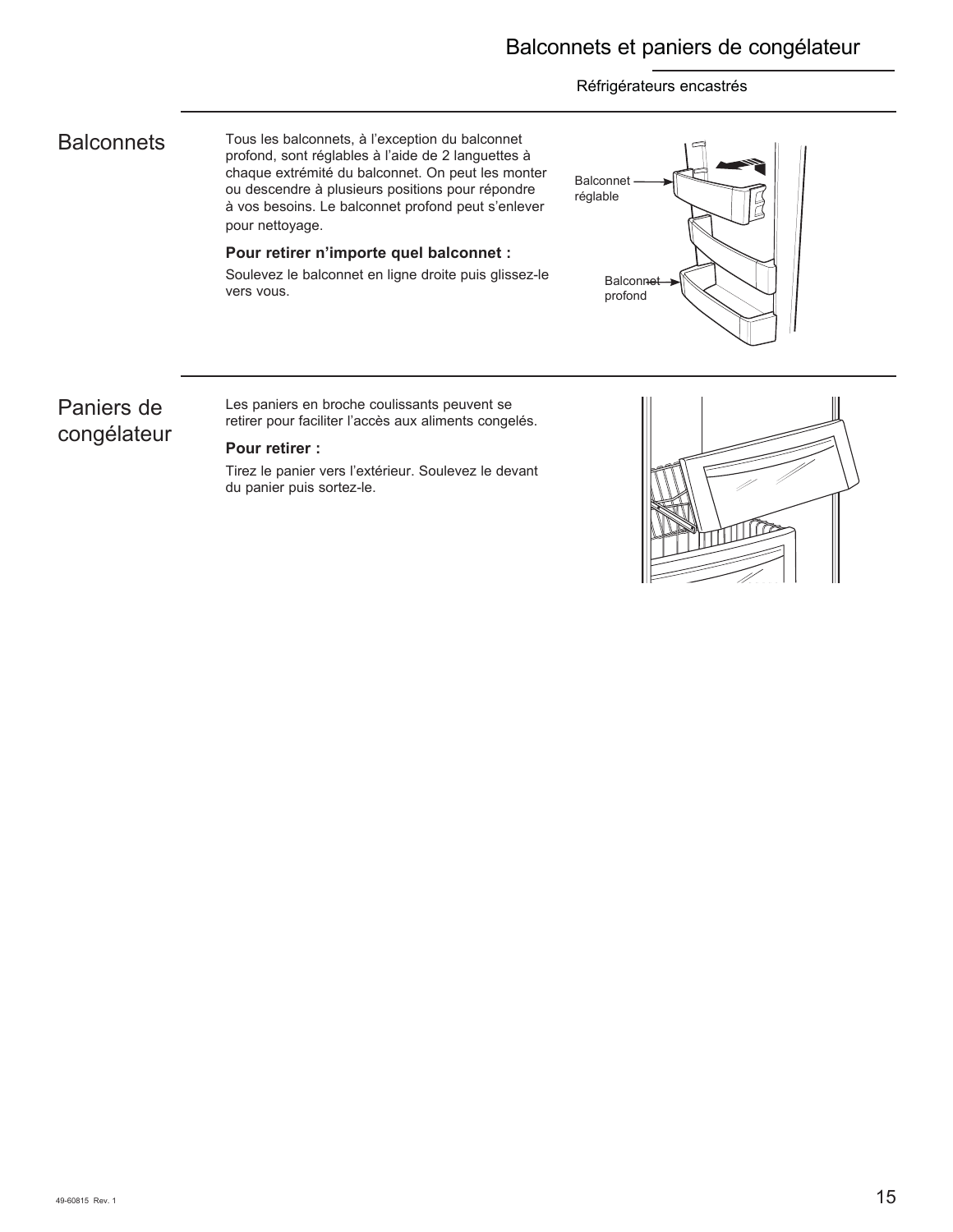Connexion WiFi

Connexion **WiFi** 

# **Connexion WiFi Monogram (pour les clients aux États-Unis, ses territoires et au Canada) :**

# **Compatible avec la connexion WiFi Monogram\***

Votre réfrigérateur est compatible avec la connexion WiFi Monogram. Une carte de communication WiFi est intégrée dans votre produit, lui permettant de communiquer avec votre téléphone intelligent pour surveillance, contrôle et notification à distance. Veuillez visiter monogram.com/connect pour obtenir plus d'informations sur les fonctions de connexion pour électroménagers et les applications compatibles avec votre téléphone intelligent.

**Connectivité WiFi :** Pour obtenir de l'assistance concernant votre électroménager ou la connectivité réseau (pour modèles compatibles WiFi), veuillez composer le **1-800-220-6899.**

# **RENSEIGNEMENTS RÉGLEMENTAIRES Déclaration de conformité de la FCC/IC :**

Cet appareil est conforme aux prescriptions de la partie 15 des règles de la FCC et il est assujetti aux deux conditions suivantes :

- 1. Cet appareil ne doit pas causer de brouillage préjudiciable.
- 2. Cet appareil doit accepter tout brouillage qu'il reçoit, y compris celui pouvant entraîner un fonctionnement indésirable.

Cet équipement a été testé et déclaré conforme aux limites imposées pour un appareil numérique de Classe B, conformément à la partie 15 de la réglementation FCC. Ces limites sont conçues pour assurer une protection raisonnable contre le brouillage nuisible dans une installation résidentielle. Cet équipement génère, utilise et émet des fréquences radio qui, en cas d'une installation erronée ou d'une utilisation nonconforme aux instructions de ce manuel d'utilisation peuvent causer un brouillage nuisible aux communications radio. Il n'y a cependant aucune garantie qu'un brouillage nuisible ne se produira pas dans une installation donnée. Si cet équipement cause un brouillage nuisible sur votre poste radio ou de télévision, ce que vous pouvez déterminer en éteignant et en rallumant votre équipement, il est conseillé à l'utilisateur d'essayer de pallier à ce brouillage nuisible en prenant l'une ou l'autre des mesures suivantes :

- *•* Réorienter ou repositionner l'antenne de réception.
- Augmenter la distance entre l'équipement et le récepteur.
- Brancher l'équipement dans une prise d'un circuit qui diffère de celui auquel le récepteur est branché.
- Consulter le revendeur ou un technicien en radio-télévision expérimenté pour obtenir de l'aide.

**Étiquetage :** Les modifications non explicitement approuvées par le fabricant peuvent annuler le droit de l'utilisateur de se servir de cet équipement.

**Module ConnectPlus seulement** (ou module de communication similaire)

**Exposition aux radio-fréquences -** Cet appareil n'est autorisé qu'à des fins d'application mobile. Une distance d'au moins 20 cm entre le module ConnectPlus et le corps de l'utilisateur doit être maintenue en tout temps.

\*Modèles sélectionnés seulement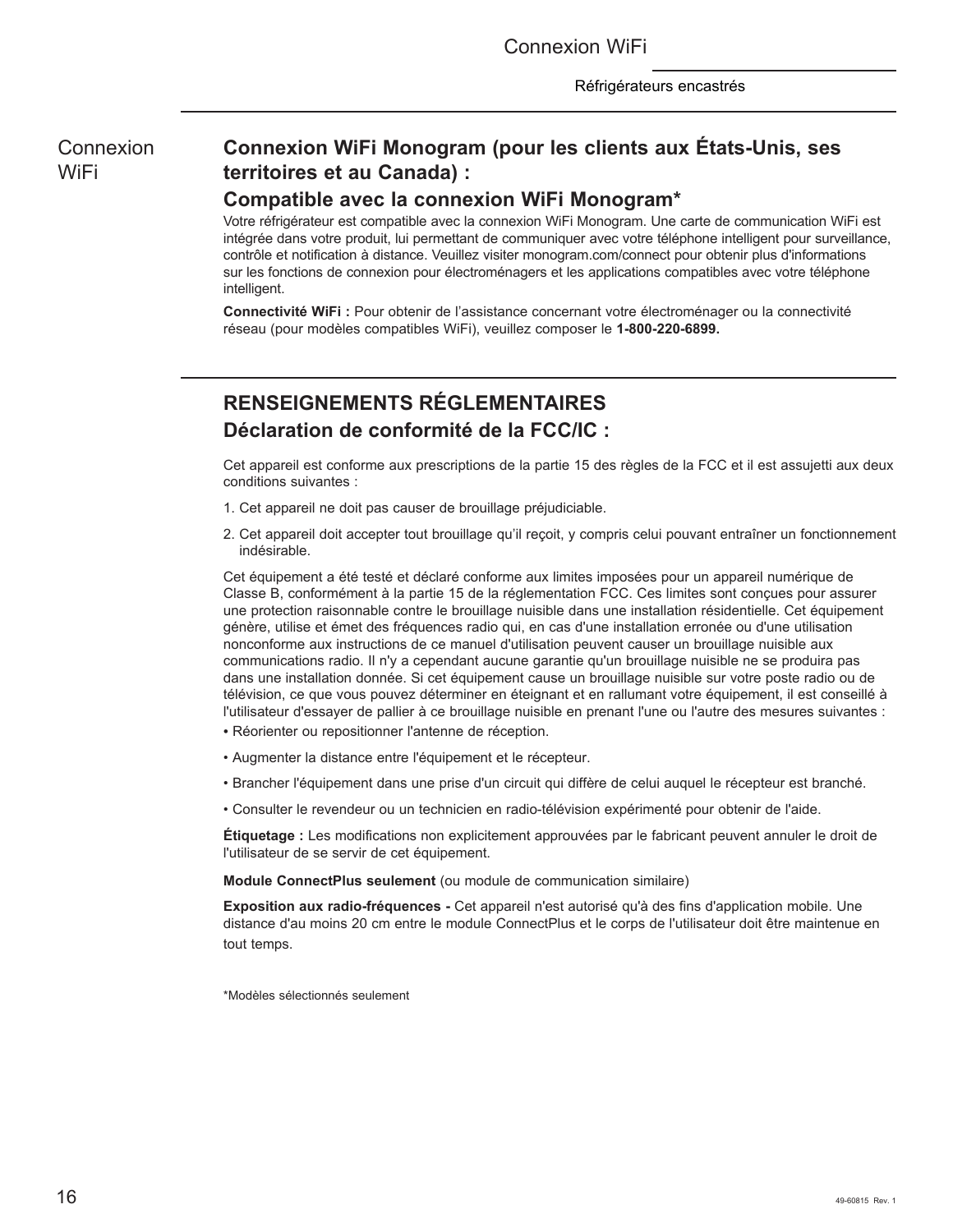# Nettoyage de l'extérieur

**La tablette antidébordement du distributeur et la zone en dessous** doivent être nettoyées régulièrement à



l'aide d'un détergent à vaisselle liquide doux.

**Berceau du distributeur—** Avant le nettoyage, verrouillez le distributeur en touchant CONTROL LOCK (verrouillage des commandes) durant 3 secondes afin d'empêcher l'activation du distributeur. Nettoyez à l'aide d'une solution d'eau chaude et de détergent à vaisselle liquide doux. Rincez à fond et séchez en essuyant. Déverrouillez le distributeur en touchant CONTROL LOCK durant 3 secondes.

## **N'utilisez pas de nettoyants chimiques pour nettoyer.**

# **Directives pour nettoyer les surfaces extérieures, les poignées de porte et les garnitures**

| <b>UTILISER</b>                                                                                                                                                                                                                                                                                                                                                                                                                         | <b>NE PAS UTILISER</b>                                                                                                                                                                                                                                                                                                                |
|-----------------------------------------------------------------------------------------------------------------------------------------------------------------------------------------------------------------------------------------------------------------------------------------------------------------------------------------------------------------------------------------------------------------------------------------|---------------------------------------------------------------------------------------------------------------------------------------------------------------------------------------------------------------------------------------------------------------------------------------------------------------------------------------|
| Linge ou éponge doux et propres                                                                                                                                                                                                                                                                                                                                                                                                         | Linges abrasifs, éponges à récurer, tampons à récurer ou<br>en laine d'acier.                                                                                                                                                                                                                                                         |
| Détergent doux dans eau chaude.<br>Nettoyants pour acier inoxydable approuvés;<br>visitez la boutique de pièces Monogram<br>Appliances pour des nettoyants pour acier<br>inoxydable approuvés : Monogram.com ou<br>composez le 888.444.1875.<br>On peut utiliser des nettoyants à base<br>d'acide oxalique tels que Bar Keepers Friend<br>Soft Cleanser™ pour éliminer la rouille de<br>surface, le ternissement et les petites taches. | Poudres ou vaporisateurs abrasifs.<br>Vaporisateurs pour fenêtres ou ammoniac.<br>Nettoyants à base d'agrumes ou de plantes.<br>Nettoyants acides ou à base de vinaigre.<br>Nettoyants pour le four.<br>Nettoyants qui contiennent de l'acétone (propanone).<br>Tout nettoyant avec AVERTISSEMENT relatif au contact<br>du plastique. |

**REMARQUE :** Ne laissez PAS un nettoyant pour acier inoxydable venir au contact de pièces en plastique telles que garnitures, quincaillerie de poignée ou doublures. Si un contact non intentionnel d'un nettoyant avec une pièce en plastique survient, nettoyez la pièce en plastique avec une éponge et un détergent doux mélangé dans l'eau chaude.

# Nettoyage de l'intérieur



**Pour prévenir les odeurs,**  laissez une boîte de bicarbonate de soude dans l'appareil.

**Coupez l'alimentation électrique au disjoncteur ou à la boîte des fusibles avant de nettoyer.** Si cela n'est pas pratique, essorez l'humidité

excédentaire d'une éponge ou d'un linge pour nettoyer autour des interrupteurs, des lampes et des commandes.

Utilisez une solution d'eau tiède et de bicarbonate de soude, soit environ une cuillerée à table (15 ml) de bicarbonate de soude dans une pinte (1 litre) d'eau. Cette solution nettoie et neutralise les odeurs du même coup. Rincez à fond et essuyez pour sécher.

**Autres pièces du réfrigérateur -** Les joints d'étanchéité de porte, les tiroirs à viande ou légumes, les bacs à glace et toutes les pièces en plastique peuvent être nettoyés de la même façon. Après le nettoyage des joints d'étanchéité de porte, appliquez une mince couche de gelée de pétrole sur la surface d'étanchéité des joints du côté charnière.

Cela empêchera les joints de coller et de perdre leur forme.

**ATTENTION Ne nettoyez pas les clayettes ou les couvercles en verre avec de l'eau tiède quand ceux-ci sont froids. Les clayettes et couvercles en verre peuvent se casser s'ils sont exposés à des changements soudains de température ou si vous les cognez ou les faites tomber. Le verre trempé est conçu pour se briser en petits morceaux en cas de casse.**

**Ne lavez aucune pièce en plastique du réfrigérateur au lave-vaisselle.**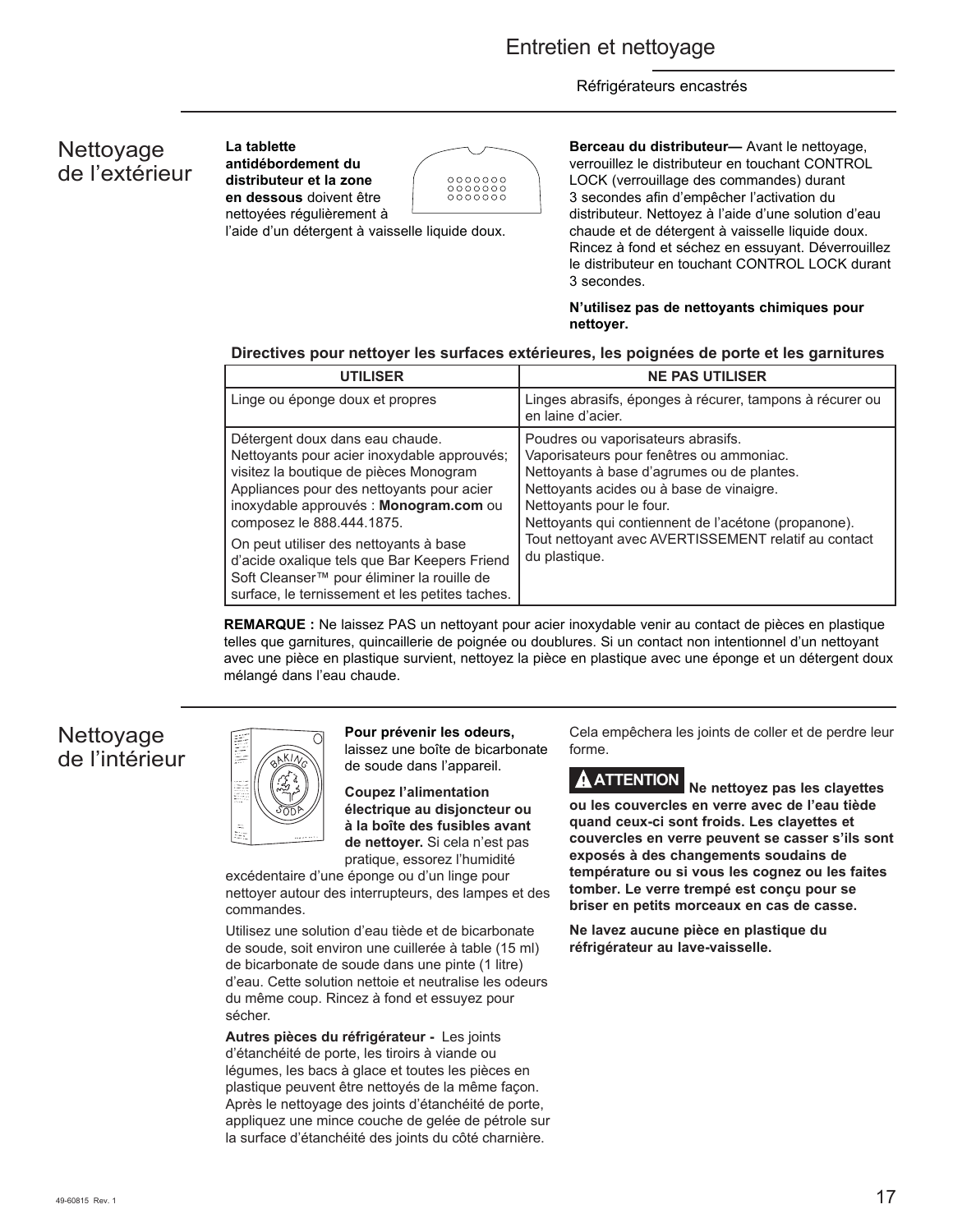Lampes du réfrigérateur Des lampes DEL éclairent les compartiments réfrigérateur et congélateur. Seul un technicien autorisé doit remplacer ces

lampes DEL.

Si cet assemblage doit être remplacé, contactez le service après-vente Monogram au 800 444 1845.

Préparation pour les vacances

**Mettez l'interrupteur de la machine à glaçons à la positionOFF** (arrêt) et assurez-vous de fermer l'alimentation d'eau au réfrigérateur.

Si vous partez **pour une longue période,** retirez les aliments du réfrigérateur. Nettoyer l'intérieur (voyez Nettoyage de l'intérieur). Mettez la commande à OFF et nettoyez l'intérieur à l'aide d'une solution d'une cuillerée à table (15 ml) de bicarbonate de soude dans une pinte (1 litre) d'eau. Laissez les portes ouvertes.

**Pour de courtes absences,** retirez les denrées périssables et laissez les commandes aux réglages habituels. Cependant, si vous prévoyez que la température ambiante passera en dessous de 60 °F(16 °C), suivez les instructions ci-dessus données pour de longues absences.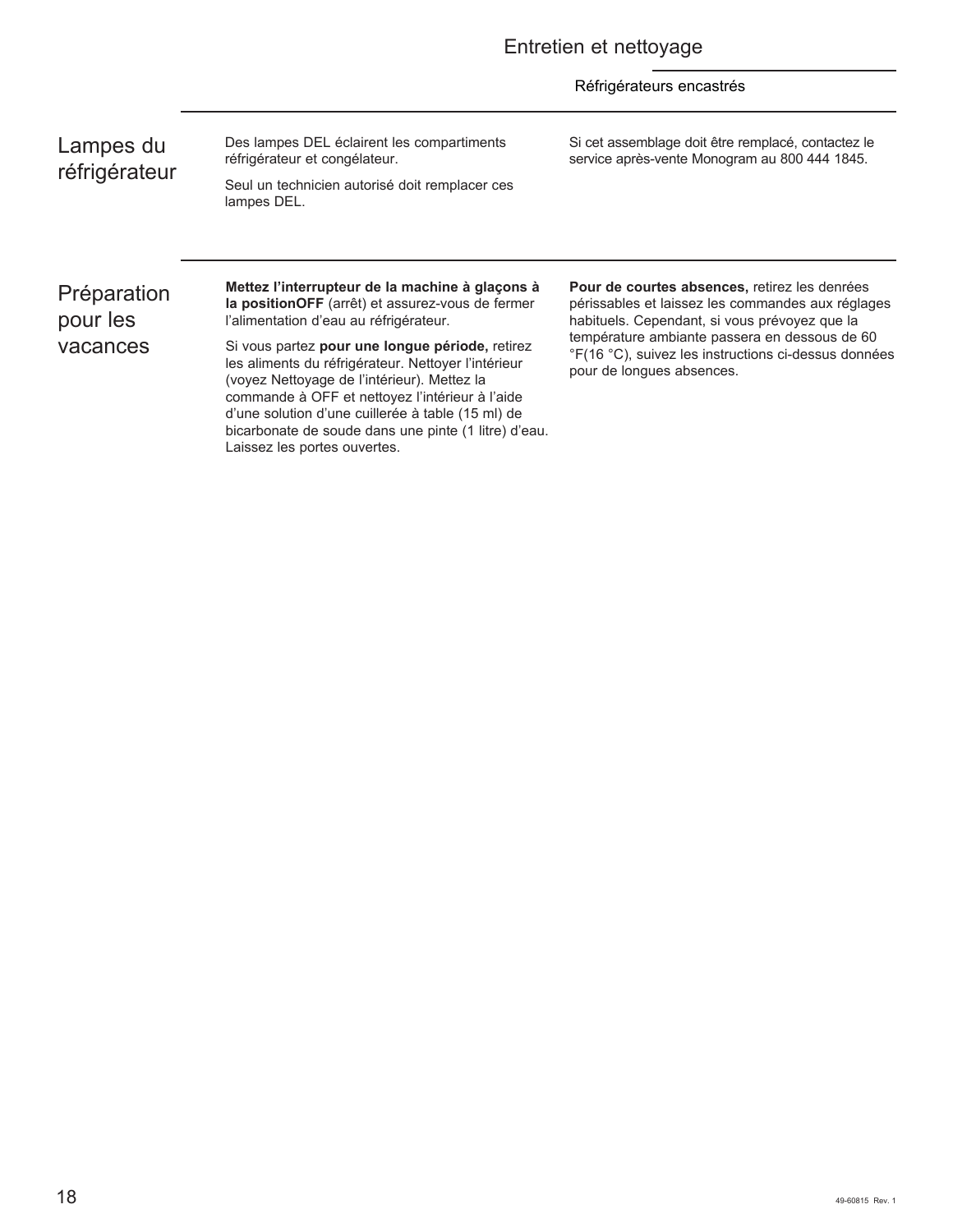# Préparation

## Réfrigérateurs encastrés

# Emplacement du réfrigérateur

- N'installez pas le réfrigérateur à un endroit où la température peut descendre en dessous de 55 °F (13 °C). L'appareil ne fonctionnera pas suffisamment souvent pour maintenir les températures appropriées.
- N'installez pas le réfrigérateur à un endroit où la température dépassera 100 °F (37 °C). L'appareil ne fonctionnera pas correctement.
- N'installez pas le réfrigérateur dans un endroit exposé à l'eau (pluie, etc.) ou aux rayons directs du soleil.
- **EXECUTE:** Installez l'appareil sur un plancher suffisamment robuste pour supporter son poids à pleine capacité.

**Une installation correcte exige que le réfrigérateur soit placé sur la surface de niveau d'un matériau solide de la même hauteur que le reste du plancher. Cette surface doit être suffisamment robuste pour supporter un réfrigérateur totalement rempli, ou environ 1 200 lb (545 kg) chacun. Consultez les instructions d'installation pour des directives complètes.**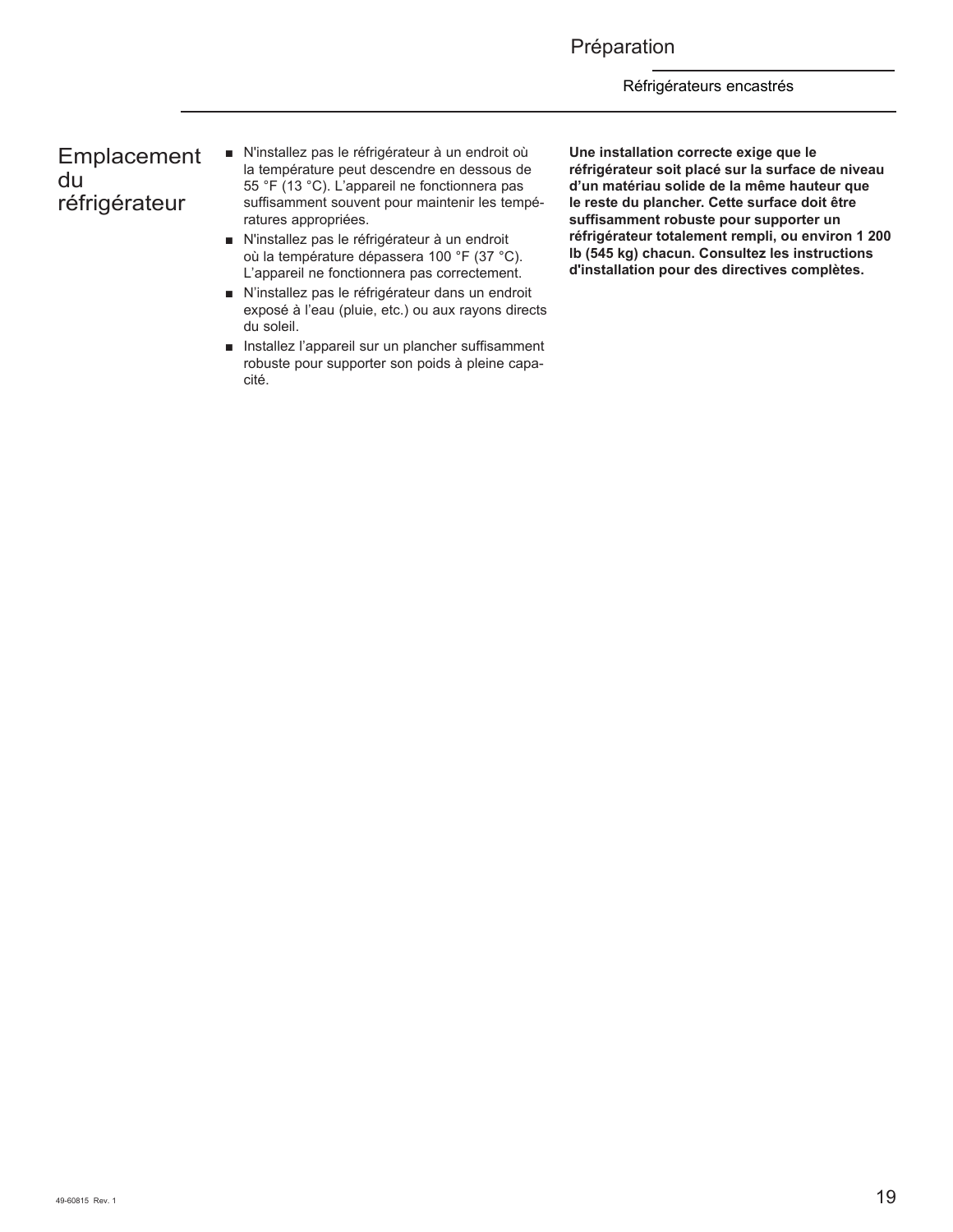| Avant        |
|--------------|
| d'appeler le |
| réparateur   |

| <b>PROBLÈME</b>                                                                                                                                             | <b>CAUSE PROBABLE</b>                                                                                                                                                                                                                                                                                                                                                                                                                                            |
|-------------------------------------------------------------------------------------------------------------------------------------------------------------|------------------------------------------------------------------------------------------------------------------------------------------------------------------------------------------------------------------------------------------------------------------------------------------------------------------------------------------------------------------------------------------------------------------------------------------------------------------|
| LE RÉFRIGÉRATEUR NE<br><b>FONCTIONNE PAS</b>                                                                                                                | Peut se trouver en cycle de dégivrage lorsque le moteur ne fonctionne pas durant<br>environ 45 minutes.                                                                                                                                                                                                                                                                                                                                                          |
|                                                                                                                                                             | Commande de température à la position OFF.                                                                                                                                                                                                                                                                                                                                                                                                                       |
|                                                                                                                                                             | Si la lampe intérieure est éteinte, le réfrigérateur n'est peut-être pas branché dans la<br>prise murale.                                                                                                                                                                                                                                                                                                                                                        |
|                                                                                                                                                             | Le fusible a grillé/le disjoncteur s'est déclenché. Remplacez le fusible ou réenclenchez<br>le disjoncteur.                                                                                                                                                                                                                                                                                                                                                      |
| <b>LE MOTEUR FONCTIONNE</b><br><b>PENDANT DE LONGUES</b><br>PERIODES OU SE MET EN<br><b>MARCHE ET S'ARRÊTE</b><br><b>FREQUEMMENT</b><br>(Les réfrigérateurs | Normal lorsque vous venez de brancher le réfrigérateur. Attendez 24 heures que le<br>réfrigérateur se refroidisse complètement. Le nouveau compresseur à vitesse variable<br>est conçu pour fonctionner durant de longues périodes afin d'optimiser l'efficacité et<br>le bruit. Vous pourriez noter que les vitesses du compresseur et/ou du ventilateur<br>accélèrent en fonction des ouvertures de porte et/ou d'une augmentation de la charge<br>d'aliments. |
| modernes avec une<br>plus grande capacité<br>de rangement doivent<br>fonctionner plus<br>longtemps. Ils se mettent                                          | Vous pourriez entendre les ventilateurs tourner à haute vitesse. Cela survient<br>lorsque le réfrigérateur est branché pour la première fois, lorsque les portes sont<br>ouvertes fréquemment ou lorsqu'une grande quantité d'aliments est ajoutée dans le<br>compartiment réfrigérateur ou congélateur. Les ventilateurs aident à maintenir les<br>températures correctes.                                                                                      |
| en marche et s'arrêtent<br>souvent pour maintenir                                                                                                           | Porte laissée ouverte ou paquet empêchant la porte de se fermer.                                                                                                                                                                                                                                                                                                                                                                                                 |
| une température uniforme<br>à l'intérieur.)                                                                                                                 | Si l'un des portes est ouverte durant plus de 3 minutes, vous pourriez entendre les<br>ventilateurs fonctionner pour refroidir la lampe.                                                                                                                                                                                                                                                                                                                         |
|                                                                                                                                                             | Temps chaud ou fréquentes ouvertures des portes. Cela est normal.                                                                                                                                                                                                                                                                                                                                                                                                |
|                                                                                                                                                             | Commandes de température réglées au plus froid. Voyez la section Commandes de<br>température.                                                                                                                                                                                                                                                                                                                                                                    |
| <b>SONS DE</b>                                                                                                                                              | Le compresseur à vitesse variable change de vitesse et les sons peuvent varier.                                                                                                                                                                                                                                                                                                                                                                                  |
| <b>FONCTIONNEMENT</b>                                                                                                                                       | Circulation d'air normale du ventilateur. Les ventilateurs soufflent de l'air froid à travers<br>le congélateur et le réfrigérateur, un autre ventilateur refroidit le moteur du compresseur.                                                                                                                                                                                                                                                                    |
|                                                                                                                                                             | Les ventilateurs changent de vitesse afin de procurer un refroidissement et une<br>économie d'énergie optimaux.                                                                                                                                                                                                                                                                                                                                                  |
|                                                                                                                                                             | Les sons NORMAUX suivants se feront aussi entendre de temps à autre :                                                                                                                                                                                                                                                                                                                                                                                            |
|                                                                                                                                                             | - Vous pourriez entendre un son d'expiration ou de gargouillis à la fermeture de la porte.<br>Cela est causé par une égalisation de la pression dans le réfrigérateur.                                                                                                                                                                                                                                                                                           |
|                                                                                                                                                             | - Un son d'égouttement d'eau peut survenir pendant le cycle de dégivrage à mesure<br>que la glace fond de l'évaporateur et coule vers le plateau d'évacuation.                                                                                                                                                                                                                                                                                                   |
|                                                                                                                                                             | - La circulation de réfrigérant dans les serpentins de refroidissement du réfrigérateur<br>peut générer un gargouillis semblable à de l'eau en ébullition.                                                                                                                                                                                                                                                                                                       |
|                                                                                                                                                             | - L'eau qui dégoutte de l'élément chauffant de dégivrage peut émettre un sonde<br>grésillement, d'éclatement ou de bourdonnement pendant le cycle de dégivrage.                                                                                                                                                                                                                                                                                                  |
|                                                                                                                                                             | - Vous pourriez entendre un son de craquement ou d'éclatement lors du premier<br>branchement électrique du réfrigérateur ou pendant/après le cycle de dégivrage. Cela<br>se produit lorsque le réfrigérateur refroidit vers la température appropriée.                                                                                                                                                                                                           |
|                                                                                                                                                             | - Les registres électroniques s'ouvrent et se ferment en un clic afin de procurer un<br>refroidissement optimal et des économies d'énergie.                                                                                                                                                                                                                                                                                                                      |
|                                                                                                                                                             | - Le compresseur peut émettre un son de cliquetis ou de gazouillis lorsqu'il tente de<br>redémarrer (cela peut prendre jusqu'à 5 minutes).                                                                                                                                                                                                                                                                                                                       |
|                                                                                                                                                             | - Le panneau de commande électronique peut émettre un son de cliquetis lorsque les<br>relais s'activent pour contrôler les composants du réfrigérateur.                                                                                                                                                                                                                                                                                                          |
|                                                                                                                                                             | - Les glaçons qui tombent dans le bac et l'eau qui circule dans les tuyaux sont le signe<br>que la machine à glaçons se remplit.                                                                                                                                                                                                                                                                                                                                 |
|                                                                                                                                                             | - Le robinet d'eau de la machine à glaçons bourdonne lorsque celle-ci se remplit d'eau.                                                                                                                                                                                                                                                                                                                                                                          |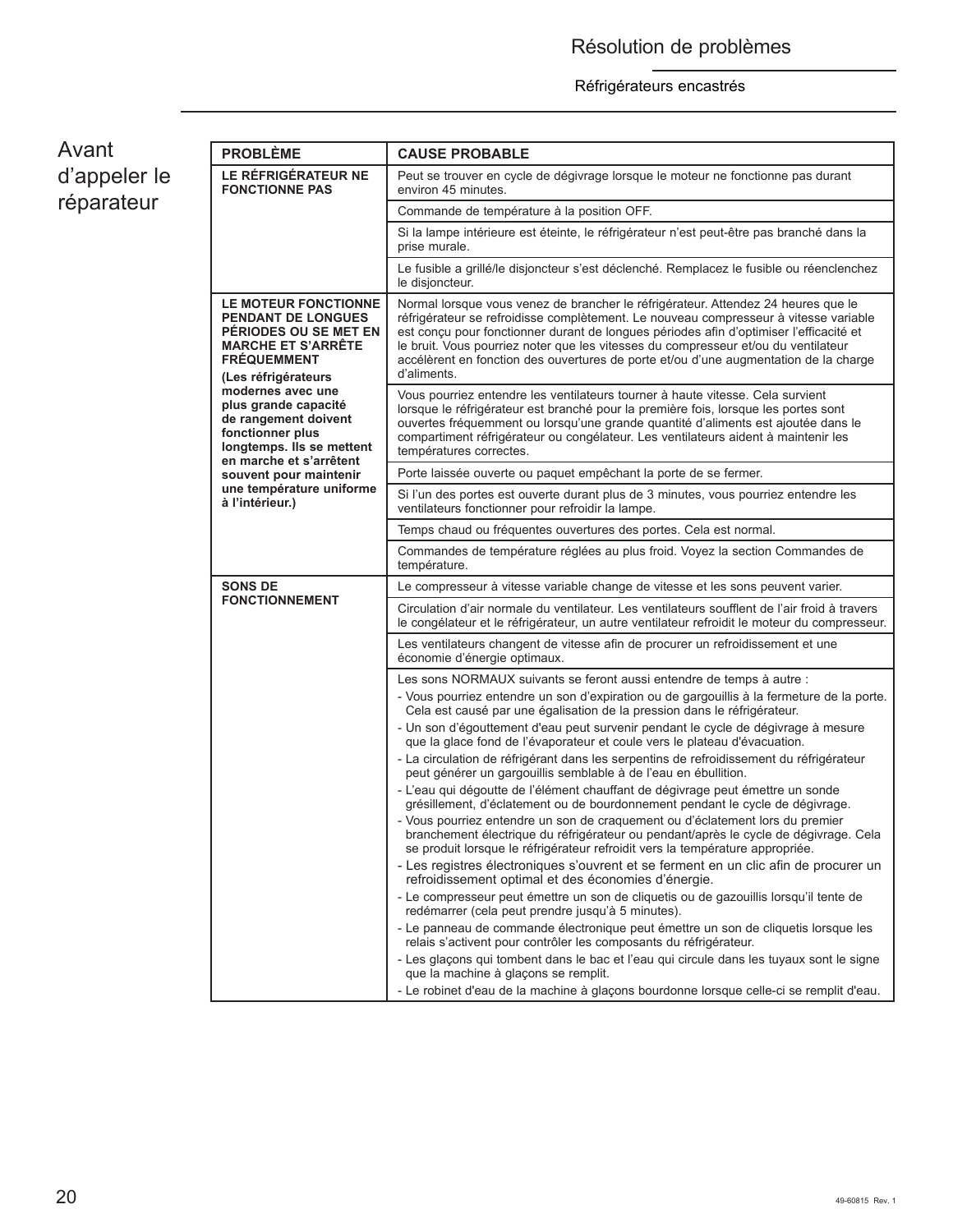# Avant d'appeler le réparateur

| <b>PROBLÈME</b>                                                                                                                      | <b>CAUSE PROBABLE</b>                                                                                                                  |  |  |  |
|--------------------------------------------------------------------------------------------------------------------------------------|----------------------------------------------------------------------------------------------------------------------------------------|--|--|--|
| <b>LA PORTE NE</b><br><b>SE FERME PAS</b><br><b>CORRECTEMENT</b>                                                                     | Un paquet peut bloquer la fermeture de la porte.                                                                                       |  |  |  |
|                                                                                                                                      | Inspectez le joint d'étanchéité de la porte, peut-être hors de sa position.                                                            |  |  |  |
|                                                                                                                                      | Le réfrigérateur n'est pas de niveau. Voyez les Instructions d'installation.                                                           |  |  |  |
| TEMPÉRATURE RÉELLE<br>DIFFÉRENTE DE LA                                                                                               | Le réfrigérateur vient juste d'être branché. Allouez 24 heures pour stabiliser le<br>système.                                          |  |  |  |
| <b>TEMPÉRATURE RÉGLÉE</b>                                                                                                            | Porte ouverte trop longtemps. Allouez 24 heures pour stabiliser le système.                                                            |  |  |  |
|                                                                                                                                      | Des aliments chauds ont été ajoutés au réfrigérateur. Allouez 24 heures pour<br>stabiliser le système.                                 |  |  |  |
|                                                                                                                                      | Le congélateur est trop chaud. Réglez le congélateur à une température plus froide.                                                    |  |  |  |
| <b>VIBRATIONS OU</b><br><b>CLIQUETIS (une légère</b><br>vibration est normale)                                                       | Le réfrigérateur n'est peut-être pas installé correctement.                                                                            |  |  |  |
| <b>COMPARTIMENT</b><br><b>RÉFRIGÉRATEUR OU</b>                                                                                       | Le réglage de température n'est pas suffisamment froid. Voyez la section Commande<br>de température.                                   |  |  |  |
| <b>CONGÉLATEUR TROP</b><br><b>CHAUD</b>                                                                                              | Temps chaud ou fréquentes ouvertures de porte.                                                                                         |  |  |  |
|                                                                                                                                      | Porte laissée ouverte pendant longtemps.                                                                                               |  |  |  |
|                                                                                                                                      | Un paquet peut bloquer la fermeture de la porte.                                                                                       |  |  |  |
| <b>IL Y A DU GIVRE OU</b>                                                                                                            | La porte est restée ouverte ou un emballage bloque la fermeture de la porte.                                                           |  |  |  |
| <b>DES CRISTAUX DE</b><br><b>GLACE SUR LES</b><br><b>ALIMENTS CONGELÉS</b><br>(le givre à l'intérieur de<br>l'emballage est normal.) | Ouvertures de porte trop fréquentes ou trop longues.                                                                                   |  |  |  |
| <b>CONGÉLATION LENTE</b>                                                                                                             | La porte est restée ouverte.                                                                                                           |  |  |  |
| <b>DES GLACONS</b>                                                                                                                   | Le congélateur est trop chaud. Réglez le congélateur à une température plus froide.                                                    |  |  |  |
|                                                                                                                                      | Un paquet peut bloquer la fermeture de la porte.                                                                                       |  |  |  |
| <b>LES GLAÇONS ONT</b>                                                                                                               | Les vieux glaçons doivent être jetés.                                                                                                  |  |  |  |
| UNE ODEUR/UN GOÛT<br><b>DOUTEUX</b>                                                                                                  | Le bac à glaçons doit être vidé et lavé.                                                                                               |  |  |  |
|                                                                                                                                      | Des emballages non scellés dans le congélateur et le réfrigérateur peuvent<br>transmettre des odeurs ou des goûts à la glace.          |  |  |  |
|                                                                                                                                      | Gardez une boîte de bicarbonate de soude ouverte dans le réfrigérateur; remplacez<br>tous les 3 mois.                                  |  |  |  |
|                                                                                                                                      | Le goût de l'eau d'admission est douteux. Remplacez le filtre à eau.                                                                   |  |  |  |
| <b>LA MACHINE</b>                                                                                                                    | L'interrupteur de la machine à glaçons est à la position OFF (arrêt).                                                                  |  |  |  |
| À GLAÇONS<br><b>AUTOMATIQUE NE</b>                                                                                                   | L'alimentation d'eau est fermée ou non raccordée.                                                                                      |  |  |  |
| <b>FONCTIONNE PAS</b>                                                                                                                | Le congélateur est trop chaud.                                                                                                         |  |  |  |
|                                                                                                                                      | Un empilement de glaçons dans le bac à glace peut causer l'arrêt prématuré de la<br>machine à glaçons. Nivelez les glaçons dans le bac |  |  |  |
| <b>HUMIDITÉ SUR LA</b>                                                                                                               | Cela peut survenir par temps d'humidité élevée. Essuyez la surface pour la sécher.                                                     |  |  |  |
| <b>SURFACE DE LA</b><br><b>CARROSSERIE ENTRE</b><br><b>LES PORTES</b>                                                                | Le contrôle de l'humidité et de la température dans la cuisine à l'aide d'un climatiseur<br>va éliminer cette situation.               |  |  |  |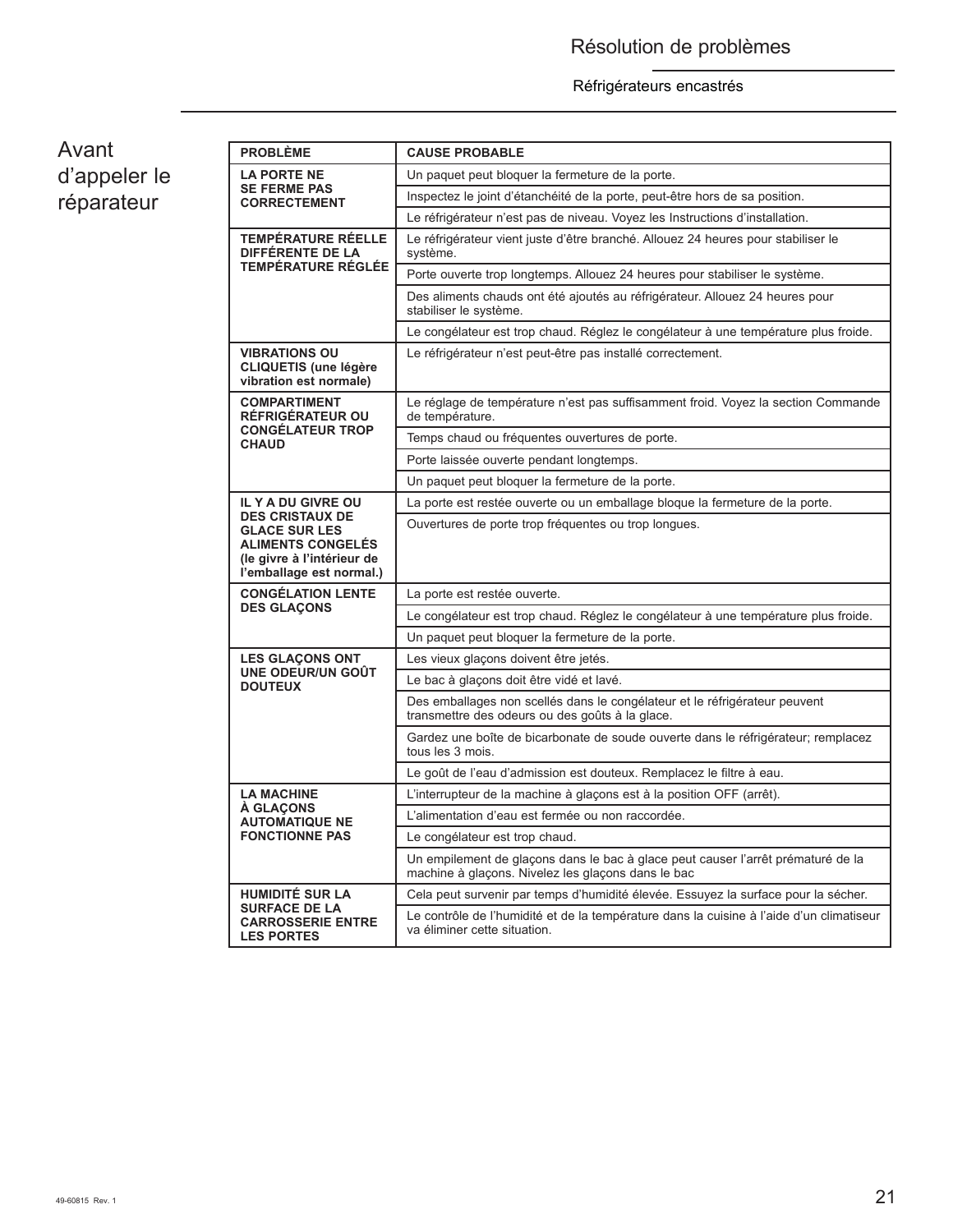Avant d'appeler le réparateur

| <b>PROBLÈME</b>                                                                          | <b>CAUSE PROBABLE</b>                                                                                                                                                                                                                                                                  |  |  |  |  |
|------------------------------------------------------------------------------------------|----------------------------------------------------------------------------------------------------------------------------------------------------------------------------------------------------------------------------------------------------------------------------------------|--|--|--|--|
| DE L'HUMIDITÉ S'ACCUMULE À                                                               | Ouvertures de porte trop fréquentes ou trop longues.                                                                                                                                                                                                                                   |  |  |  |  |
| L'INTÉRIEUR                                                                              | Par temps humide, l'air transporte l'humidité dans le réfrigérateur<br>lorsque les portes sont ouvertes.                                                                                                                                                                               |  |  |  |  |
|                                                                                          | Contrôlez l'humidité et la température dans la cuisine au moyen d'un<br>climatiseur.                                                                                                                                                                                                   |  |  |  |  |
| LE RÉFRIGÉRATEUR DÉGAGE<br><b>UNEODEUR</b>                                               | Les aliments qui dégagent de fortes odeurs doivent être emballés<br>soigneusement.                                                                                                                                                                                                     |  |  |  |  |
|                                                                                          | Vérifiez s'il n'y aurait pas d'aliments gâtés                                                                                                                                                                                                                                          |  |  |  |  |
|                                                                                          | L'intérieur doit être nettoyé. Voyez la section Entretien et nettoyage.                                                                                                                                                                                                                |  |  |  |  |
|                                                                                          | Gardez une boîte de bicarbonate de soude ouverte dans le<br>réfrigérateur, à remplacer tous les 3 mois                                                                                                                                                                                 |  |  |  |  |
| <b>LA LAMPE INTÉRIEURE NE</b>                                                            | Il n'y a pas de courant à la prise.                                                                                                                                                                                                                                                    |  |  |  |  |
| <b>S'ALLUME PAS</b>                                                                      | L'interrupteur de lampe principal est à la position OFF.                                                                                                                                                                                                                               |  |  |  |  |
| <b>GLACONS CREUX OU DE PETITE</b><br>TAILLE                                              | Filtre à eau obstrué. Remplacez le filtre ou utilisez le bouchon de<br>dérivation de filtre.                                                                                                                                                                                           |  |  |  |  |
|                                                                                          | Vérifiez s'il y a raccordement à un système d'eau à osmose inverse<br>(OI). Si un système OI est raccordé à l'appareil, retirez le filtre à eau et<br>installez le bouchon de dérivation de filtre d'origine livré avec l'appareil.                                                    |  |  |  |  |
| <b>EAU SUR LE PLANCHER</b>                                                               | Si vous utilisez un verre très haut ou un pichet, ou remplissez trop un<br>verre ou pichet, vous pourriez causer le blocage de glaçons dans la<br>chute. Ceux-ci peuvent fusionner à l'intérieur de la chute et tomber<br>plus tard, laissant de l'eau ou de la glace sur le plancher. |  |  |  |  |
| <b>ESPACE OU JEU INÉGAL ENTRE</b><br><b>LES PORTES ET L'ARMOIRE DE</b><br><b>CUISINE</b> | Les armoires de cuisine ne sont pas de niveau ou d'équerre. Appelez<br>l'installateur ou le menuisier.                                                                                                                                                                                 |  |  |  |  |
| <b>ALIGNEMENT DE PORTE</b><br><b>IMPARFAIT OU UNE PORTE PLUS</b>                         | La porte réfrigérateur doit être ajustée. Voyez les instructions<br>d'installation.                                                                                                                                                                                                    |  |  |  |  |
| <b>HAUTE QUE L'AUTRE</b>                                                                 | Le réfrigérateur n'est pas de niveau. Voyez la mise en garde à<br>l'installateur.                                                                                                                                                                                                      |  |  |  |  |
| PIÈTRE GOÛT OU ODEUR DE L'EAU                                                            | Longue période sans utiliser le distributeur d'eau. Distribuez de l'eau<br>jusqu'à renouveler toute l'eau du système.                                                                                                                                                                  |  |  |  |  |
| <b>EAU CHAUDE DANS LE PREMIER</b><br><b>VERRE</b>                                        | Normal lorsque le réfrigérateur est installé la première fois. Attendez 24<br>heures pour laisser refroidir le réfrigérateur complètement.                                                                                                                                             |  |  |  |  |
|                                                                                          | Longue période sans utiliser le distributeur d'eau. Distribuez de l'eau<br>jusqu'à renouveler toute l'eau du système.                                                                                                                                                                  |  |  |  |  |
|                                                                                          | Le système d'eau a été vidangé. Allouez plusieurs heures pour laisser<br>refroidir l'eau neuve.                                                                                                                                                                                        |  |  |  |  |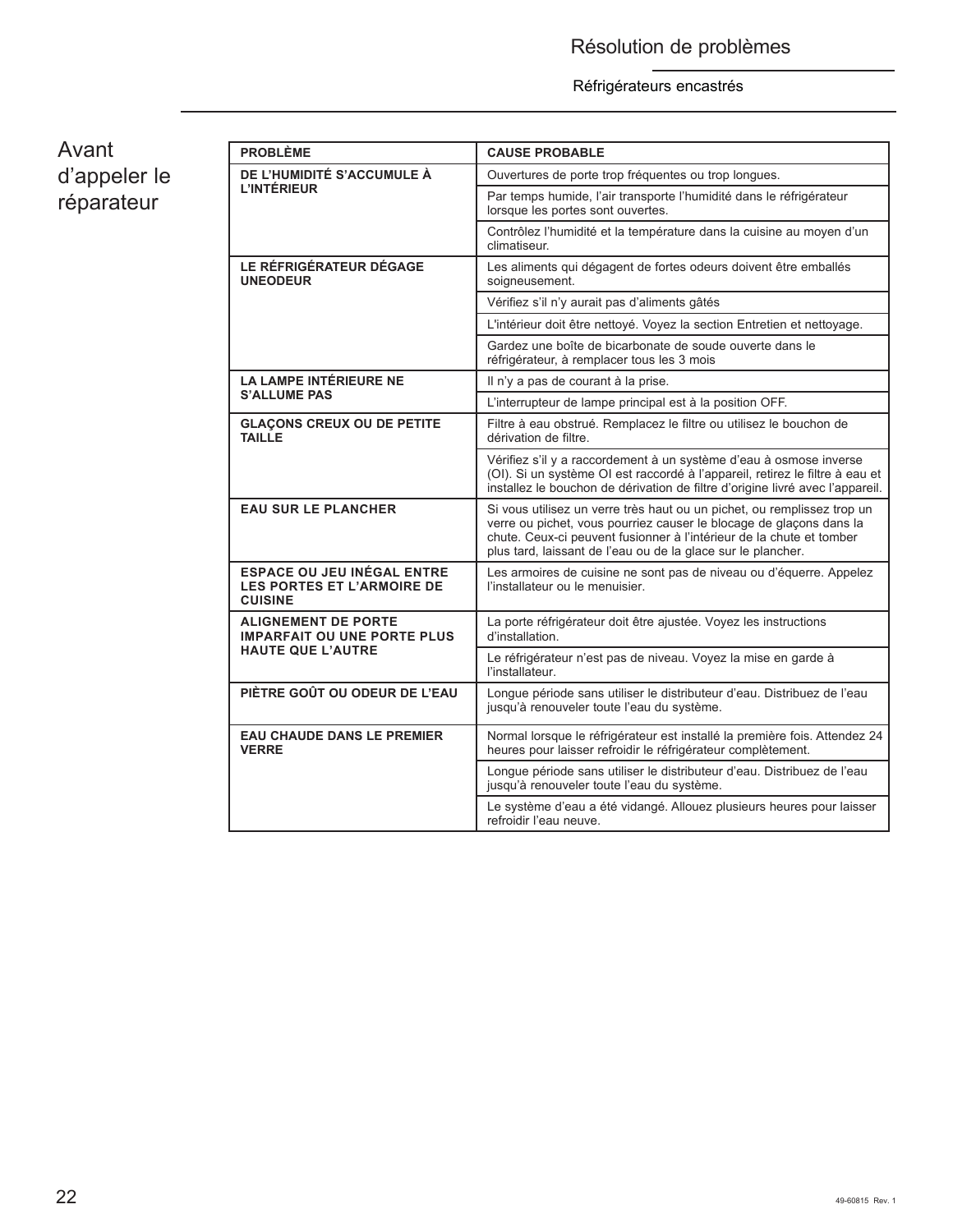Avant d'appeler le réparateur

| <b>PROBLÈME</b>                                                                                           | <b>CAUSE PROBABLE</b>                                                                                                                                                                                                                                                       |  |  |
|-----------------------------------------------------------------------------------------------------------|-----------------------------------------------------------------------------------------------------------------------------------------------------------------------------------------------------------------------------------------------------------------------------|--|--|
| <b>DISTRIBUTEUR D'EAU NE</b><br><b>FONCTIONNE PAS</b>                                                     | Alimentation d'eau fermée, restreinte ou non raccordée. Contactez votre<br>installateur pour le raccordement d'une conduite d'eau appropriée.                                                                                                                               |  |  |
|                                                                                                           | Filtre à eau obstrué. Remplacez le filtre ou utilisez le bouchon de dérivation<br>de filtre.                                                                                                                                                                                |  |  |
|                                                                                                           | La fonction CONTROL LOCK (verrouillage des commandes) sur le<br>distributeur a été activée. Pour déverrouiller le distributeur, touchez<br><b>CONTROL LOCK</b> durant 3 secondes.                                                                                           |  |  |
|                                                                                                           | De l'air peut être emprisonnée dans le système. Pressez le bras du<br>distributeur durant au moins 2 minutes.                                                                                                                                                               |  |  |
| <b>DISTRIBUTEUR DE GLACONS</b><br><b>NE FONCTIONNE PAS</b>                                                | Installation du bac à glaçons incorrecte. Voyez la section sur le bac à<br>glaçons.                                                                                                                                                                                         |  |  |
|                                                                                                           | Machine à glaçons éteinte ou alimentation d'eau fermée. Allumez la machine<br>ou ouvrez l'alimentation d'eau.                                                                                                                                                               |  |  |
|                                                                                                           | Des glaçons sont gelés sur le bras palpeur de la machine. Retirez les<br>glaçons.                                                                                                                                                                                           |  |  |
|                                                                                                           | Amas irréguliers de glace dans le bac à glaçons. Brisez-les sur pression des<br>doigts et jetez les amas restants.                                                                                                                                                          |  |  |
|                                                                                                           | Un faible usage de glace peut favoriser la formation de gros amas de glace.<br>Basculez entre Cubed (glaçons) et Crushed (glace pilée). Distribuez la glace.<br>Retournez à la sélection de la glace initiale et distribuez de nouveau.                                     |  |  |
|                                                                                                           | Le congélateur est peut-être trop chaud. Réglez la commande du congélateur<br>à une température plus froide, une position à la fois, jusqu'à ne plus avoir<br>d'amas de glace.                                                                                              |  |  |
|                                                                                                           | Le filtre à eau est obstrué. Remplacez le filtre ou utilisez un bouchon de<br>dérivation de filtre.                                                                                                                                                                         |  |  |
|                                                                                                           | La fonction CONTROL LOCK (verrouillage des commandes) sur le<br>distributeur a été activée. Pour déverrouiller le distributeur, touchez<br>CONTROL LOCK durant 3 secondes.                                                                                                  |  |  |
| <b>JAILLISSEMENTS D'EAU DU</b><br><b>DISTRIBUTEUR</b>                                                     | Cartouche filtrante nouvellement installée. Faites circuler l'eau du distributeur<br>pour 1 1/2 gallon (5,7 litres) (3 min.).                                                                                                                                               |  |  |
| <b>PAS DE PRODUCTION D'EAU OU</b><br><b>DE GLACE</b>                                                      | Alimentation d'eau fermée, restreinte ou non raccordée. Contactez votre<br>installateur pour le raccordement d'une conduite d'eau appropriée.                                                                                                                               |  |  |
|                                                                                                           | Le filtre à eau est obstrué. Remplacez le filtre ou utilisez un bouchon de<br>dérivation de filtre.                                                                                                                                                                         |  |  |
| <b>OPTION GLAÇONS</b><br><b>SÉLECTIONNÉE MAIS GLACE</b>                                                   | Le dernier réglage était CRUSHED ICE (glace broyée). Quelques glaçons ont<br>été laissés dans le broyeur du réglage précédent. Cela est normal.                                                                                                                             |  |  |
| <b>BROYÉE DISTRIBUÉE</b>                                                                                  | S'il y a distribution continuelle de glace broyée alors que l'option Glaçons est<br>sélectionnée, ajustez le bac à glaçons. Voyez la section Bac à glaçons.                                                                                                                 |  |  |
| <b>ALIMENT NON DÉCONGELÉ/</b>                                                                             | Emballage. Augmentez le temps ou réemballez dans du plastique.                                                                                                                                                                                                              |  |  |
| <b>REFROIDIDANS LE TIROIR A</b><br><b>RÉGULATION CLIMATIQUE</b>                                           | Sélection erronée du poids. Sélectionnez un poids supérieur.                                                                                                                                                                                                                |  |  |
|                                                                                                           | Aliment à haute teneur en gras. Sélectionnez une poids supérieur.                                                                                                                                                                                                           |  |  |
| <b>FONCTION « SELECT TEMP</b><br>»DU TIROIR À RÉGULATION<br><b>CLIMATIQUE NE FONCTIONNE</b><br><b>PAS</b> | La commande de température du compartiment réfrigérateur est réglée à<br>la valeur la plus chaude. Cela est normal. Afin d'économiser l'énergie, la<br>fonction Select Temp est désactivée lorsque la commande côté Réfrigérateur<br>est réglée à la valeur la plus chaude. |  |  |
| <b>COMMANDES DU TIROIR A</b><br><b>RÉGULATION CLIMATIQUE NE</b><br><b>FONCTIONNE PAS</b>                  | La commande Control Lock (verrouillage commandes) est active. Maintenez<br>une pression sur la touche CONTROL LOCK du tiroir à régulation climatique<br>durant 3 secondes.                                                                                                  |  |  |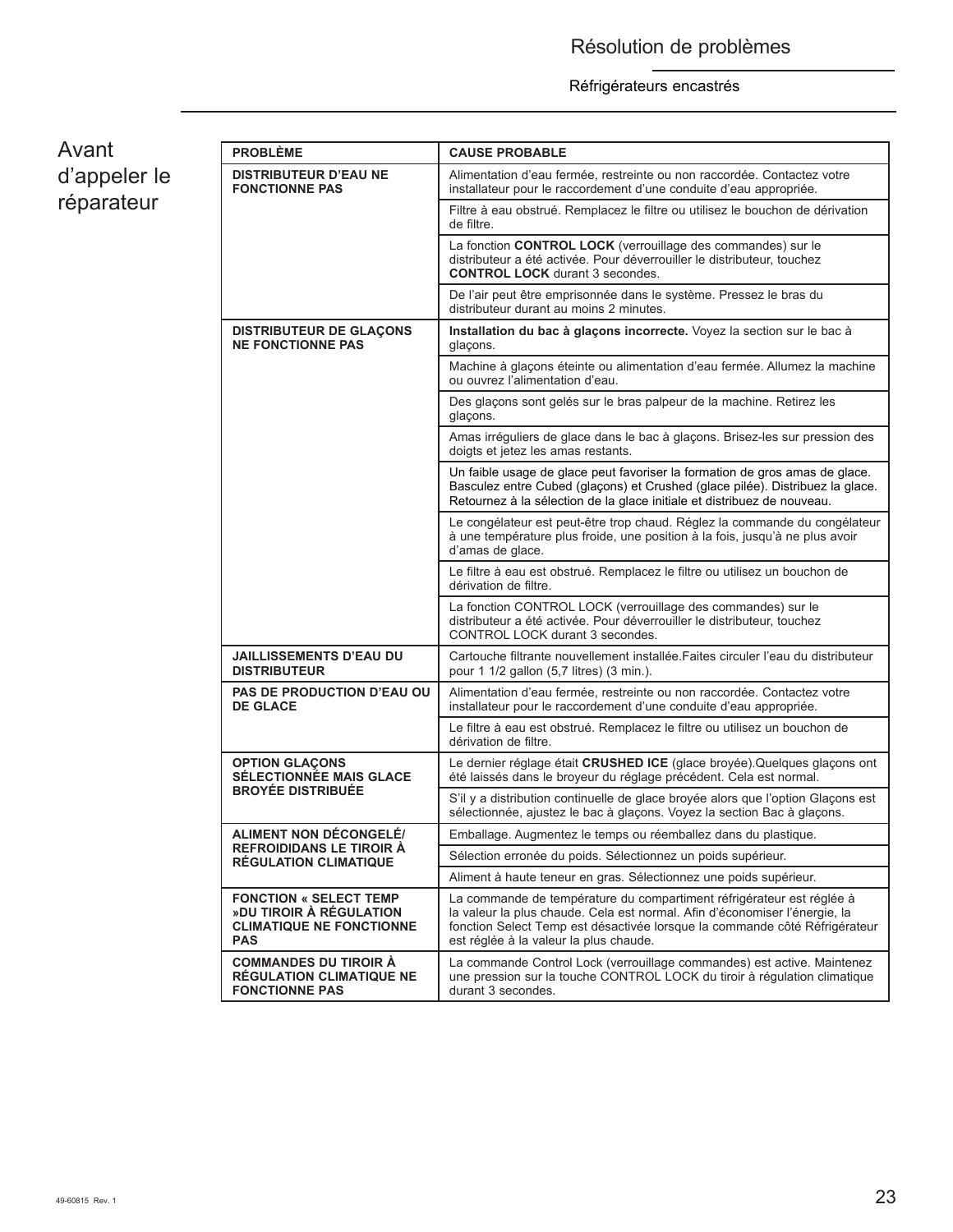# Fiche technique de performance

# **Système de filtration SmartWater™ - Cartouche MWF de GE Appliances**

La concentration des substances indiquées dans l'eau entrant dans le système a été réduite à une concentration inférieure ou égale à la limite autorisée pour l'eau quittant le système selon les spécifications des normes 42 et 53 de la NSF/ANSI. Ce système a été testé et certifié par la NSF International d'après les normes 42 et 53 de la NSF/ANSI relatives à la réduction des substances indiquées ci-dessous.

## **Capacité 300 gallons (1135 litres). Réduction de contaminants déterminée par des essais NSF.**

| <b>Substance</b>         |                   | <b>Concentration de test</b>   | % moyen   | <b>Concentration</b><br>moyenne dans | <b>Concentration</b><br>max permissible |               |                 |
|--------------------------|-------------------|--------------------------------|-----------|--------------------------------------|-----------------------------------------|---------------|-----------------|
| analysée pour la         | <b>Influente</b>  | spécifiée par NSF              | de        | le produit en                        | dans le produit                         | Exigences de  | Rapport de      |
| réduction                | moyenne           |                                | réduction | sortie                               | en sortie                               | réduction NSF | <b>Test NSF</b> |
| Goût et odeur de chlore  | $2.0$ mg/L        | 2.0 mg/L $\pm$ 10%             | 97.4%     | $0.05$ mg/L                          | N/A                                     | $\geq 50\%$   | J-00137878      |
| Particules nominales,    |                   | Au moins 10 000 particules/    |           |                                      |                                         |               |                 |
| Classe I ≥0,5 à < 1,0 µm | 11,333,333 pts/mL | ml                             | 99.9%     | 5,510 pts/mL                         | N/A                                     | ≥85%          | J-00137881      |
| Kystes*                  | 101,000 kystes/L  | Minimum 50 000 kystes/L        | 99.99%    | 1 kyste/L                            | N/A                                     | ≥99.95%       | J-00100036      |
|                          |                   | $107$ à $108$ fibres/L: fibres |           |                                      |                                         |               |                 |
| Amiante                  | 133 MF/L          | supérieures à 10 µm de long    | $>99\%$   | $<$ 1 MF/L                           | N/A                                     | ≥99%          | J-00137886      |
| Atrazine                 | $0.008$ mg/L      | 0.009 mg/L $\pm$ 10%           | 91.3%     | $0.0007$ mg/L                        | $0.003$ mg/L                            | N/A           | J-00137910      |
| Benzène                  | $0.014$ mg/L      | $0.015$ mg/L $\pm$ 10% $\pm$   | 96.5%     | $0.0005$ mg/L                        | $0.005$ mg/L                            | N/A           | J-00137912      |
| Carbofuran               | $0.08$ mg/L       | $0.08$ mg/L $\pm$ 10%          | 74.5%     | $0.01$ mg/L                          | $0.04$ mg/L                             | N/A           | J-00147488      |
| <b>Endrin</b>            | $0.007$ mg/L      | 0.006 mg/L $\pm$ 10%           | 97.1%     | $0.0002$ mg/L                        | $0.002$ mg/L                            | N/A           | J-00100039      |
| Plomb $@$ pH 6.5         | $0.148$ mg/L      | $0.15$ mg/L $\pm$ 10%          | 99.3%     | $0.001$ mg/L                         | $0.010$ mg/L                            | N/A           | J-00137914      |
| Plomb @ $pH$ 8.5         | $0.155$ mg/L      | $0.15$ mg/L $\pm$ 10%          | 99.3%     | $0.001$ mg/L                         | $0.010$ mg/L                            | N/A           | J-00137915      |
| Lindane                  | $0.002$ mg/L      | $0.002$ mg/L $\pm$ 10%         | 96.5%     | 0.00002 mg/L                         | $0.0002$ mg/L                           | N/A           | J-00137924      |
| Mercure $@$ pH 6.5       | $0.006$ mg/L      | 0.006 mg/L $\pm$ 10%           | 87.6%     | $0.0004$ ma/L                        | $0.002$ mg/L                            | N/A           | J-00137925      |
| Mercure @ pH 8.5         | $0.006$ mg/L      | 0.006 mg/L $\pm$ 10%           | 93.2%     | $0.0007$ mg/L                        | $0.07$ mg/L                             | N/A           | J-00092355      |
| P-dichlorobenzène        | 0.223 mg/L        | 0.225 mg/L $\pm$ 10%           | 99.8%     | $0.005$ mg/L                         | $0.075$ mg/L                            | N/A           | J-00137926      |
| Tétrachloréthylène       | $0.014$ mg/L      | $0.015$ mg/L $\pm$ 10%         | 96.5%     | $0.0005$ mg/L                        | $0.005$ mg/L                            | N/A           | J-00137929      |
| Toxaphène                | $0.017$ mg/L      | $0.015$ mg/L $\pm$ 10%         | $>93.9\%$ | $0.001$ mg/L                         | $0.003$ mg/L                            | N/A           | J-00137928      |
| $2, 4-D$                 | $0.192$ mg/L      | $0.210$ mg/L $\pm$ 10%         | 77.7%     | $0.040$ mg/L                         | $0.07$ mg/L                             | N/A           | J-00147489      |

\*Basé sur l'utilisation des oocystes de cryptosporidium parvum.

**Les énoncés de réduction pharmaceutiques n'ont pas été certifiés par la NSF International ou l'état de la Californie. Énoncés éprouvés et vérifiés par un laboratoire indépendant :**

| <b>Réduction de</b><br>contaminant | Influente<br>moyenne | <b>Concentration</b><br>d'amorce spécifiée<br>par NSF | $\%$<br>réduction<br>moyenne | <b>Concentration</b><br>movenne dans<br>le produit en<br>sortie | Concentration<br>max. permissible<br>dans le produit en<br>sortie | Exigences de<br>réduction NSF | Rapport d'essai<br><b>NSF</b> |
|------------------------------------|----------------------|-------------------------------------------------------|------------------------------|-----------------------------------------------------------------|-------------------------------------------------------------------|-------------------------------|-------------------------------|
| Aténolol                           | 978 na/L             | N/A                                                   | 99.5%                        | $5.0 \text{ ng/L}$                                              | N/A                                                               | N/A                           | J-00121587                    |
| Fluoxétine                         | 907 na/l             | N/A                                                   | 99.4%                        | $5.4 \text{ ng/L}$                                              | N/A                                                               | N/A                           | J-00121587                    |
| Ibuprofène                         | 885 ng/L             | N/A                                                   | 94.1%                        | $52.3$ ng/L                                                     | N/A                                                               | N/A                           | J-00121588                    |
| Progesterone                       | $1097$ ng/L          | N/A                                                   | 99.5%                        | $5.0 \text{ ng/L}$                                              | N/A                                                               | N/A                           | J-00121589                    |
| Triméthoprime                      | 415 ng/L             | N/A                                                   | 99.5%                        | $2.0 \text{ nq/L}$                                              | N/A                                                               | N/A                           | J-00121587                    |

## **Directives et paramètres de l'alimentation en eau**

| Débit fourni             | 9 lpm<br>apm<br>v.v | า′eau           | $8-8.2$ bar)<br>nsı<br>40-<br>$-0.6$                 |
|--------------------------|---------------------|-----------------|------------------------------------------------------|
| .<br>Alimentation en eau | potable<br>Ea∪      | rature de l'eau | ل^-38°C<br>$\sim$<br>220F<br>1000<br>. .<br>ື<br>vv. |

Il est impératif que les méthodes d'installation, d'entretien et de remplacement du filtre recommandées par le fabricant soient respectées pour obtenir du produit le rendement annoncé. Consultez le manuel d'installation pour connaître les renseignements de la garantie.

**Remarque :** Bien que les essais aient été effectués dans des conditions normales de laboratoire, le rendement réel peut varier. Les essais de réduction des contaminants sont réalisés tous les cinq ans par le laboratoire afin de maintenir la certification.

Cartouche de rechange : MWF. Pour connaître les coûts estimés des articles de rechange, veuillez composer le 1-877-959-8688 ou visitez notre site au **geapplianceparts.com**.

# **AAVERTISSEMENT**

**Pour réduire le risqué associé à l'ingestion de contaminants :**

• **N'utilisez pas l'eau dont la salubrité microbiologique est inconnue ou dangereuse sans avoir effectué une désinfection adéquate avant et après le système.** Les systèmes certifiés pour la réduction de kystes peuvent être utilisés avec de l'eau désinfectée contenant des kystes filtrables.



Testé et certifié par NSF International conformément aux normes 42 et 53 de la ANSI/NSF dans le modèle MWF de GE Appliances pour la réduction des substances mentionnées sur la fiche technique de performance.

## **AVIS**

## **Pour réduire le risque associé aux dommages matériels causés par des fuites d'eau :**

- **Lisez et suivez les instructions avant d'installer et utiliser votre système.**
- **L'installation et l'utilisation DOIVENT être conformes à tous les codes locaux et nationaux de plomberie.**
- **Ne procédez pas à l'installation si la pression de l'eau dépasse 120 psi (8,2 bars). Si votre pression d'eau dépasse 80 psi, vous devez installer une valve de limitation de pression. Communiquez avec un plombier professionnel si vous n'êtes pas sûr de la méthode de vérification de la pression d'eau.**
- **Ne procédez pas à l'installation s'il y a des possibilités de coups de bélier. En cas de coup de bélier, vous devez installer un antibélier. Communiquez avec un plombier professionnel si n'êtes pas sûr de la méthode permettant de vérifier cette condition.**
- **Ne raccordez pas le système à des conduites d'alimentation d'eau chaude. La température de service maximale de ce système de filtre est de 100 °F (38 °C).**
- **Protégez le filtre contre le gel. Évacuez l'eau du filtre lorsque la température se situe sous 33 °F (0,6 °C).**
- **La cartouche filtrante jetable doit être remplacée tous les six (6) mois à sa capacité nominale, ou plus tôt si l'on perçoit une diminution du débit d'eau.**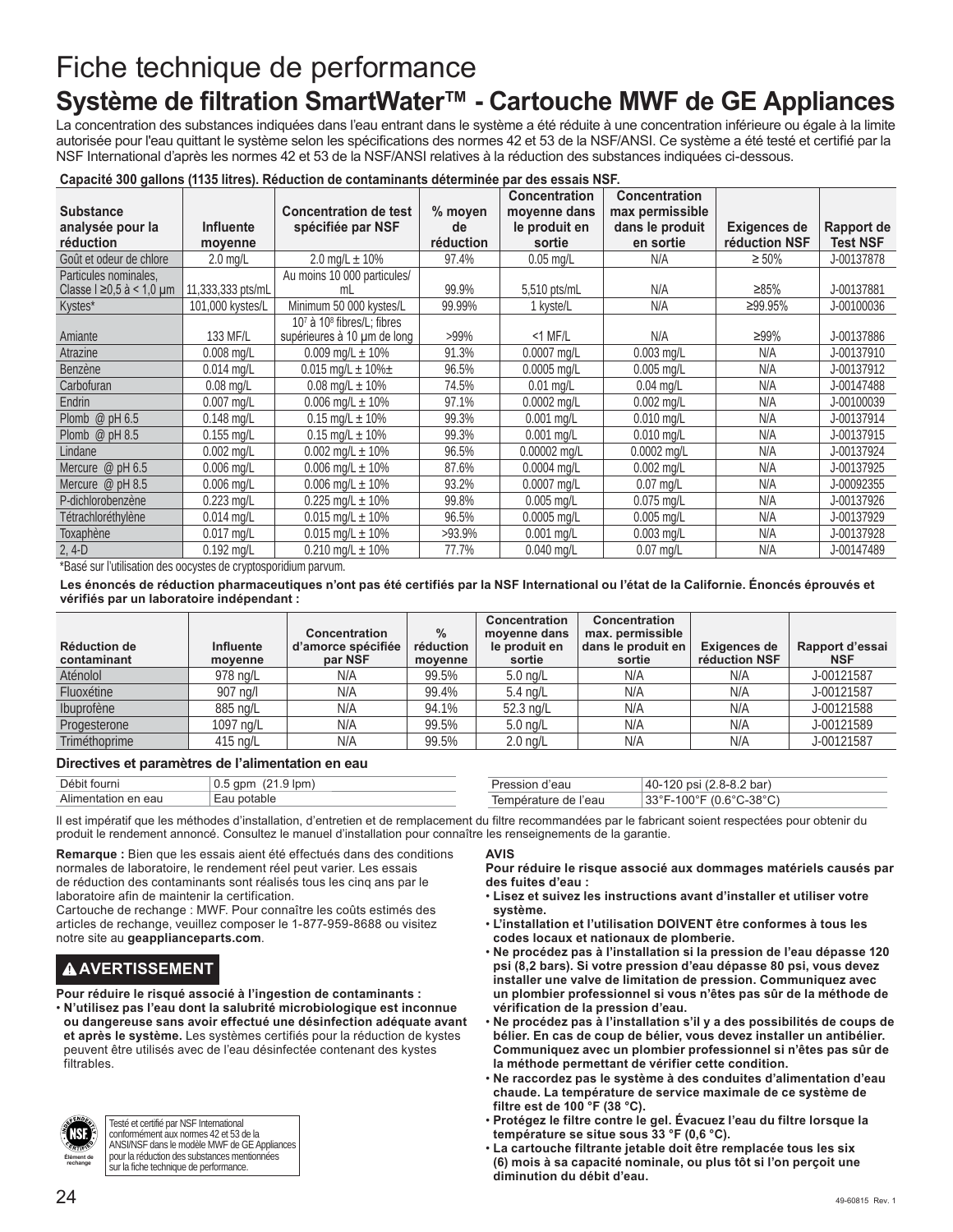# Garantie Limitée

## Réfrigérateurs encastrés

# *VOTRE GARANTIE DE RÉFRIGÉRATEUR ET DE CONGÉLATEUR MONOGRAM Agrafez votre facture ou votre chèque annulé ici. Pour obtenir le service sousgarantie, une preuve de la date d'achat initial est nécessaire.*

# **CE QUI EST COUVERT**

À compter de la date d'achat initial

## **GARANTIE LIMITEE DE DEUX ANS**

Pendant deux ans à compter de la date d'achat initial, nous fournirons, gratuitement, les pièces et la main d'œuvre à domicile pour remplacer ou réparer toute pièce du réfrigérateur ou du congélateur qui se révèle défectueuse en raison d'un vice de fabrication.

## **GARANTIE LIMITEE DE CINQ ANS**

Pendant cinq ans à compter de la date d'achat initial, nous fournirons, gratuitement, les pièces et la main d'œuvre à domicile pour remplacer ou réparer toute pièce provenant du circuit fermé de réfrigération (compresseur, condenseur, évaporateur et toute la tuyauterie de raccordement) qui se révèle défectueuse en raison d'un vice de fabrication.

## **GARANTIE LIMITÉE SUPPLÉMENTAIRE DE SIX À DOUZE ANS POUR LE CIRCUIT FERMÉ**

De la sixième à la douzième année à compter de la date d'achat initial, nous fournirons, gratuitement, les pièces pour remplacer ou réparer toute pièce provenant du circuit fermé de réfrigération (compresseur, condenseur, évaporateur et toute la tuyauterie de raccordement) qui se révèle défectueuse en raison d'un vice de fabrication. Les déplacements à votre domicile pour le dépannage ainsi que la main d'œuvre à domicile restent à votre charge.

## **GARANTIE LIMITÉE DE TRENTE JOURS POUR LA CARTOUCHE DU FILTRE À EAU (filtre à eau, s'il est inclus)**

À compter de la date d'achat initial, nous fournirons, gratuitement, les pièces pour remplacer toute pièce de la cartouche du filtre à eau qui se révèle défectueuse en raison d'un vice de fabrication. Pendant la validité de la présente garantie limitée de 30 jours, nous fournirons gratuitement une cartouche de filtre à eau.

Cette garantie limitée est étendue à l'acheteur d'origine et aux propriétaires suivants pour tout produit acheté pour une utilisation domestique dans les 48 états continentaux, à Hawaii, à Washington D.C. ou au Canada. Si le produit est installé dans une région où il n'y a aucun réparateur autorisé Monogram, vous devrez peut-être assumer les frais de transport ou apporter l'appareil à un centre de service autorisé Monogram. En Alaska, cette garantie limitée est équivalente À L'EXCEPTION des frais d'expédition de l'appareil au centre de réparation ou des frais de transport du technicien pour un dépannage à domicile qui restent à la charge du propriétaire.

Tout le service sous garantie sera fourni par nos centres de service d'usine ou par nos techniciens autorisés du service à la clientèle Customer Care ® pendant les heures de travail normales.

Si votre appareil électroménager a besoin d'une réparation pendant la période de garantie ou après cette période, appelez le 1.800.444.1845. Au Canada, 800.561.3344 Veuillez avoir votre numéro de série et votre numéro de modèle à portée de main lorsque vous appelez pour un service.

### **CE QUI N'EST PAS COUVERT • Le remplacement des fusibles ou le réenclenchement • Les déplacements à votre domicile pour vous expliquer l'utilisation de ce produit du disjoncteur du domicile. • Tout dommage causé par accident, incendie, inondation ou catastrophe naturelle. • Une panne du produit s'il a été utilisé dans un but autre que celui pour lequel il a été fabriqué ou s'il a été utilisé commercialement. • Les dommages causés après la livraison. • Une installation, livraison ou maintenance défectueuse. En cas de problème d'installation, contactez votre revendeur ou votre installateur. Vous êtes responsable de la provision d'un système électrique, d'une plomberie et d'autres raccordements appropriés. • Le remplacement des ampoules ou la cartouche du filtre à eau, si elles sont incluses, sous réserve de ce qui est mentionné précédemment. • Le remplacement de la cartouche du filtre à eau, si elle est incluse, en raison d'une pression d'eau hors de la plage de fonctionnement recommandée ou d'une concentration excessive de sédiment dans l'eau d'alimentation. • Perte d'aliments en raison de leur détérioration (États-Unis seulement). • Tout dommage fortuit ou indirect causé par des défauts éventuels de cet électroménager. • Le service s'il est impossible d'avoir accès au produit. • Les dommages causés par un filtre à eau d'une marque différente de GE Appliances.**

**EXCLUSION DES GARANTIES TACITES —Votre recours exclusif est la réparation du produit suivant les modalités de cette Garantie Limitée. Toutes les garanties tacites, y compris les garanties de valeurs marchandes ou d'adéquation à des fins particulières, sont limitées à une période d'un an ou la période la plus courte autorisée par la loi.**

Certains États ou provinces n'acceptent pas d'exclusion ou de limitation des dommages indirects ou accessoires de sorte que cette exclusion ou restriction pourrait ne pas s'appliquer à vous. Certains droits particuliers vous sont dévolus en vertu de la présente garantie et peuvent s'accompagner d'autres droits qui varient selon votre lieu de résidence. Pour connaître vos droits juridiques, veuillez consulter le bureau local ou d'État des affaires aux consommateurs ou le procureur général de votre État.

**Garant aux États-Unis : GE Appliances,** *a* **Haier** *company,* **Louisville, KY 40225**

**Garant au Canada : MC Commercial, Inc., Burlington, ON, L7R 5B6**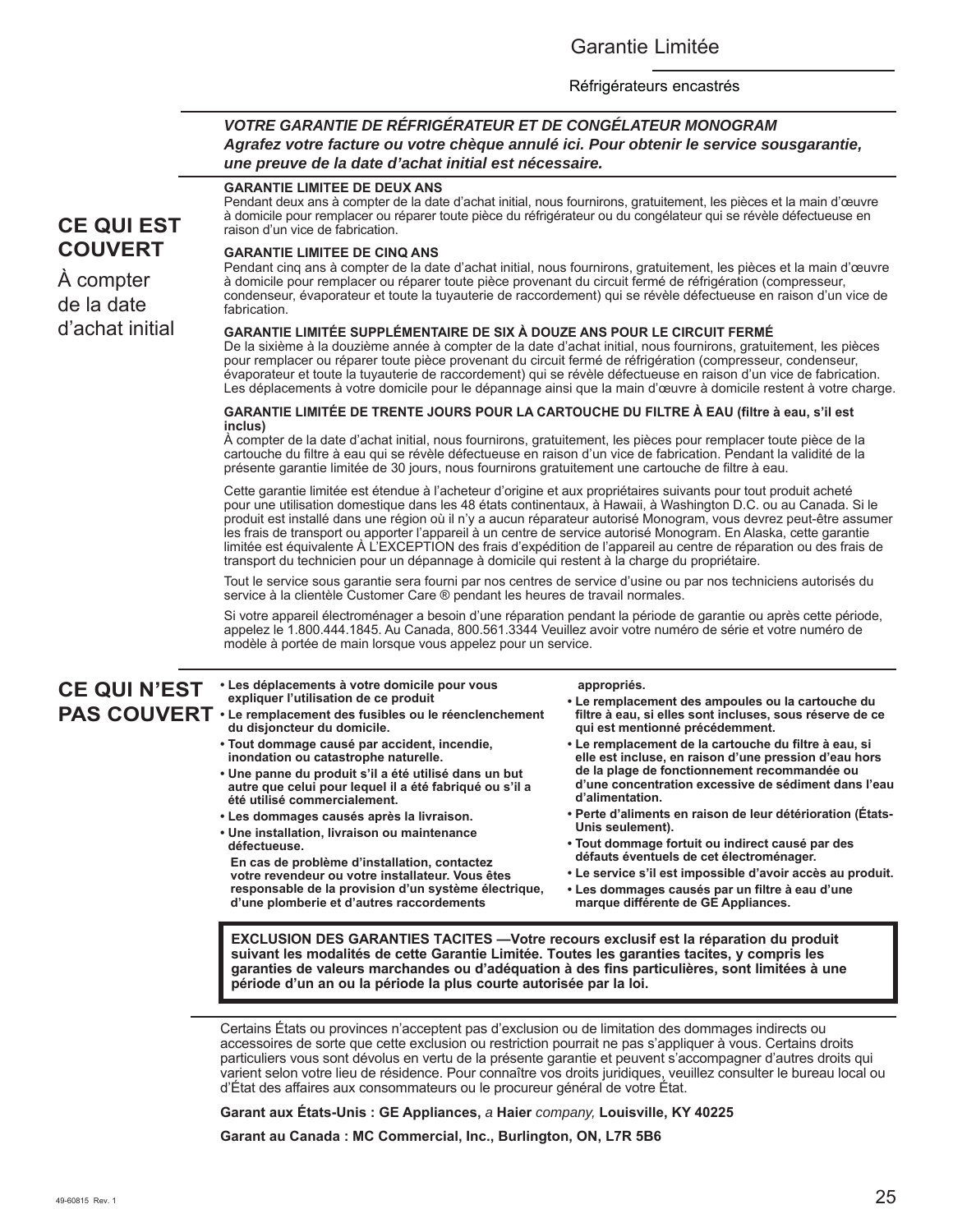|                                            | Avec l'achat de votre nouvel appareil Monogram, soyez assuré de<br>recevoir toute l'information ou l'assistance dont vous pourriez avoir<br>besoin, de la part de Monogram. Tout ce que vous avez à faire, c'est<br>nous appeler!                                                                                                                                                                                                                                                                                                                                                                                                                                                                                                         |
|--------------------------------------------|-------------------------------------------------------------------------------------------------------------------------------------------------------------------------------------------------------------------------------------------------------------------------------------------------------------------------------------------------------------------------------------------------------------------------------------------------------------------------------------------------------------------------------------------------------------------------------------------------------------------------------------------------------------------------------------------------------------------------------------------|
| <b>Enregistrez votre</b><br>électroménager | Enregistrez votre nouvel appareil en ligne au moment qui vous convient le mieux! L'enregistrement<br>de votre produit dans les délais prescrits permet une meilleure communication et un service rapide,<br>selon les modalités de votre garantie, si besoin est. Vous pouvez également envoyer par courrier la<br>carte d'enregistrement pré-imprimée qui se trouve dans l'emballage de votre appareil.<br>Aux Etats-Unis: Monogram.com<br>Au Canada: Prodsupport.mabe.ca/crm/Products/ProductRegistration.aspx                                                                                                                                                                                                                          |
| Service de<br>réparation                   | Un service de réparation expert Monogram se trouve à quelques pas de chez vous. Rendez-vous<br>sur notre site et programmez, à votre convenance, une visite de réparation à n'importe quel jour de<br>l'année.<br>Aux États-Unis : Monogram.com ou composez le 888.444.1875 durant les heures normales de<br>bureau.<br>Au Canada : composez le 800.561.3344                                                                                                                                                                                                                                                                                                                                                                              |
| <b>Prolongation de</b><br>garantie         | Procurez-vous une prolongation de garantie Monogram et informez-vous des rabais spéciaux en<br>vigueur pendant la durée de votre garantie.<br>Aux États-Unis : Monogram.com ou composez le 888.444.1875 durant les heures normales de<br>bureau.<br>Au Canada : composez le 800.290.9029                                                                                                                                                                                                                                                                                                                                                                                                                                                  |
| <b>Connexion à</b><br>distance             | Pour de l'assistance concernant la connexion à un réseau sans fil (modèles équipés de cette fonction),<br>visitez notre site Monogram.com ou composez le 888.444.1875 aux États-Unis seulement.                                                                                                                                                                                                                                                                                                                                                                                                                                                                                                                                           |
| Pièces et<br>accessoires                   | Les personnes qualifiées pour réparer leurs propres appareils peuvent commander des pièces<br>détachées et des accessoires et les faire envoyer directement à leur domicile (les cartes VISA,<br>MasterCard et Discover sont acceptées). Commandez en ligne 24 heures par jour.<br>Aux États-Unis : Monogram.com ou par téléphone au 888.444.1875 durant les heures normales de<br>bureau.<br>Les instructions contenues dans le présent manuel comportent des procédures que tout<br>utilisateur peut effectuer. Les autres types de réparation doivent généralement être confiés<br>à un technicien qualifié. Usez de prudence : une réparation ou un entretien mal effectués<br>peuvent rendre l'utilisation de l'appareil dangereuse. |
|                                            | Les consommateurs au Canada doivent consulter les pages jaunes pour connaître le centre de<br>service Mabe le plus proche, visiter notre site Monogram.com ou composer le 888.444.1875.                                                                                                                                                                                                                                                                                                                                                                                                                                                                                                                                                   |
| Communiquez<br>avec nous                   | Si vous n'êtes pas satisfait du service après-vente Monogram, communiquez avec nous depuis notre<br>site Web (Monogram.com) en fournissant tous les détails dont votre numéro de téléphone.                                                                                                                                                                                                                                                                                                                                                                                                                                                                                                                                               |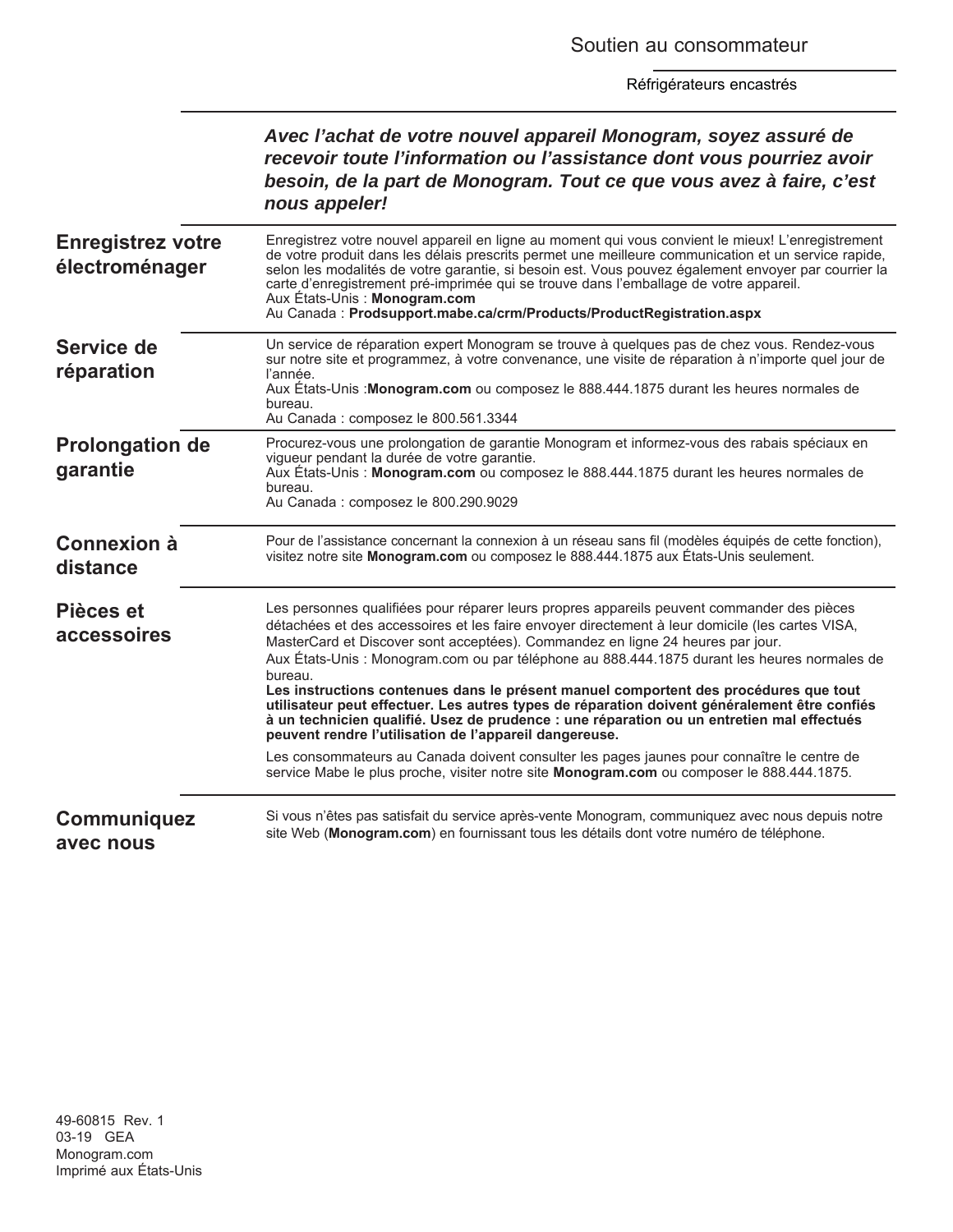# MANUAL DEL PROPIETARIO

Refrigeradores Incorporados de 36", 42" y 48" Uno Junto a Otro

Español

ELEVATE EVERYTHING

**MONOGRAM**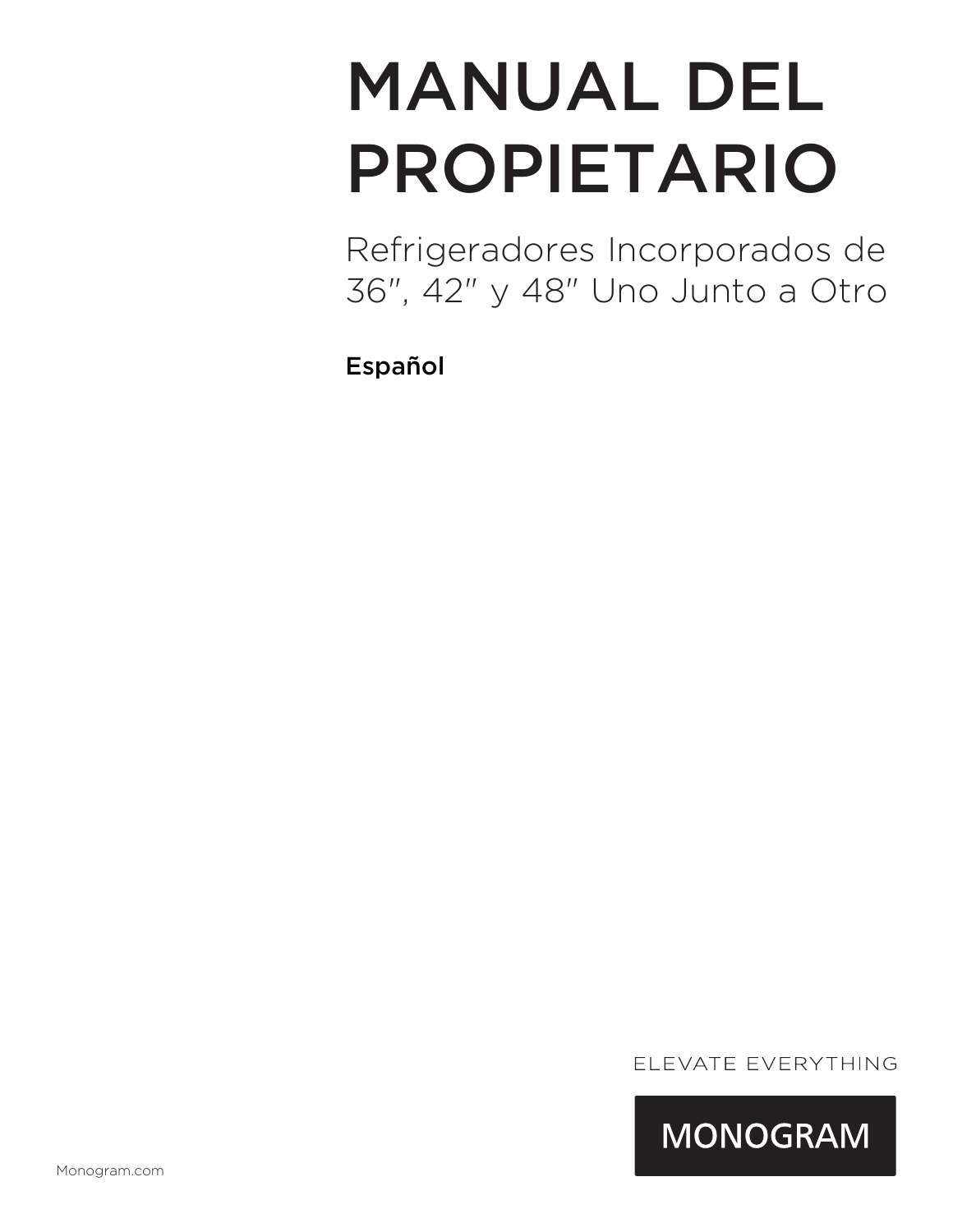# Información para el Consumidor

## Refrigeradores Incorporados

Introducción El nuevo Refrigerador de Monogram realiza una elocuente afirmación de estilo, conveniencia y flexibilidad de planificación en la cocina. Si lo elige en base a su pureza de diseño, funciones de almacenamiento prácticas o atención asidua al detalle - o por todas estas razones - observará que la combinación superior de forma y función de su refrigerador de Monogram Monogram lo deleitará en años venideros.

> La información de las siguientes páginas le ayudará a realizar una correcta utilización y mantenimiento de su Refrigerador.

Ante cualquier otra consulta, visite nuestro sitio web en: **monogram.com**

# Contenidos

# **Servicios para el Consumidor**

| Números Telefónicos Importantes  26 |
|-------------------------------------|
|                                     |
| Solución de Problemas.  20          |
|                                     |
| Instrucciones de seguridad 4        |
| Rendimiento del Filtro Smartwater   |
|                                     |
|                                     |
|                                     |

## **Cuidado y Limpieza**

| Limpieza – Parte Exterior e Interior  17 |  |
|------------------------------------------|--|
| Preparación  19                          |  |
| Luces del Refrigerador 18                |  |
|                                          |  |

## **Instrucciones de Funcionamiento**

| Máquina de Hielos Automática 10 |
|---------------------------------|
| Cajón con Control de Clima  11  |
|                                 |
| Dispensador de Hielo y Agua 8   |
|                                 |
| Bandejas de Almacenamiento 13   |
|                                 |
|                                 |
|                                 |

Antes de usar su refrigerador/ freezer

Lea este manual cuidadosamente. La finalidad del mismo es ayudarle a realizar un uso y mantenimiento correctos de su nuevo refrigerador.

Téngalo a mano para encontrar respuestas a sus preguntas.

Si no entiende algo o necesita más ayuda, en la sección trasera de este manual figura un listado de números gratuitos de servicio al consumidor.

O

Visite nuestro sitio web en: **monogram.com**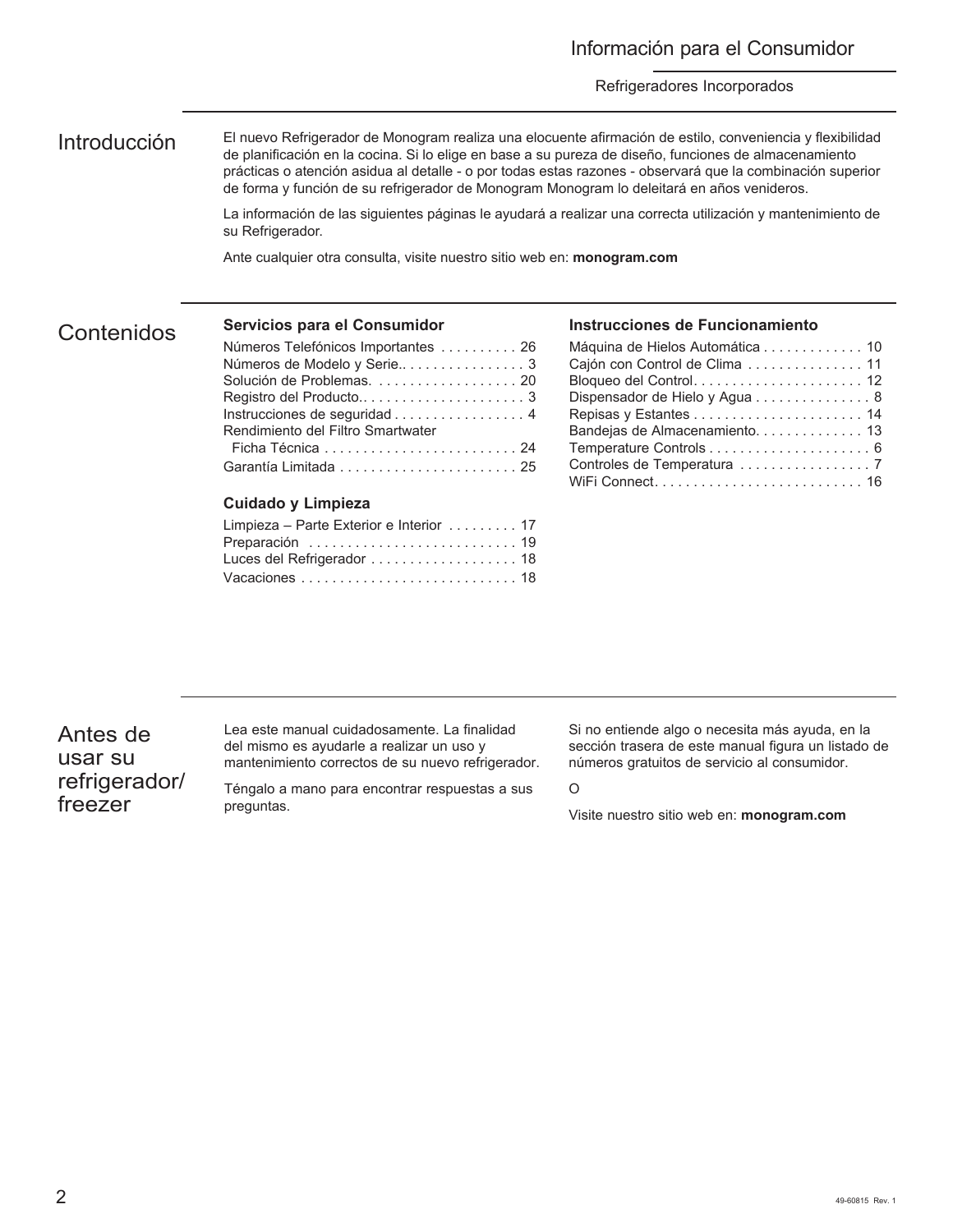# Información para el Consumidor

Refrigeradores Incorporados

| Notez les<br>numéros<br>de modèle<br>et de<br>série | Los observará en una etiqueta del lado inferior<br>derecho del compartimiento de comida fresca<br>debajo del cajón con control de clima.                                                                                                                                     | Antes de enviar esta tarjeta de Registro del<br>Producto, escriba estos números aquí:<br>Número de Modelo                                                                  |
|-----------------------------------------------------|------------------------------------------------------------------------------------------------------------------------------------------------------------------------------------------------------------------------------------------------------------------------------|----------------------------------------------------------------------------------------------------------------------------------------------------------------------------|
|                                                     |                                                                                                                                                                                                                                                                              | Número de Serie                                                                                                                                                            |
|                                                     |                                                                                                                                                                                                                                                                              | Use estos números en cualquier correspondencia<br>o llamadas al servicio técnico relacionadas con su<br>refrigerador.                                                      |
| Si vous<br>recevez un<br>réfrigérateur<br>endommagé | De inmediato, comuníquese con el comerciante (o<br>fabricante) que le vendió el refrigerador.                                                                                                                                                                                |                                                                                                                                                                            |
| Fconomisez<br>du temps et<br>de l'argent            | Antes de solicitar el servicio técnico, consulte<br>la sección de Solución de Problemas en el<br>reverso de este manual.                                                                                                                                                     | En el mismo figuran causas de problemas menores<br>de funcionamiento que usted puede corregir.                                                                             |
| Si vous                                             | Para acceder al servicio técnico, consulte<br>la página de Servicios al Consumidor en el<br>reverso de este manual.<br>Estamos orgullosos de nuestro servicio técnico<br>y deseamos que esté complacido. Si por alguna<br>razón no se siente a gusto con el servicio técnico | Para clientes en Canadá:                                                                                                                                                   |
| avez                                                |                                                                                                                                                                                                                                                                              | PRIMERO, comuníquese con las personas                                                                                                                                      |
| besoin de<br>service<br>après-vente                 |                                                                                                                                                                                                                                                                              | que le brindaron el servicio técnico sobre su<br>electrodoméstico. Explique por qué no se siente<br>satisfecho. En la mayoría de los casos, esto<br>resolverá el problema. |
|                                                     | que recibe, aquí figuran los pasos que deberá<br>seguir para solicitar ayuda adicional.                                                                                                                                                                                      | LUEGO, si aún no se siente satisfecho, escriba<br>todos los detalles, incluyendo su número                                                                                 |
|                                                     | Para clientes en EE.UU.:                                                                                                                                                                                                                                                     | telefónico, a:                                                                                                                                                             |
|                                                     | PRIMERO, comuníquese con las personas<br>que le brindaron el servicio técnico sobre su<br>electrodoméstico. Explique por qué no se siente<br>satisfecho. En la mayoría de los casos, esto<br>resolverá el problema.                                                          | Manager, Consumer Relations<br>Mabe Canada Inc.<br>1 Factory Lane, Suite 310<br>Moncton, N.B. E1C 9M3                                                                      |
|                                                     | LUEGO, si aún no se siente satisfecho,<br>comuníquese a Monogram.com o llame al<br>800.444.1845 durante el horario de atención<br>comercial.                                                                                                                                 |                                                                                                                                                                            |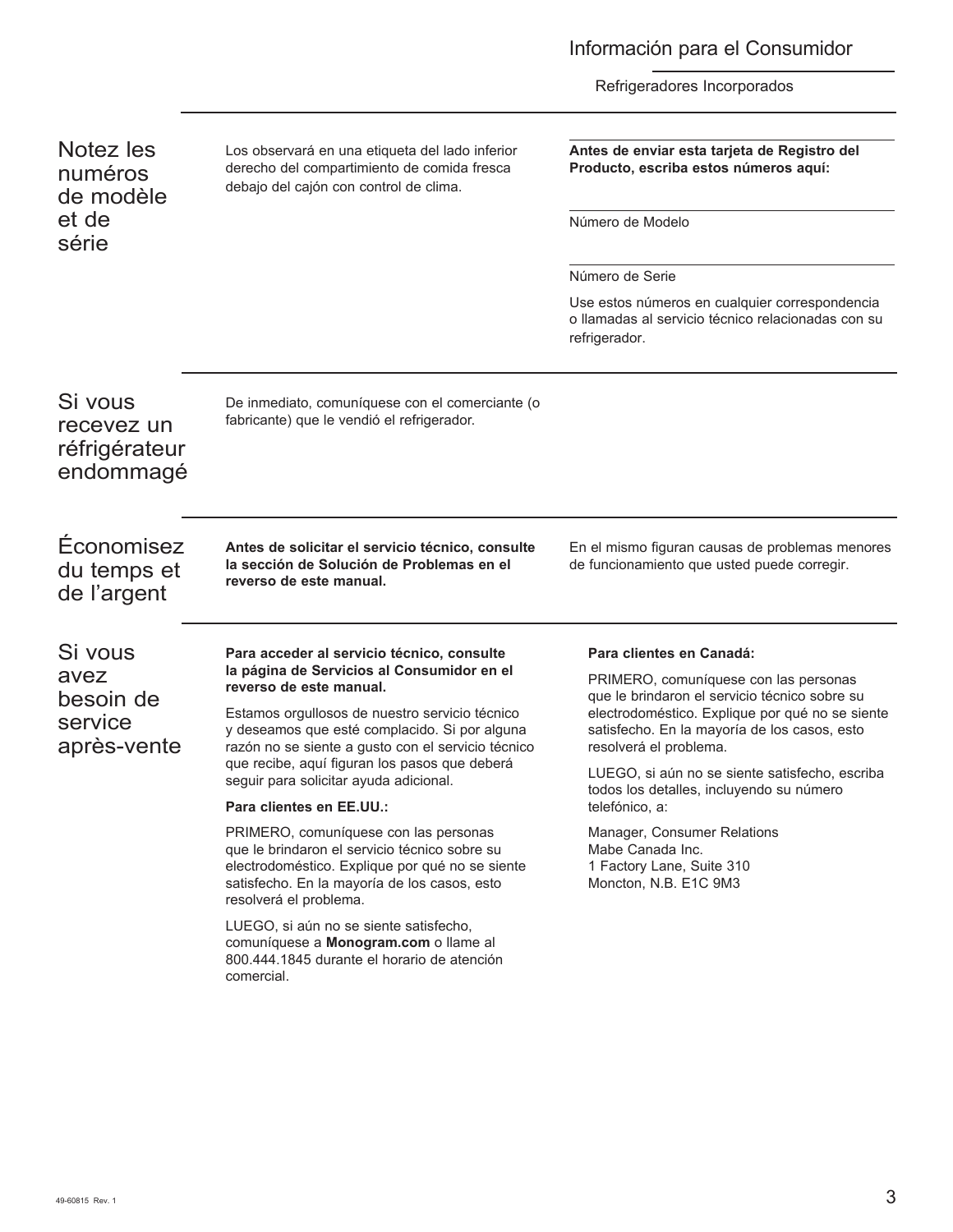# INSTRUCCIONES IMPORTANTES DE SEGURIDAD

## **AADVERTENCIA** A fin de reducir el riesgo de incendio, explosión, descargas eléctricas o lesiones al usar su refrigerador, siga estas precauciones básicas de seguridad:

- Este refrigerador se deberá instalar y ubicar adecuadamente de acuerdo con las Instrucciones de Instalación antes de ser usado.
- Desenchufe el refrigerador antes de realizar su limpieza o reparaciones.

**NOTA:** La corriente al refrigerador no puede ser desconectada a través de una configuración del panel de control.

**NOTA:** Las reparaciones deberán ser realizadas por un Profesional del Servicio Técnico calificado.

- Reemplace todas las piezas y paneles antes del uso.
- No use un prolongador.
- No guarde ni use gasolina u otros vapores y líquidos inflamables cerca de este o de otros electrodomésticos.
- No guarde sustancias explosivas tales como latas de aerosoles con propelentes inflamables en este dispositivo.
- A fin de evitar riesgos de que los niños sufran asfixia o queden atrapados, retire las puertas de alimentos frescos y del freezer de cualquier refrigerador antes de deshacerse de o de dejar de usar el mismo.
- A fin de evitar lesiones graves o la muerte, los niños no se deberán parar sobre, ni jugar en o con el electrodoméstico.
- Los niños y las personas con capacidad física, sensorial o mental reducida o con falta de experiencia y conocimiento podrán usar este electrodoméstico sólo si son supervisados o les fueron dadas instrucciones sobre un uso seguro y entienden los riesgos involucrados.
- Este electrodoméstico fue diseñado para uso hogareño y en unidades similares tales como: áreas de personal de cocina en tiendas, oficinas y otros espacios laborales; casas de campo; por clientes en hoteles, moteles, hostales y otros espacios residenciales, catering y unidades no minoristas similares.
- No aplique limpiadores ásperos sobre el refrigerador. Ciertos limpiadores dañarán el plástico, lo cual podrá hacer que ciertas piezas tales como la puerta o las manijas de las puertas se separen de forma inesperada. Para acceder a instrucciones detalladas, lea la sección de Cuidado y Limpieza.

**PRECAUCIÓN** A fin de reducir el riesgo de lesión al usar su refrigerador, siga estas precauciones básicas de seguridad.

- No limpie las repisas de vidrio ni las tapas con agua caliente cuando estén frías. Las repisas de vidrio y las tapas se pueden romper si son expuestas a cambios de temperatura repentinos o a impactos, tales como sacudones o caídas. El vidrio templado está diseñado para destruirse en pequeñas piezas en caso de rotura.
- Mantenga los dedos fuera de los espacios de "riesgo de lastimaduras"; los espacios entre las puertas y entre las puertas y el gabinete son necesariamente pequeños. Tenga el cuidado de cerrar las puertas cuando los niños se encuentren en el área.
- No toque las superficies frías del compartimiento del freezer; cuando las manos estén húmedas o mojadas, la piel podrá quedar adherida a estas superficies extremadamente frías.
- No vuelva a congelar comidas que hayan estado totalmente congeladas en forma previa.
- En freezers con máquinas de hielos automáticas, evite el contacto con las partes móviles del mecanismo eyector o con el elemento de calefacción que libera los cubos. No coloque los dedos ni las manos en el mecanismo de la máquina de hielos automática mientras el freezer se encuentre enchufado.

# **INSTALACIÓN**

# **ADVERTENCIA RIESGO DE EXPLOSIÓN**

Mantenga cualquier material y vapores inflamables, tales como gasolina, alejados del refrigerador. Si no se cumple con esto, se podrá producir una explosión, un incendio o la muerte.

# **ADVERTENCIA Riesgo de Caídas**

Estos electrodomésticos son inestables, especialmente cuando una puerta se encuentre abierta, y deben estar asegurados a fin de evitar caídas hacia adelante que podrían resultar en la muerte o en lesiones graves. Lea y siga las instrucciones de instalación en su totalidad para asegurar el electrodoméstico con el sistema anti volcaduras.

# LEA Y GUARDE ESTAS INSTRUCCIONES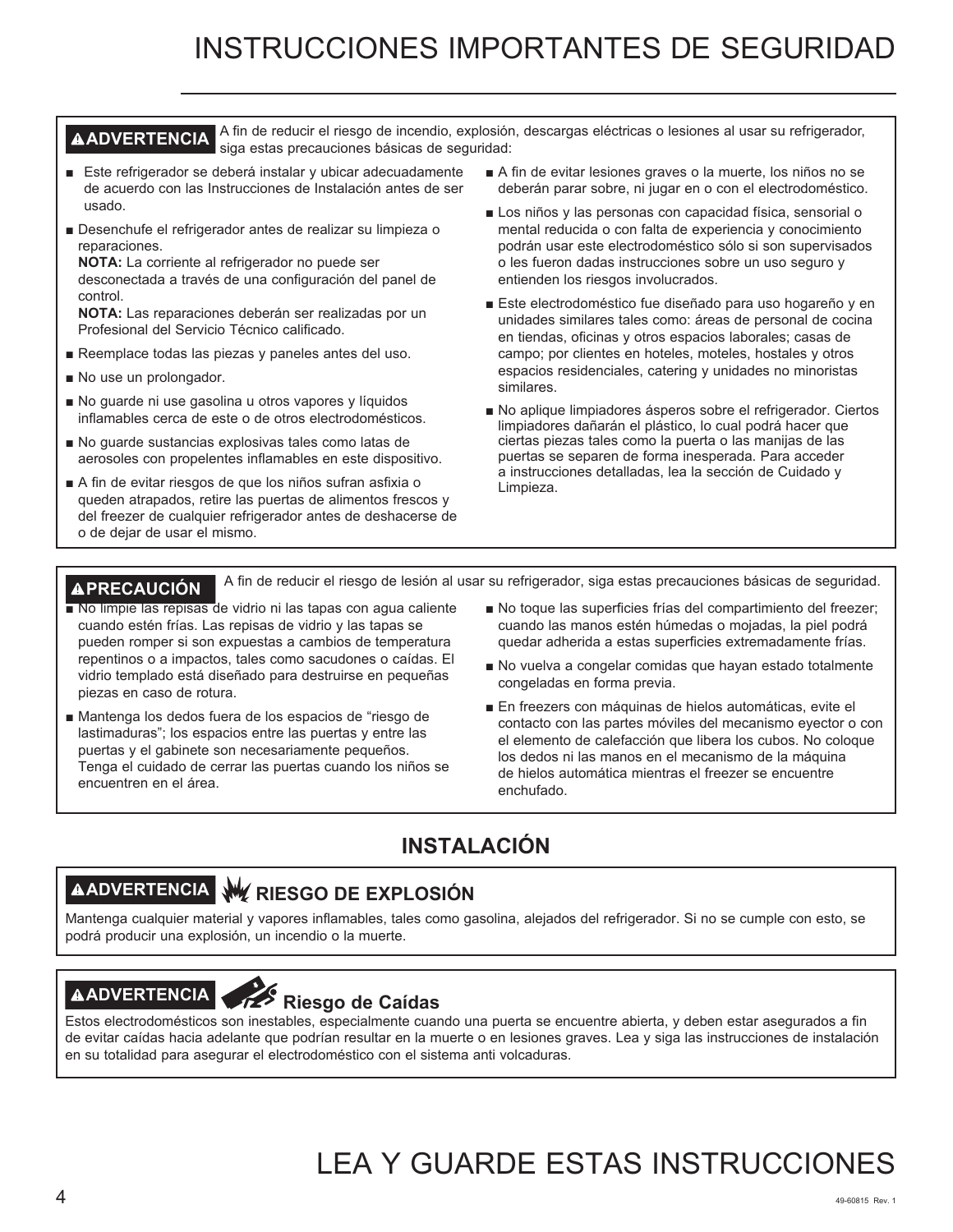# **CONEXIÓN DE LA ELECTRICIDAD**



# **ADVERTENCIA RIESGO DE DESCARGAS ELÉCTRICAS**

Enchufe en un tomacorriente con conexión a tierra de 3 cables. No elimine el cable de conexión a tierra.

No use un adaptador.

No use un prolongador.

Si no se siguen estas instrucciones, se podrá producir la muerte, incendios o descargas eléctricas.

**Nunca, bajo ninguna circunstancia, corte o elimine el tercer cable (tierra) del cable de corriente. Por seguridad personal, este electrodoméstico debe estar adecuadamente conectado a tierra.** 

El cable de corriente de este electrodoméstico contiene un enchufe de 3 cables (conexión a tierra) que se conecta a un tomacorriente de pared estándar de 3 cables (conexión a tierra) para minimizar la posibilidad de riesgos de descargas eléctricas por parte del mismo.

Contrate a un electricista calificado para que controle el tomacorriente y el circuito eléctrico, a fin de asegurar que el enchufe esté correctamente conectado a tierra.

En caso de contar con un tomacorriente de pared de 2 cables, es su responsabilidad y obligación reemplazarlo por un tomacorriente de pared de 3 cables correctamente conectado a tierra. No use un adaptador.

El refrigerador deberá estar siempre conectado a un enchufe específico con un índice de voltaje equivalente al que figura en su etiqueta de especificaciones técnicas.

Se requiere un suministro eléctrico con fusible y conexión a tierra de 115 voltios de CA, 60 Hz, 15 o 20 amperes. Esto garantiza el mejor funcionamiento y además previene la sobrecarga de los circuitos del hogar, lo cual podría ocasionar riesgos de incendio debido al recalentamiento de cables.

Nunca desenchufe el refrigerador tirando del cable de corriente. Siempre tome su enchufe de manera firme y empuje el mismo hacia fuera para retirarlo.

Inmediatamente interrumpa el uso de un cable de suministro de corriente dañado. Si el cable de corriente se encuentra dañado, su reemplazo deberá ser realizado por un profesional calificado del servicio técnico, utilizando una pieza del servicio técnico autorizada por el fabricante.

Al alejar el refrigerador de la pared, se deberá tener cuidado de que no ruede sobre ni dañe el cable de corriente.

# **FORMA ADECUADA DE DESCARTAR SU ANTIGÜO Refrigerador**

# **ADVERTENCIA RIESGO DE SOFOCACIÓN O DE QUEDAR ATRAPADO**

Si no se siguen estas instrucciones de descarte, se podrá producir la muerte o lesiones graves.

**IMPORTANTE:** Que un niño quede atrapado o que sufra una asfixia no son problemas del pasado. Los refrigeradores/ freezers antiguos o abandonados aún son peligrosos, incluso aunque se conserven por "sólo unos pocos días". Si se deshará de su antiguo refrigerador, siga las siguientes instrucciones a fin de evitar accidentes.

- **Antes de Descartar su Antiguo Electrodoméstico**
- Retire las puertas de comidas frescas y del freezer.
- Deje las repisas en su lugar de modo que los niños no puedan trepar dentro con facilidad.

# **Cómo Eliminar Refrigerantes y Gomaespumas:**

Descarte el electrodoméstico de acuerdo con las Regulaciones Federales y Locales. Comuníquese con las autoridades locales para descartar su electrodoméstico de forma ambientalmente segura.

# LEA Y GUARDE ESTAS INSTRUCCIONES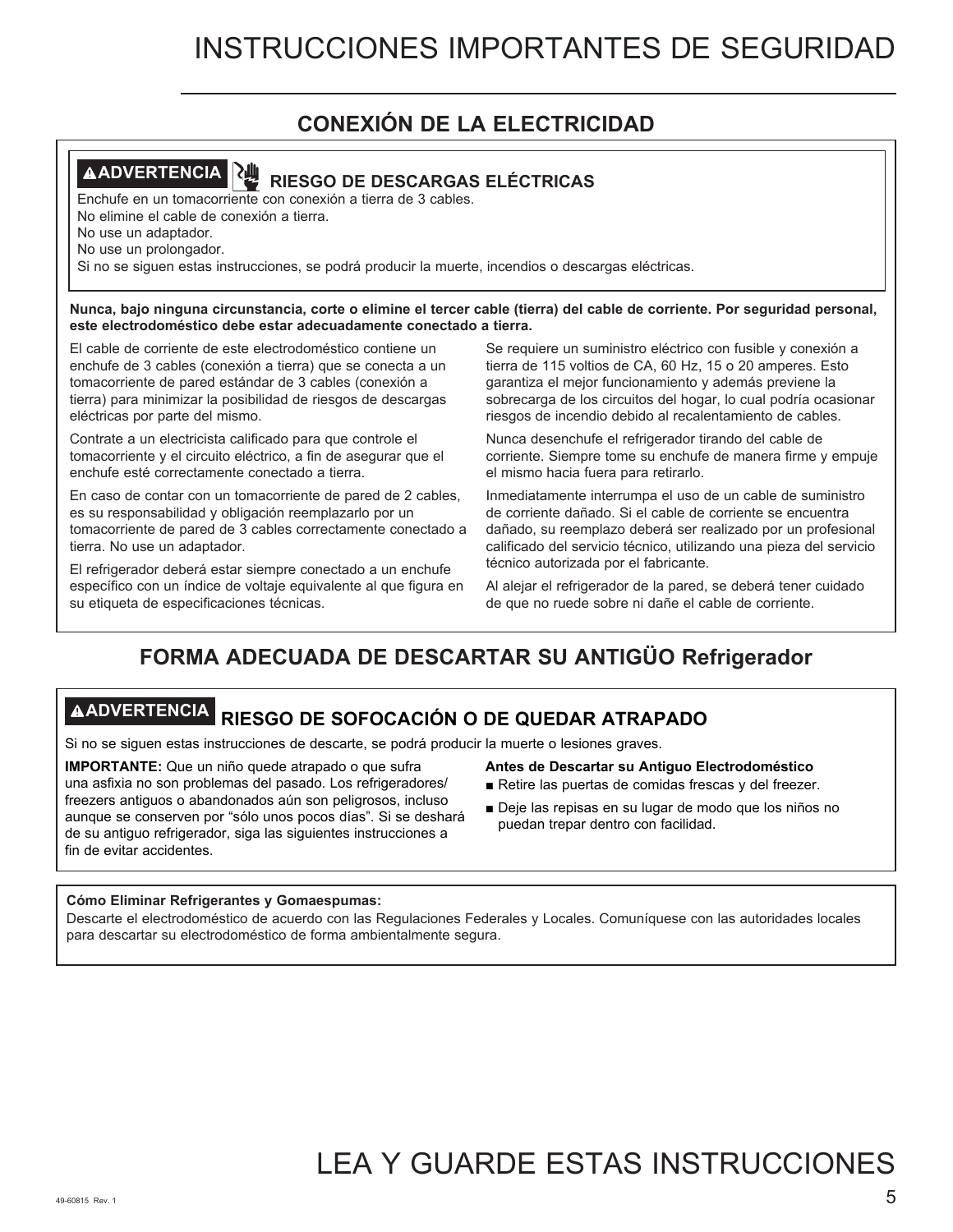# **Controles**

Refrigeradores Incorporados





# Controles de temperatura

**Para apagar el sistema de refrigeración** tanto en el freezer como en los compartimientos de comidas frescas, presione cualquiera de las teclas (+) hasta que la pantalla muestre OFF (Apagado).

**Para encender el sistema de refrigeración,**  presione la tecla menos (-). La temperatura programada de 0°F para el freezer o de 37°F para la unidad de alimentos frescos serán visualizadas en la pantalla.

**NOTA:** La apertura frecuente de la puerta o si se deja la puerta abierta durante ciertos períodos de tiempo podrán incrementar la temperatura interior de los compartimientos del freezer y de comidas frescas de forma temporaria.

La temperatura actual variará con relación a la temperatura programada, dependiendo de factores tales como la frecuencia de apertura de la puerta, cantidad de comida, ciclo de descongelación y temperatura ambiente.

## **Para cambiar las configuraciones de**

**temperatura,** presione la tecla más (+) o menos (–) para cada incremento hasta el punto de programación de temperatura deseado. Permita que la unidad alcance la temperatura que programó

| Rangos de Temperatura |                 |                |
|-----------------------|-----------------|----------------|
| Baja                  | Alta            |                |
| $34^{\circ}$ F        | 42°F            | Comida         |
| $1^{\circ}$ C         | $5^{\circ}$ C   | <b>Fresca</b>  |
| -6°F                  | +4°F            | <b>Freezer</b> |
| $-21^{\circ}$ C       | $-15^{\circ}$ C |                |

durante un período de 24 horas. t.

**NOTA:** Configurar los controles en OFF (Apagar) detiene la refrigeración, pero no corta la corriente eléctrica de la unidad.

| Alarma de<br>la puerta | Para encender la función Door Alarm (Alarma<br>de la Puerta), presione DOOR ALARM (Alarma<br>de la Puerta) una vez. La luz ACTIVE (Activa) se<br>activará. Para apagarla, vuelva a presionar. | Cuando la función DOOR ALARM (Alarma de la<br>Puerta) esté activa, la alarma titilará y emitirá un<br>pitido si mantiene la puerta abierta por más de 2<br>minutos. |
|------------------------|-----------------------------------------------------------------------------------------------------------------------------------------------------------------------------------------------|---------------------------------------------------------------------------------------------------------------------------------------------------------------------|
|                        | En los modelos con dispensador, la función Door<br>Alarm (Alarma de la Puerta) se encuentra ubicada<br>en el frente de la puerta del freezer.                                                 | <b>DOOR</b><br>ALARM<br>п                                                                                                                                           |
| WiFi<br>Connect        | Presione este botón para activar Monogram<br>Connect. Para más información, consulte la<br>página 16 o visite monogram.com/connect para<br>descargar la aplicación.                           | $\widehat{\mathbb{Z}}$<br>WI-FI<br><b>CONNECT</b>                                                                                                                   |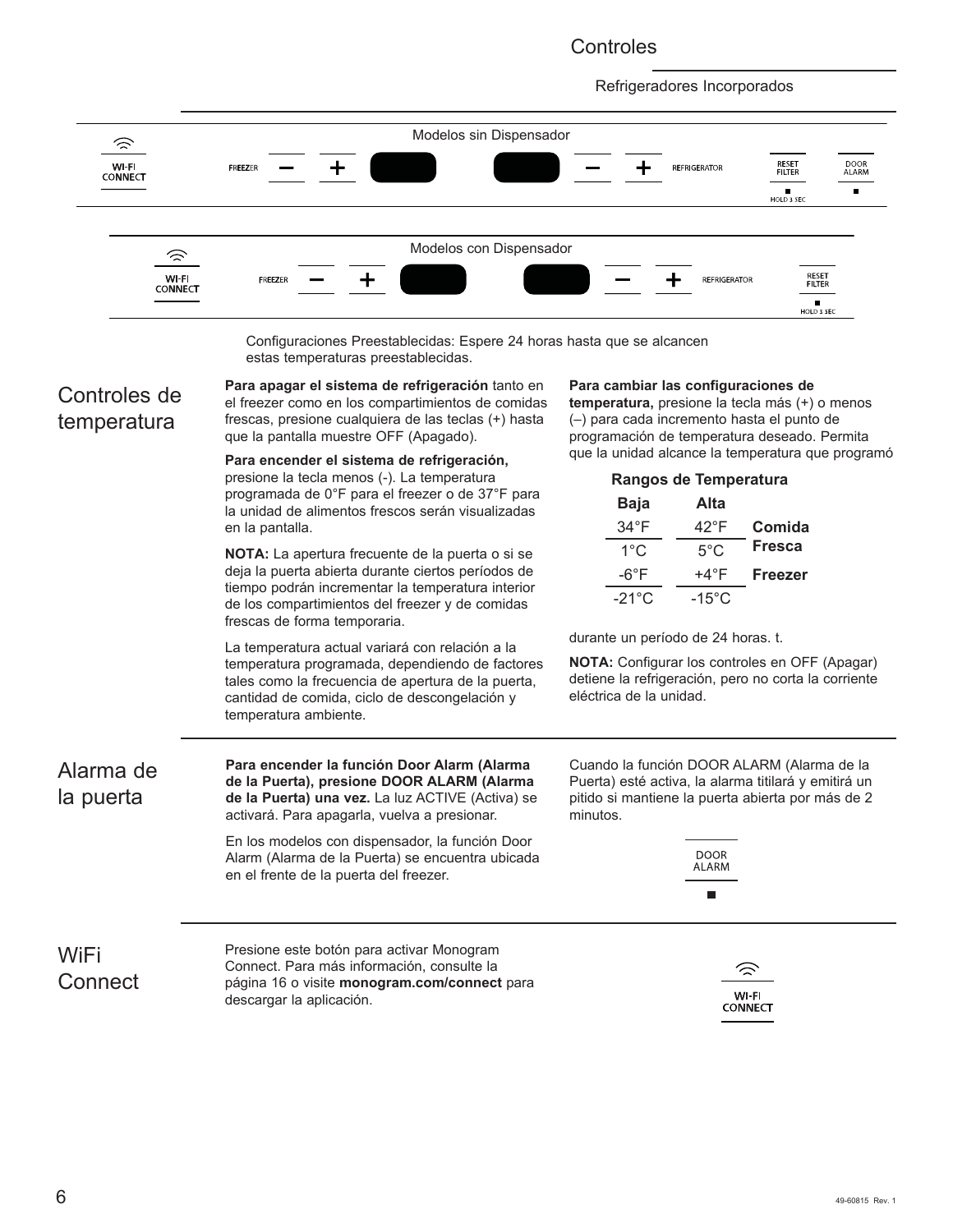# **Cartucho** del Filtro de Agua

# **Cartucho del filtro de agua**

El cartucho del filtro de agua se encuentra ubicado detrás del panel de acceso superior.

# **Cuándo reemplazar el filtro**

Hay una luz indicadora de reemplazo del cartucho del filtro de agua en el panel de control de temperatura. Cuando esta luz se vuelva anaranjada, significa que deberá reemplazar el filtro de forma rápida.

El cartucho del filtro deberá ser reemplazado cuando la luz indicadora de reemplazo se vuelva roja o si el flujo de agua hacia la máquina de hielos se reduce.

# **Retiro del cartucho del filtro**

Si reemplazará el cartucho, primero retire el anterior girando lentamente el mismo hacia la izquierda. NO empuje el cartucho hacia abajo. Es posible que gotee una pequeña cantidad de agua.

**NOTA:** A fin de reducir el riesgo asociado con daños sobre la propiedad debido a pérdidas de agua, lea y siga las siguientes instrucciones antes de instalar y usar este sistema. La instalación y uso DEBERÁN cumplir con todos los códigos de plomería estatales y locales.

- **Instale el cartucho del filtro**
- 1. Llene el cartucho de reemplazo con agua de la canilla para permitir un mejor flujo inmediatamente luego de la instalación.
- 2. Alinee la flecha del cartucho con el porta cartuchos. Coloque la parte superior del cartucho nuevo hacia arriba dentro del porta cartuchos. No lo empuje hacia arriba en el porta cartuchos.



- 3. Lentamente, gire el mismo hacia la derecha hasta que el cartucho del filtro se detenga. **NO LO AJUSTE EN EXCESO.** Mientras gira el cartucho, el mismo se elevará automáticamente hasta su posición. El cartucho dará aproximadamente 1/2 giro.
- 4. En los modelos con dispensador, deje correr 1 1/2 galones de agua (5,7 litros) (unos 3 minutos) a fin de despejar el sistema y evitar una salida irregular.
- 5. Mantenga presionada la tecla **RESET WATER FILTER** (Reinicio del Filtro de Agua) ubicada en el panel de control de temperatura durante tres segundos para borrar la luz roja o ámbar.

**NOTA:** Un cartucho del filtro de agua instalado en forma reciente puede hacer que chorree agua sobre la máquina de hielo.

# **Tapón del bypass del filtro**

Deberá usar el tapón del bypass del filtro cuando no disponga de un cartucho del filtro para su reemplazo. La máquina de hielos no funcionará sin el filtro o el tapón del bypass del filtro.



Para obtener el máximo beneficio de su sistema de filtrado, GE Appliances recomienda el uso de los filtros de la marca GE Appliances únicamente. El uso de filtros de la marca GE Appliances en refrigeradores GE Appliances, Hotpoint®, y Monogram brinda un óptimo funcionamiento y confiabilidad. Los filtros de GE Appliances cumplen con rigurosos estándares industriales de NSF en relación a seguridad y calidad, que son importantes para los productos que están filtrando su agua. GE Appliances no calificó filtros que no sean de la marca GE Appliances para su uso en refrigeradores GE Appliances, Hotpoint, y Monogram y no existe seguridad de que los filtros que no son de la marca GE Appliances cumplan con los estándares de GE Appliances en relación a calidad, funcionamiento y confiabilidad.

**Ante cualquier duda o para ordenar cartuchos del filtro adicionales, visite nuestro sitio web en monogram.com o llame a Monogram Preferred Service (Servicio Preferido de Monogram), 800.444.1845. En Canadá, llame al 866.777.7627.**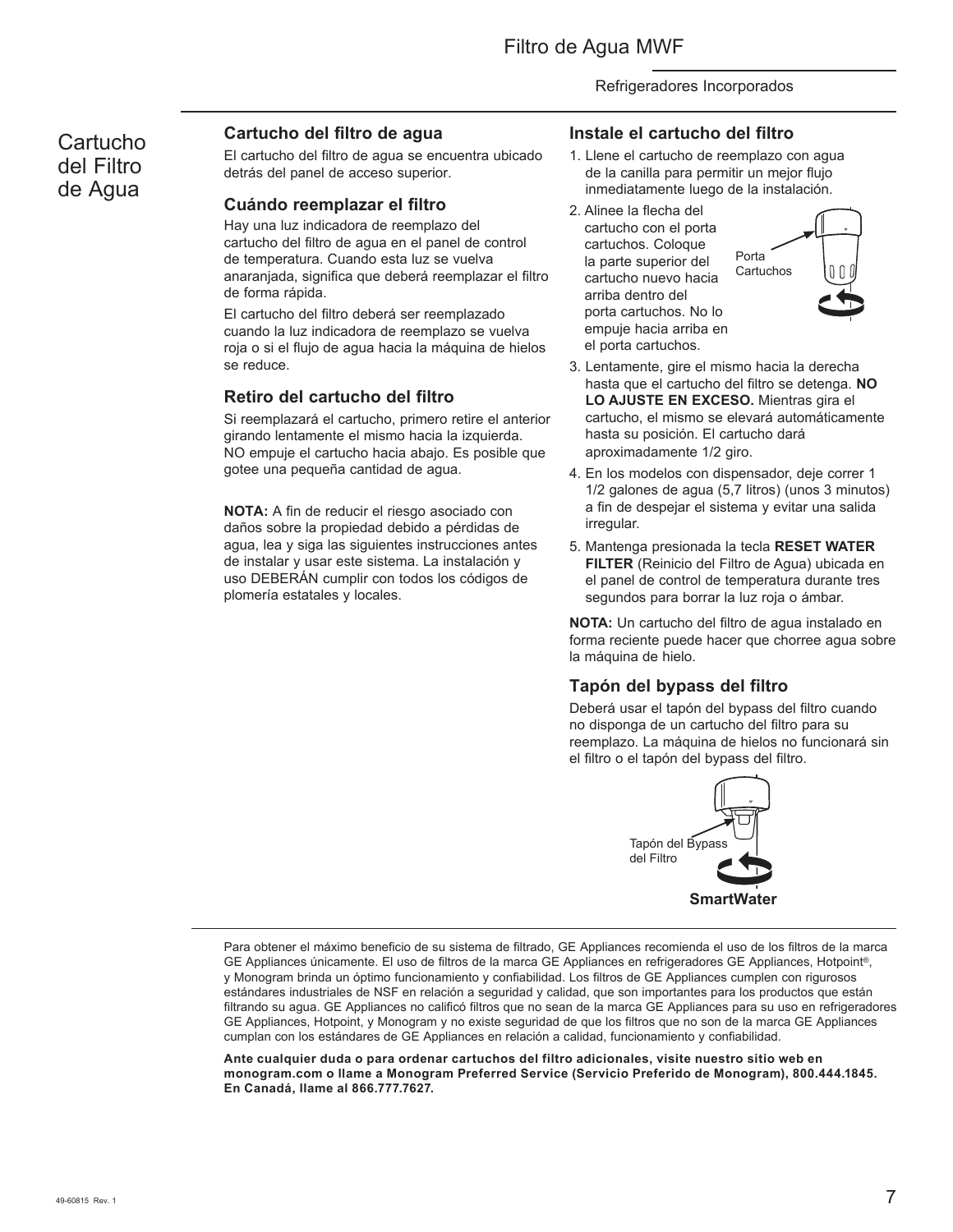**Dispensador** con controles en pantalla táctil de vidrio

# **Cómo funciona**

Los controles electrónicos del dispensador son verdaderamente interactivos. El panel de control está equipado con un sensor de proximidad que hace que el panel se ilumine cuando usted se aproxima al dispensador (aproximadamente a 2 pulgadas o 50 mm). Para realizar una selección, simplemente toque el gráfico correspondiente a la función que desea, y el halo de dicha función se iluminará. Cuando se aleje del refrigerador, los gráficos iluminados se apagarán de forma automática.



# **Cómo usar**

Para dispensar agua o hielo: seleccione WATER (Agua) (CUBED ICE (Hielo en Cubos) ? o CRUSHED ICE (Hielo Picado) . Luego presione el vidrio suavemente contra la parte superior del soporte del dispensador.

El estante anti derrames no se vacía de forma automática. Para reducir las manchas de agua, el estante y su parrilla se deberán limpiar de forma regular.

Si no se dispensa agua cuando el refrigerador se instala por primera vez, es posible que la tubería de agua posea aire. Presione el soporte del dispensador durante por lo menos dos minutos para eliminar el aire atrapado de la tubería de agua y para llenar el sistema de agua. A fin de limpiar las impurezas en la tubería de agua, descarte el primer galón de agua.

# **PRECAUCIÓN Nunca coloque los**

**dedos o cualquier otro objeto en la abertura de descarga de la picadora de hielo.**

# **Bloqueo del Dispensador:**

Presione la tecla **LOCK CONTROL** (Control de Bloqueo) durante 3 segundos para bloquear el dispensador y el panel de control. Para desbloquear, vuelva a presionar el mismo durante 3 segundos.



Esta función enciende y apaga la luz. La luz también se enciende cuando el soporte del dispensador es presionado. Si esta luz se quema, comuníquese con el servicio de fábrica.

# **Alarma de la Puerta:**

Para encender la función Door Alarm (Alarma de la Puerta), presione **DOOR ALARM** (Alarma de la Puerta) una vez. Para apagarla, vuelva a presionar la misma.



# Cuando la función **DOOR ALARM**

(Alarma de la Puerta) esté activa, ésta titilará y emitirá un pitido si mantiene la puerta abierta por más de 2 minutos.



**CONTROL LOCK**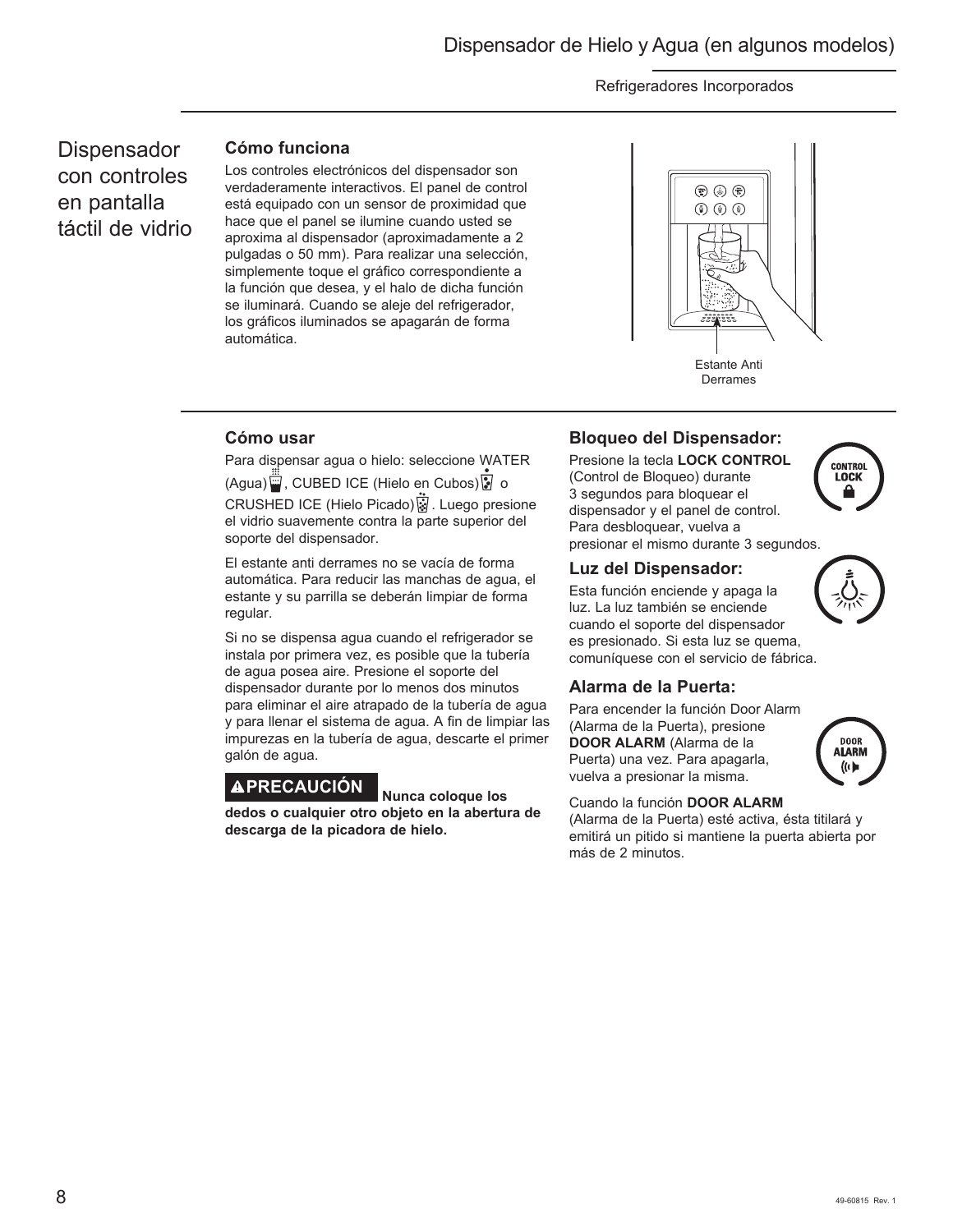# Hielera de almacenamiento

# **Para retirar:**

Abra la puerta de acceso para llegar hasta la máquina de hielos. Configure el interruptor de la máquina de hielos en la posición OFF (Apagado). Con la puerta de acceso cerrada, sostenga la hielera en la parte inferior mientras levanta levemente. Empuje la hielera hacia afuera.



# **Para reemplazar:**

Deslice la hielera hacia atrás hasta que su lengüeta se bloquee en la ranura de la repisa. Si la hielera no realiza todo su recorrido hacia atrás, retire la misma y dé al mecanismo de deslizamiento 1/4 de giro. Luego vuelva a empujar la hielera.

**Hechos** importantes sobre su dispensador de hielo y agua

- No agregue hielo de bandejas o bolsas a la hielera de almacenamiento. Es posible que no lo pique o vierta correctamente.
- Evite llenar el vaso de hielo en forma excesiva y no use vasos angostos o extremadamente altos. El hielo estancado puede trabar el vertedor o hacer que la puerta del vertedor quede cerrada por congelación. Si el hielo bloquea el vertedor, desbloquee el mismo con una cuchara de madera.
- No se deberán enfriar rápidamente bebidas y comidas en la hielera de almacenamiento. Las latas, botellas o paquetes de comida en el cajón de almacenamiento podrán hacer que la máquina de hielos o la barrena se bloqueen.
- Para que el hielo dispensado no caiga afuera del vaso, coloque el vaso cerca de, pero sin que tenga contacto con, la abertura del dispensador.
- Es posible que cierta cantidad de hielo picado sea dispensada incluso aunque haya seleccionado CUBES (Cubos). Esto sucede ocasionalmente cuando algunos cubos son dirigidos accidentalmente a la picadora.

• Una vez que el hielo picado es dispensado, es posible que parte del agua gotee del vertedor mientras pequeñas partículas de hielo se derriten.

Deslizamiento

- A veces se formará un montículo de trozos de hielo en la puerta sobre el vertedor de hielo. Esta condición es normal y generalmente sucede cuando se dispensó hielo picado en forma repetida. Los trozos de hielo finalmente se evaporarán.
- El agua dispensada no está helada. Para obtener agua más fría, simplemente agregue hielo picado o cubos antes de dispensar agua
- Es posible que el primer vaso de agua dispensada esté más caliente que los siguientes. Esto es normal.
- Para eliminar goteos en la repisa anti derrames, incline el vidrio levemente hacia adentro al dispensar agua.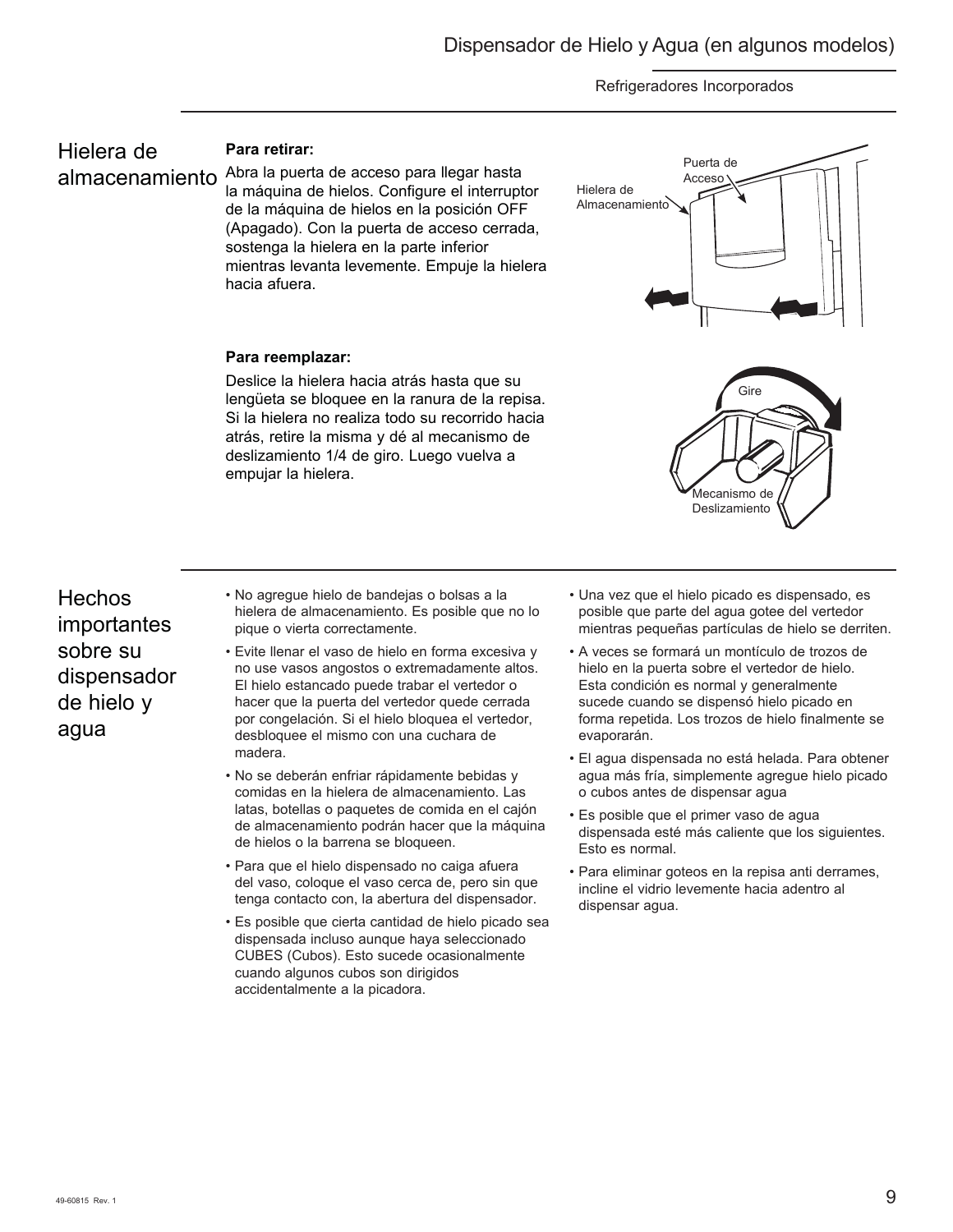# Máquina de Hielos Automática

# **APRECAUCIÓN** Evite el contacto con las

partes en movimiento del mecanismo expulsor o con el elemento de calefacción (ubicado en la parte inferior de la máquina de hielos) que expulsa los cubos. No coloque los dedos ni las manos en el mecanismo de la máquina de hielos automática mientras el refrigerador se encuentre enchufado.

## **Puede llevar entre 12 y 24 horas que un freezer recién instalado comience a fabricar hielo.**

La máquina de hielos producirá siete cubos por ciclo - aproximadamente 15 ciclos en un período de 24 horas - dependiendo de la temperatura del compartimiento del freezer, la temperatura ambiente, la cantidad de veces que se abra la puerta y otras condiciones de uso.

Si el freezer se utiliza antes de realizar la conexión del agua a la máquina de hielos, configure la máquina de hielos en **OFF** (Apagado).

Cuando el freezer haya sido conectado al suministro de agua, configure el interruptor de corriente en la posición en **ON** (Encendido).

Descarte la primera cubitera de hielo para permitir que el suministro de agua se limpie.

Asegúrese de que nada interfiera con la extensión del interruptor de energía.



Cuando la cubetera se llene hasta el nivel del interruptor de energía, la máquina de hielos dejará de producir hielo.

Es normal que varios cubos queden juntos.

Si el hielo no se usa con frecuencia, los cubos de hielo viejos se volverán turbios, con sabor rancio y su tamaño se reducirá.

**NOTA:** La máquina de hielos funciona mejor con una presión hogareña de agua de entre 40 y 120 PSI (275-827 kPa).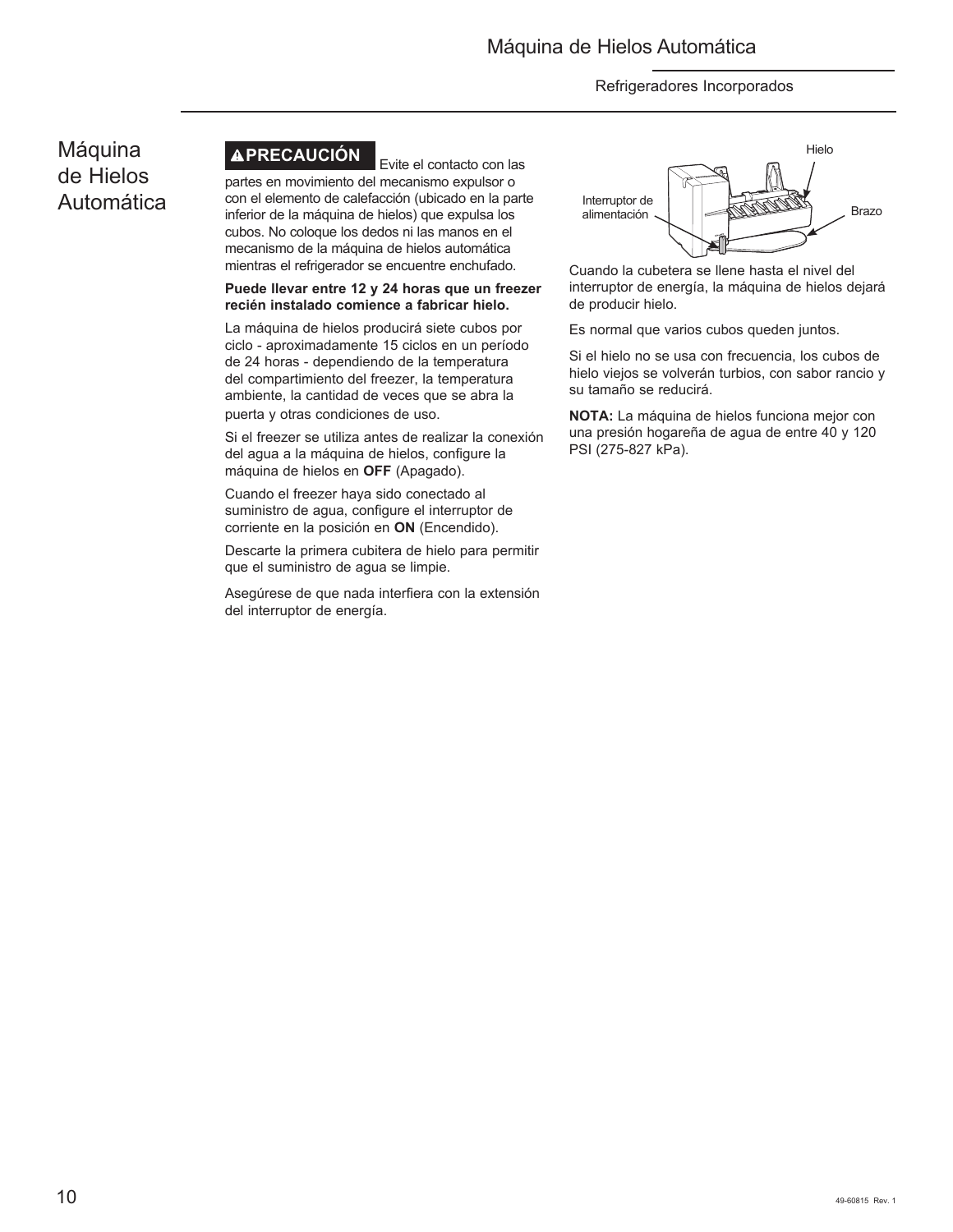# Cajón con Control de Clima

# **Cómo funciona**

La función **Climate Control** (Control de Clima) es un sistema para humedecer, un ventilador y un termistor. El cajón con Control de Temperatura se puede usar para enfriar ítems rápidamente, derretir comidas de forma rápida o almacenar ítems en temperaturas óptimas.

El cajón está fuertemente sellado con la finalidad de evitar que su temperatura genere fluctuaciones de temperatura en el resto del refrigerador.

**SELECT TEMP** (Selección de Temperatura) – Use esta función para guardar ítems en sus temperaturas óptimas.

La configuración **CITRUS** (Cítrico) conservará en el cajón una temperatura de entre 39 y 47°F (3.9 y 8.3°C).

La configuración **PRODUCE** (Productos Frescos) conservará en el cajón una temperatura de entre 31 y 38°F (-0.6 y 3.3°C).

La configuración **MEAT** (Carne) conservará en el cajón una temperatura de entre 27 y 37°F (-2.8 y 3.3°C).

**FRÍO EXPRESS —**Esta función se podrá usar para enfriar ítems en minutos en lugar de horas. Se hace circular aire frío adicional a través del cajón. Una vez completado el ciclo, el cajón pasará al modo OFF (Apagado).

**DERRETIMIENTO EXPRESS –** Esta función

derrite ítems en horas en lugar de días. La comida es derretida de forma gradual en un ambiente frío, haciendo circular aire a través del cajón. Se mantiene la temperatura en el cajón, a través de un calefactor que realiza ciclos de encendido y apagado según es necesario. Una vez completado el ciclo de derretimiento, la bandeja se ajustará automáticamente a una temperatura de 27 a 37°F (-2.8 a 2.8°C) para almacenar la comida en su temperatura óptima.

**NOTA:** Una vez apagados los controles del cajón con Control de Clima, el cajón mantendrá las temperaturas entre 42 y 48°F (5.6 y 8.9°C).



# **Cómo Usar**

- **1.** Vacíe el cajón. Coloque los ítems en el cajón.
- **2.** Seleccione la tecla **Express Thaw,™ Express Chill™** o **Select Temp™**. La pantalla se encenderá. Presione la tecla hasta que la luz aparezca junto a la configuración deseada. Use el cuadro de la siguiente página para determinar la mejor configuración.
	- **Para detener la función antes de que finalice, presione la tecla de dicha configuración hasta que no haya opciones seleccionadas y la pantalla esté apagada.**
	- **Durante las funciones Express Thaw™ y Express Chill™, la pantalla de los controles realizará una cuenta regresiva sobre el tiempo restante del ciclo.**
	- **Una vez completado el ciclo Express Thaw™, el cajón se reiniciará en la configuración MEAT (Carne) (27 a 37°F [-2.8 a 2.8°C]) para ayudar a conservar los ítems derretidos hasta su uso.**

 **•** La temperatura real exhibida del cajón con Control de Temperatura podrá variar levemente de la temperatura en SET (Ajustada) en base al uso y al ambiente donde se usa.

**NOTA:** Por razones de seguridad, se recomienda que las comidas sean envueltas en papel de plástico, usando Express Thaw™. Esto ayudará a contener jugos de carnes y a mejorar la función de derretimiento.





**Express Thaw™ Express Chill™**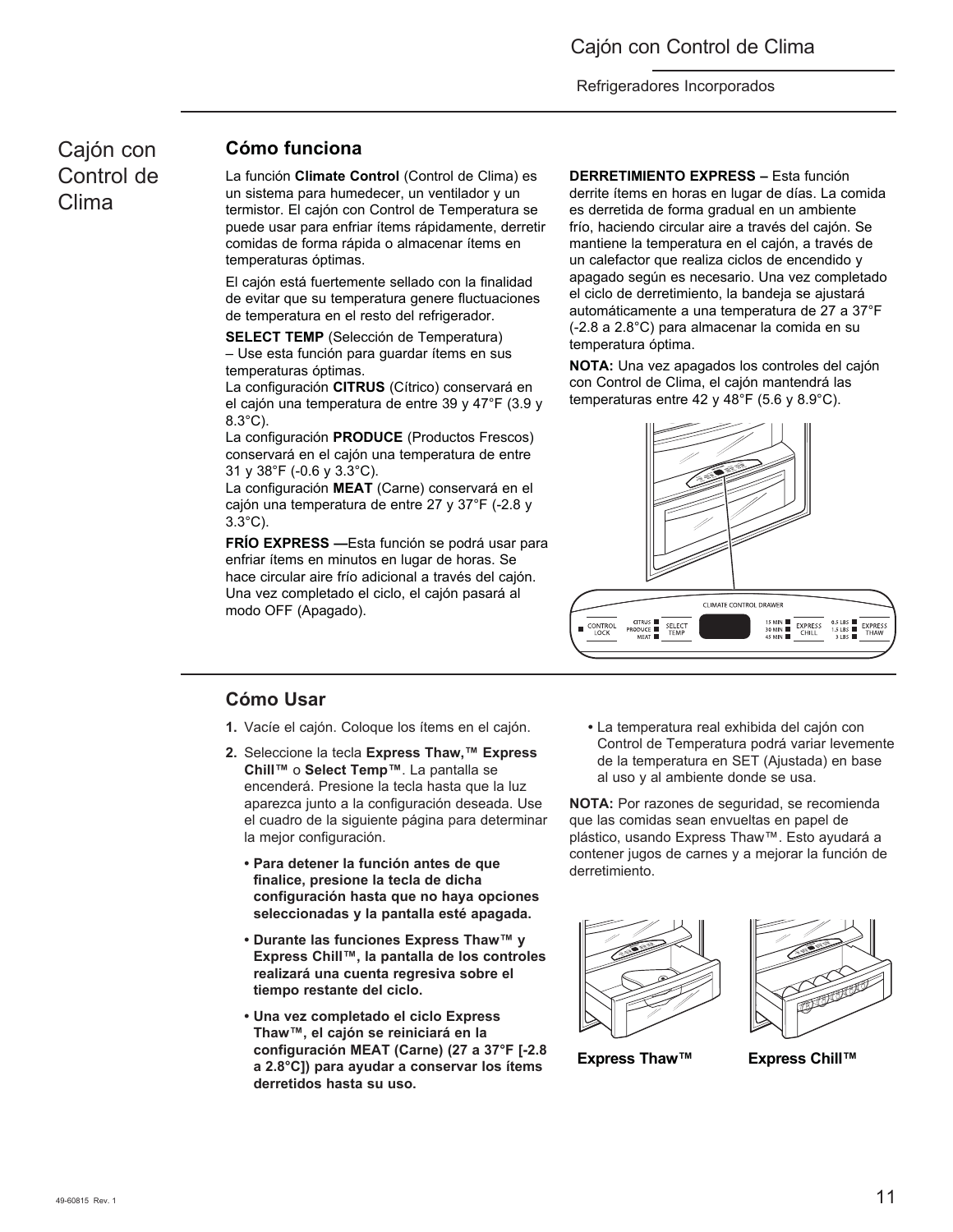Cuadro de Control de Clima

**NOTA:** Los resultados pueden variar dependiendo del embalaje, temperatura inicial y otras características de la comida.

| CITRUS <sup>I</sup> | SELECT |
|---------------------|--------|
| <b>PRODUCE</b>      | TEMP   |
| MEAT I              |        |

# **Configuración para Cítricos (39 a 47°F [3.9 a 8.3°C])**

- Naranjas, Limones, Limas, Piñas, Melones
- Frijoles, Pepinos, Tomates, Pimientos, Berenjenas, Calabacín

## **Configuración para Productos Frescos (31 a 38°F [-0.6 a 3.3°C])**

- Fresas, Frambuesas, Kiwis, Peras, Cerezas, Zarzamoras, Uvas, Ciruelas, Pelones, Manzanas
- Espárragos, Brócoli, Maíz, Hongos, Espinaca, Coliflor, Col Rizada, Cebolletas, Remolachas, Cebollas

## **Configuración para Carnes (27 a 37°F[-2.8 a 2.8°C])**

Carne, Pescado y Aves Crudos

15 MIN **EXPRESS** 30 MIN CHILL 45 MIN

# **15 Minutos**

- 1 Lata de Bebida (12 oz [355ml])
- 2 Cajas de Jugo Pequeñas (6 a 8 oz [177 a 237ml] cada una)

## **30 Minutos**

• Vino (botella de 750 ml) • 2 a 6 Latas de Bebida (12 oz [355 ml] cada una)

• 2 Botellas de Bebida de Plástico de 20 oz (591ml)

• 4 a 6 Cajas de Jugo Pequeñas (6 a 8 oz [177 a 237ml] cada una)

• 3 Paquetes de Jugo de Papel de Aluminio

# **45 Minutos**

- 2 Litros de Bebida
- 1/2 Galón (1,9 litros) de jugo
- Gelatina 1 paquete

 $0.5$  LBS **EXPRESS** 1.5 LBS  $\blacksquare$ THAW  $3$  LBS

# **0,5 libras [0,23 kg] (4 horas)**

- **•** Filet Mignon envuelto de forma individual (0,5 lb [0,23 kg])
- Hamburguesas (0,5 lb [0,23 kg])

# **1.5 Lbs. [0,68 kg] (8 horas)**

- Pechugas de Pollo (1,5 lbs. [0,68 kg])
- Carne Picada (1,5 lbs [0,68 kg])
- Bistec (1,5 lbs [0,68 kg])

## **3,0 Lbs. [1,36 kg] (12 horas)**

- Pechugas de Pollo (3,0 lbs [1,36 kg])
- Carne Picada (3,0 lbs [1,36 kg])
- Bistec (3,0 lbs [1,36 kg])

Bloqueo del control

# **Bloqueo del control**

Mantenga presionada esta tecla durante 3 segundos para bloquear las configuraciones del cajón con Control de Clima. Para desbloquear, mantenga presionada la tecla nuevamente durante 3 segundos.

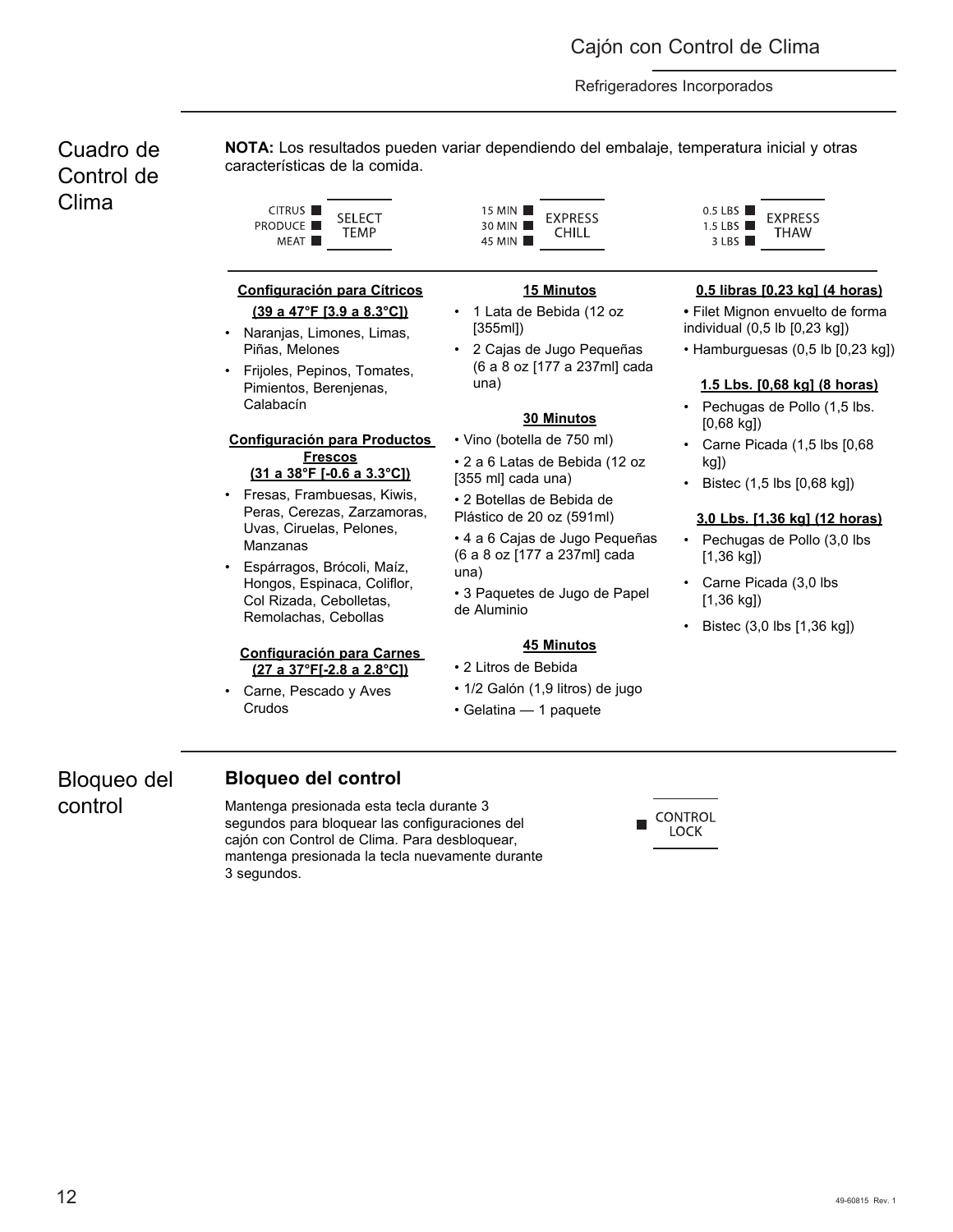# Bandejas de Almacenamiento y Cajón con Control de Clima

## Refrigeradores Incorporados

# Bandeja de embutidos sellada

Use la Bandeja de Embutidos Sellada para un almacenamiento conveniente de carnes y quesos para el almuerzo, aperitivos, alimentos untables y refrigerios.

El exceso de agua que se puede acumular en la parte inferior de los cajones se deberá vaciar y los cajones se deberán secar.



Bandejas de comidas frescas selladas

La bandeja superior está diseñada para brindar altos niveles de humedad constante.

Asegúrese de que los cajones estén completamente cerrados a fin de mantener el nivel de humedad adecuado.

El exceso de agua que se puede acumular en la parte inferior de los cajones se deberá vaciar y los cajones se deberán secar.



# Retiro del cajón y de la bandeja

## **Para retirar un cajón o una bandeja:**

- **1.** Empuje la canasta hacia afuera hasta la posición de detención.
- **2.** Levante el frente de la bandeja hacia arriba y afuera del porta estante de alambre.

**3.** Levante la parte trasera de la bandeja hacia arriba y afuera.

## **Para reemplazar una bandeja:**

- **1.** Coloque la parte trasera de la bandeja en el porta estante de alambre, asegurándose de que este último coincida con las ranuras de la parte trasera de la bandeja
- **2.** Baje el frente de la bandeja hasta el porta estantes de alambre.
- **3.** Presione de manera firme la parte superior de la bandeja hasta que calce en el porta estantes de alambre.

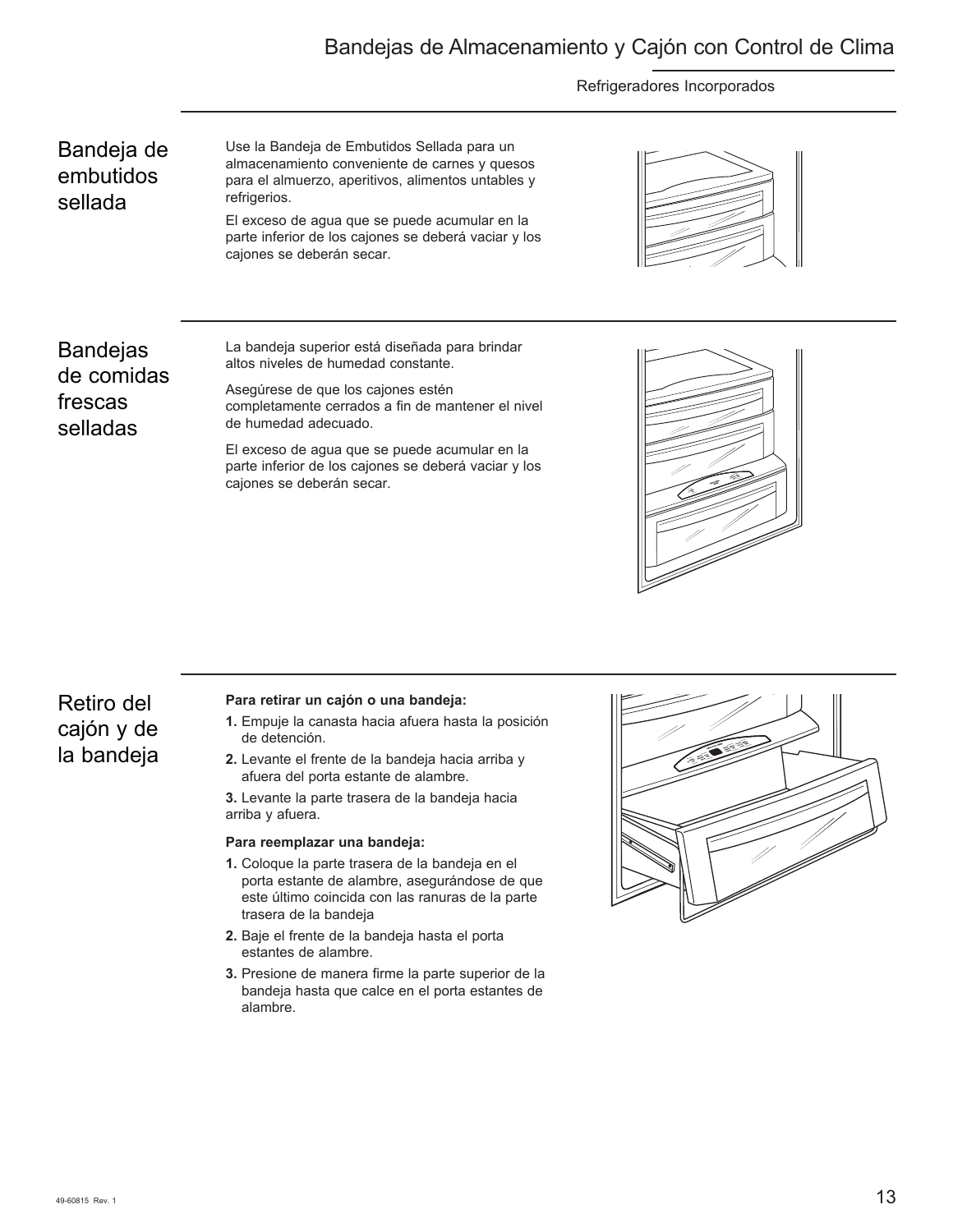# Repisa del cajón de verduras con luz

La repisa del cajón de verduras con luz brinda iluminación para los compartimientos inferiores. Las luces están ubicadas en el estante para iluminar los cajones que se encuentran debajo.

# **Para retirar la repisa:**

- 1. Retire el cajón superior (consulte la sección de Retiro del cajón y la bandeja).
- 2. De forma suave, empuje hacia abajo sobre la parte central trasera de la superficie superior del cajón con control de clima para liberar la parte inferior de la tapa del tanque de agua. Empuje hacia afuera y abajo para retirar la tapa del tanque de agua y exponer el arnés de cables.
- 3. Levante la repisa y con cuidado empuje hacia adelante para que estén visibles los cables.
- 4. Desenchufe la repisa y con cuidado retire la misma del refrigerador.

## **Para reemplazar la repisa:**

- 1. Con cuidado instale el estante en los rieles laterales, dejando el enchufe expuesto.
- 2. Enchufe la repisa en el refrigerador.
- 3. Con cuidado deslice la repisa hasta su ubicación.
- 4. Inserte la parte superior de la tapa del tanque de agua primero, de modo que ascienda detrás de la junta que cuelga de la repisa del cajón de vegetables. De forma suave, empuje la parte inferior de la tapa del tanque de agua hasta que la parte inferior calce sobre la parte superior de la tapa del Cajón con Control de Clima.
- 5. Retire el cajón (consulte la sección de Retiro del cajón y la bandeja).



# Cómo reordenar las repisas

Las repisas de vidrio templado del compartimiento de comida fresca y las repisas de alambre del compartimiento del freezer son ajustables, permitiéndole realizar arreglos eficientes sobre la repisa para cubrir las necesidades de almacenamiento de comida para su familia.

## **Para retirar las repisas:**

Incline la repisa hacia arriba en la parte frontal, luego levante la misma hacia arriba y afuera de los rieles sobre la pared trasera del refrigerador.



## **Para reemplazar repisas:**

Seleccione la altura deseada para la repisa. Con el frente de la repisa elevado levemente, adhiera las orejetas superiores en los rieles de la parte trasera del gabinete. Luego baje el frente de la repisa hasta que calce en su posición.

# **PRECAUCIÓN** Sostenga las repisas de

vidrio con cuidado. Las repisas de vidrio y las tapas se pueden romper si son expuestas a impactos, tales como sacudones o caídas. El vidrio templado está diseñado para destruirse en pequeñas piezas en caso de rotura.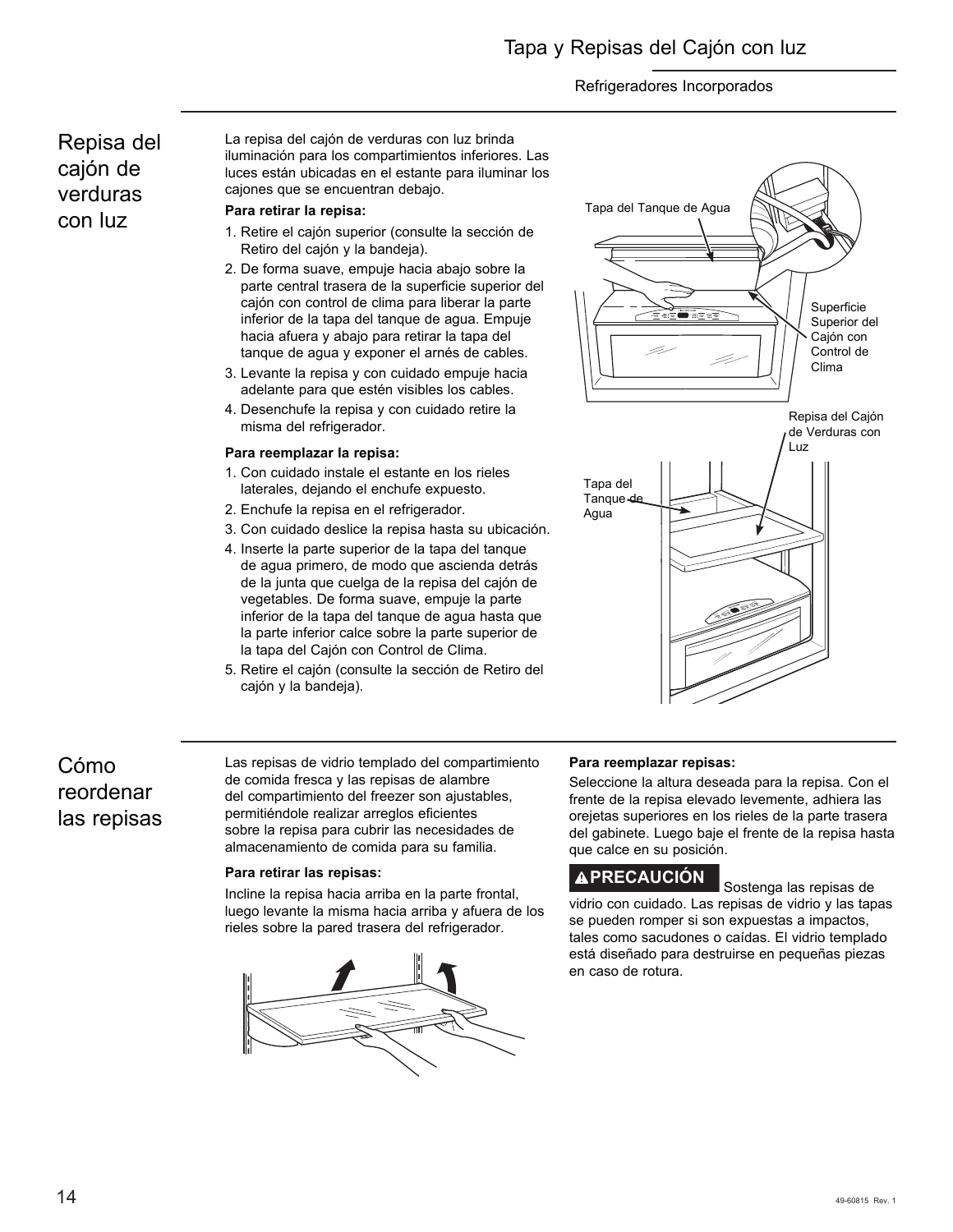# Estantes de **Puerta**

Todos los estantes de puerta, excepto el estante de puerta profundo, son ajustables usando una o dos lengüetas en cada extremo del estante. Se podrán mover hacia arriba y abajo hasta muchas posiciones diferentes para cubrir sus necesidades de almacenamiento. El estante de puerta profundo podrá ser retirado para su limpieza.

### **Para retirar cualquier estante:**

Levante el estante hacia arriba y deslice el mismo hacia usted.



## Canastas del freezer

Las canastas de alambre deslizable para freezer pueden ser retiradas para un fácil acceso a las comidas congeladas.

### **Para retirar:**

Empuje la canasta hacia afuera. Levante el frente de la canasta hacia arriba y luego retire la misma.

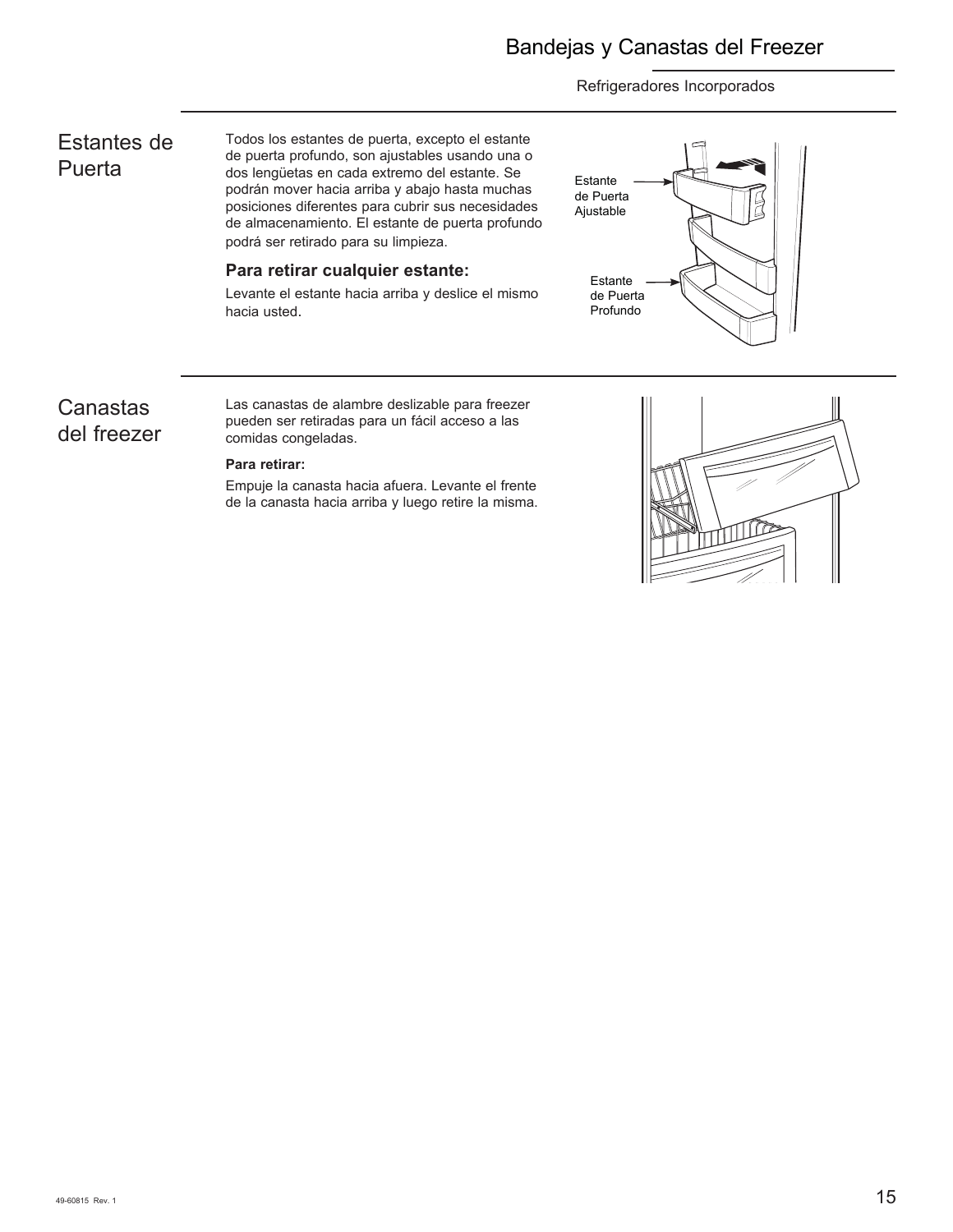WiFi **Connect** 

## **WiFi Connect de Monogram (para clientes de Estados Unidos, sus territorios y Canadá):**

## **WiFi Connect de Monogram Activado\***

Su refrigerador está Activado con WiFi Connect de Monogram. Una tarjeta de comunicación WiFi está incorporada en el producto, permitiendo que se comunique con su teléfono inteligente para el monitoreo, control y notificaciones de forma remota. Por favor, visite **monogram.com/connect** para conocer más sobre las funciones del electrodoméstico conectado, y para saber qué aplicaciones de electrodomésticos conectados funcionarán con su teléfono inteligente.

**Conectividad WiFi:** Para solicitar asistencia para el electrodoméstico o la conectividad de red (para modelos que poseen WiFi), por favor comuníquese al 800-220-6899.

# **INFORMACIÓN REGULATORIA Declaración de Cumplimiento de la FCC/IC**

Este dispositivo cumple con la Parte 15 de la Normativa de la FCC. Su funcionamiento está sujeto a las dos condiciones siguientes:

- 1. Este dispositivo no causa interferencias perjudiciales.
- 2. Este dispositivo tolera cualquier interferencia recibida, incluidas las interferencias que puedan provocar un funcionamiento no deseado.

Este equipo ha sido probado y cumple con los límites establecidos para un dispositivo digital de clase B, según la parte 15 de la Normativa de la FCC. Estos límites han sido diseñados para ofrecer una protección razonable contra interferencias perjudiciales en la instalación residencial. Este equipo genera, usa y puede emitir energía de radiofrecuencia y, si no se instala y utiliza de acuerdo con las instrucciones, puede ocasionar interferencias perjudiciales para las comunicaciones de radio. Sin embargo, no se garantiza que no se presenten interferencias en una instalación en particular. Si el equipo provoca interferencias perjudiciales para la recepción de radio o televisión, lo que puede comprobar encendiendo y apagando el equipo, se aconseja al usuario que intente corregir la interferencia a través de una de las siguientes medidas:

- Reoriente o reubique la antena receptora.
- Aumente la separación entre el equipo y el receptor.
- Conecte el equipo a un tomacorriente de un circuito diferente del tomacorriente al que se encuentra conectado el receptor.
- Consulte al proveedor minorista o a un técnico experimentado de radio/ TV.

**Etiqueta de Clasificación:** Los cambios o modificaciones sobre esta unidad no aprobadas expresamente por el fabricante podrán anular la autoridad del usuario para utilizar el equipo.

**Módulo ConnectPlus únicamente** (o módulo de comunicación similar)

Exposición a RF – Este dispositivo sólo es autorizado para su uso con una aplicación móvil. Se deberá mantener en todo momento una distancia de separación mínima de 20 cm. entre el dispositivo **ConnectPlus** y el cuerpo del usuario.

\*Modelos Selectos Únicamente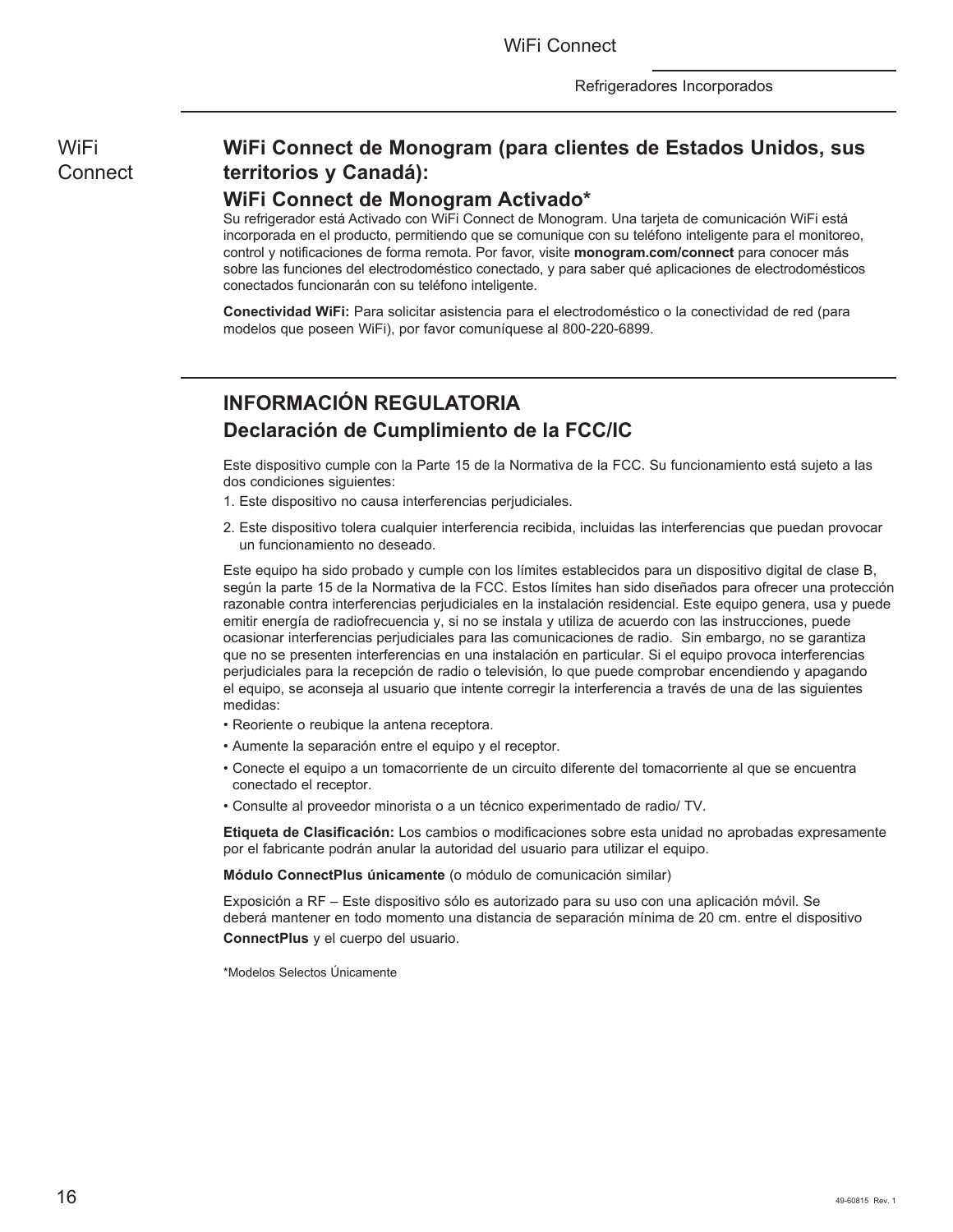## Limpieza externa



**Soporte del dispensador –** Antes de limpiar, bloquee el dispensador presionando la función **CONTROL LOCK** (Bloqueo del Control) durante 3 segundos para evitar la activación del dispensador. Limpie el mismo con agua caliente y un detergente líquido suave para vajilla. Enjuague y seque totalmente. Desbloquee el dispensador presionando la función **CONTROL LOCK** (Bloqueo del Control) durante 3 segundos.

**No use limpiadores químicos para limpiar el dispensador o cualquier parte del mismo.**

### Instrucciones para la Limpieza de Superficies Exteriores, Manijas de Puertas y Bordes

| <b>USE</b>                                                                                                                                                                                                                                                                                                                                                                                                                                                | <b>NO USE</b>                                                                                                                                                                                                                                                                                                       |
|-----------------------------------------------------------------------------------------------------------------------------------------------------------------------------------------------------------------------------------------------------------------------------------------------------------------------------------------------------------------------------------------------------------------------------------------------------------|---------------------------------------------------------------------------------------------------------------------------------------------------------------------------------------------------------------------------------------------------------------------------------------------------------------------|
| Telas suaves y limpias o esponjas                                                                                                                                                                                                                                                                                                                                                                                                                         | Telas abrasivas, esponjas de fregar, almohadillas<br>de estropajo o de lana de acero                                                                                                                                                                                                                                |
| Detergente suave mezclado con agua caliente<br>Limpiadores de acero inoxidable aprobados. Visite<br>la tienda de piezas de Monogram Appliances<br>para acceder a limpiares de acero inoxidable<br>aprobados: Monogram.com o de forma telefónica<br>al 888,444,1875<br>Los limpiadores con ácido oxálico tales como Bar<br>Keepers Friend Soft Cleanser™ podrán ser usados<br>para eliminar el óxido, deslustres y pequeñas<br>manchas de las superficies. | Polvos o rociadores abrasivos<br>Rociadores de Ventana o Amoníaco<br>Limpiadores a base de cítrico o aceite vegetal<br>Limpiadores ácidos o a base de vinagre<br>Limpiadores de horno<br>Limpiadores que contengan acetona (propanona)<br>Cualquier limpiador con ADVERTENCIAS sobre el<br>contacto con el plástico |

**NOTA:** NO permita que el limpiador de acero inoxidable entre en contacto con cualquier parte plástica tal como partes de bordes, materiales de manijas y cobertores. Si se produce un contacto no intencional de los limpiadores con las partes plásticas, limpie estas últimas con una esponja y un detergente suave mezclado con agua caliente.

## Limpieza interna



**Para evitar olores,** deje abierta una caja de bicarbonato de sodio en la unidad.

**Apague el interruptor desde el disyuntor o caja de fusible antes de realizar la limpieza.** Si esto no resulta práctico, estruje el exceso de humedad para

eliminarlo de la esponja o tela al limpiar alrededor de los interruptores, luces o controles.

Use agua caliente y solución de bicarbonato de sodio — aproximadamente una cuchara sopera (15 ml) de bicarbonato de sodio para un cuarto de galón (1 litro) de agua. Esto limpia y neutraliza los olores. Enjuague y seque totalmente.

**Otras partes del refrigerador -** incluyendo juntas de la puerta, cajón de carnes y verduras, estantes para guardar hielo y todas las piezas de plástico – se pueden limpiar de la misma forma. Luego de limpiar las juntas de la puerta, aplique una capa fina de vaselina a las superficies de sellado de las juntas de la puerta del lado de las bisagras. Esto ayuda a evitar que las juntas se peguen o pierdan su forma debido a una inclinación.

# **PRECAUCIÓN No limpie estantes de**

**vidrio ni tapas con agua caliente cuando estén fríos. Los estantes de vidrio y las tapas se pueden romper si son expuestos a cambios de temperatura repentinos o impactos tales como sacudones o caídas. El vidrio templado está diseñado para destruirse en pequeñas piezas en caso de rotura.**

**No lave ninguna parte plástica del refrigerador en la lavadora de platos.**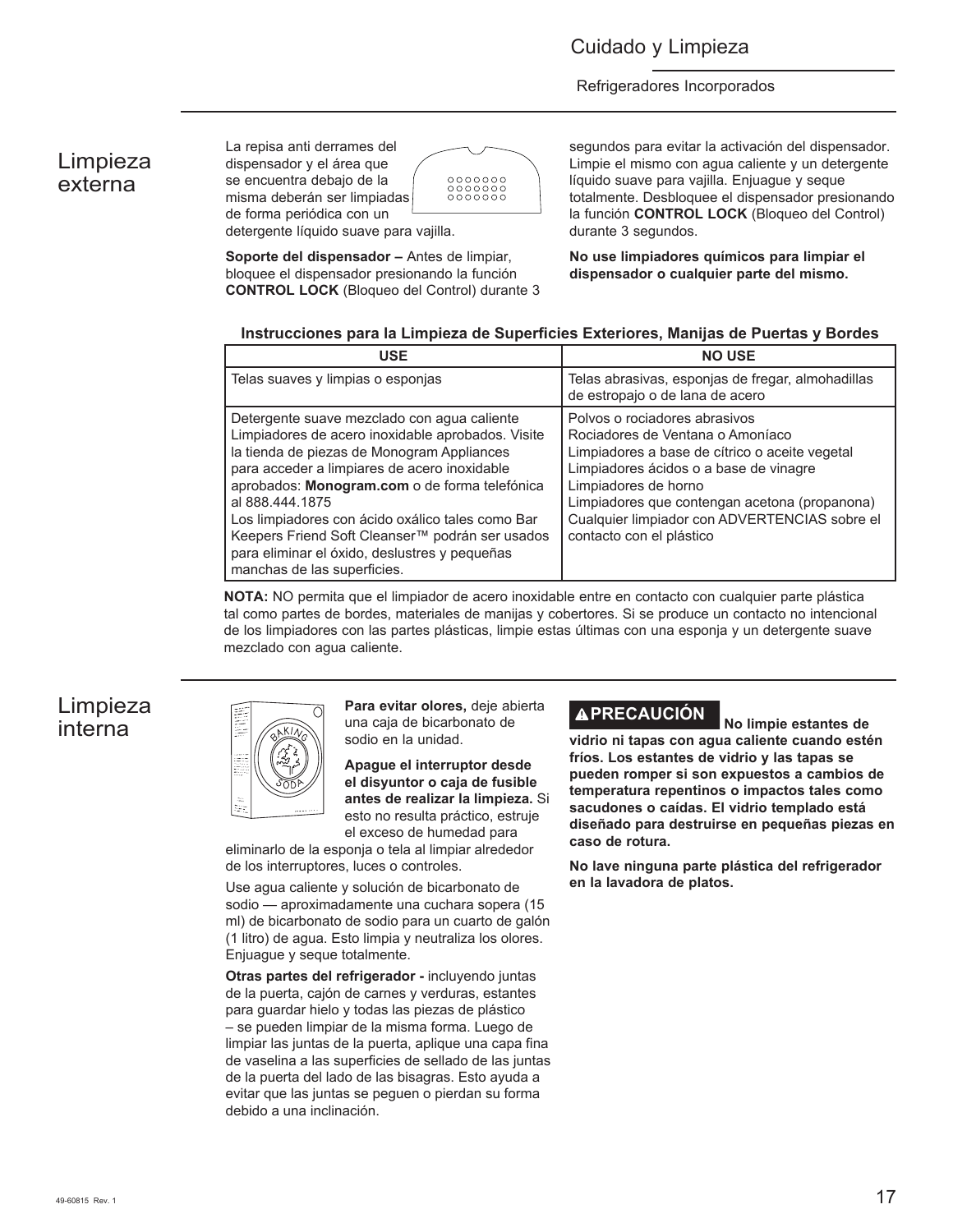| Luces del    |
|--------------|
| Refrigerador |

Los compartimientos de comidas frescas y del freezer cuentan con iluminación LED.

Las luces LED deberán ser reemplazadas por un técnico autorizado.

En caso de ser necesario el reemplazo del ensamble, comuníquese al Servicio Preferido de Monogram (Monogram Preferred Service), al 800.444.1845.

# Preparación para las vacaciones

**Configure el interruptor de corriente de la máquina de hielos en la posición OFF** (Apagado) y asegúrese de cerrar el suministro de agua al refrigerador.

**Si estará de vacaciones o ausente por tiempo prolongado,** retire la comida del refrigerador. Mueva el control a la posición OFF (Apagado), y limpie el interior con una cuchara sopera (15 ml) de bicarbonato de sodio para un cuarto de galón (1 litro) de agua. Deje la puerta abierta.

**Si se trata de vacaciones cortas,** retire los alimentos perecederos y deje los controles en la configuración regular. Sin embargo, si se espera que la temperatura ambiente sea inferior a los 60°F (16°C), siga las mismas instrucciones que seguiría si se tratara de vacaciones prolongadas.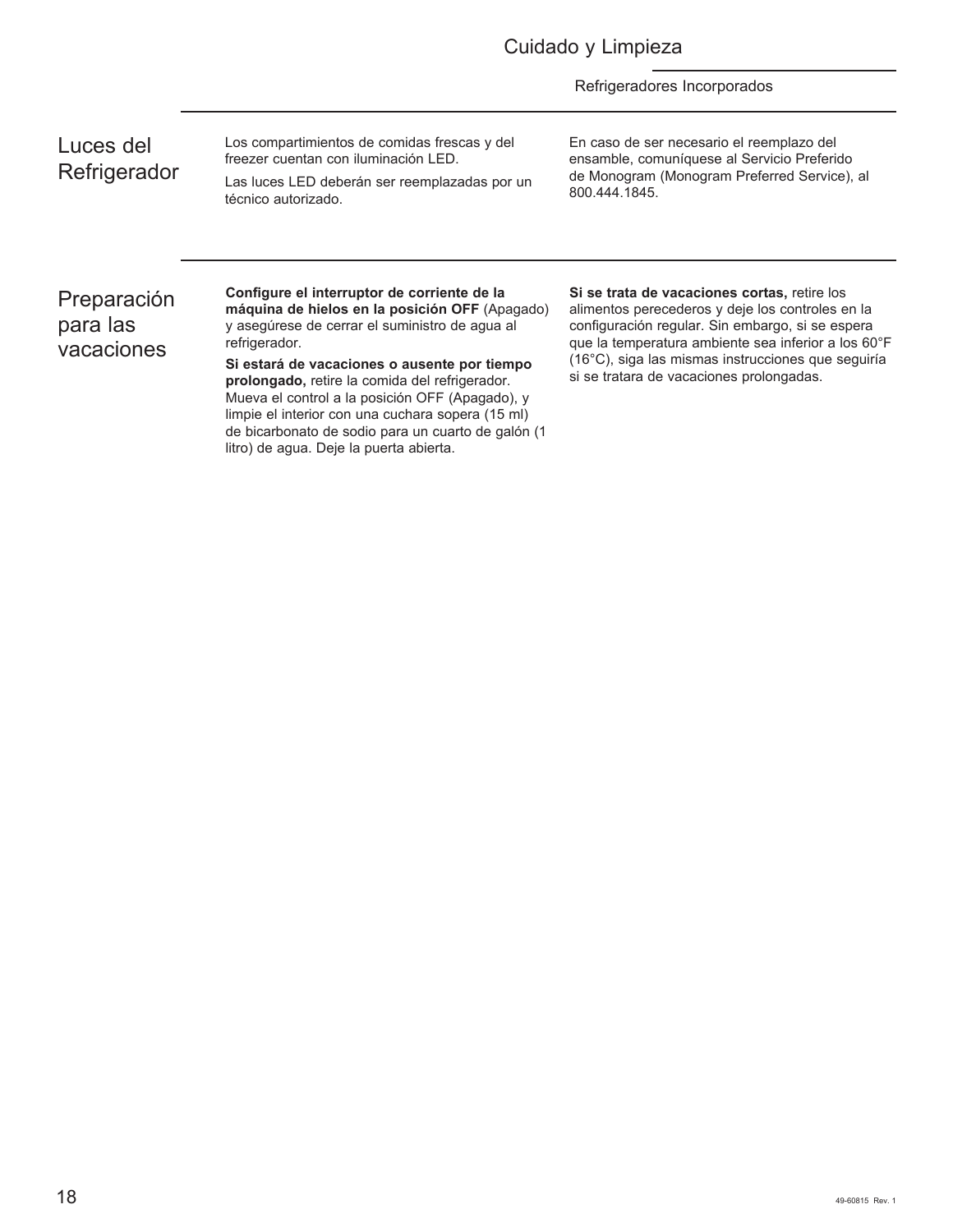## Preparación

Refrigeradores Incorporados

## Ubicación del refrigerador

- No instale el refrigeradoren lugares donde la temperatura sea inferior a los 55°F (13°C). Éste no funcionará con la frecuencia suficiente como para mantener las temperaturas apropiadas.
- No instale el refrigerador en lugares donde la temperatura sea superior a los 100°F (37°C). Éste no funcionará correctamente.
- No instale el refrigerador en una ubicación expuesta al agua (lluvia, etc.) o en contacto directo con la luz solar.
- $\blacksquare$  Instale el mismo en un piso los suficientemente fuerte como para soportarlo completamente cargado.

**Para una instalación correcta, el refrigerador deberá ser ubicado en una superficie nivelada de material duro que posea la misma altura en el resto del piso. Esta superficie deberá ser lo suficientemente fuerte como para resistir el peso de un refrigerador totalmente cargado o aproximadamente 1200 libras (140 kg.). Para acceder a instrucciones completas, consulte las Instrucciones de Instalación.**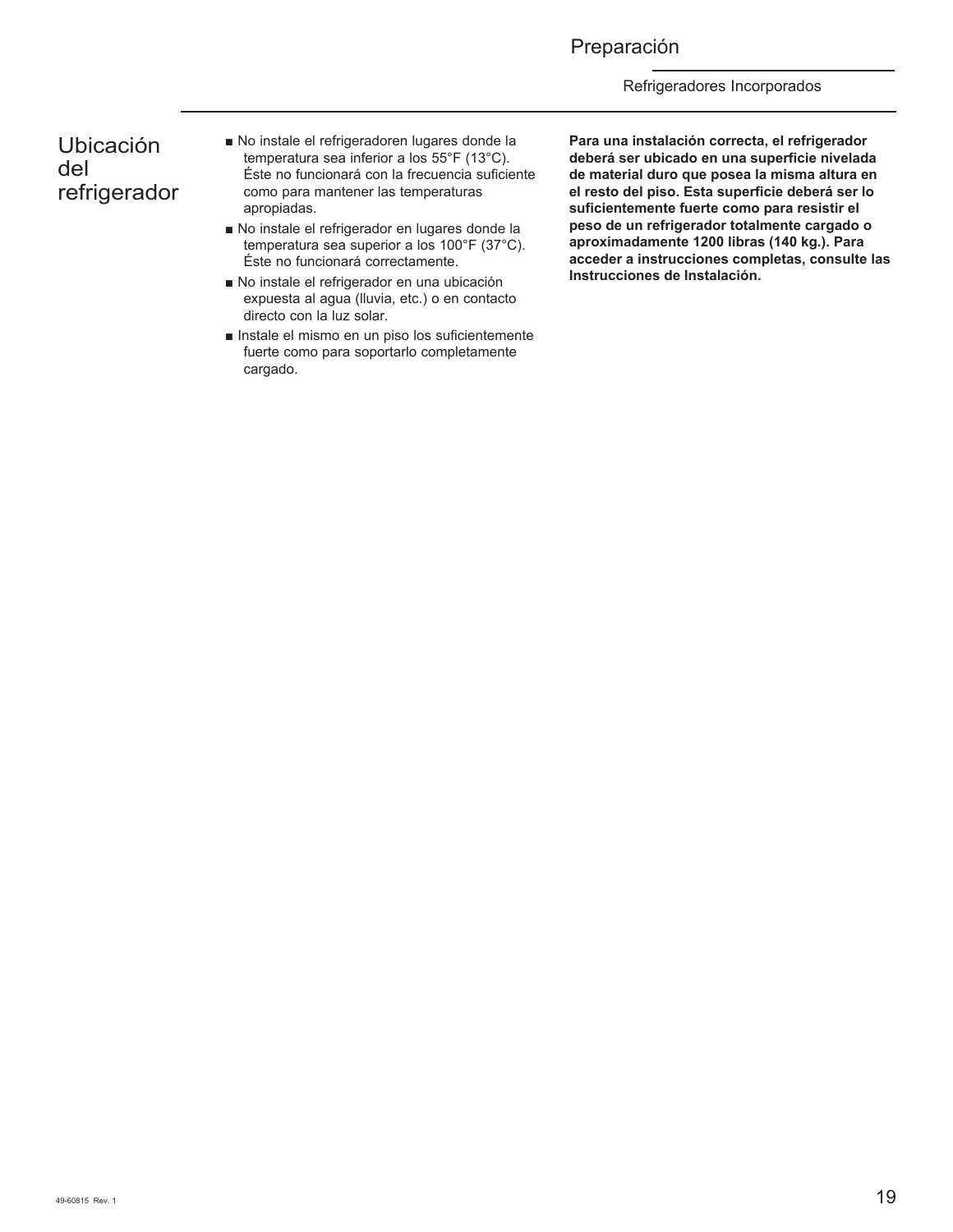٦

Antes de solicitar el servicio técnico

| <b>PROBLEMA</b>                                                                                                                                                | <b>CAUSA POSIBLE</b>                                                                                                                                                                                                                                                                                                                                                                                                                                            |
|----------------------------------------------------------------------------------------------------------------------------------------------------------------|-----------------------------------------------------------------------------------------------------------------------------------------------------------------------------------------------------------------------------------------------------------------------------------------------------------------------------------------------------------------------------------------------------------------------------------------------------------------|
| <b>EL REFRIGERADOR/</b><br><b>FREEZER NO FUNCIONA</b>                                                                                                          | Puede estar en el ciclo de descongelción, donde el motor no funciona por unos 45<br>minutos.                                                                                                                                                                                                                                                                                                                                                                    |
|                                                                                                                                                                | El control de temperatura se encuentra en la posición OFF (Apagado).                                                                                                                                                                                                                                                                                                                                                                                            |
|                                                                                                                                                                | Si la luz interna no está encendida, es posible que el refrigerador/ freezer no esté<br>enchufado al tomacorriente.                                                                                                                                                                                                                                                                                                                                             |
|                                                                                                                                                                | Se quemó el fusible/ el disyuntor está desactivado. Reemplace los fusibles o reinicie el<br>disyuntor.                                                                                                                                                                                                                                                                                                                                                          |
| <b>MOTOR OPERATES</b><br><b>FOR LONG PERIODS OR</b><br><b>CYCLES ON AND OFF</b><br><b>FREQUENTLY</b><br>(Modern refrigerators with<br>more storage space and a | Normal cuando el refrigerador se enchufa por primera vez. Espere 24 horas hasta<br>que el refrigerador se enfríe totalmente. El nuevo compresor de velocidad variable<br>está diseñado para funcionar durante períodos más prolongados a fin de optimizar la<br>eficiencia y el ruido. Es posible que observe que las velocidades del compresor y/o del<br>ventilador se aceleran en base a las aperturas de puerta y/o al incrementar las cargas<br>de comida. |
| larger freezer require more<br>operating time. They start<br>and stop often to maintain<br>even temperatures.)                                                 | Es posible que escuche los ventiladores girar en altas velocidades. Esto sucede<br>cuando el refrigerador se enchufa por primera vez, cuando las puertas se abren con<br>frecuencia o cuando una gran cantidad de comida es agregada a los compartimientos<br>del refrigerador o del freezer. Los ventiladores están ayudando a mantener las<br>temperaturas correctas.                                                                                         |
|                                                                                                                                                                | Se dejó la puerta abierta o un paquete hace que la puerta quede abierta.                                                                                                                                                                                                                                                                                                                                                                                        |
|                                                                                                                                                                | Si cualquiera de las puertas es abierta por más de 3 minutos, es posible que escuche<br>los ventiladores activarse a fin de enfriar la luz.                                                                                                                                                                                                                                                                                                                     |
|                                                                                                                                                                | Clima cálido o apertura frecuente de la puerta. Esto es normal.                                                                                                                                                                                                                                                                                                                                                                                                 |
|                                                                                                                                                                | Los controles de temperatura están configurados en la posición más fría. Consulte<br>sobre los Controles de Temperatura.                                                                                                                                                                                                                                                                                                                                        |
| <b>SONIDOS DE</b>                                                                                                                                              | Los cambios de velocidad y sonido del compresor de velocidad variable pueden variar.                                                                                                                                                                                                                                                                                                                                                                            |
| <b>FUNCIONAMIENTO</b>                                                                                                                                          | Flujo de aire normal del ventilador – los ventiladores soplan aire frío a través de los<br>compartimientos de comidas frescas y del freezer; otros ventiladores enfrían el motor<br>del compresor.                                                                                                                                                                                                                                                              |
|                                                                                                                                                                | Los ventiladores cambian de velocidad a fin de proveer una refrigeración óptima y<br>ahorros de energía.                                                                                                                                                                                                                                                                                                                                                        |
|                                                                                                                                                                | Estos ruidos NORMALES también se escucharán de vez en cuando:                                                                                                                                                                                                                                                                                                                                                                                                   |
|                                                                                                                                                                | - Es posible que escuche silbidos y gorgoteos cuando las puertas se cierren. Esto se<br>debe al equilibrio de la presión dentro del refrigerador.<br>- Es posible que se escuche un goteo durante el ciclo de descongelación, a medida                                                                                                                                                                                                                          |
|                                                                                                                                                                | que el hielo se derrite desde el evaporador y fluye hasta la olla de drenaje.                                                                                                                                                                                                                                                                                                                                                                                   |
|                                                                                                                                                                | - Es posible que el flujo de refrigerante a través de las bobinas de enfriamiento del<br>refrigerador produzca un ruido de gorgoteo similar a agua hirviendo.                                                                                                                                                                                                                                                                                                   |
|                                                                                                                                                                | - El agua que cae sobre el calentador de descongelación puede producir un ruido de<br>chisporroteo, estallido o zumbido durante el ciclo de descongelación.                                                                                                                                                                                                                                                                                                     |
|                                                                                                                                                                | - Es posible que escuche un craqueo o traqueteo cuando el refrigerador sea<br>enchufado por primera vez o durante/luego del ciclo de descongelación. Esto sucede<br>a medida que el refrigerador se enfría hasta la temperatura correcta.                                                                                                                                                                                                                       |
|                                                                                                                                                                | - Los reguladores electrónicos hacen clic al abrir y cerrar para brindar un óptimo nivel<br>de frío y ahorros de energía.                                                                                                                                                                                                                                                                                                                                       |
|                                                                                                                                                                | - El compresor puede producir un ruido de chasquido o gorjeo al intentar reiniciarse<br>(esto puede tomar hasta 5 minutos).                                                                                                                                                                                                                                                                                                                                     |
|                                                                                                                                                                | - El tablero de control electrónico puede ocasionar un ruido de chasquido cuando los<br>relés se activan para controlar los componentes del refrigerador.                                                                                                                                                                                                                                                                                                       |
|                                                                                                                                                                | - Cubos de hielo que caen en la hielera y agua que corre por las tuberías mientras la<br>máquina de hielos se vuelve a llenar.                                                                                                                                                                                                                                                                                                                                  |
|                                                                                                                                                                | - La válvula de agua de la máquina de hielo zumbará cuando esta última se llene de<br>agua.                                                                                                                                                                                                                                                                                                                                                                     |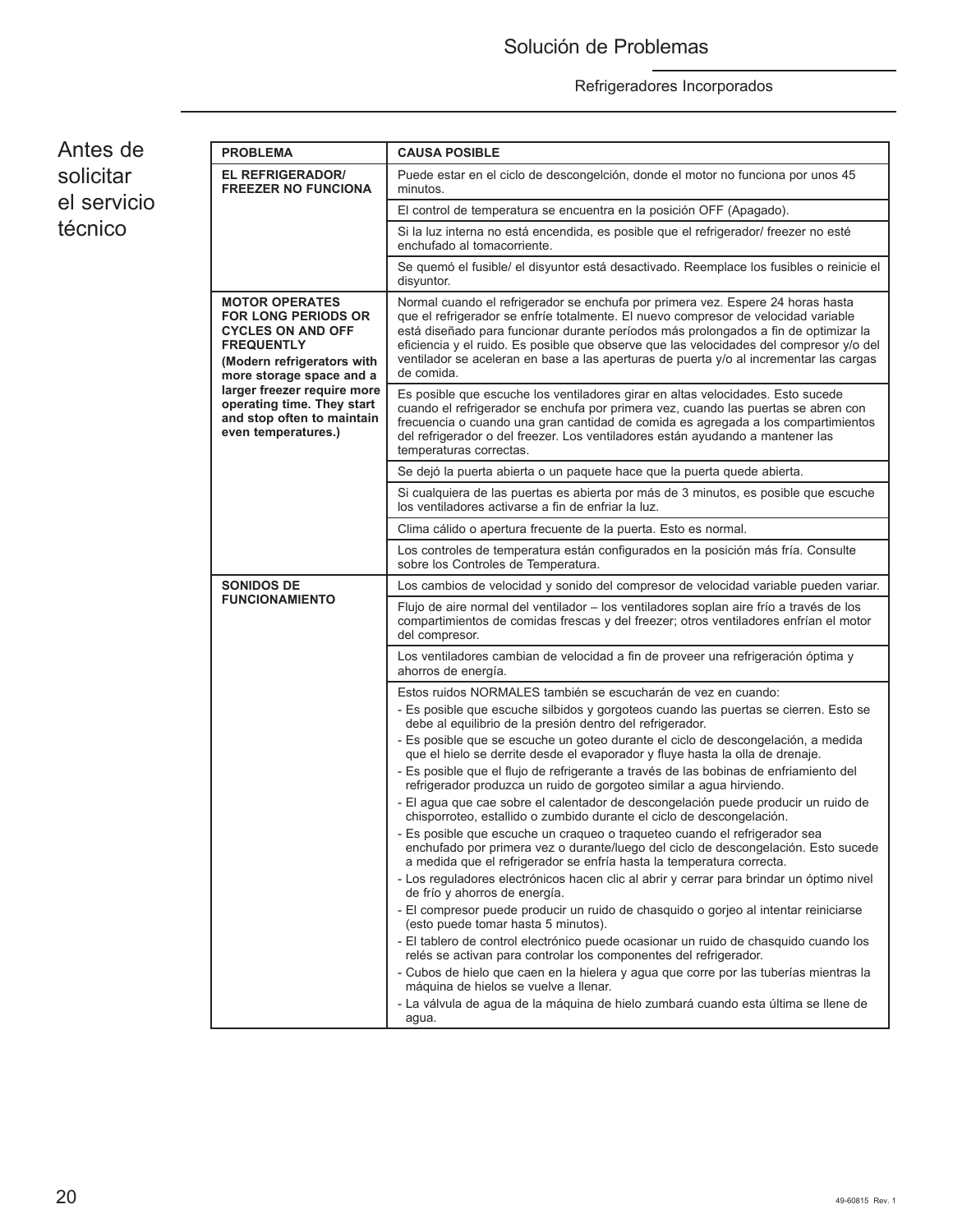# Solución de Problemas

# Refrigeradores Incorporados

Antes de solicitar el servicio técnico

| <b>PROBLEMA</b>                                                                                                     | <b>CAUSA POSIBLE</b>                                                                                                                                           |  |  |  |
|---------------------------------------------------------------------------------------------------------------------|----------------------------------------------------------------------------------------------------------------------------------------------------------------|--|--|--|
| <b>LA PUERTA NO CIERRA</b><br><b>CORRECTAMENTE</b>                                                                  | Es posible que un paquete mantenga la puerta abierta.                                                                                                          |  |  |  |
|                                                                                                                     | Controle la junta de la puerta; es posible que esté fuera de posición.                                                                                         |  |  |  |
|                                                                                                                     | El refrigerador no está nivelado. Consulte las Instrucciones de Instalación.                                                                                   |  |  |  |
| <b>LA TEMPERATURA</b><br><b>REAL NO ES</b>                                                                          | Se acaba de enchufar el refrigerador. Espere 24 horas hasta que el sistema se<br>estabilice.                                                                   |  |  |  |
| <b>EQUIVALENTE A</b><br>LA TEMPERATURA<br><b>CONFIGURADA</b>                                                        | La puerta se mantuvo abierta durante demasiado tiempo. Espere 24 horas hasta que<br>el sistema se estabilice.                                                  |  |  |  |
|                                                                                                                     | Se agregó comida caliente al refrigerador. Espere 24 horas hasta que el sistema se<br>estabilice.                                                              |  |  |  |
|                                                                                                                     | El ciclo de descongelamiento está en proceso. Espere 24 horas hasta que el sistema<br>se estabilice.                                                           |  |  |  |
| <b>VIBRACIÓN NORMAL O</b><br>RUIDOSA (una vibración<br>leve es normal).                                             | Es posible que el refrigerador no esté correctamente instalado.                                                                                                |  |  |  |
| <b>COMPARTIMIENTO DE</b><br><b>COMIDA FRESCA O DEL</b>                                                              | El control de temperatura no se configuró en un nivel lo suficientemente frío. Observe<br>el Control de Temperatura.                                           |  |  |  |
| <b>FREEZER DEMASIADO</b><br><b>CALIENTES</b>                                                                        | Clima cálido o se abre la puerta con frecuencia.                                                                                                               |  |  |  |
|                                                                                                                     | La puerta se dejó abierta durante demasiado tiempo.                                                                                                            |  |  |  |
|                                                                                                                     | Es posible que un paquete mantenga la puerta abierta.                                                                                                          |  |  |  |
| <b>CRISTALES DE</b>                                                                                                 | Se dejó la puerta abierta o un paquete hace que la puerta quede abierta.                                                                                       |  |  |  |
| <b>ESCARCHA O</b><br><b>HIELO EN COMIDAS</b><br><b>CONGELADAS (La</b><br>escarcha dentro de<br>paquetes es normal). | Se abre la puerta de forma muy frecuente o por períodos demasiado largos.                                                                                      |  |  |  |
| <b>CONGELACIÓN LENTA</b>                                                                                            | Es posible que se haya dejado la puerta abierta.                                                                                                               |  |  |  |
| DE CUBOS DE HIELO                                                                                                   | La temperatura del compartimiento del freezer está demasiado caliente.                                                                                         |  |  |  |
|                                                                                                                     | Es posible que un paquete mantenga la puerta abierta.                                                                                                          |  |  |  |
| <b>LOS CUBOS DE HIELO</b>                                                                                           | Es necesario descartar los cubos de hielo viejos.                                                                                                              |  |  |  |
| <b>POSEEN OLOR/ GUSTO</b>                                                                                           | Los recipientes para almacenamiento de hielo se deberán vaciar y lavar.                                                                                        |  |  |  |
|                                                                                                                     | Es posible que los paquetes que no estén sellados dentro del freezer y de los<br>compartimientos de comida fresca transmitan olor/ gusto a los cubos de hielo. |  |  |  |
|                                                                                                                     | Coloque una caja abierta de bicarbonato de sodio en el refrigerador; reemplace la<br>misma cada 3 meses.                                                       |  |  |  |
|                                                                                                                     | El agua que ingresa posee un gusto desagradable. Cambie el filtro de agua.                                                                                     |  |  |  |
| LA MÁQUINA DE<br><b>HIELOS AUTOMÁTICA</b>                                                                           | El interruptor de corriente de la máquina de hielos se encuentra en la posición OFF<br>(Apagado).                                                              |  |  |  |
| <b>NO FUNCIONA</b>                                                                                                  | El suministro de agua está cerrado o no está conectado.                                                                                                        |  |  |  |
|                                                                                                                     | El freezer está demasiado caliente.                                                                                                                            |  |  |  |
|                                                                                                                     | Los cubos apilados en el recipiente de almacenamiento pueden hacer que la<br>máquina de hielos se apague demasiado rápido. Nivele los cubos en forma manual.   |  |  |  |
| <b>SE FORMA HUMEDAD</b>                                                                                             | No es atípico durante períodos con altos niveles de humedad. Seque la superficie.                                                                              |  |  |  |
| <b>EN LA SUPERFICIE DEL</b><br><b>GABINETE ENTRE LAS</b><br><b>PUERTAS</b>                                          | Controlar la humedad y la temperatura en la cocina con el acondicionador de aire<br>eliminará este problema.                                                   |  |  |  |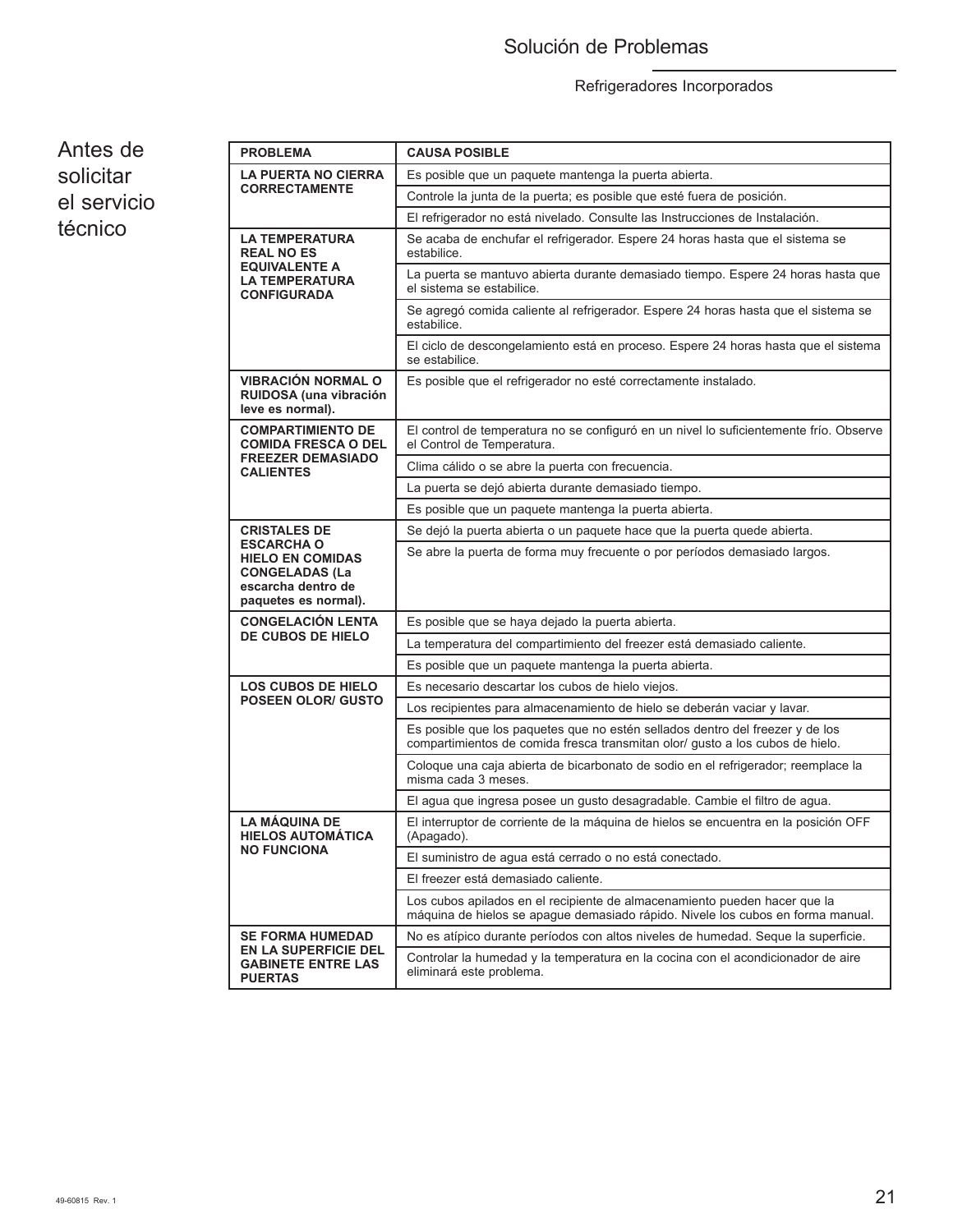# Solución de Problemas

## Refrigeradores Incorporados

Antes de solicitar el servicio técnico

| <b>PROBLEMA</b>                                                                                  | <b>CAUSA POSIBLE</b>                                                                                                                                                                                                                                      |
|--------------------------------------------------------------------------------------------------|-----------------------------------------------------------------------------------------------------------------------------------------------------------------------------------------------------------------------------------------------------------|
| <b>SE ACUMULA HUMEDAD EN LA</b><br><b>PARTE INTERIOR</b>                                         | Se abre la puerta de forma muy frecuente o por períodos<br>demasiado largos.                                                                                                                                                                              |
|                                                                                                  | En climas húmedos, el aire transporta humedad al refrigerador<br>cuando las puertas se abren.                                                                                                                                                             |
|                                                                                                  | Controlar la humedad y la temperatura en la cocina con el<br>acondicionador de aire eliminará este problema.                                                                                                                                              |
| <b>EL REFRIGERADOR TIENE OLOR</b>                                                                | Las comidas con olores fuertes se deberán cubrir de forma<br>hermética.                                                                                                                                                                                   |
|                                                                                                  | Controle que no haya comida descompuesta.                                                                                                                                                                                                                 |
|                                                                                                  | Se debe limpiar la parte interior. Consulte la sección de Cuidado y<br>Limpieza.                                                                                                                                                                          |
|                                                                                                  | Coloque una caja abierta de bicarbonato de sodio en el<br>refrigerador; reemplace la misma cada 3 meses.                                                                                                                                                  |
| <b>LA LUZ INTERNA NO FUNCIONA</b>                                                                | No hay corriente en el tomacorriente.                                                                                                                                                                                                                     |
|                                                                                                  | Es posible que el interruptor de la luz principal se encuentre en la<br>posición OFF (Apagado). Presione el mismo a ON (Encendido).                                                                                                                       |
| <b>CUBOS PEQUEÑOS O HUECOS</b>                                                                   | Filtro de agua obstruido. Reemplace el filtro o use el tapón del<br>bypass del filtro.                                                                                                                                                                    |
|                                                                                                  | Controle la conexión hacia un sistema de agua por ósmosis<br>inversa. Si un sistema de RO (Ósmosis Inversa) se encuentra<br>conectado, retire el filtro de agua e instale el tapón del bypass<br>original que vino incluido con la unidad.                |
| <b>AGUA EN EL PISO</b>                                                                           | Si utiliza un vaso demasiado grande o una jarra, o si hace desbordar<br>un vaso o una jarra, podrá hacer que los cubos se atasquen en el<br>embudo vertedor. Se podrán fusionar dentro del vertedor y caer más<br>tarde, dejando agua o hielo en el piso. |
| <b>ESPACIO DESPAREJO O BRECHAS</b><br><b>ENTRE LAS PUERTAS Y EL</b><br><b>GABINETE DE COCINA</b> | Los gabinetes de cocina no están nivelados o en ángulo recto.<br>Comuníquese con el instalador o con el fabricante de gabinetes.                                                                                                                          |
| <b>MALA ALINEACIÓN DE PUERTAS</b><br>O UNA PUERTA ES MÁS ALTA QUE                                | La puerta de comidas frescas necesita ajustes. Consulte las<br>Instrucciones de Instalación.                                                                                                                                                              |
| <b>LA OTRA</b>                                                                                   | El refrigerador no está nivelado. Consulte las Instrucciones de<br>Atención para el Instalador.                                                                                                                                                           |
| EL AGUA TIENE MAL GUSTO U OLOR                                                                   | El dispensador de agua no fue usado durante un tiempo prolongado.<br>Dispense aqua hasta que toda el aqua del sistema sea repuesta.                                                                                                                       |
| <b>WATER IN FIRST GLASS IS WARM</b>                                                              | Es normal cuando el refrigerador es instalado por primera vez. Espere<br>24 horas hasta que el refrigerador se enfríe completamente.                                                                                                                      |
|                                                                                                  | Es normal cuando el refrigerador es instalado por primera vez. Espere<br>24 horas hasta que el refrigerador se enfríe completamente.                                                                                                                      |
|                                                                                                  | El sistema de agua fue drenado. Espere varias horas hasta que el<br>suministro repuesto se haya enfriado.                                                                                                                                                 |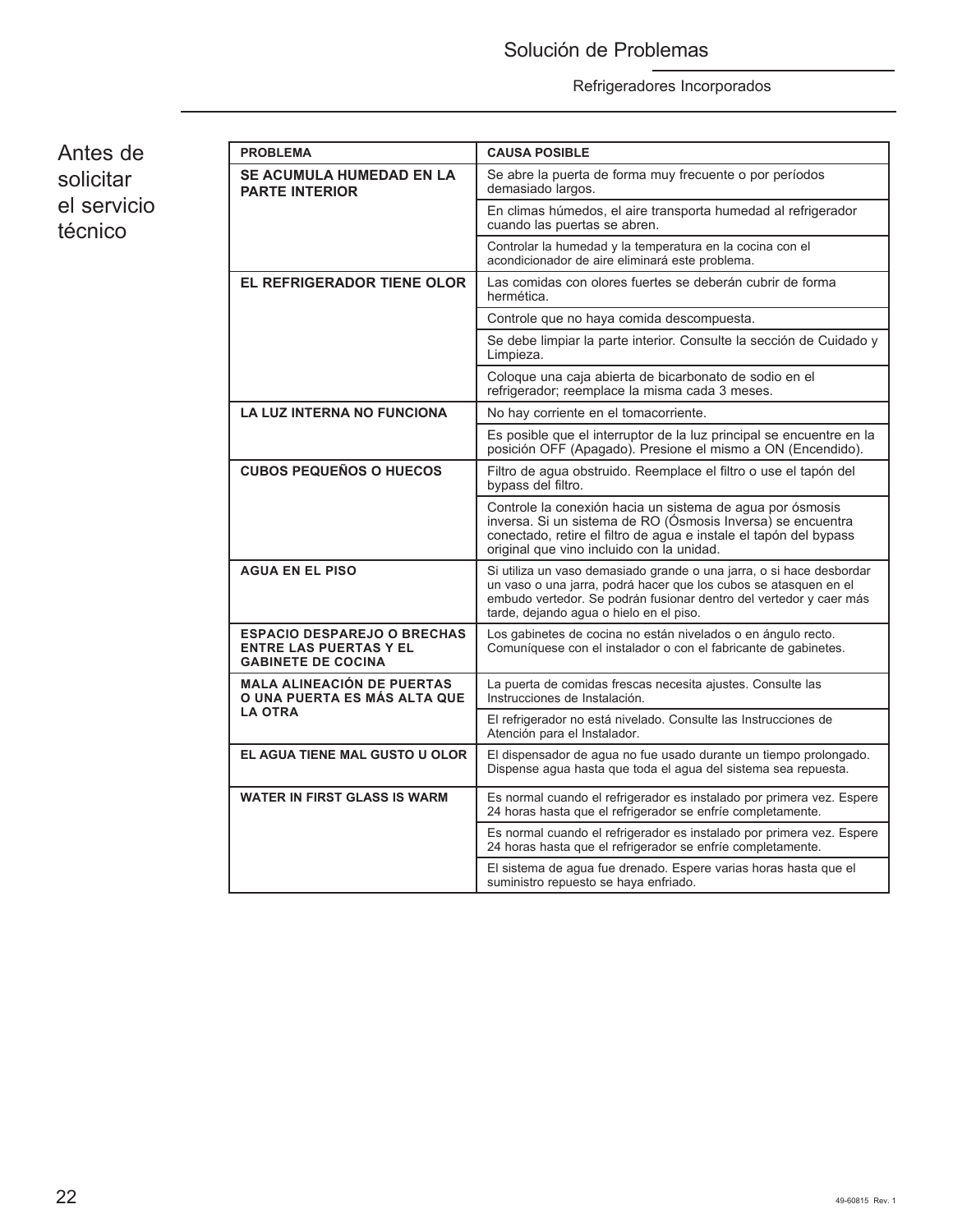# Solución de Problemas

## Refrigeradores Incorporados

Antes de solicitar el servicio técnico

| <b>PROBLEMA</b>                                                                                                                      | <b>CAUSA POSIBLE</b>                                                                                                                                                                                                                                                                                                                          |  |  |
|--------------------------------------------------------------------------------------------------------------------------------------|-----------------------------------------------------------------------------------------------------------------------------------------------------------------------------------------------------------------------------------------------------------------------------------------------------------------------------------------------|--|--|
| <b>EL DISPENSADOR DE AGUA NO</b><br><b>FUNCIONA</b>                                                                                  | El suministro de agua está cerrado, restringido o no está conectado. Para<br>una conexión correcta de la tubería de suministro de agua, comuníquese con<br>su instalador.                                                                                                                                                                     |  |  |
|                                                                                                                                      | Filtro de aqua obstruido. Reemplace el filtro o use el tapón del bypass del<br>filtro.                                                                                                                                                                                                                                                        |  |  |
|                                                                                                                                      | La función CONTROL LOCK (Bloqueo del Control) del dispensador fue<br>activada. Para desbloquear el dispensador, presione la función CONTROL<br>LOCK (Bloqueo del Control) durante 3 segundos.                                                                                                                                                 |  |  |
|                                                                                                                                      | Podrá haber aire atrapado en el sistema. Presione el brazo dispensador<br>durante por lo menos 2 minutos.                                                                                                                                                                                                                                     |  |  |
| EL DISPENSADOR DE HIELO NO<br><b>FUNCIONA</b>                                                                                        | Hielera instalada de forma incorrecta. Consulte sobre la hielera de<br>almacenamiento.                                                                                                                                                                                                                                                        |  |  |
|                                                                                                                                      | Máquina de hielos apagada o suministro de agua cerrado. Encienda la<br>máquina de hielos o el suministro de agua.                                                                                                                                                                                                                             |  |  |
|                                                                                                                                      | Los cubos de hielo están congelados hasta el brazo sensor de la máquina de<br>hielos. Retire los cubos.                                                                                                                                                                                                                                       |  |  |
|                                                                                                                                      | Hielo irregular en la hielera de almacenamiento. Rompa con la presión de la<br>punta de los dedos y descarte la cantidad restante.                                                                                                                                                                                                            |  |  |
|                                                                                                                                      | Si se usa poco hielo, se podrán generar grandes acumulaciones del mismo.<br>Alterne entre las funciones Cubed (Cubos) y Crushed (Picado). Produzca<br>hielo. Regrese a la selección original y produzca hielo nuevamente.                                                                                                                     |  |  |
|                                                                                                                                      | Es posible que el freezer esté demasiado caliente. Ajuste el control del<br>freezer a una configuración más fría, una posición por vez, hasta que no se<br>formen cubos irregulares.                                                                                                                                                          |  |  |
|                                                                                                                                      | Filtro de agua obstruido. Reemplace el filtro o use el tapón del bypass del<br>filtro.                                                                                                                                                                                                                                                        |  |  |
|                                                                                                                                      | La función CONTROL LOCK (Bloqueo del Control) del dispensador fue<br>activada. Para desbloquear el dispensador, presione la función CONTROL<br>LOCK (Bloqueo del Control) durante 3 segundos.                                                                                                                                                 |  |  |
| <b>CHORREA AGUA DESDE EL</b><br><b>DISPENSADOR</b>                                                                                   | Cartucho del filtro instalado en forma reciente. Deje correr 1 ½ galones (5,7<br>litros) de agua desde el dispensador (3 minutos).                                                                                                                                                                                                            |  |  |
| SIN AGUA O PRODUCCIÓN DE<br><b>HIELO</b>                                                                                             | El suministro de agua está cerrado, restringido o no está conectado. Para<br>una conexión correcta de la tubería de suministro de agua, comuníquese con<br>su instalador.                                                                                                                                                                     |  |  |
|                                                                                                                                      | Filtro de agua obstruido. Reemplace el filtro o use el tapón del bypass del<br>filtro.                                                                                                                                                                                                                                                        |  |  |
| EL HIELO EN CUBOS FUE<br><b>SELECCIONADO PERO EL HIELO</b>                                                                           | La última configuración fue CRUSHED ICE (Hielo Picado). Quedaron algunos<br>cubos de la configuración previa en la trituradora. Esto es normal.                                                                                                                                                                                               |  |  |
| <b>PICADO FUE DISPENSADO</b>                                                                                                         | Si se dispensa hielo picado de forma continua mientras se seleccionó hielo<br>en cubos, ajuste la hielera. Consulte sobre la hielera de almacenamiento.                                                                                                                                                                                       |  |  |
| LA COMIDA NO SE DERRITE/                                                                                                             | Envoltorio. Incremente el tiempo o vuelva a empaguetar con plástico.                                                                                                                                                                                                                                                                          |  |  |
| ENFRÍA EN EL CAJÓN CON<br><b>CONTROL DE CLIMA</b>                                                                                    | Peso incorrecto seleccionado. Seleccione un peso mayor.                                                                                                                                                                                                                                                                                       |  |  |
|                                                                                                                                      | Ítem con alto contenido graso. Seleccione un peso mayor.                                                                                                                                                                                                                                                                                      |  |  |
| <b>SELECCIONE QUE LA FUNCION</b><br><b>DEL TEMPORIZADOR EN EL</b><br><b>CAJÓN CON CONTROL DE</b><br><b>CLIMA NO ESTÉ FUNCIONANDO</b> | El control de temperatura de Comida Fresca está ajustado en la configuración<br>más caliente. Esto es normal. A fin de minimizar el uso de energía, la<br>función Select Temp (Selección de Tiempo) está desactivada cuando el<br>control de la función Fresh Food (Comida Fresca) se encuentra ajustado en<br>la configuración más caliente. |  |  |
| <b>LOS CONTROLES DEL CAJÓN</b><br><b>CON CONTROL DE CLIMA NO</b><br><b>FUNCIONAN</b>                                                 | La función Control Lock (Bloqueo del Control) está activada. Mantenga<br>presionada la tecla CONTROL LOCK (Bloqueo del Control) en el cajón con<br>control de clima durante 3 segundos.                                                                                                                                                       |  |  |

٦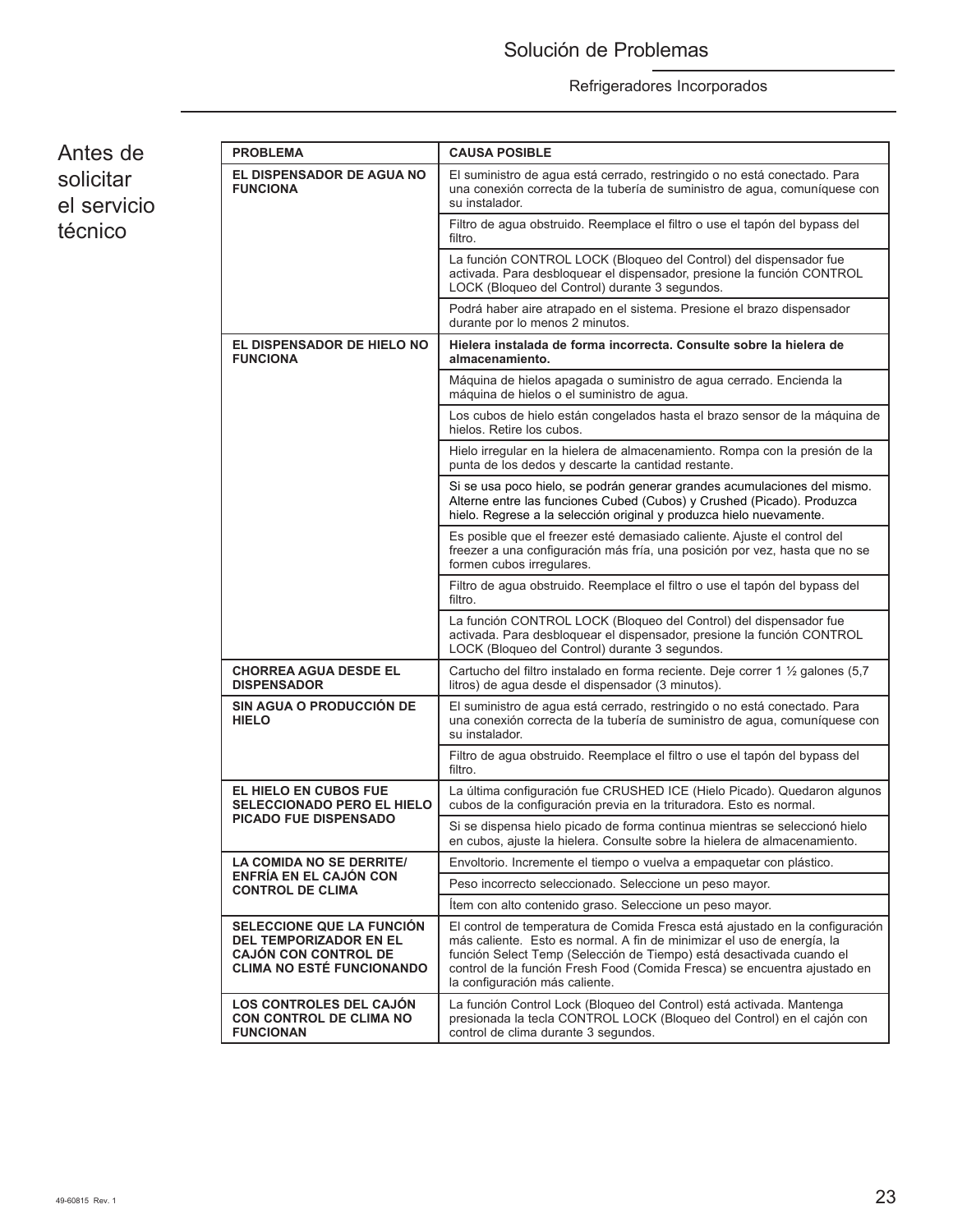# Ficha Técnica de Funcionamiento Sistema de Filtración SmartWater™—Cartucho GE Appliances MWF

La concentración de las sustancias indicadas en el agua que ingresa al sistema fue reducida a la concentración menor que o igual al límite permisible para el agua que deja el sistema, como se especifica en NSF/ANSI Estándar 42 y Estándar 53. Sistema evaluado y certificado por NSF International contra NSF/ANSI Estándar 42 y Estándar 53 para la reducción de las sustancias que figuran a continuación.

| Capacidad de 300 galones (1.135 litros).<br>Reducción de Contaminantes Determinada por la evaluación de NSF. |                      |                               |                  |                      |                          |                   |                   |
|--------------------------------------------------------------------------------------------------------------|----------------------|-------------------------------|------------------|----------------------|--------------------------|-------------------|-------------------|
|                                                                                                              |                      |                               |                  | Promedio de          | <b>Concentración</b>     | <b>Requisitos</b> |                   |
|                                                                                                              |                      |                               | % Promedio       | <b>Concentración</b> | <b>Máxima Autorizada</b> | de                | Informe de        |
| <b>Sustancia Evaluada</b>                                                                                    | <b>Concentración</b> | <b>Concentración Máxima</b>   | de               | del Agua             | Aceptable de Aqua        | <b>Reducción</b>  | <b>Evaluación</b> |
| para la Reducción                                                                                            | <b>Promedio</b>      | <b>Especificada por NSF</b>   | <b>Reducción</b> | Procesada            | Procesada                | de NSF            | de NSF            |
| Gusto y Olor a Cloro                                                                                         | $2.0$ mg/L           | 2.0 mg/L $\pm$ 10%            | 97.4%            | $0.05$ mg/L          | N/A                      | $\geq 50\%$       | J-00137878        |
| Partícula Nominal                                                                                            |                      | Por lo menos                  |                  |                      |                          |                   |                   |
| Clase I, ≥0.5 a < 1.0 $\mu$ m                                                                                | 11,333,333 pts/mL    | 10,000 partículas/mL          | 99.9%            | $5,510$ pts/mL       | N/A                      | ≥85%              | J-00137881        |
| Quiste*                                                                                                      | 101,000 cysts/L      | Mínimo 50,000 quistes/L       | 99.99%           | 1 quistes/L          | N/A                      | ≥99.95%           | J-00100036        |
|                                                                                                              |                      | 107 a 108 fibras/L; fibras    |                  |                      |                          |                   |                   |
| Asbestos                                                                                                     | 133 MF/L             | superiores a 10um de longitud | $>99\%$          | $<$ 1 MF/L           | N/A                      | ≥99%              | J-00137886        |
| Atrazina                                                                                                     | $0.008$ mg/L         | 0.009 mg/L $\pm$ 10%          | 91.3%            | $0.0007$ mg/L        | $0.003$ mg/L             | N/A               | J-00137910        |
| Benceno                                                                                                      | $0.014$ mg/L         | 0.015 mg/L $\pm$ 10% $\pm$    | 96.5%            | $0.0005$ mg/L        | $0.005$ mg/L             | N/A               | J-00137912        |
| Carbofurano                                                                                                  | $0.08$ mg/L          | $0.08$ mg/L $\pm$ 10%         | 74.5%            | $0.01$ mg/L          | $0.04$ mg/L              | N/A               | J-00147488        |
| Endrina                                                                                                      | $0.007$ ma/L         | 0.006 mg/L $\pm$ 10%          | 97.1%            | $0.0002$ ma/L        | $0.002$ mg/L             | N/A               | J-00100039        |
| Plomo en pH 6.5                                                                                              | $0.148$ mg/L         | $0.15$ mg/L $\pm$ 10%         | 99.3%            | $0.001$ mg/L         | $0.010$ mg/L             | N/A               | J-00137914        |
| Plomo en pH 8.5                                                                                              | $0.155$ mg/L         | $0.15$ mg/L $\pm$ 10%         | 99.3%            | $0.001$ mg/L         | $0.010$ mg/L             | N/A               | J-00137915        |
| Lindano                                                                                                      | $0.002$ mg/L         | $0.002$ mg/L $\pm$ 10%        | 96.5%            | $0.00002$ mg/L       | $0.0002$ mg/L            | N/A               | J-00137924        |
| Mercurio en pH 6.5                                                                                           | $0.006$ mg/L         | 0.006 mg/L $\pm$ 10%          | 87.6%            | $0.0004$ mg/L        | $0.002$ mg/L             | N/A               | J-00137925        |
| Mercurio en pH 8.5                                                                                           | $0.006$ mg/L         | $0.006$ mg/L $\pm$ 10%        | 93.2%            | $0.0007$ mg/L        | $0.07$ mg/L              | N/A               | J-00092355        |
| P-Diclorobenceno                                                                                             | $0.223$ mg/L         | 0.225 mg/L $\pm$ 10%          | 99.8%            | $0.005$ mg/L         | $0.075$ mg/L             | N/A               | J-00137926        |
| Tetracloroetileno                                                                                            | $0.014$ mg/L         | $0.015$ mg/L $\pm$ 10%        | 96.5%            | $0.0005$ ma/L        | $0.005$ mg/L             | N/A               | J-00137929        |
| Toxafeno                                                                                                     | $0.017$ mg/L         | $0.015$ mg/L $\pm$ 10%        | $>93.9\%$        | $0.001$ mg/L         | $0.003$ mg/L             | N/A               | J-00137928        |
| $2, 4-D$                                                                                                     | $0.192$ mg/L         | $0.210$ mg/L $\pm$ 10%        | 77.7%            | $0.040$ mg/L         | $0.07$ mg/L              | N/A               | J-00147489        |

\*Basado en el uso de Cryptosporidium parvum oocysts.

### **Los siguientes reclamos de reducción farmacéutica no fueron certificados por NSF International ni por el Estado de California. Reclamos evaluados y verificados por un laboratorio independiente:**

| Reducción de<br>contaminantes | Promedio  | Concentración<br>Máxima<br>Concentración Especificada por<br><b>NSF</b> | % Promedio<br>de Reducción | Promedio de<br>Concentración<br>del Agua<br>Procesada | <b>Concentración Máxima</b><br>Autorizada Aceptable de<br>Agua Procesada | <b>Requisitos de</b><br>Reducción de<br><b>NSF</b> | Informe de<br>Evaluación de<br><b>NSF</b> |
|-------------------------------|-----------|-------------------------------------------------------------------------|----------------------------|-------------------------------------------------------|--------------------------------------------------------------------------|----------------------------------------------------|-------------------------------------------|
| Atenolol                      | 978 ng/L  | N/A                                                                     | 99.5%                      | $5.0 \text{ ng/L}$                                    | N/A                                                                      | N/A                                                | J-00121587                                |
| Fluoxetina                    | 907 ng/l  | N/A                                                                     | 99.4%                      | $5.4 \text{ ng/L}$                                    | N/A                                                                      | N/A                                                | J-00121587                                |
| Ibuprofeno                    | 885 ng/L  | N/A                                                                     | 94.1%                      | 52.3 ng/L                                             | N/A                                                                      | N/A                                                | J-00121588                                |
| Progesterona                  | 1097 ng/L | N/A                                                                     | 99.5%                      | $5.0$ ng/L                                            | N/A                                                                      | N/A                                                | J-00121589                                |
| <b>Trimetoprima</b>           | 415 ng/L  | N/A                                                                     | 99.5%                      | $2.0 \text{ nq/L}$                                    | N/A                                                                      | N/A                                                | J-00121587                                |

### **Pautas de Aplicación/ Parámetros de Suministro de Agua**

| Fluio de Servicio  | .9 lpm<br>ົດ 1<br>apm<br>∪.∪ | ' Agua<br>TI USIUI. | $(2.8-8.2 \text{ bar})$<br>40-120 psi                                  |
|--------------------|------------------------------|---------------------|------------------------------------------------------------------------|
| Suministro de Agua | Potable<br>Agua              | emperatura del agua | $(0.6^{\circ}$ C-38 $^{\circ}$ C<br>ספפ<br>$\sqrt{200}$<br>აა<br>1 U U |

Es esencial que se cumpla con los requisitos de instalación, mantenimiento y reemplazo de filtros recomendados por el fabricante, a fin de que el producto funcione de acuerdo a como fue promocionado. Para acceder a información sobre la Garantía, consulte el Manual de Instalación.

**Nota:** Observe que aunque la evaluación se realizó de acuerdo con condiciones estándares de laboratorio, el desempeño puede variar. La evaluación de reducción de contaminantes es realizada cada cinco años por la agencia de certificación a fin de mantener la certificación.

Cartucho de Reemplazo: MWF. Para conocer costos estimados de elementos de reemplazo, comuníquese al 1.877.959.8688 o visite nuestro sitio web en **geapplianceparts.com.**

# **ADVERTENCIA**

**A fin de reducir el riesgo asociado con la ingestión de contaminantes:**

• **No se deben usar con agua que no sea microbiológicamente segura o de calidad desconocida sin una desinfección adecuada, antes o después, del sistema.** Los sistemas certificados para la reducción de quistes se pueden usar en aguas desinfectadas que puedan contener quistes filtrables.



Sistema evaluado y certificado por NSF Distanta Statuare y<br>International contra NSF/ANSI Estándar 42 y Estándar 53 en el modelo GE MWF para la reducción de los reclamos especificados en la ficha técnica de rendimiento.

### **AVISO**

### **A fin de reducir el riesgo asociado con daños sobre la propiedad debido a pérdidas de agua:**

- **Lea y siga las instrucciones de uso antes de la instalación y uso de este sistema.**
- La instalación y uso **DEBERÁN** cumplir con todos los códigos de plomería estatales y locales.
- **No** se deberá instalar si la presión del agua supera los 120 psi (8.2 bar). Si la presión del agua es superior a los 80 psi, se **deberá** instalar una válvula limitadora de presión. Si no está seguro sobre cómo controlar la presión del agua, comuníquese con un plomero profesional.
- **No** instale cuando se puedan producir condiciones de golpe de ariete. Si existen condiciones de golpe de ariete, **deberá** instalar un suspensor de golpes de ariete. Si no está seguro sobre cómo controlar esta condición, comuníquese con un plomero profesional.
- **No** instale en líneas de suministro de agua caliente. La temperatura máxima de funcionamiento del agua para este sistema de filtro es de 100°F (38°C).
- **Proteja el filtro de heladas.** Drene el filtro cuando las temperaturas sean inferiores a 33ºF (0.6ºC).
- El cartucho del filtro descartable **deberá** ser reemplazado cada 6 meses luego de un uso normal, o antes si se produce una reducción notoria en el caudal.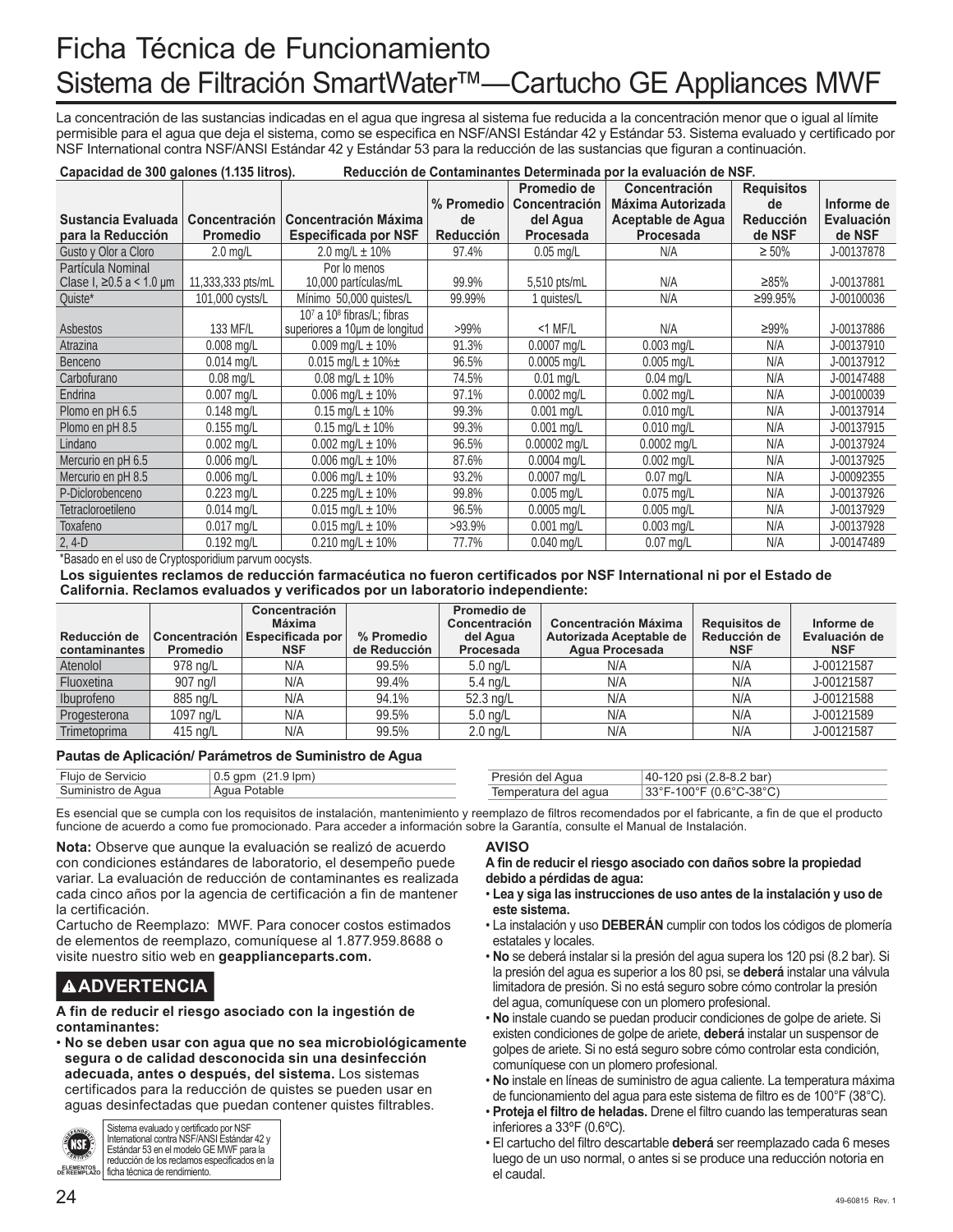## Garantía Limitada

Refrigeradores Incorporados

## **SU GARANTÍA DEL REFRIGERADOR Y FREEZER MONOGRAM Abroche el recibo de venta o cheque cancelado aquí. Para acceder al servicio técnico correspondiente a la garantía, deberá contar con la prueba de la fecha original de compra.**

# **QUÉ CUBRE LA GARANTÍA**

Desde la Fecha de Compra **Original** 

#### para la reparación o reemplazo de cualquier pieza del refrigerador o del freezer que presente fallas debido a defectos de fabricación.

**GARANTÍA LIMITADA POR DOS AÑOS** 

**GARANTÍA LIMITADA POR CINCO AÑOS** 

Por cinco años desde la fecha de compra original, le brindaremos, sin costo, piezas y trabajos del servicio técnico en su hogar para la reparación o reemplazo de cualquier pieza del sistema de refrigeración sellado (el compresor, condensador, evaporador y todas las tuberías de conexión) que presente fallas debido a defectos de fabricación.

Por dos años desde la fecha de compra original, le brindaremos, sin costo, piezas y trabajos del servicio técnico en su hogar

### **GARANTÍA LIMITADA ADICIONAL DE SEIS A DOCE AÑOS SOBRE EL SISTEMA DE SELLADO**

Desde el sexto al doceavo año desde la fecha de compra original, le brindaremos, sin costo, el reemplazo de partes de cualquier pieza del sistema de refrigeración sellado (el compresor, condensador, evaporador y todas las tuberías de conexión) que presenten fallas debido a defectos de fabricación. Usted deberá cubrir el costo del viaje del profesional del servicio técnico a su hogar y de los costos del trabajo del servicio técnico.

**GARANTÍA LIMITADA DE TREINTA DÍAS DEL CARTUCHO DEL FILTRO DE AGUA (Filtro de agua, si se incluye)** Desde la fecha de compra original le brindaremos, sin costo, el reemplazo de partes de cualquier pieza del cartucho del filtro de agua que falle debido a defectos de fabricación. Durante la garantía limitada de treinta días, también le brindaremos, sin costo, el reemplazo de un cartucho del filtro de agua.

Esta garantía limitada se extiende al comprador original y a cualquier dueño subsiguiente para productos adquiridos para uso normal en el hogar en los 48 estados contiguos, Hawái, Washington, D.C. o Canadá. Si el producto está en un área donde no se encuentra disponible un Proveedor Autorizado del Servicio Técnico de Monogram, usted será responsable por el costo de un viaje o se podrá requerir que traiga el producto a una ubicación del Servicio Técnico de Monogram Autorizado para recibir el servicio. En Alaska, la garantía limitada es la misma excepto que es LIMITADA debido a que usted debe pagar el costo del envío del producto hasta la tienda del servicio técnico o por los costos de viaje del técnico del servicio a su hogar.

Todo el servicio de la garantía limitada será provisto por nuestros Centros del Servicio de Fábrica o por un proveedor autorizado del servicio de Customer Care® durante el horario de atención comercial.

Si es necesario realizar el servicio técnico de su electrodoméstico, durante el período de garantía o después, en EE.UU. comuníquese al 800.444.1845. En Canadá: 800.561.3344. Cuando llame para solicitar el servicio, tenga los números de serie y modelo disponibles.

# **QUÉ NO CUBRE LA GARANTÍA**

- **Viajes del técnico del servicio a su hogar para enseñarle sobre cómo usar el producto.**
- **Reemplazo de fusibles en el hogar o reinicio de disyuntores.**
- **Daños ocasionados sobre el producto por accidente, incendio, inundaciones o catástrofes naturales.**
- **Fallas del producto si su uso es para propósitos diferentes al original o uso comercial.**
- **Daño causado después de la entrega.**
- **Instalación, entrega o mantenimiento inadecuados. Si tiene un problema con la instalación, comuníquese con su vendedor o instalador. Usted es responsable de brindar instalaciones adecuadas de conexión eléctrica, plomería u otras instalaciones de conexión.**
- **Reemplazo de lámparas de luz, si se incluyen, o el cartucho del filtro de agua, si se incluye, a diferencia de lo detallado anteriormente.**
- **Reemplazo del cartucho del filtro de agua, si se incluye, debido a la presión del agua que está fuera del rango de funcionamiento específico o debido a un exceso de sedimentos en el suministro de agua.**
- **Pérdida de comida debido a descomposición (en EE.UU. únicamente).**
- **Daños consecuentes o incidentales causados por posibles defectos sobre este electrodoméstico.**
- **Producto no accesible para que se brinde el servicio requerido.**
- **Daño ocasionado por un filtro de agua de una marca que no es GE Appliances.**

**EXCLUSIÓN DE GARANTÍAS IMPLÍCITAS — Su única y exclusiva alternativa es la reparación del producto, como se indica en esta Garantía Limitada. Las garantías implícitas, incluyendo garantías implícitas de comerciabilidad o conveniencia sobre un propósito particular, se limitan a un año o al período más corto permitido por la ley.** 

Algunos estados/ provincias no permiten la exclusión o limitación de daños incidentales o consecuentes, de modo que es posible que dicha limitación o exclusión no se aplique en su caso. Esta garantía limitada le da derechos legales específicos, y es posible que usted tenga otros derechos que varían entre un estado y otro, o entre una provincia y otra. Para conocer cuáles son sus derechos legales en su estado/ provincia, consulte a la oficina de asuntos del consumidor local o estatal o al Fiscal de su Estado.

**Garante en EE.UU.: GE Appliances,** *a* **Haier** *company***, Louisville, KY 40225**

**Garante en Canadá: Garante: MC Commercial, Inc., Burlington, ON, L7R 5B6**